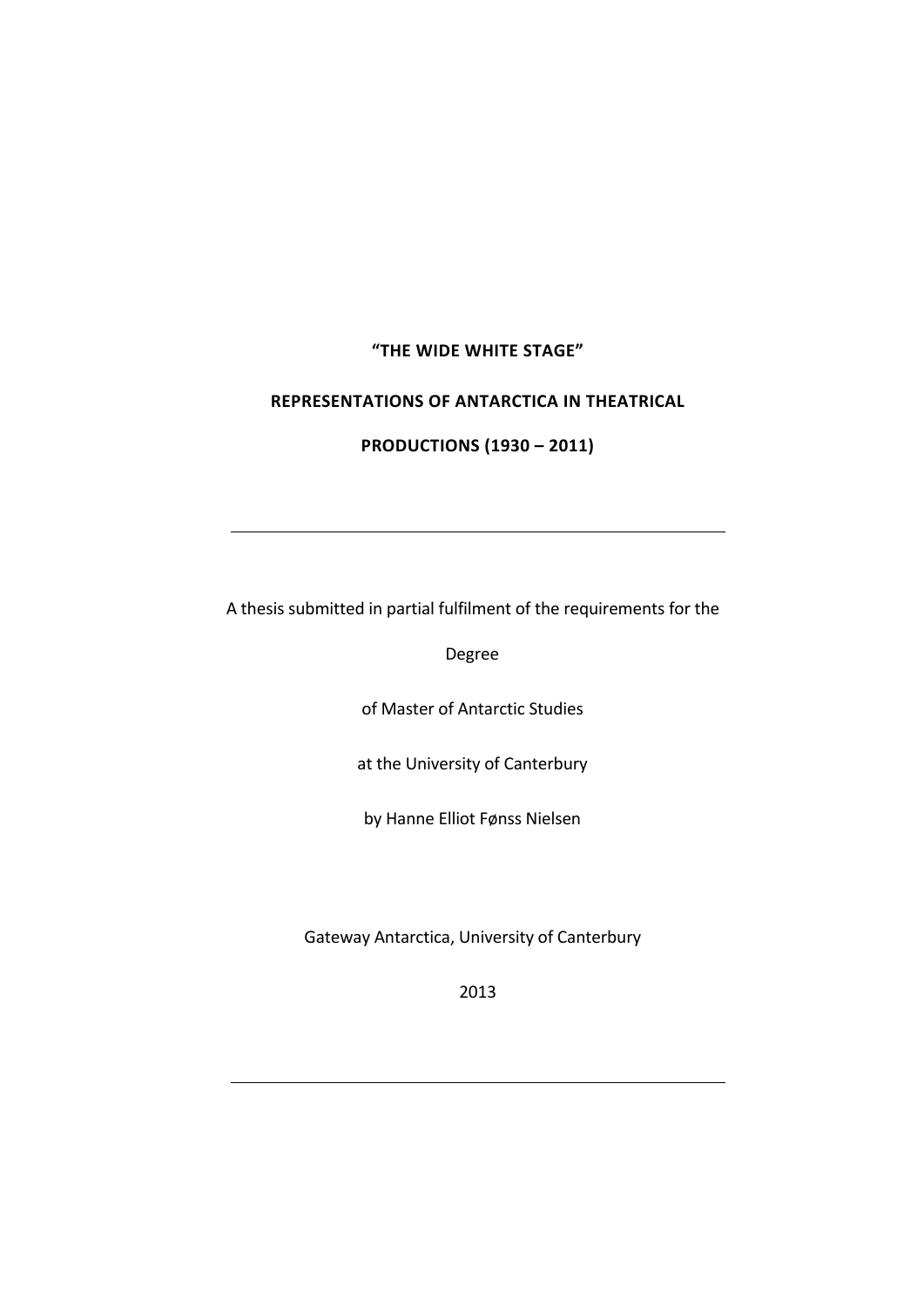# **Table
of
Contents**

| Acknowledgements             | $\overline{2}$ |
|------------------------------|----------------|
| Abstract                     | 3              |
| Co-Authorship Form           | 4              |
| Introduction                 | 5              |
| Part I: In Scott's Footsteps | 25             |
| Part II: Retelling           | 49             |
| Part III: Reimagining        | 71             |
| Part IV: Revisiting          | 97             |
| Conclusion                   | 125            |
| Bibliography                 | 130            |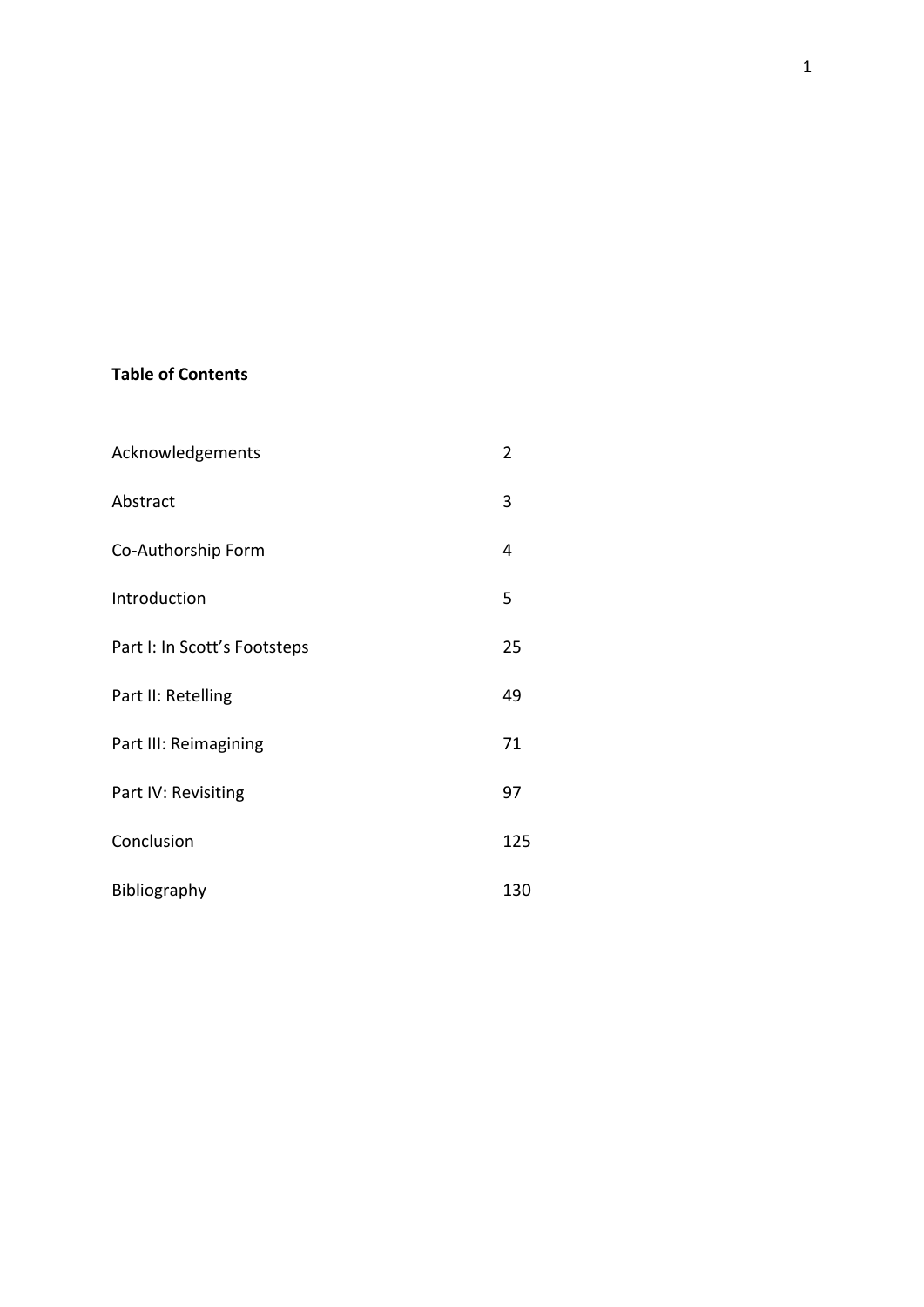# **Acknowledgements**

This project would not have been possible without the support and input of a wide range of people.
Thanks
must
go
to
Dr
Bryan
Storey
and
the
staff
at
Gateway
Antarctica
for
their scintillating conversation and assistance with curly Antarctic questions; Dr Nicholas Wright for the many hours spent going over my drafts and helping me to hone both my ideas and writing; Dr Elizabeth Leane for guiding me to this topic and sharing both her wealth of knowledge
on
Antarctic
literature
and
her
critical
expertise;
Bill
Manhire
for
inspiring
the title of this thesis, which is adapted from his 2004 collection "The Wide White Page"; the University of Canterbury librarians who have tirelessly tracked down my obscure requests; the
authors
of
unpublished
manuscripts
who
have
generously
shared
their
work
with
me; my
parents
for
their
encouragement
throughout
the
Masters
process;
and
Stephen
Dodge for his patient and unstinting support over the last year.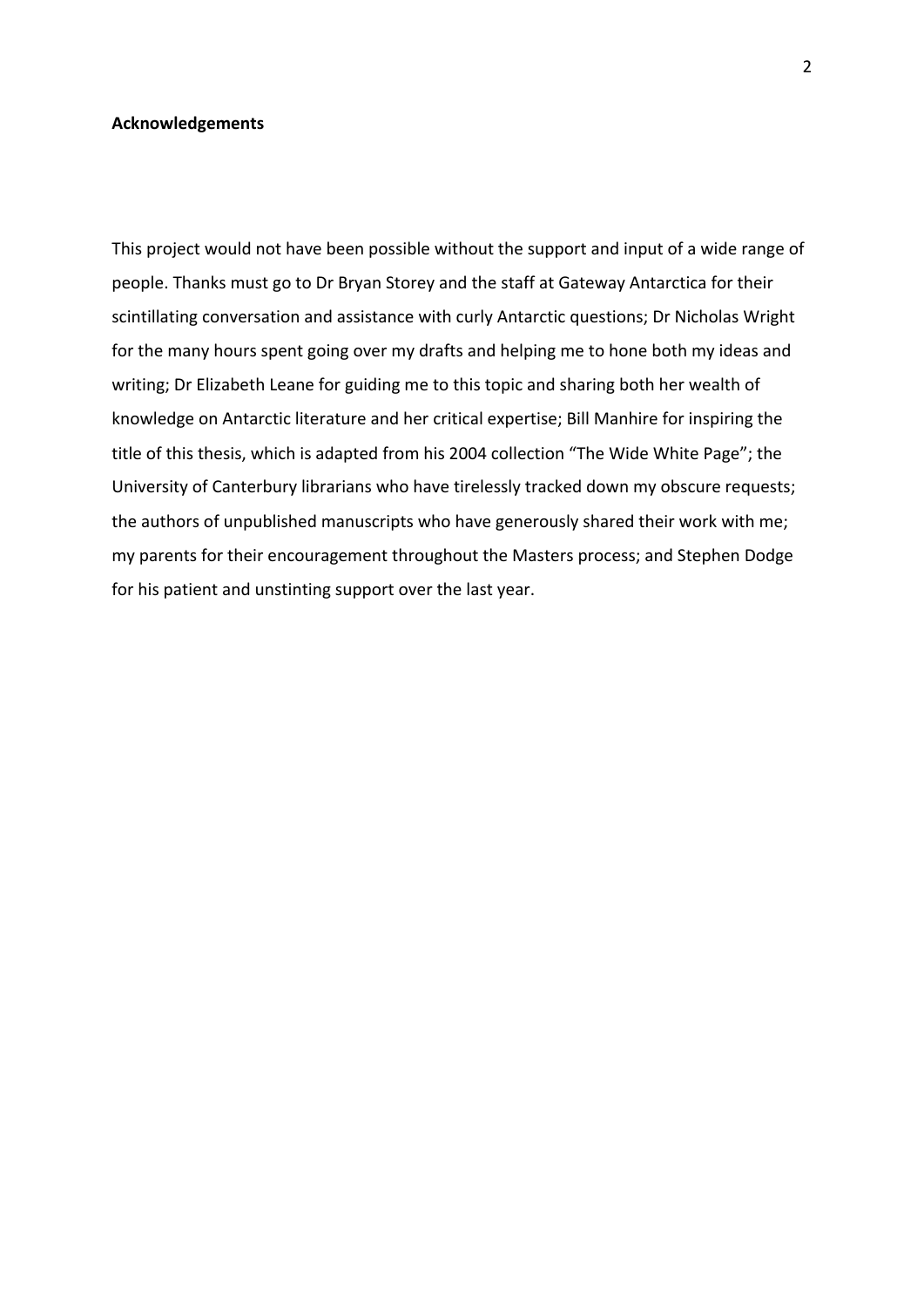## **Abstract**

This project examines representations of Antarctica in the theatre and analyses these in terms of space and place in order to chart the development of awareness of the continent. As
examples
of
cultural
production,
plays
and
their
treatment
of
imagined
Antarctic
space can
provide
insights
into
how
attitudes
towards
the
continent
have
developed
and
been expressed
by
revealing
the
dominant
narratives
at
various
points
in
time.
A
close
reading
of nine
plays
from
1930
–
2011
focuses
on
the
use
of
mimetic
and
diegetic
space
within
the theatre,
examining
the
language
used,
stories
told
and
attitudes
present.
Such
analysis reveals the factors determining the choice of an Antarctic setting, be they ecological, political
or
metaphorical,
whilst
shedding
light
on
how
attitudes
towards
place,
space
and representation
have
changed
within
the
theatre
context.

These plays can be grouped under four thematic headings, namely "In Scott's Footsteps," "Retelling," "Reimagining," and "Returning." While Antarctica remains a backdrop in earlier plays,
where
Heroic
Era
narratives
are
foregrounded,
more
recent
productions
have
seen the continent come to the fore, where it is treated as part of a global web of connections. These plays illustrate a progression in how Antarctica has been represented upon the stage, a progression that parallels how we have thought about Antarctica in general.

Keywords: Antarctic, Scott, Heroic Era, Theatre, Performance, Space, Place, Imagining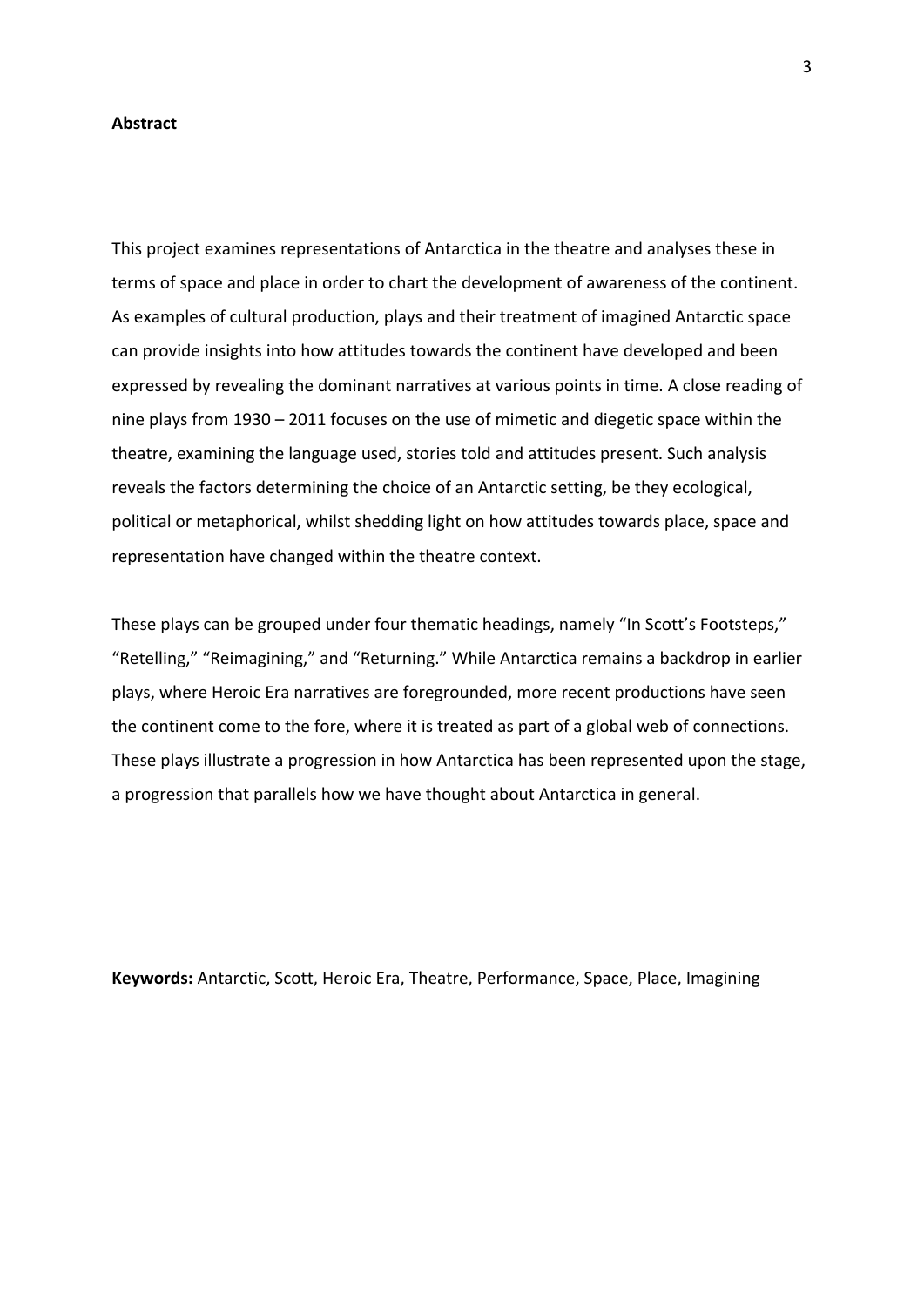

Deputy
Vice‐Chancellor's
Office Postgraduate
Office

# **Co‐Authorship
Form**

This
form
is
to
accompany
the
submission
of
any
thesis
that
contains
research
reported
in co-authored work that has been published, accepted for publication, or submitted for publication.
A
copy
of
this
form
should
be
included
for
each
co‐authored
work
that
is included in the thesis. Completed forms should be included at the front (after the thesis abstract)
of
each
copy
of
the
thesis
submitted
for
examination
and
library
deposit.

Please
indicate
the
chapter/section/pages
of
this
thesis
that
are
extracted
from
co‐authored work and provide details of the publication or submission from the extract comes:

Chapter I ('In Scott's Footsteps') draws on material co-published with Elizabeth Leane in 2013: Hanne Nielsen and Elizabeth Leane "'Scott of the Antarctic' on the German Stage: Reinhard
Goering's *Die Südpolexpedition des Kapitäns Scott" New Theatre Quarterly Vol. 29 Issue 8 August 2013. 278‐293. Print.*

Please detail the nature and extent (%) of contribution by the candidate:

*This
article
was
based
on
research
undertaken
by
Hanne
Nielsen
in
2011/12
and
supervised by
Dr
Elizabeth
Leane.
Hanne
undertook
a
textual
analysis
of
Reinhard
Goering's
German*  language play and examined its reception in Germany. Dr Leane then added contextual material, drawing on her archival investigation into the play's reception in Britain; sourced *images;
and
revised
and
restructured
the
article
for
publication.*

Split:
50/50.

# **Certification
by
Co‐authors:**

If there is more than one co-author then a single co-author can sign on behalf of all The
undersigned
certifies
that:

- The
above
statement
correctly
reflects
the
nature
and
extent
of
the
Masters
candidate's contribution to this co-authored work
- In cases where the candidate was the lead author of the co-authored work he or she wrote the text

Name: *Dr
Elizabeth
Leane* Signature:
Elizabeth
Leane Date:*14
October
2013* Verified by email on Monday 14 October 2013 from [Elizabeth.Leane@utas.edu.au]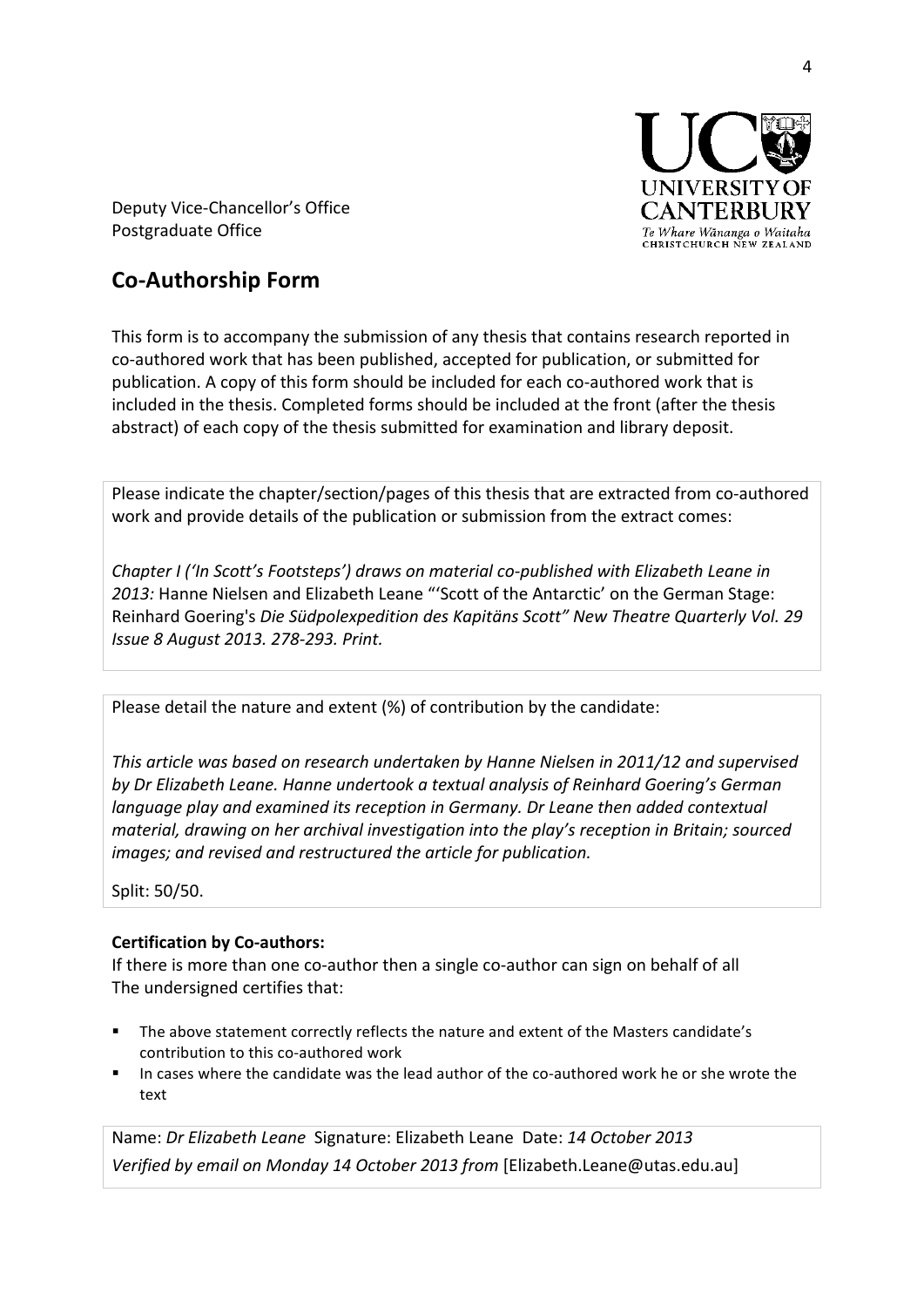### **Introduction**

Up until the turn of the twentieth century "Antarctica was as remote as myth" (Glasberg 2012,
4).
Although
the
southern
continent
has
now
been
mapped,
explored,
surveilled
and colonised,
for
many
Antarctica
remains
a
landscape
of
the
imagination
even
today.
Most people
never
go
to
Antarctica,
so
their
experience
of
the
ice
is
mediated
by
texts,
be
they diaries,
photos,
films,
novels
or,
as
in
this
case,
plays.
As
examples
of
cultural
production, plays
and
their
treatment
of
imagined
Antarctic
space
can
provide
insights
into
how attitudes towards the continent have developed and been expressed by revealing the dominant
narratives
at
various
points
in
time.
From *Endurance* to
the
environment
and Scott
to
science,
these
stories
both
reflect
and
shape
public
consciousness
and
awareness
of the
south.
Examining
representations
of
Antarctica
upon
the
stage
offers
a
snapshot
of
the values associated with the continent at any given time, providing a better understanding of how we have to come to know, understand, imagine and reimagine the ice at the end of the world. These representations of Antarctica also provide an insight into changing attitudes towards the spatiality of the stage. Examining how playwrights have tackled the problem of representing
large
tracts
of
space
within
an
enclosed
area
helps
us
to
understand
how
the concepts
of
space
and
place
have
been
used
in
the
theatre
over
the
past
80
years.

Antarctica
has
been
represented
using
a
range
of
mediums
and
for
many
different ends.
Elizabeth
Leane
tracks
these
imagined
versions
in *Antarctica
in
Fiction* (2012)*,*  observing
that
in
the
Seventeenth
and
Eighteenth
Centuries
Antarctica
acted
as
a
kind
of "no
place"
on
which
writers
could
project
their
own
visions
of
Utopia
(2012,
29).
The
Pole was often conceived of as being either a whirlpool or a magnetic mountain that pulls ships in: Leane notes that "few people who go to Antarctica in pre-twentieth-century fiction do so deliberately"
(2012,
38).
During
the
twentieth
century
Antarctica
became
the
backdrop
for Heroic Era stories, particularly that of Scott's final journey, with Francis Spufford observing that "like any successful myth, it provides a skeleton ready to be dressed over and over in the
different
flesh
different
decades
feel
to
be
appropriate"
(4).
As
the
continent
has become more accessible, more and more ways of representing the place have been trialled,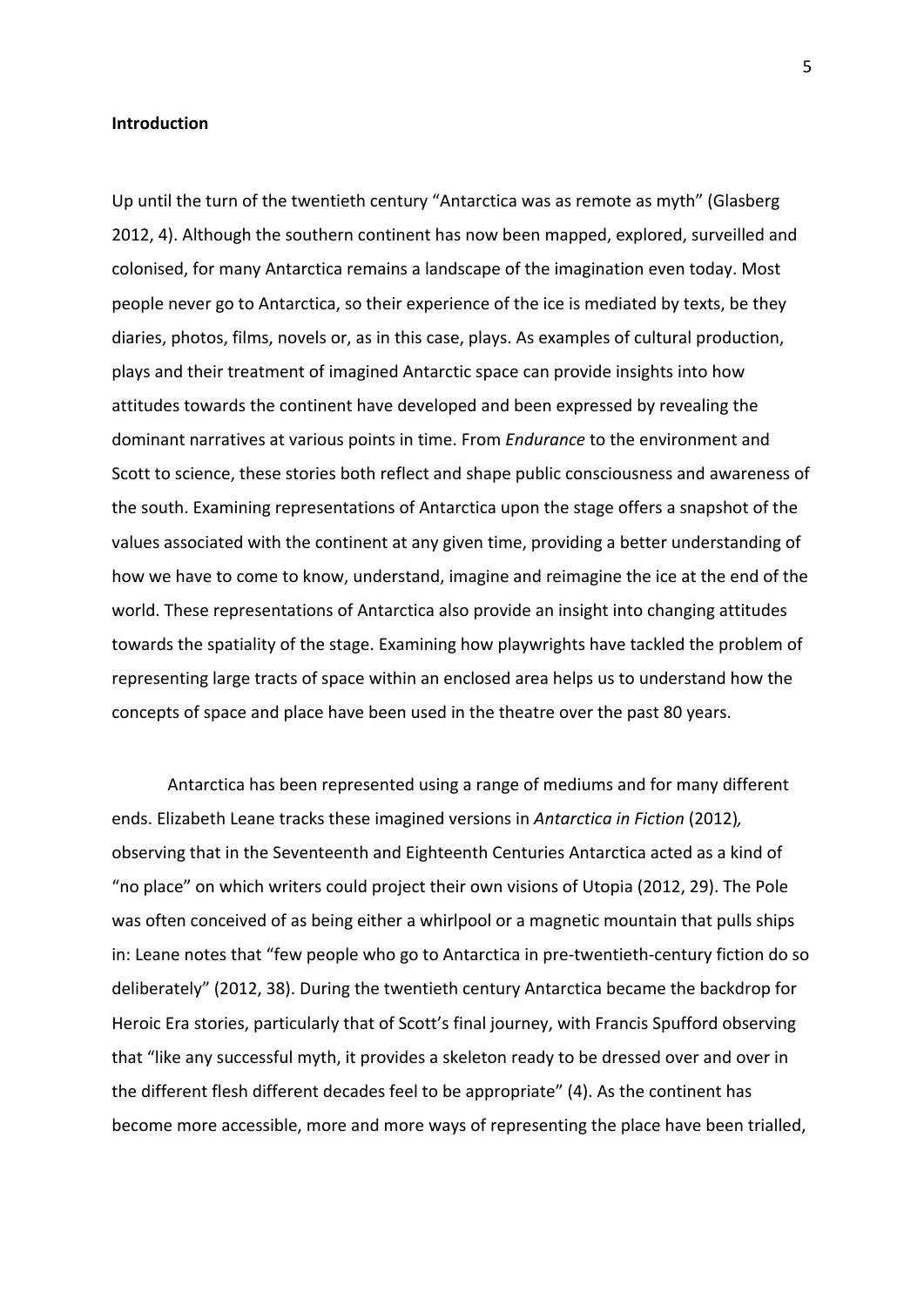from photography to film making, sculpture to sound pieces. All, including theatre, try to recreate
a
sense
of
Antarctic
place
in
a
non‐Antarctic
setting.

This
project
involves
examining
representations
of
Antarctica
in
the
theatre
and analysing
these
in
terms
of
space
and
place
in
order
to
chart
the
development
of
awareness of the continent and the values associated with it. Space and place have formed the basis of several
recent
studies
into
theatre
(Chaudhuri
1995,
McAuley
2006)
where
the
difference between space and place is defined phenomenologically: "space" is an abstract conceptual framework,
not
experienced
by
humans,
and
"place"
is
concrete,
tangible
and
inhabitable with a human association and history (McAuley 2006, 282). When applied to Antarctica this framework is particularly interesting because the continent has such a recent and welldocumented human history. According to these definitions, the diaries of Heroic Era explorers essentially track the turning of Antarctic space into Antarctica, the place.

The following close reading of nine plays from 1930 to 2011 focuses on the use of mimetic and diegetic space within the theatre, examining the language used, stories told and attitudes present. Such analysis reveals the factors determining the choice of an Antarctic
setting,
be
they
ecological,
political
or
metaphorical.
These
plays
can
be
grouped under four thematic and loosely chronological headings, namely "In Scott's Footsteps," "Retelling," "Reimagining," and "Returning". Colonialism and modernism are important contexts
for
the
first
two,
while
a
postmodern
and
postcolonial
approach
in
the "Reimagining" section signals an important attitudinal change. In the "Returning" section this
postmodernism
transforms
into
globalisation,
where
an
ecocritical
approach
reflects wider concerns about Antarctica as part of the world as a whole. Before examining these imagined versions of the continent it is useful to track the human involvement in the Far South
that
made
these
imaginings
possible.

6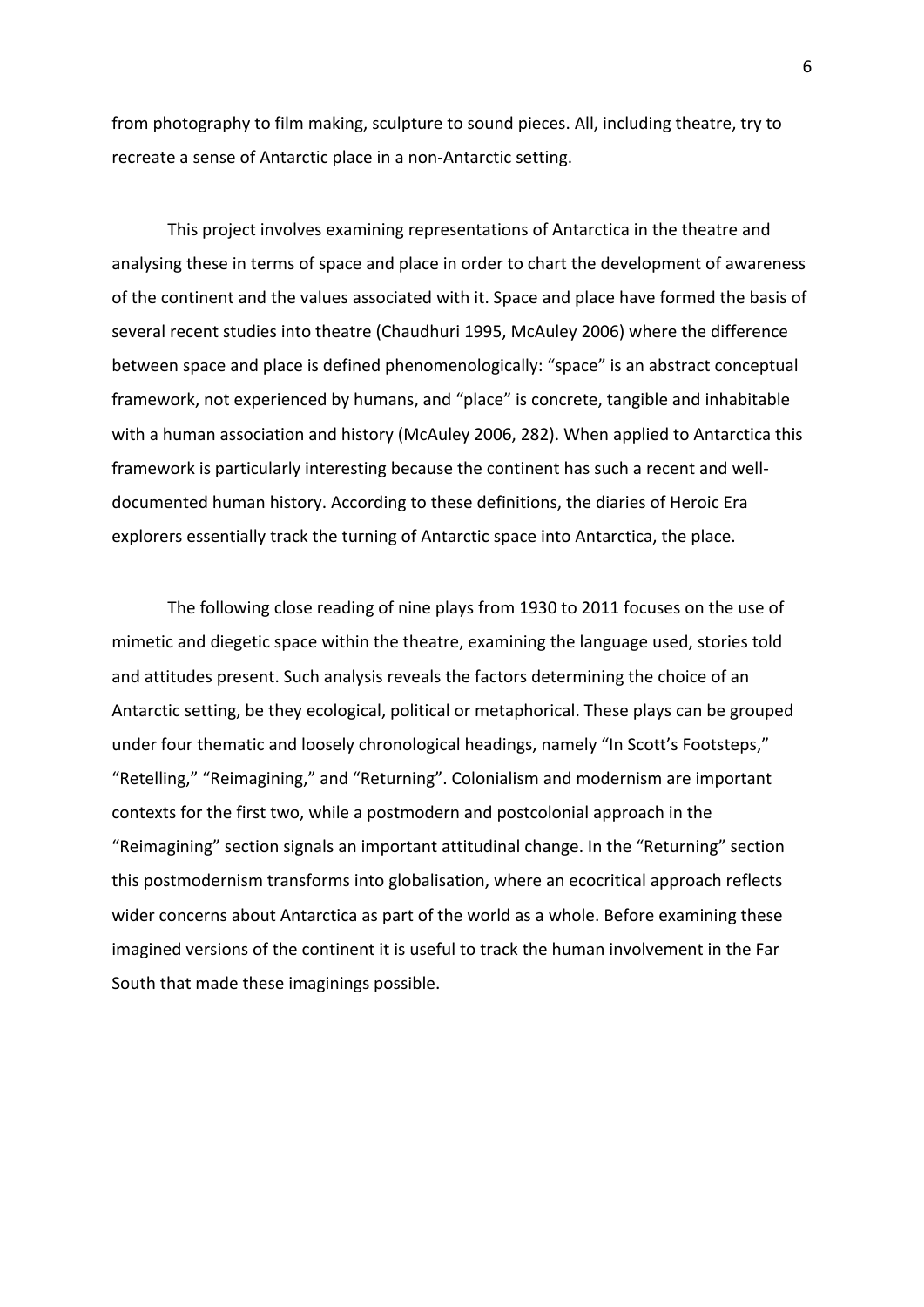## **Terra
Incognita**

Antarctica
existed
for
centuries
as
Terra
Australis
Incognita,
marked
out
on
maps
as the unknown continent long before ships had sailed into its vicinity (Leane 2012, 27). While Captain James Cook crossed the Antarctic Circle in search of Antarctica in 1773, the first known
sighting
of
the
Antarctic
mainland
did
not
take
place
until
1820.
In
subsequent
years maps of the coastline were not reliable, partly due to the constantly changing sea ice and partly
because
it
was
in
the
commercial
interests
of
sealers
and
whalers
to
keep
their competitors
from
finding
out
the
locations
of
their
fertile
hunting
grounds.
The
Heroic
Era followed (1899-1922), with multiple national expeditions all vying to traverse this last frontier.
Robert
Falcon
Scott
and
Roald
Amundsen's
simultaneous
dash
to
the
Pole
has dominated
Antarctic
storytelling
ever
since,
with
Amundsen's
successful
conquering
of
the Pole in December 1911 contrasting with Scott's arrival some five weeks later. The death of Scott's party on the homeward journey has become the seminal Heroic Era narrative, with the
tragic
events
being
translated
into
legend
by
those
back
in
Britain.
Such
stories continued
to
be
retold,
even
as
science
became
the
dominant
activity
on
the
Ice
and
issues of climate change came to the fore. In less than 200 years we have come to know Antarctica as
a
desert,
an
adversary,
a
challenge,
a
habitat
and
an
indicator
of
the
state
of
the
world. Antarctica
now
appears
on
the
margins
of
most
maps,
and
while
this
may
be
an
indication that it does not figure highly in general consciousness, it is also fitting: governed by the Antarctic
Treaty
System
rather
than
any
one
nation,
Antarctica
possesses
a
spatiality
that argues
against
final
conclusions.

Described by Klaus Dodds as "the rationalisation of a particular spatial experience," (2006,
65)
the
Antarctic
Treaty
System
was
signed
on
December
1,
1959
by
the
12
nations who had worked together on Antarctic science during the International Geophysical Year of 1957-8. Seven of these nations had also made territorial claims on Antarctica in the past, namely
Argentina,
Australia,
Chile,
France,
New
Zealand,
Norway
and
the
United
Kingdom. While the Antarctic Treaty makes it clear that "No acts or activities taking place while the present Treaty is in force shall constitute a basis for asserting, supporting or denying a claim to territorial sovereignty in Antarctica or create any rights of sovereignty in Antarctica," and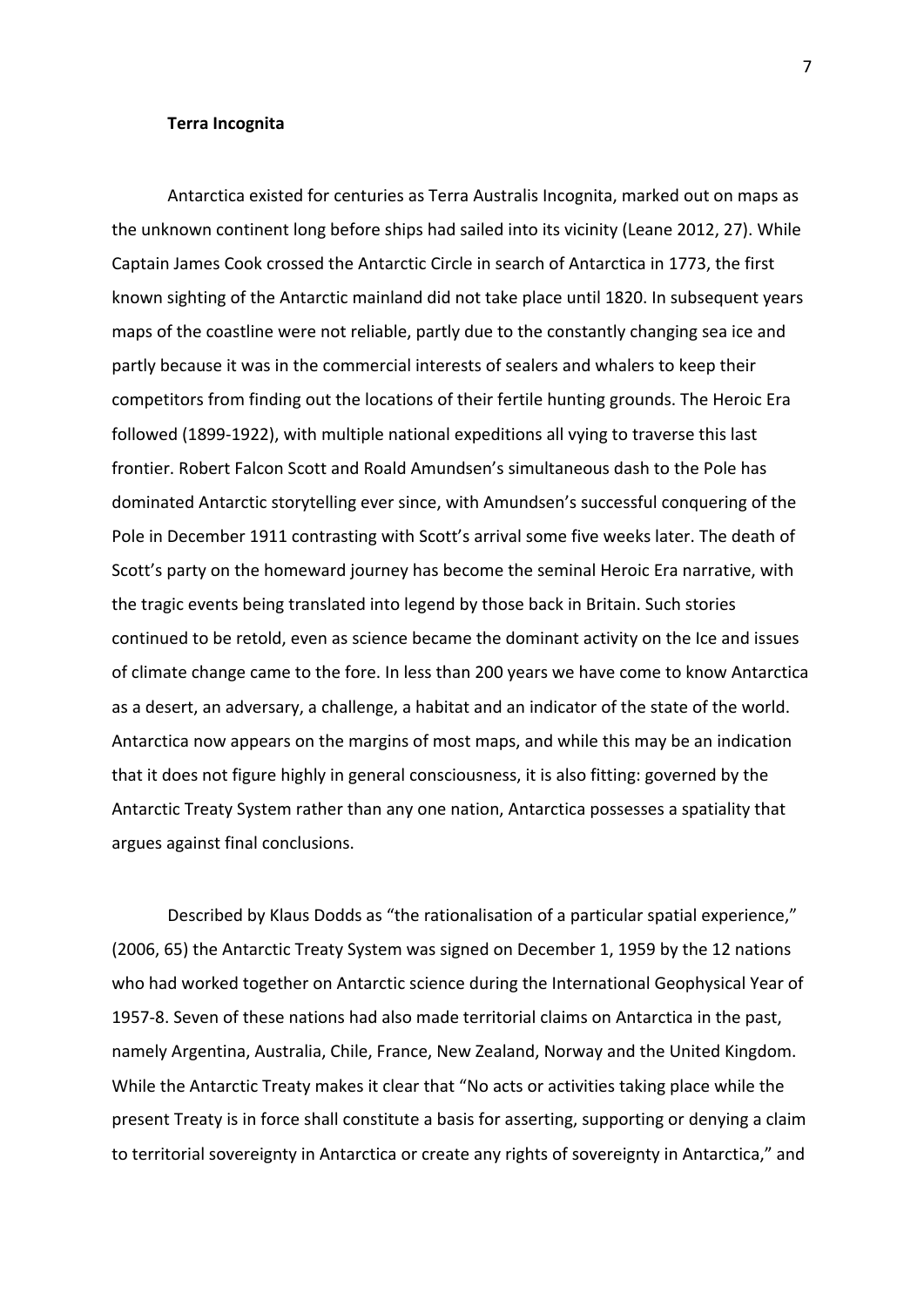that "No new claim, or enlargement of an existing claim to territorial sovereignty in Antarctica
shall
be
asserted
while
the
present
Treaty
is
in
force,"
(*The
Antarctic
Treaty*) territorial claims still stand and continue to provide political motivation for a nation to engage
with
Antarctic
politics.
This
is
worth
keeping
in
mind,
particularly
when
examining cultural production from claimant nations. $1$ 

Klaus
Dodds
puts
the
spotlight
on
views
of
Antarctic
governance
in
a
number
of
his articles,
tracking
attitudes
towards
the
Antarctic
Treaty
and
noting
that
"when
the
Antarctic Treaty
was
negotiated
in
1959,
many
nations
were
not
even
independent
in
Africa
and
Asia" (2006,
66).
The
treaty
system
was
by
no
means
uncontroversial,
with
nations
such
as Malaysia and India voicing concerns about the accessibility of the treaty and the continent to developing nations and those who were not original signatories. Although the Antarctic Treaty
is
still
in
force,
issues
of
governance
and
ownership
have
continued
as
recurring themes
over
the
past
decades
and
continue
to
underlie
all
current
human
dealings
with
the continent. Governance is one important area in which Antarctica and the Arctic differ, and the fact that Antarctica has no native inhabitants gives it a very different history to the far north.
Indigenous
populations
have
been
living
in
the
Arctic
Circle
for
centuries,
developing their
own
forms
of
cultural
production
and
creating
their
own,
non‐European
histories.
It can
be
tempting
to
compare
both
the
North
and
South
Poles,
making
assumptions
based
on icy
topography,
but
Antarctica's
isolation,
relatively
recent
human
history
and
unique system
of
governance
under
the
Antarctic
Treaty
System
all
argue
against
reducing
the
two Poles into one.

Much more has been written about the Arctic than the Antarctic, both generally and in
terms
of
theatre
(O'Neill,
Brask
and
Morgan,
Grace).
To
date
very
little
has
been published
about
representations
of
Antarctica
in
cultural
production,
with
a
few
notable exceptions:
Elena
Glasberg's *Antarctica
as
Cultural
Critique* (2012)
raises
issues
of representation, particularly with regards to the visual arts; Marion Munz-Krines touches on

 <sup>1</sup> Countries
such
as
New
Zealand,
Australia
and
the
United
Kingdom
have
all
offered
Artists
in
Antarctica programmes,
although
the
only
playwright
in
this
study
who
travelled
to
Antarctica
was
Mojisola
Adebayo, who did so aboard a tourist vessel with the support of the Arts Council England and not as part of the National Antarctic
Programme.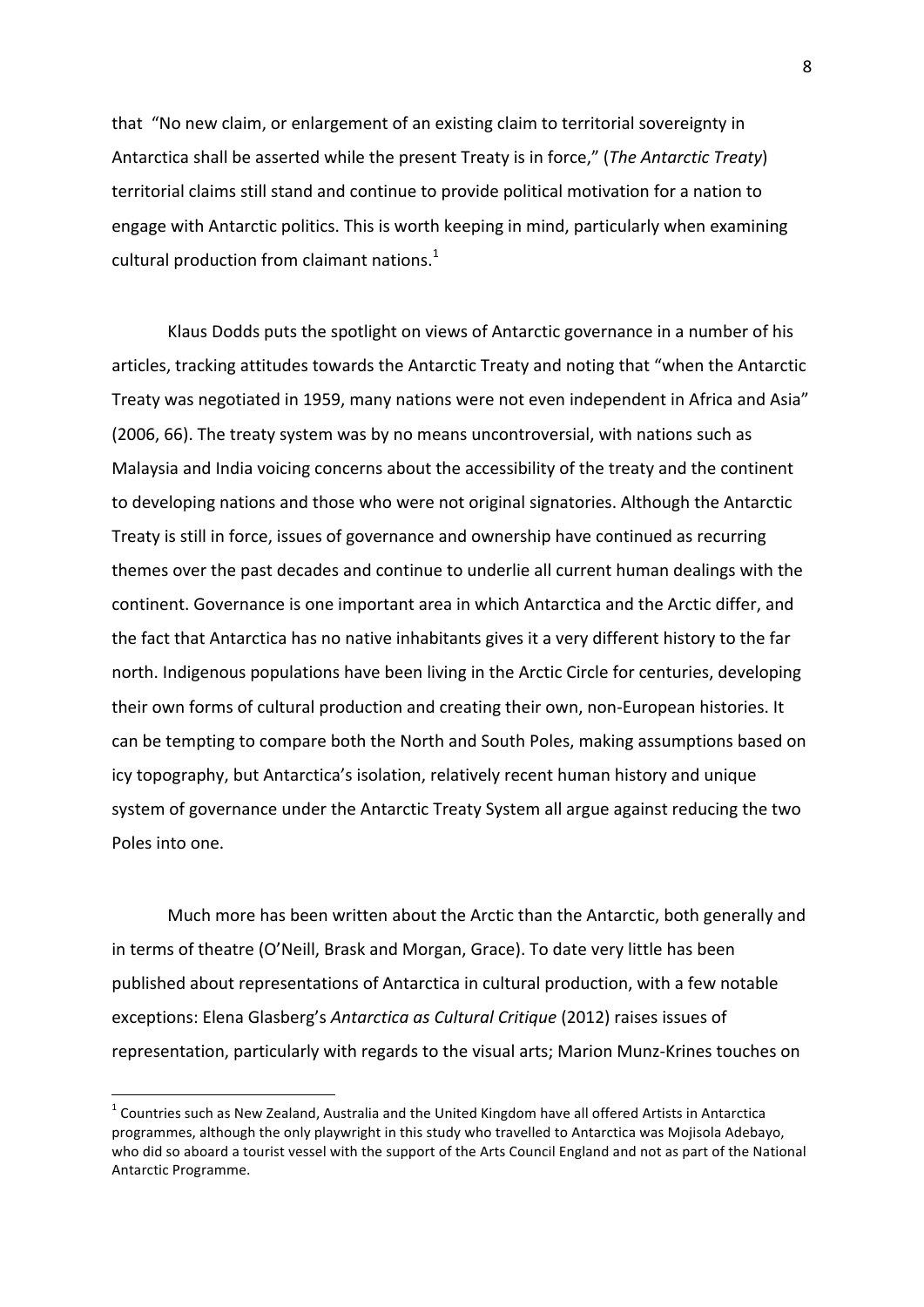the
subject
in
her
book *Expeditionen
ins
Eis* (2009); and
Leane's *Antarctica
in
Fiction* stands out as a seminal text in terms of literary interpretations of the far south. While both Leane and Munz-Krines examine novels and poetry, theatre dealing with Antarctica has not yet been addressed, so it makes sense to fill in the gap and address the landscapes of the south alone.
In
addition,
the
physical
component
of
theatre
staging
adds
another
element
to
the concept of representing Antarctica in terms of space and place. In the theatre physical and imagined encounters merge, with materially present actors, representing characters, inhabiting an equally material but evidently constructed landscape. This forces a consciousness
of
the
way
the
imagination
engages
with
the
real,
making
the
audience
aware of
a
process
that
happens
whenever
we
engage
with
a
place.

Human interaction with a place that is "other" often raises questions of colonialism, mainly related to the presence of native populations: "the concept of *terra nullis* – the land as
"empty"
or
pure
space
–
was
historically
used
as
a
pretext
for
conquest
and
denial
of aboriginal land rights" (Buell 147). Conquest and imperialism therefore go hand in hand. When applied to a continent that is devoid of a native population, Edward Said's definitions of
imperialism
and
colonialism
take
on
an
interesting
dimension.
According
to
Said, "'imperialism'
means
the
practice,
the
theory
and
the
attitudes
of
a
dominating metropolitan centre ruling a distant territory; 'colonialism,' which is almost always a consequence
of
imperialism,
is
the
implanting
of
settlements
on
distant
territory"
(qtd.
in Gilbert
and
Tompkins
13).
In
Antarctica,
scientific
bases
are
effectively
implanted settlements, so the "colonialism" aspect is present, but because the continent is governed not by one nation but by the Antarctic Treaty System, the "imperialist" aspect differs from any in Said's experience. A postcolonial lens and an awareness of Said's definitions can nevertheless
be
useful
when
analysing
recent
Antarctic
texts.

These
texts
are
important
because,
as
Elizabeth
Leane
puts
it,
"Until
the
late twentieth century, most people ... could only ever visit Antarctica ... in their imaginations" (2009,
509).
Emerging
literature
on
postcolonial
Antarctica
by
critics
such
as
Klaus
Dodds and
Christy
Collis
raises
further
issues
related
to
human
interaction
with
Antarctica.
Collis notes
that
"frontier
mobility
is
associated
with
masculinity
while
domestic
settlement
is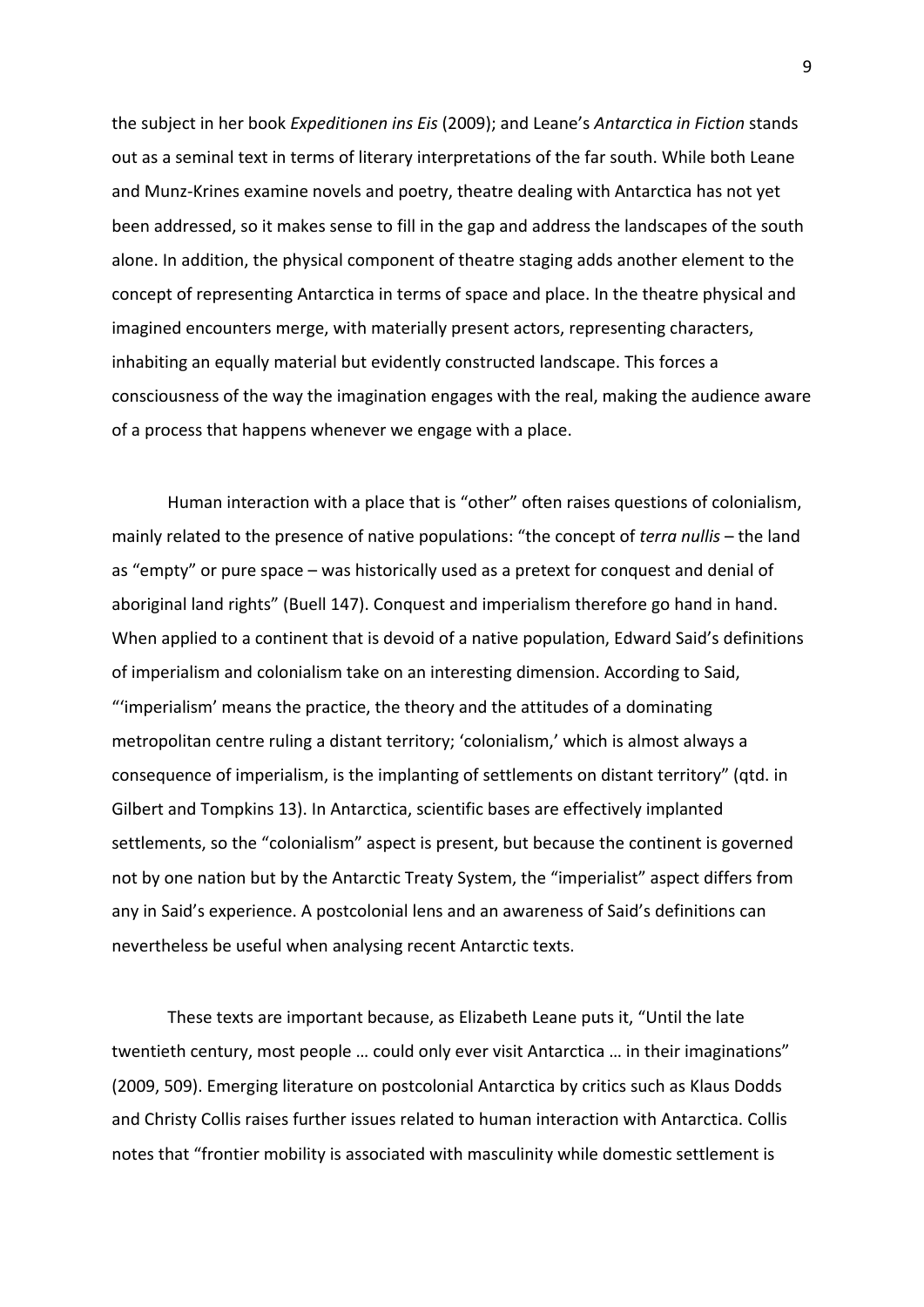associated
with
femininity"
(Collis
2009,
515).
Under
this
model
imperialism,
or
the
practice of domination, is linked to the mobile and the masculine, while colonisation is linked to the static
and
the
feminine.
Ever
since
the
first
human
attempts
to
inhabit
Antarctica,
both modes
were
present
and
enacted
by
men:
men
made
the
colonies
and
did
all
the "domestication." However, the static, "feminine" aspects of their inhabitation were not made
into
plays
until
the
late
twentieth
century,
when
plays
like
David
Young's *Inexpressible*  Island (1998) turned their attention to men who stay in one spot.

Many of the early plays in this study involve long treks and movement through the Antarctic, thus bringing ideas of imperialism and masculinity to the fore. Later plays reflect the
wider
range
of
voices
that
speak
for
and
of
the
continent,
with
marginalised
groups
such as
women,
the
elderly,
non‐Europeans
and
the
unemployed
all
appearing
on
the
Antarctic stage. Gender is an issue for Antarctica in other ways, with women having been used "both symbolically and physically to colonise and settle the Antarctic, despite their general absence"
(Dodds
2009,
508).
The
most
notable
example
of
this
is
the
Argentine
and
Chilean practice from the late 1970s of flying pregnant women to national bases so they might give birth on the Ice, thus strengthening each respective country's claim to a slice of the continent. It is not necessary to physically visit Antarctica in order to make a claim, however, and in some instances creating an imaginary version of a place can have a far wider impact than
a
single
visit.
These
plays
illustrate
how "one
also
becomes
attached
to
places
by
the power
of
imagining
alone…
it's
entirely
possible
to
care
more
about
places
you've
never been – the Africa or Israel/ Palestine [or indeed, Antarctica] of your imagination – than the ones
you
know
first
hand"
(Buell
72).

These
plays
also
encourage
the
audience
to
examine
how
they
engage
with
the environment
around
them.
In *The
Future
of
Environmental
Criticism* (2006)
Lawrence
Buell explains
the
importance
of
public
perception
in
changing
environmental
attitudes
and spurring
on
change:

For
technological
breakthroughs,
legislative
reforms,
and
paper
covenants
about environmental
welfare
to
take
effect,
or
even
to
be
generated
in
the
first
place,

10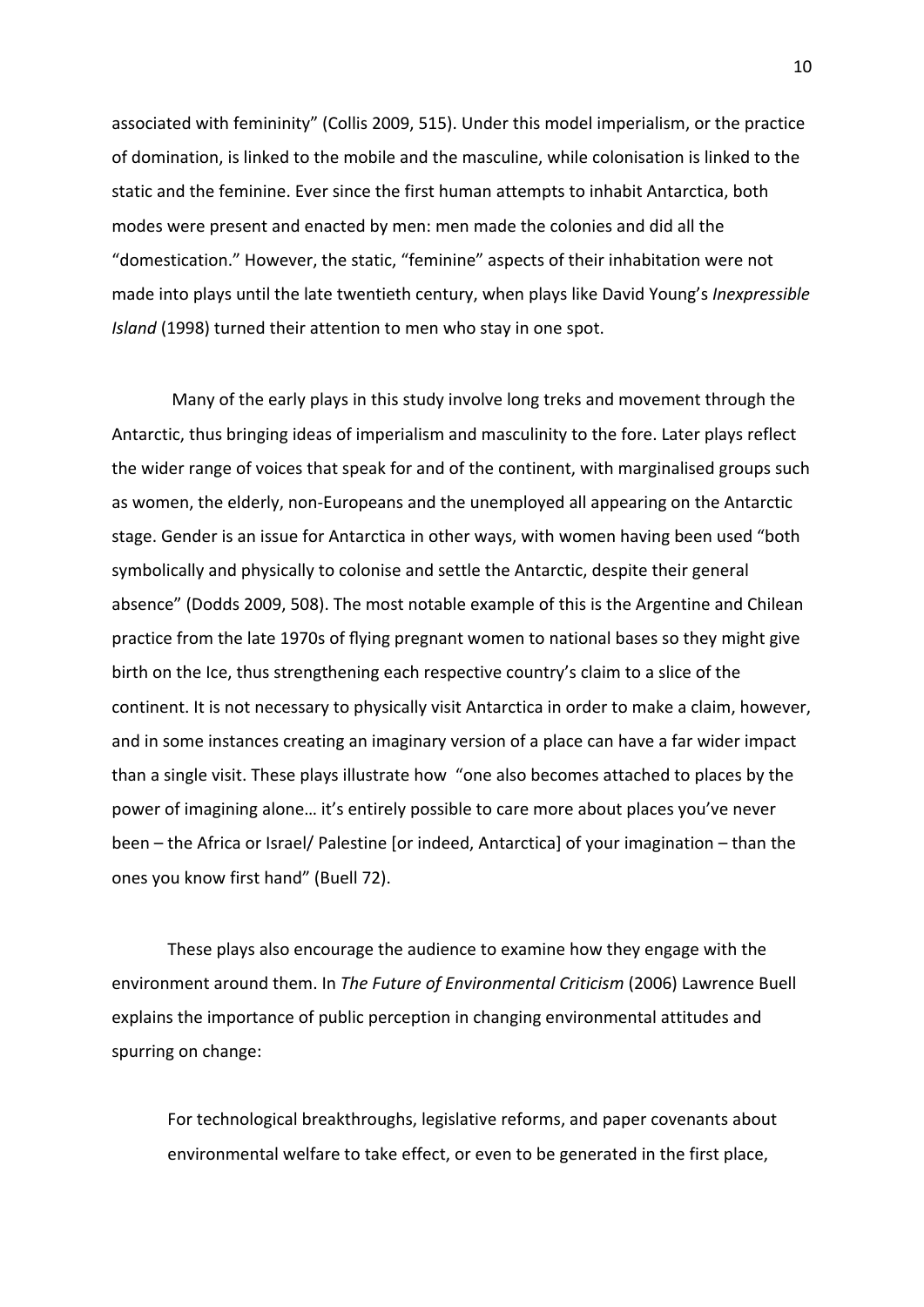requires a climate of transformed environmental values, perception and will. To that end,
the
power
of
story,
image
and
artistic
performance
and
the
resources
of aesthetics, ethics, and cultural theory are critical. (Buell vi)

Cultural production can raise awareness of environmental issues, but it can also raise awareness
about
Antarctica
as
whole.
In
this
case,
that
cultural
production
takes
the
form
of theatrical performances, which in turn highlight ideas of space and place. Una Chaudhuri has addressed the issue of staging place in her work of the same name, arguing that "the meaning (not merely the ownership) of place has given this century its politics; we should not be surprised to find, as this book argues, that it has also given it its theatre" (Staging Place, 3). The plays examined deal with Antarctica for a range of different reasons, using the power of story and theatre for many different political, social and environmental ends.

# **Two
Traditions**

Stephen Pyne writes in his interdisciplinary history of Antarctica that the continent has "largely been a wasteland for imaginative literature," and that "no representational art or literature could hope to express it" (154). He argues that modernism was ideally suited to taking Antarctica as a subject, so the absence of more Antarctic plays during the first half on the twentieth century is striking. While the minimalist qualities of the plateau would have complemented
traditions
such
as
the
"theatre
of
the
absurd,"
Pyne
claims
that
modernists instead looked inwards and remained oblivious to Antarctica as a possible setting. The notable
exceptions
to
the
rule
are
German:
Georg
Heym's *Die
Südpolfahrer* (1911)*,* Stefan Zweig's *Der
Kampf
um
den
Südpol* (1927) and
Reinhard
Goering's *Die
Südpolexpedition
des*  Kapitäns Scott (1929) all illustrate how modernist writers outside the English tradition were using the empty plateau of the Antarctic to address the idea of personal struggles at a time when other writers remained oblivious to the possibilities of the South.

Many prominent Germans turned their attentions southwards in the early twentieth century,
with
writers
such
as
Lion
Feuchtwanger
(*Polfahrt* 1928)
and
Reinhard
Goering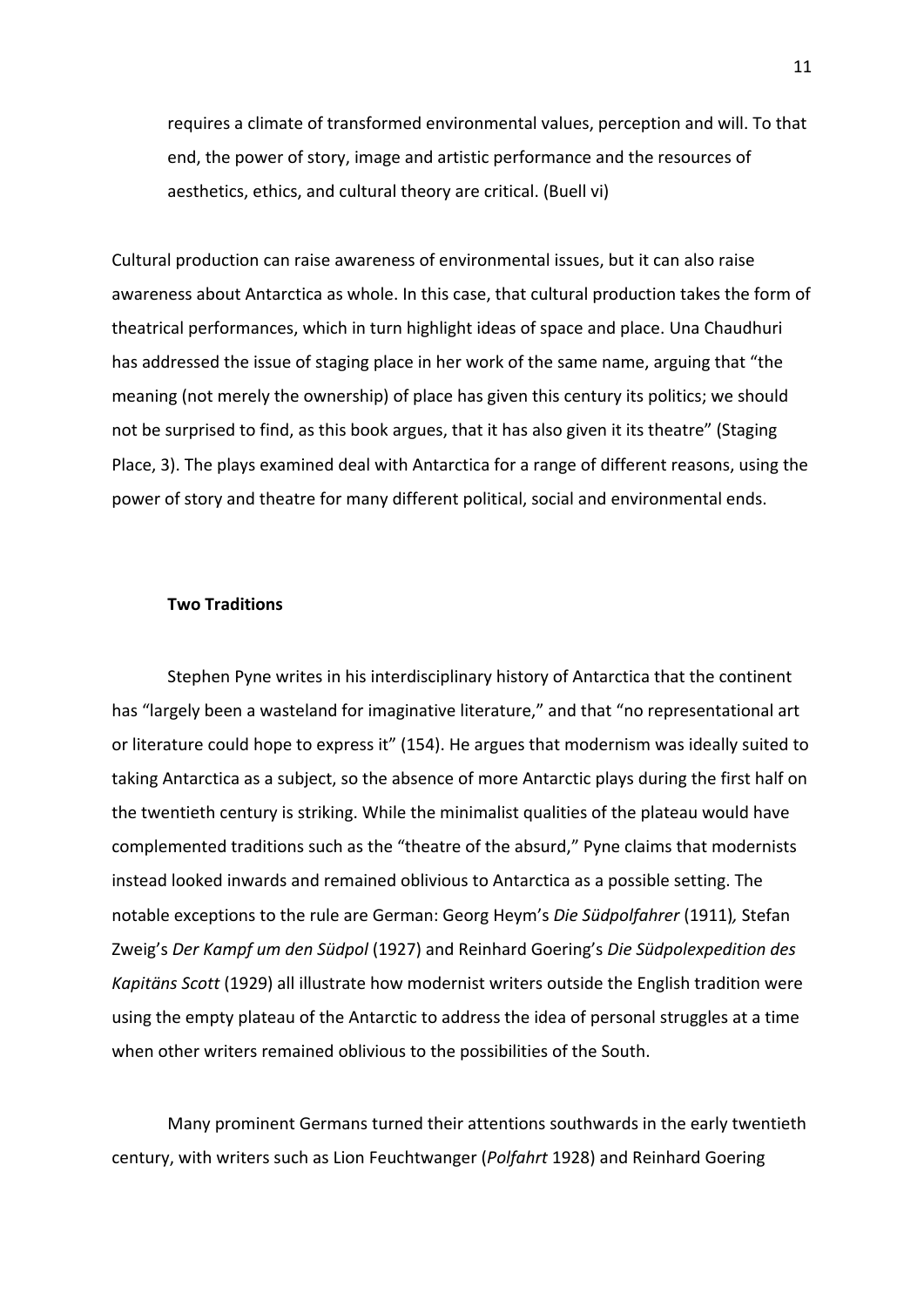writing specifically about Antarctica at a time when no national German expeditions were directly underway.<sup>2</sup> Reinhard Goering's Die Südpolexpedition des Kapitäns Scott was the first play
to
depict
a
Heroic
Era
figure
on
the
stage,
but
other
plays
were
penned
and
not performed, including Vladimir Nabokov's The Pole (1924), which was written soon after Nabokov moved to Berlin.<sup>3</sup> Friedrich Dürrenmatt also wrote an essay on a theoretical play that placed Scott in a commercial freezer, freezing to death whilst shopping for his expedition
(Brady).
This
concept
was
not
so
far
removed
from
the
Das
Letzte
Kleinod
play Eismitte in 2004, which told the story of Alfred Wegener's last Greenland expedition and was performed in a giant freezer at -24 degrees Celsius. Other canonical German writers such as Thomas Mann had a similar obsession with snow and while their texts are set in the mountains, they address similar themes and have characters that undergo similar life changing experiences when exposed to the white wilderness (Mann 641). The tradition of German literature with Antarctic themes continues past the era of Expressionism, with Wolfgang Weyrauch's Das grüne Zelt (1969) widely studied in schools as an example of a radio play and Manfred Karge's Die Eroberung des Südpols (1985) one of the most performed
Antarctic
plays,
having
been
translated
several
times.
The
number
of
texts available and the prominence of works such as Karge's make German plays an ideal comparison
for
the
English
texts.
Although
they
come
from
a
different
cultural
background, these plays illustrate the same progression of themes as their English counterparts, moving from following "In Scott's Footsteps" by retelling Heroic Era stories to imagining Antarctica in
ever
more
complex
ways.

This project is limited to texts produced after Antarctica was a known place, hence all
of
the
plays
considered
are
written
post
Heroic
Era.
There
are
earlier
examples
of playwrights using the Antarctic as a setting prior to the twentieth century, such as the 1841 play *South
Polar
Expedition*that
retold
James
Clark
Ross's
expedition,
but
no
script
survives. The 1900 musical *Australis, or the City of Zero* is another example of Antarctica on the early stage,
with
a
souvenir
programme
offering
a
taste
of
the
giant
whirlpool
that
was
depicted

 <sup>2</sup> There
were
two
German
Antarctic
expeditions
during
the
height
of
the
Heroic
Era:
Drygalski's *Gauss* expedition (1901-1903) and Filchner's *Deutschland* expedition (1911-1913).

<sup>&</sup>lt;sup>3</sup> Nabokov lived in Berlin from 1922 – 1940. The Pole was not performed until 1996, when Michael Grüber directed
a
production
in
German
translation
at
the
Berlin
Schaubühne
(Zimmer).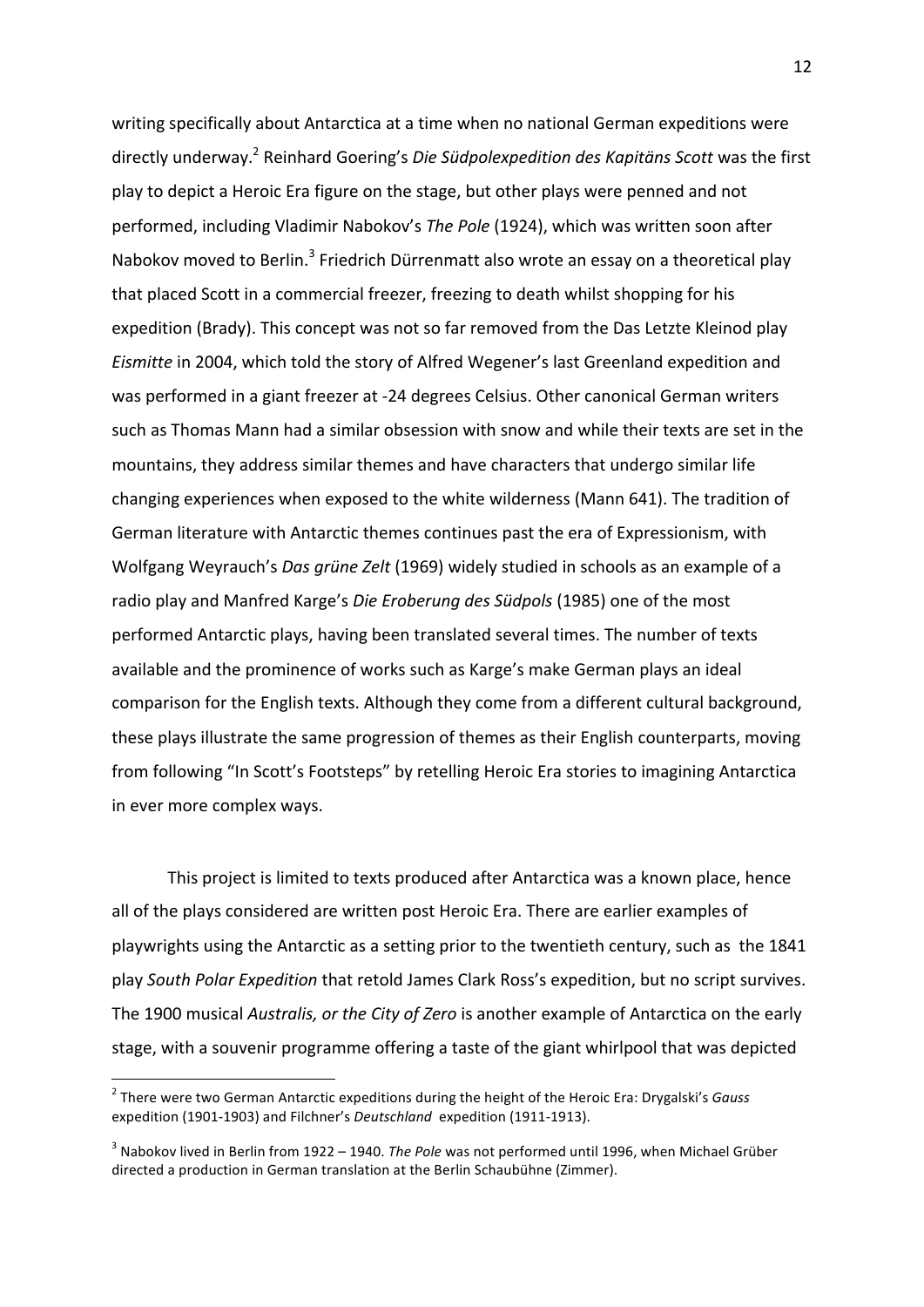at
the
South
Pole
(Leane
2012,
37).
Any
earlier
attempts
at
representing
Antarctica
fall
into the
period
when
the
continent
was
still
an
imagined
space,
and
these
are
few
and
far between. Further, all of the plays examined in this project are well known or critically acclaimed,
having
been
penned
by
well‐known
playwrights
(Brenton,
Goering),
awarded prestigious prizes (Cornelius, Chanwai-Earle), performed often (Karge, Tally) or studied as part of an official school curriculum (Stewart, Weyrauch).<sup>4</sup> They also clearly illustrate several turning points in the way Antarctica has been imagined in its own right and represented accordingly, and the richness of each text provides a wealth of material to analyse and understand.
Many
other
plays
set
in
the
Antarctic
have
been
performed
over
the
years, often
in
smaller
theatres
or
to
specialist
audiences.
Such
plays
can
also
be
grouped
under the thematic headings of this project, and while they are not examined in any detail, an outline of other performances provides an overview of the field and helps to situate the plays
examined
within
a
wider
context.

# **Wide
White
Stages**

Reinhard
Goering's *Die
Südpolexpedition
des
Kapitäns
Scott* from
Germany
(1929) and Douglas Stewart's The Fire on The Snow from Australia (1944) are both examples of early plays in which Antarctica serves simply a backdrop for heroic stories. Following "In Scott's Footsteps," they represent the first time Scott's story was presented on the stage (Goering)
and
the
first
time
his
story
was
told
from
a
Commonwealth
perspective
(Stewart). Colonialism
and
modernism
are
important
contexts
for
the
first
two
chapters.
Writing between the World Wars, these writers are more interested in exploring themes of sacrifice and self-determination than the landscape itself; the white polar plateau allows for few distractions from the characters as they grapple with their predetermined destinies. Nationalism is a theme of both these early plays, and this idea is also explored in George Hummel's
1931
play *The
World
Waits*,
where
Hummel
provides
an
American
perspective. While it offers an interesting comparison to the plays that come out of Germany and the

 <sup>4</sup> The
exception
is
Mojisola
Adebayo's *Moj
of
the
Antarctic*,
a
play
that
is
included
because
of
Adebayo's
first‐ hand experience of Antarctica. As a multi-media work, this play points to what can be expected of Antarctic theatre
in
the
future.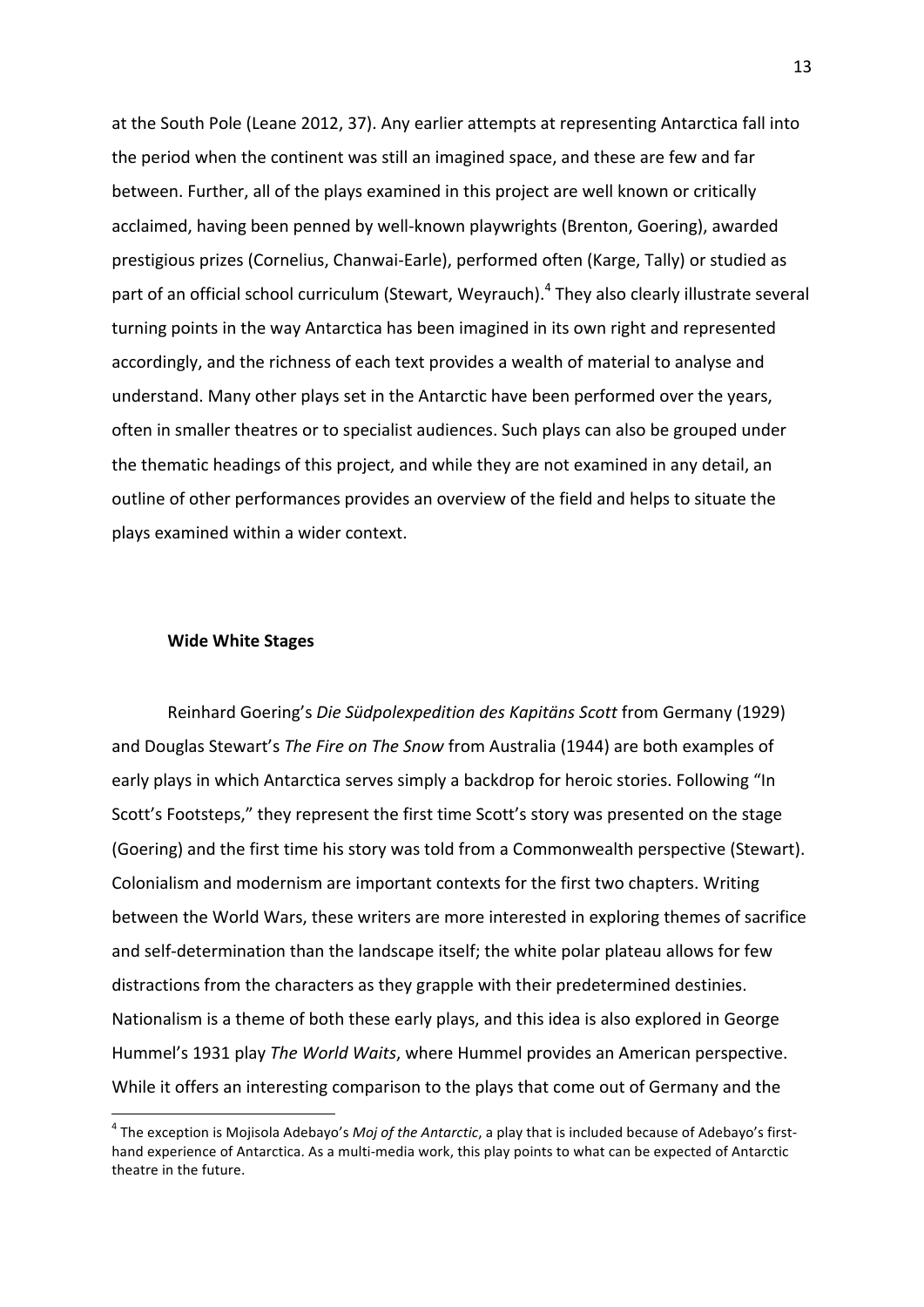Commonwealth, not least because it takes place indoors, Hummel's play is little known and therefore falls outside the scope of this study. The political climate in which these plays were written has a strong impact upon how the Antarctic landscape was conceptualised and presented on
stage,
with
both
Goering
and
Stewart
reinforcing
the
dominant
themes
of sacrifice and endurance. Such themes were important in the context of the World Wars and recognised
by
Antarcticans
themselves,
including
Sir
Ernest
Shackleton,
who
dedicated
his 1919 book South "To/ My comrades/ Who fell in the white warfare/ Of the South and on the/
Red
fields
of
France/
And
Flanders."

Later retellings of Heroic Era polar legends tend to subvert the ideas of heroism and sacrifice that lie at the heart of the story of "Scott of the Antarctic." They strongly critique the
idea
of
nationalism
and
provide
alternative
versions
of
both
Heroic
Era
narratives themselves and the continent on which they took place. Plays in the "Retelling" section include
Wolfgang
Weyrauch's *Das
grüne
Zelt* (1969),
Howard
Brenton's *Scott of
the*  Antarctic: Or, What God Didn't See (1972) and Ted Tally's Terra Nova (1977). A focus on the narratives
of
the
Heroic
Age
is
still
apparent,
but
these
texts
undermine
the
ideas
of
heroes present in the original versions. While Brenton's approach is excoriating and presents Scott as a bumbling fool, other retellings such as Weyrauch's and Tally's react against the negative public attitude towards Captain Scott. They attempt to rehabilitate Scott in the eyes of the public by responding to historiographic accounts that painted Scott as a symbol of out-dated modes
and
customs.

Retellings of Heroic Era stories are not limited to the period in which the aforementioned
plays
were
written;
Stuart
Hoar's
play *Scott
of
the
Antarctic*(1988) epitomises the plays of the "Retelling" tradition. Hoar makes fun of Brenton, using exaggeration and self-reflexivity throughout the story of "Scott of the Antarctic" in order to construct
a
critique
of
gender
and
power
issues
and
to
question
audience
expectations
of theatre
goers
in
New
Zealand.
Later
parodies
such
as
Michael
Christian's
2004
musical *Meet*  The Real Ernest Shackleton have more in common with earlier retellings than with contemporary
works
dealing
with
the
Antarctic.
Although
a
contemporary
of
Scott, Shackleton
received
little
attention
until
the
late
twentieth
century.
The
delay
in
addressing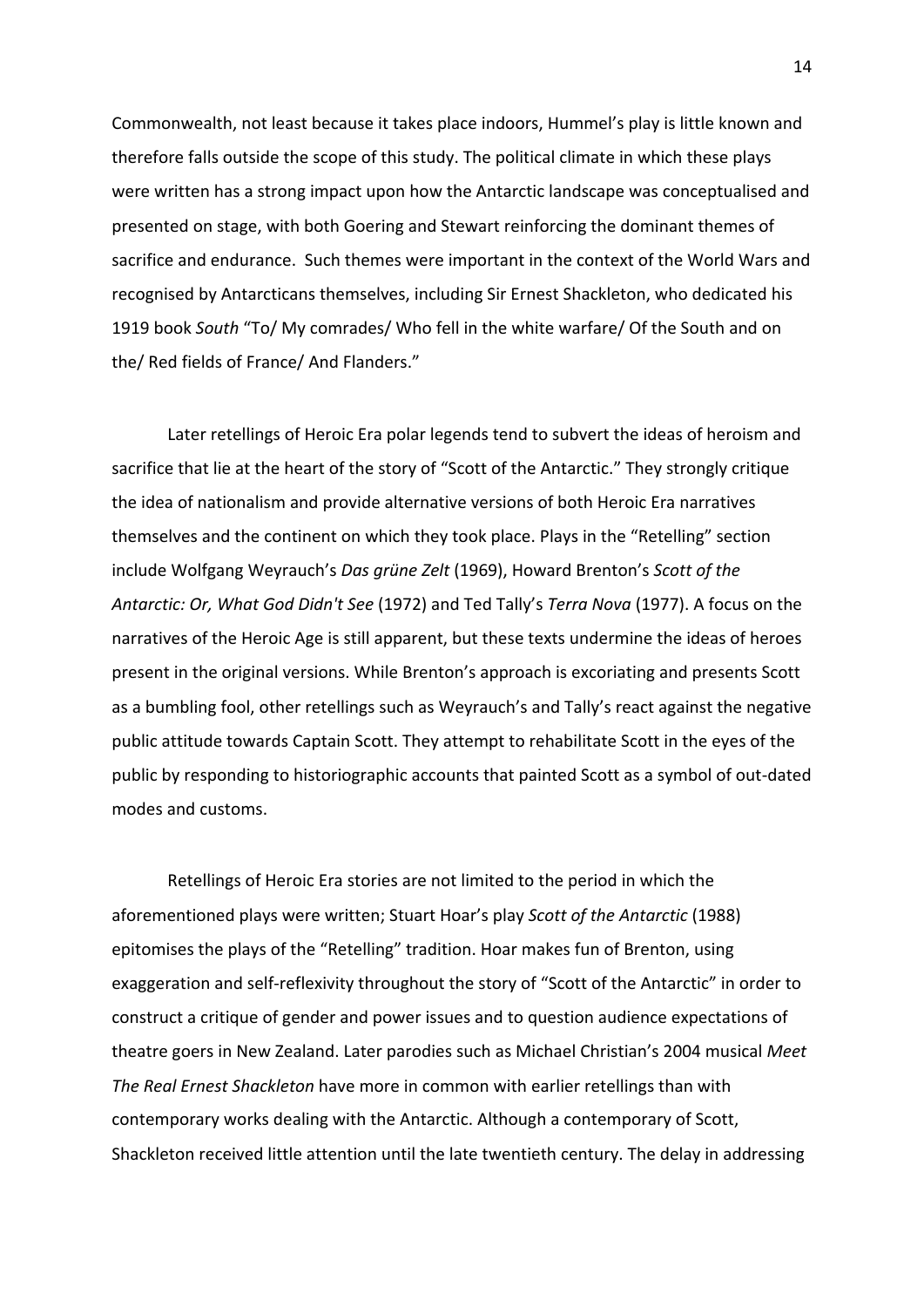his stories means it is not surprising that theatrical works dealing with Shackleton follow the same trajectory as earlier plays about Scott, even when written at a much later date. David Young's 1997 play *Inexpressible Island* can also be grouped in this section because its focus on the men of Scott's northern party self-consciously avoids the heroic tale of the race to the Pole, offering instead an alternative version from the point of view of distinctly unheroic men whose stories would not otherwise be heard. The 2008 play The Last South by G. M. Calhoun is also part of the retelling tradition. Like Tally, Calhoun places Scott and Amundsen together on stage and has them question each other's motives and practices. In this instance, the performance notes make it clear that "what's important are the characters. The race for the Pole is the gimmick used to explore the men," (Calhoun) so the Antarctic setting itself is of minor importance. This privileging of story over setting remains a hallmark of
the
"Retelling"
plays.

The tradition of retelling Antarctic stories and recasting Antarctic space enabled later playwrights
to
move
away
–
partially
–
from
Antarctica
as
a
setting,
whilst
still
using
the mythical
polar
narratives
of
Scott
and
Amundsen
as
"a
central
conceit."
In
Manfred
Karge's *Die
Eroberung
des
Südpols* (1985),
Tony
Kushner's *Angels
in
America* Part
One:
Millennium Approaches (1990)
and
Part
Two:
Perestroika
(1992), and
Patricia
Cornelius' *Do
Not
Go*  Gentle...(2011) the characters create their own version of Antarctica on the stage and explore
social
issues
(namely
unemployment,
sexuality
and
aging)
through
their
interaction with their own imagined space. This brings a new dimension to the questions of space, place and
landscape,
as
the
Antarctica
presented
is
not
only
an
imagined
landscape
as
in
previous productions, it is an *actively* imagined landscape and the audience are privy to the ways in which the characters construct it. In fact, an examination of the construction of place, rather than place itself, is at the heart of these distinctly postmodern works. While the majority of the action is set in the USA, *Angels in America* (1990) features several scenes set in a selfconsciously
imaginary
Antarctica,
used
by
a
housewife
as
an
escape
from
her
highly gendered
role
at
home.
As
Antarctica
was
traditionally
a
male
preserve
and
a
place
to escape from the complications of the fairer sex, it is significant that a female character seeks out
a
version
of
the
place
for
the
same
refuge
purposes.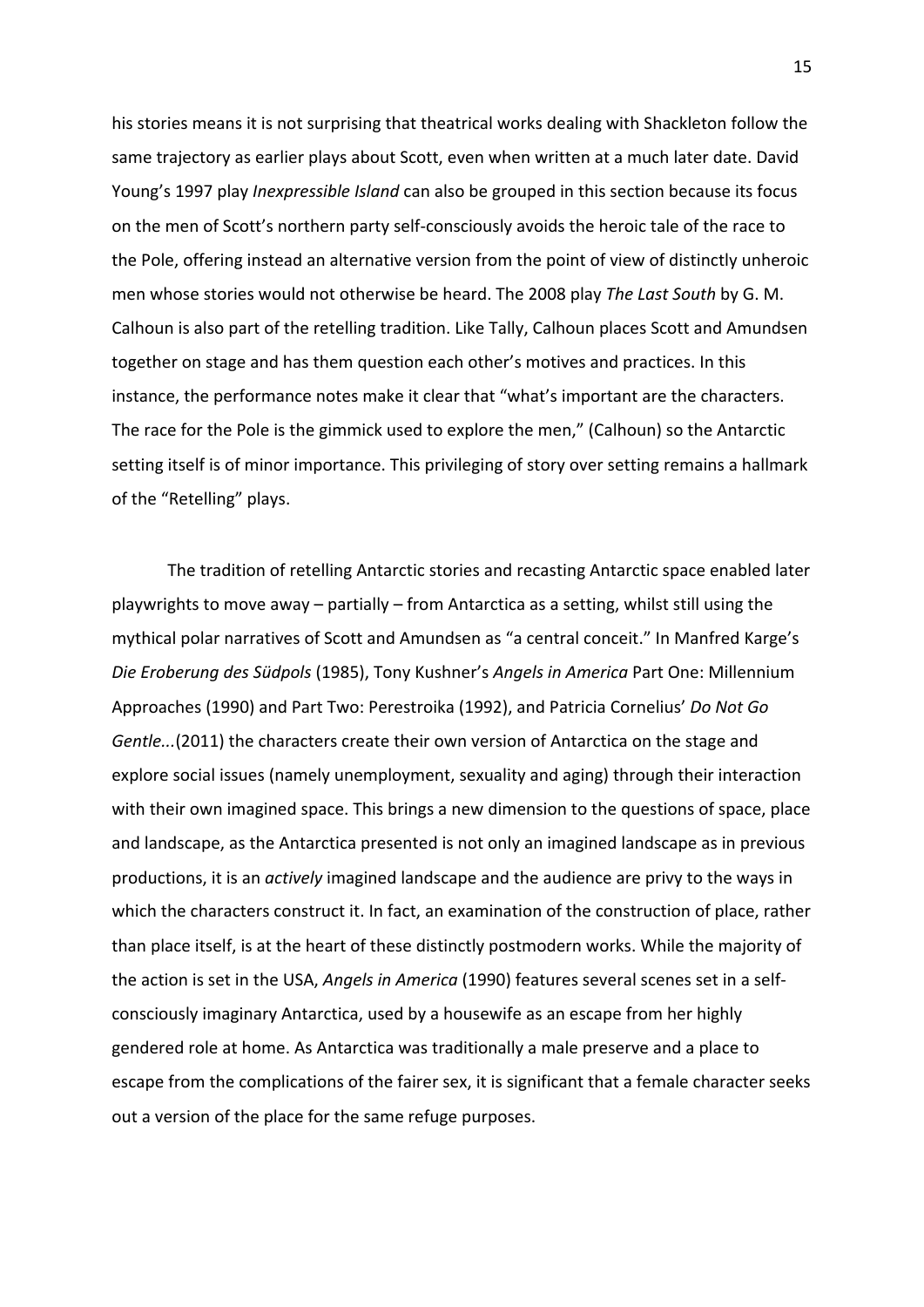The fact that Kushner's version includes fir trees and Inuit make it obvious that it is an imagined landscape that exists only in the character's mind, thus highlighting the constructed
nature
of
this
version
of
place.

Karge's
characters
use
sheets
on
the
washing line to stand in for Antarctica, while Cornelius' characters inhabit an imagined landscape up until a large white structure is brought onto the stage, at which point the imagined Antarctic landscape becomes more real for the characters than any other. Paradoxically, this version of
Antarctica
becomes
less
real
for
the
audience,
who
now
look
at
a
white
structure
rather than constructing the icescape in their own imaginations. These plays show how exploration stories
can
be
used
as
parables
in
a
range
of
situations
and
applied
to
the
lives
of
those
for whom a literal visit to Antarctica is outside the realm of possibility, such as the unemployed or
elderly.

Recent
plays
such
as
Lynda
Chanwai‐Earle's *Heat* (2008) and
Mojisola
Adebayo's *Moj*  of the Antarctic (2008) and multimedia productions such as Pierre Huyghe's A Journey That Wasn't (2005) return to Antarctica with the idea of the continent a foremost priority, reversing the earlier plays where story came first and place was in the background. Antarctica is no longer a passive backdrop but rather a highly loaded cultural symbol that is intimately connected to a range of global networks, raising questions about the environment, colonisation and ownership. A Journey that Wasn't is a multimedia film and live performance show that took place on an ice rink in New York's Central Park. Like Moj of the Antarctic, the work began with a trip to Antarctica. Although Huyghe did travel to the Ice,
his
work
depicts
a
version
of
the
place
where
"global
warming
has
melted
away
the poles'
ice
shelf
and
created
previously
non‐existing
islands
and
ecosystems"
(van
der Meulen). Huyghe further complicates the idea of imagining a place by creating a version that
never
existed
and
projecting
ecological
fears
onto
that
imaginary
landscape.
Ecological concerns
are
central
to
recent
theatrical
productions
and
come
to
the
fore
in *Heat*,
where self-sustaining energy sources were used to run the production. Such an expansion of themes
beyond
the
presentational
space
indicates
the
playwright's
awareness
of
the environmental impact of any performance. It also invites the audience to reflect on their own
contribution
to
anthropogenic
change
within
Antarctic
ecosystems.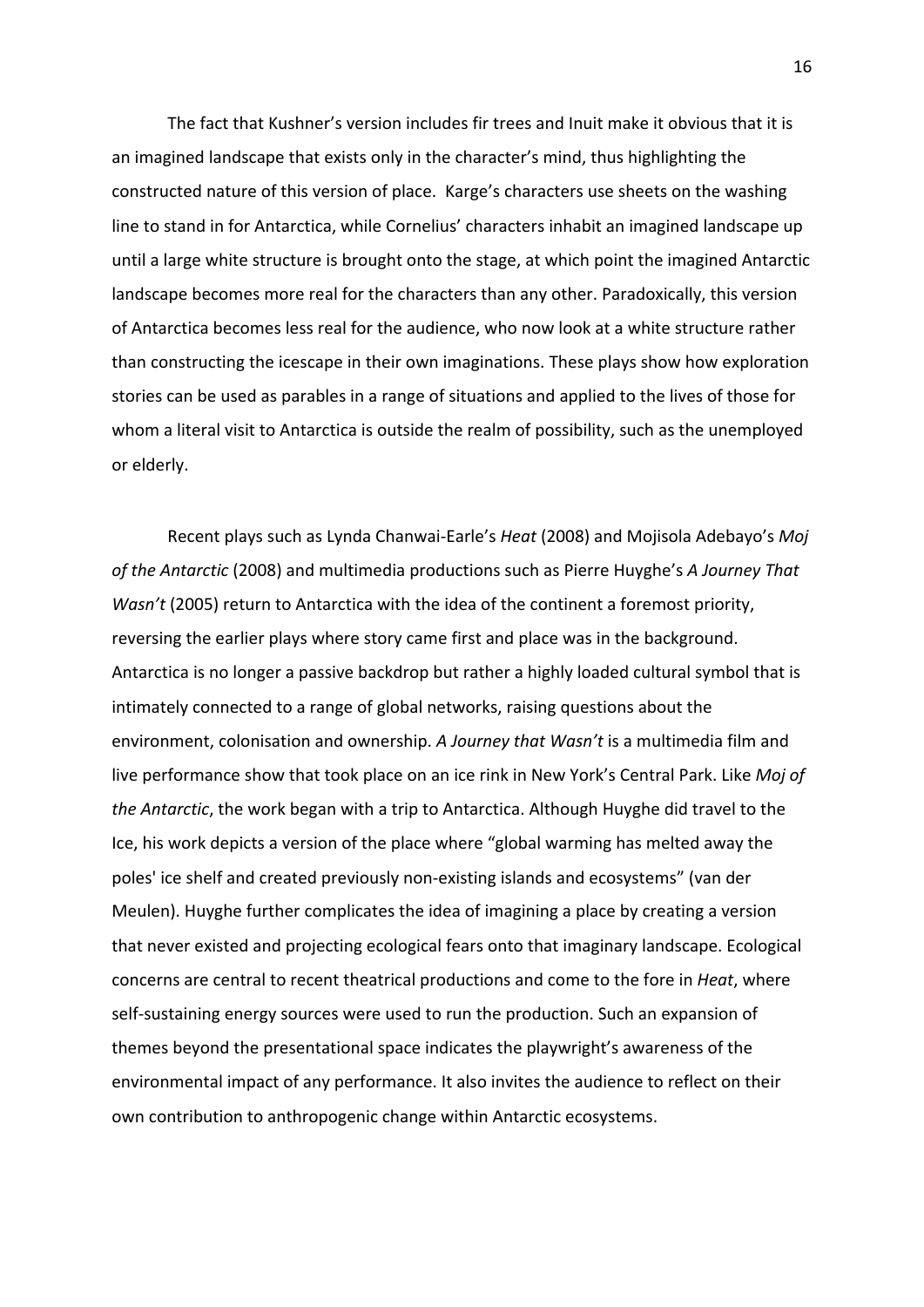Moj of the Antarctic also deals with environmental concerns, but in addition Adebayo
has
chosen
to
use
Antarctica
to
make
a
statement
and
to
make
a
claim.
As
a
black lesbian writer, she is claiming a right to this Antarctic place for herself and the various marginalised
groups
of
people
she
represents,
thus
introducing
a
link
back
to
claimant nations and the history of nationalism on the Ice, as addressed in the first chapter. She also questions
the
process
of
claims
in
a
postcolonial
context
and
invites
a
discussion
of
themes such
as
race,
gender
and
sexuality
(Leane
2012,
105),
making
her
work
ripe
for
examination through an ecocritical lens. In these works Antarctica is still represented on the stage, but it is
no
longer
the
passive
Antarctica
of
the
white
backdrop
or
simply
a
metaphor
used
to explore
the
social
issues
of
faraway
continents.
Instead,
it
is
a
dynamic
player,
prompting the audience to think about Antarctica as a concrete continent that is integrated into the global
system
and
upon
which
they
too
exert
an
impact.

# **Methodology**

By
examining
how
Antarctica
has
been
represented
upon
the
stage
over
the
past
80 years,
this
project
charts
the
developing
awareness
of
the
continent,
the
values
that
have been associated with the icy South, and changing attitudes towards space and place within a theatrical context. The analysis involves the close reading of nine texts, chosen to illustrate four distinct themes that emerge in the history of imagining Antarctica. An examination of the
language
used,
venues
chosen
and
the
use
of
both
mimetic
and
diegetic
space
within the production helps to reveal the factors that determine why each playwright chose to use Antarctica as a setting. Focusing on the way one location has been used as a setting for plays over
time
also
reveals
the
changing
relationship
between
theatre
and
spatiality.
Lawrence Buell claims that "up to a point, world history is a history of space becoming place" (63). As historical stories are performed, the stage provides a unique medium through which to explore
the
place‐making
process.

When it comes to the terms "place" and "space," definitions can be confusing. Tim Cresswell
begins
his
introduction
to
place
with
the
admission
that
place
is
a
contested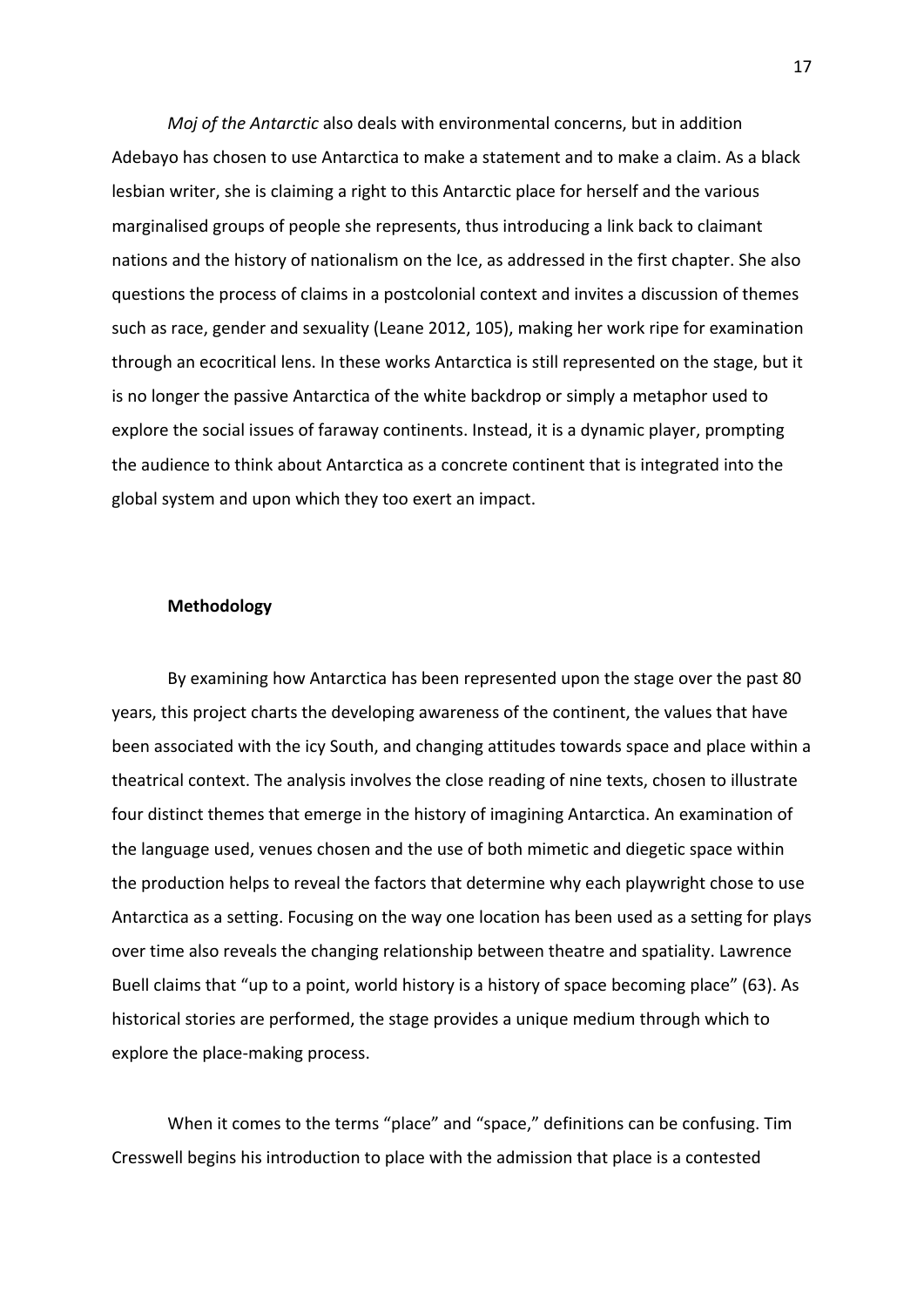concept
(12)
that
has
been
the
subject
of
ongoing
debates
in
human
geography,
philosophy, planning, architecture and countless other disciplines. In order to understand the terms and come
to
a
working
definition
for
this
project,
it
is
helpful
to
have
an
overview
of
how
the terms
have
evolved.

Place
has
traditionally
been
thought
of
as
subordinate
to
and
a
mere subset of space: the binary of space and time as espoused by Newton, Leibnitz, Kant and Schopenhauer
assumes
the
two
terms
are
opposites
of
equal
status.
In
his
seminal
work *The*  Production of Space (1991), Henri Lefebvre distinguishes between the abstract "absolute space" and the meaningful "social space," or the setting in which we live (Lefebvre 92). This social space is the equivalent to place, which is understood by Tim Cresswell as "spaces which people have made meaningful" (7). Edward Casey points out that "we experience space and time *together* in place," (37) bringing place to the fore. Cresswell too moves away from models of subordination, thinking of place and space as being on a scale: "the continuum which has place at one end and space at the other is simultaneously a continuum linking experience to abstraction" (7). It is important not to think of the two as binary opposites,
as
the
continuum
concept
becomes
apparent
in
the
plays
of
the
last
two
sections.

On the one hand Antarctica is a real place that has been visited, studied and understood. In this sense, human understanding of Antarctica has moved along Cresswell's continuum
over
the
years:
although
it
was
once
a
space
only
accessible
through
the
power of
imagination,
today
Antarctica
is
a
place.
Tangible
in
its
crunching
crust
of
ice
underfoot, its
ferocious
and
unrelenting
summer
sunshine
and
the
irritation
of
wind
on
skin,
it
can
be experienced
through
the
body's
senses,
and
has
been
by
many
people.
This
was
not
always the
case,
and
for
a
long
time
Antarctica
existed
only
as
a
space,
imagined
but
never experienced
firsthand.
Geographer
Yi‐Fu
Tuan
succinctly
sums
up
Antarctica's transformation, explaining that "what begins as undifferentiated space becomes place as we get to know it better and endow it with value" (Cresswell 6). Prior to the first sighting of the Antarctic mainland, Antarctica existed only in the imagination. Human contact with and experience of the continent have brought about a change, with first-hand experiences of the Ice endowing it with value and transforming it into the place it is today.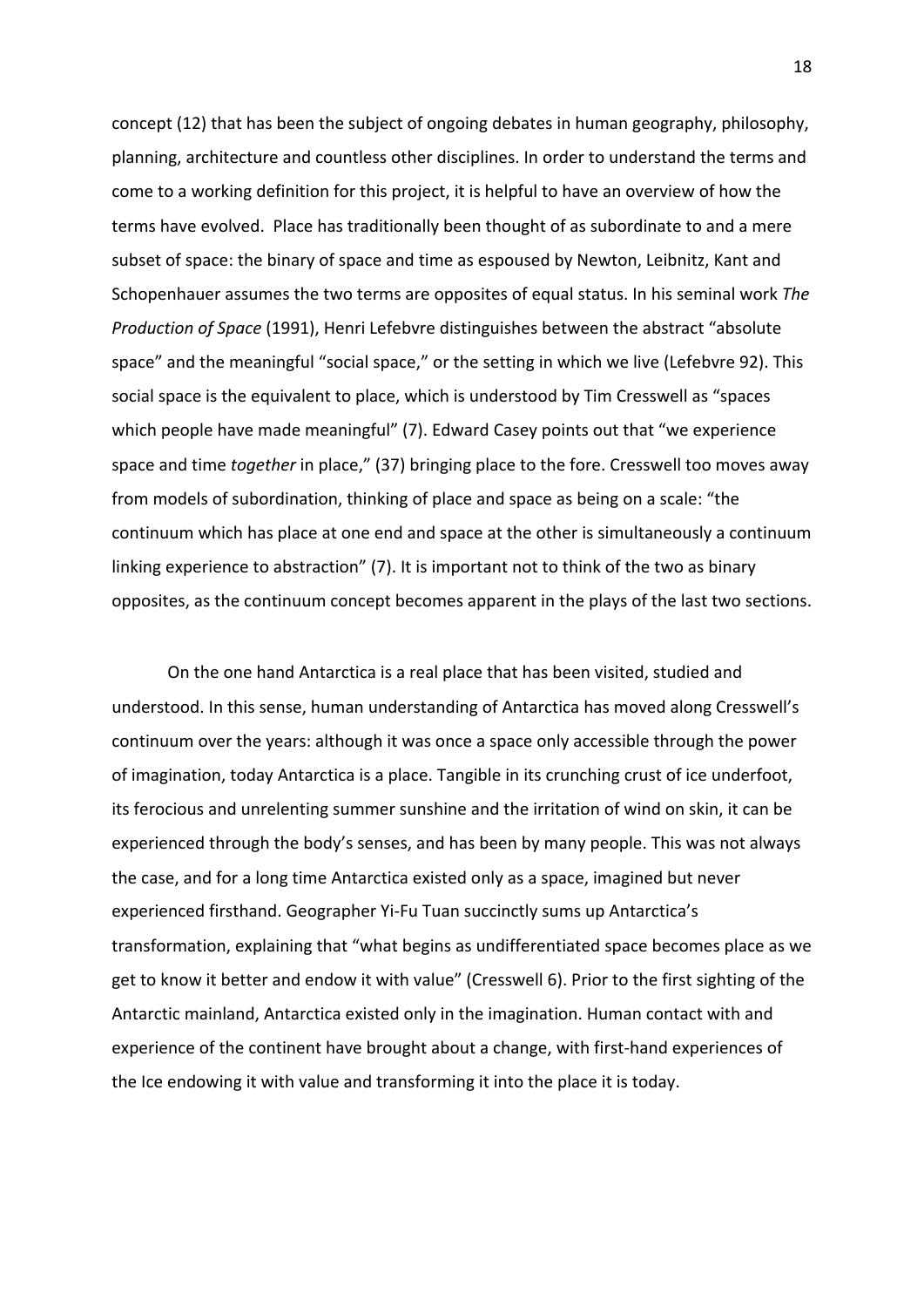On
the
other
hand,
every
place
is,
to
some
degree,
imagined.
No
matter
how concrete,
the
physical
experience
is
not
the
whole
picture,
as
any
place
is
always
mediated by
our
own
imagination
and
preconceptions.
Two
people
will
interpret
the
same
landscape very
differently,
depending
on
their
past
experiences,
and
are
likely
to
endow
it
with different values. In addition, Antarctica is often imagined and written about by those who have never been to the continent themselves. The study of theatre shows how the terms "space" and "place" are not as separated as they may seem. Faraway places are represented within the theatre space and create upon the stage a tangible version of that which would otherwise remain purely conceptual for the audience, thus exemplifying and problematising
the
process
of
place‐making.
Explorers
and
theatre‐goers
alike
approach
any new situation with the weight of their past experiences behind them, meaning the process of imagining and reconciling one's preconceived ideas with the concrete reality complicates a
simplistic
reading
of
place.

The idea of first-hand, physical experience from the "place" end of Cresswell's scale underpins the approach of phenomenologists and is also a key concept when thinking about the physical nature of theatre. The phenomenological idea of "lived experience" has played an important role in providing both a vocabulary and analytical and theoretical concepts with which to examine the role of space in theatre (McAuley 2002, 16) as works have come to be recognised not only as texts but as performances, encompassing time and grounded in a
particular
location.
The
physical
nature
of
performance
also
makes
phenomenology relevant for actors as they experience and navigate the stage, particularly if place is thought of
as
that
which
we
as
humans
experience
directly,
using
bodies
as
a
vehicle.
To
be
human
is also
to
analyse
and
imagine
that
which
we
come
across
and
to
relativise
those
concrete experiences with reference to the past and the experiences of others, thus linking experience
and
abstraction.
Phenomenological
theory,
as
adapted
by
theatre
studies scholars
such
as
McAuley,
will
underpin
many
of
the
analyses
of
productions
in
this
work, helping to unravel how and why the Antarctic landscape has been represented on the stage and
what
this
means
for
the
playwright,
performers
and
audience
as
they
imagine Antarctica.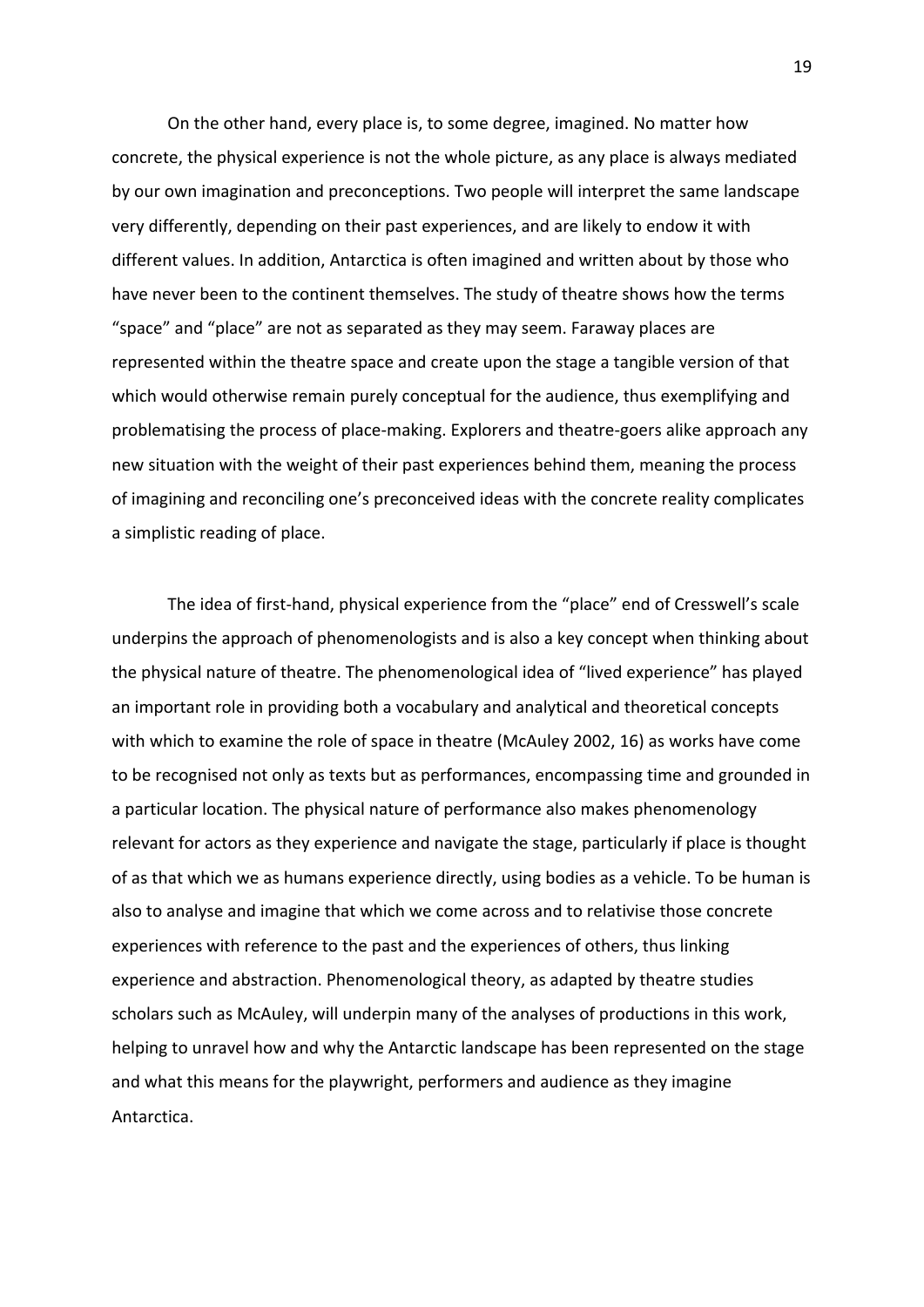#### **On
Stage**

When it comes to the stage, the terms "space" and "place" are applied within a very particular context. Gay McAuley (2006) provides useful definitions of "places" and "spaces" that will be used throughout this work. After surveying a range of interpretations of the terms, McAuley defines "places" as "imaginal" - that is, ordinary life permeated with acts of imagination. "spaces," on the other hand, are "imaginary" – they are a theoretical condition or
framework
(McAuley
2006,
282).
Places
are
concrete,
tangible
and
inhabitable,
while spaces
are
intangible
as
an
abstract
conceptual
framework.
The
theatre
building,
like
the Antarctic, is therefore a place, while the stage itself can be thought of a space. Space is also the medium for theatre, which McAuley defines as "a relationship between performers and spectators" (2002, 281). Theatre allows for a staging of both the literal and the imagined, thus offering the audience a chance to reconcile the concepts of place and space.

In order to analyse the representations of various places that are enacted within the stage
space,
the
elements
of
the
performance
need
to
be
broken
down
further.
Michael Isacharoff
makes
the
useful
distinction
between
mimetic
space
–
that
which
is
directly perceived
and
does
not
require
mediation
–
and
diegetic
space
–
that
which
is communicated
verbally
and
not
visible
to
the
viewer
(55).
Anne
Ubersfeld
makes
a
similar distinction
between
stage
space
and
scenic
space,
while
Hanna
Scolnicov
uses
the
terms "theatre space" and "theatrical space" (McAuley 2002, 20). As well as expanding the temporal possibilities of a production, diegetic space forces the audience to engage with the setting by actively imagining the scenes as they are described, so it adds another dimension to both the spatial elements of staging a production and the idea of "imagining Antarctica."

While the majority of the plays examined in this project are performed on a stage within a theatre, several are site specific. Das Letzte Kleinod performed their 2012 production
of *Die
Filchner
Barriere*on
the
very
docks
Filchner's
Antarctic
expedition
set
out from
(Das
Letzte
Kleinod).
Although
it
is
set
in
the
Arctic,
the
2004
Das
Letzte
Kleinod production of *Eismitte* is part of the same polar trilogy as the 2012 production and is worth a mention because of its unusual staging. Chronicling Alfred Wegner's winter stay in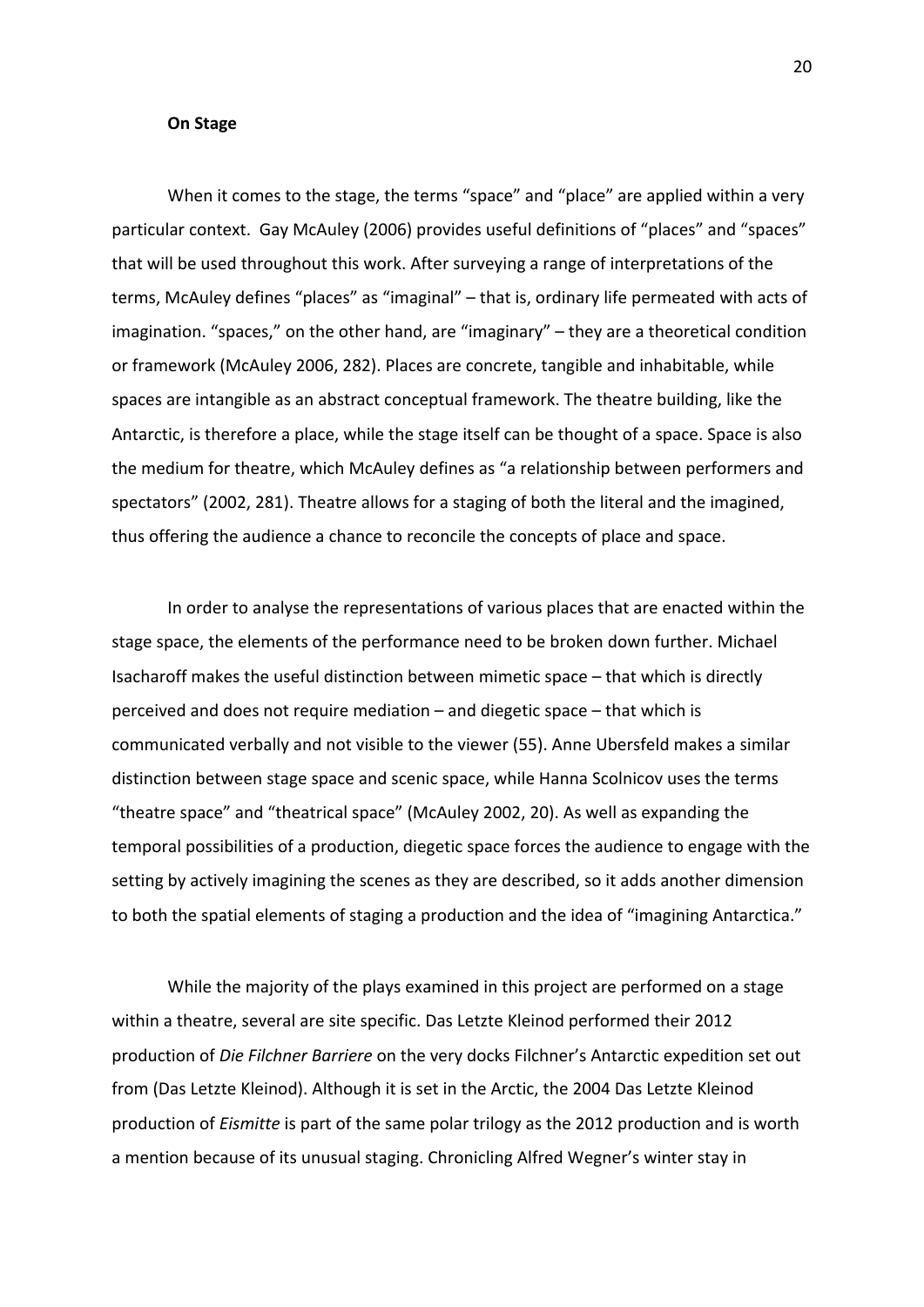Greenland, the play is set in a giant freezer as an attempt to include the sensation of coldness
in
the
production.
Similarly,
Howard
Brenton's *Scott
of
the
Antarctic:
Or,
What*  God Didn't See (1972) and Pierre Huyghe's A Journey That Wasn't (2005) were both staged on
ice
rinks.
Such
sites
were
chosen
for
different
reasons,
with
Brenton's
choice
helping
to subvert
the
traditional
story
of
Scott
as
Antarctic
hero,
and
the
Huyghe
and
Das
Letzte Kleinod
productions
site
specific
works
designed
to
evoke
particular
phenomenological
and historical
resonances
for
the
audience.

Representing another type of site specific work are the plays that have been performed in the Antarctic itself. Mojisola Adebayo's Moj of the Antarctic (2008) includes film footage shot in Antarctica, and the significance of this multimedia approach is addressed in chapter IV ("Returning"). Jenny Coverack's staging of her one-woman show A Father For My Son (2000) in Scott's Cape Evans hut in 2006 is interesting in that it turns the Antarctic place into the stage place. Coverack tells the story of Captain Robert Falcon Scott's expedition from the point of view of his wife, Kathleen. The Antarctic place carries all of the cultural history associated with both Scott's story and views of the continent itself, and by performing her play in the hut at Cape Evans, Coverack not only returns to the place that sparked her story, but also adds new layers of meaning to the place. Coverack's Antarctic staging
also
carries
echoes
of
the
plays
performed
by
the
men
of
the
Heroic
Era
expeditions, including Ticket of Leave on the Discovery (1902) and The Washerwoman's Secret on the Australian
Antarctic
Expedition
(1912).

Captain Scott saw the theatre as a creative outlet as well as a way to maintain the psychological
health
of
members
of
his
expedition
(Leane
2012,
126),
therefore
the Discovery hut was turned into the Royal Terror Theatre during winter months, providing both a rehearsal area and performance venue whilst doubling as a place to store supplies. Elizabeth Leane has explored the importance of the Ticket of Leave production to the expedition at large in depth, and explains how the performance of a play about ex-convicts encountering
a
pretty
woman
represented
a
situation
familiar
to
the
men,
echoing
their own return to civilisation after exile (Leane 2012). In this case, the theatre was used to bring faraway England and the glamorous West End to the Antarctic, complete with social mores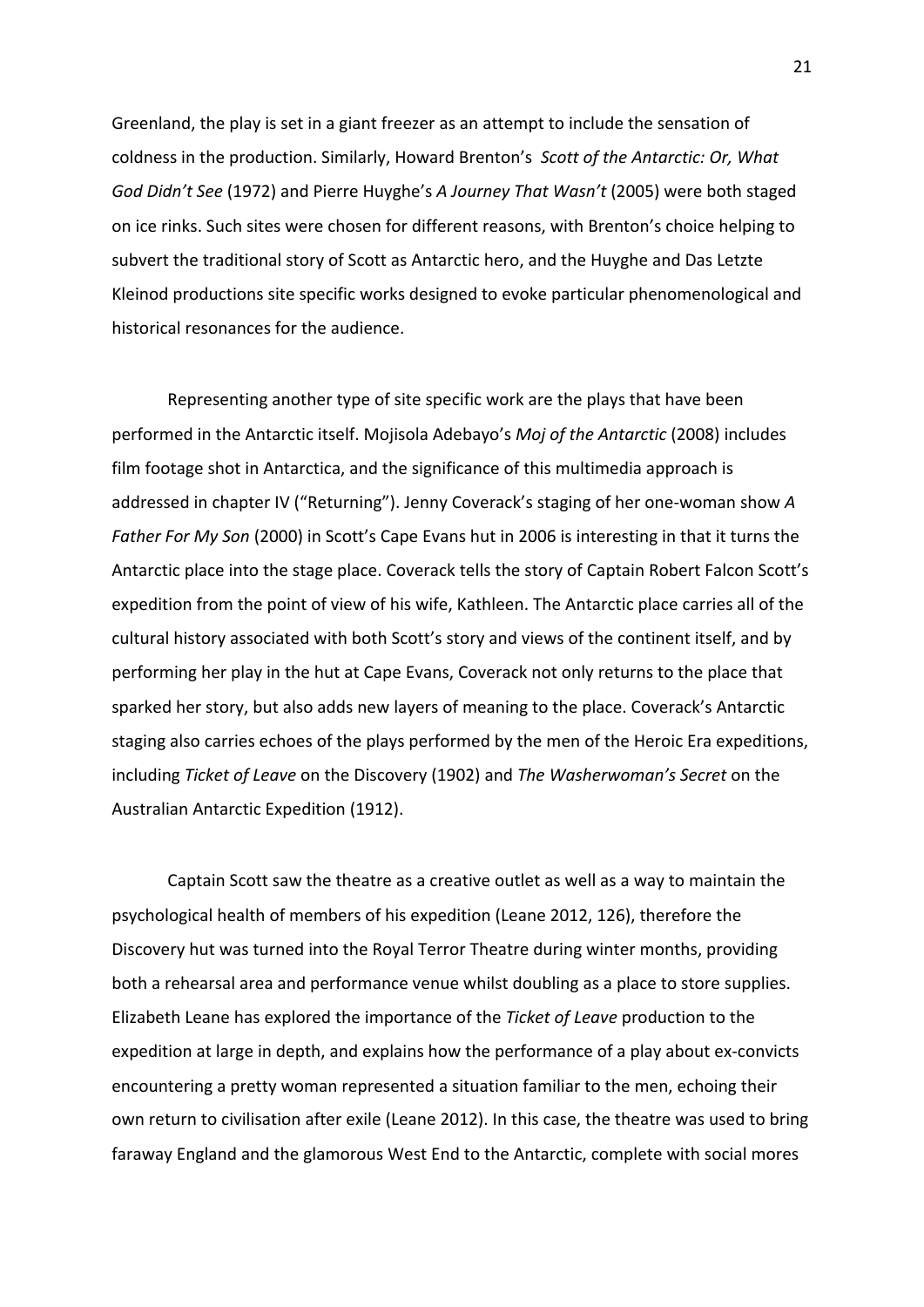such as "catching a cab" home after the show. This mirrors the productions examined in this project,
where
theatre
facilitates
the
opposite
exchange,
bringing
the
faraway
Antarctic
to the
West
End,
as
it
were.

Amongst the productions that took place in traditional theatres (West End or otherwise) a bare stage is a common choice. The Antarctic space is equated with emptiness, and this is often translated into the theatre by stripping the performance space back to a bare minimum. Thus Karge presents "the stage as a stage" (37) and G.M. Calhoun specifies that
his
set
should
consist
of
"an
amorphous
white
location
or
bare
stage
with
room
to move
about,
address
each
other,
and
compete
for
the
audience's
favour"
(Calhoun
1). Similarly, Tally instructs that "no attempt should be made at the literal representation of an Antarctic
landscape,
yet
this
should
be
suggested,
both
in
its
starkness
and
its
beauty.
The setting above all should be simple and flexible, close to a bare stage" (xi). While several productions
have
called
for
elaborate
and
authentic
props
(Goering,
Chanwai‐Earle, Cornelius), the elements used to represent Antarctica itself have often been kept to a minimum, with the emphasis on non-mimetic modes of representation. This means that audiences have always been called on to use their imaginations to a greater or lesser degree whenever
a
version
of
Antarctica
is
presented
on
the
stage.

# **Near
and
Far**

When it comes to theatre, Una Chaudhuri suggests that "for the characters, acting (lies,
dissimulation,
self‐deception)
provides
a
way
to *occupy* spaces
without *inhabiting* them"
(57).
Analogies
between
how
the
East
and
the
South
(Antarctica)
have
been presented
on
the
stage
can
prove
useful.
When
examining
the
East,
colonialism,
and
the theatre,
Edward
Ziter
concludes
that
"the
theatre
compressed
vast
distances
as
the
obscure and
magical
East
was
integrated
into
the
Empire.
In
the
process,
the
theatre
transformed the
East
into
a
safe,
accessible
and
familiar
colonial
interest"
(190).
Early
depictions
of Antarctica represented within the stage space acted in a similar way, making the far away continent
a
place
accessible
to
a
distant
audience
and
telling
stories
with
strong
nationalistic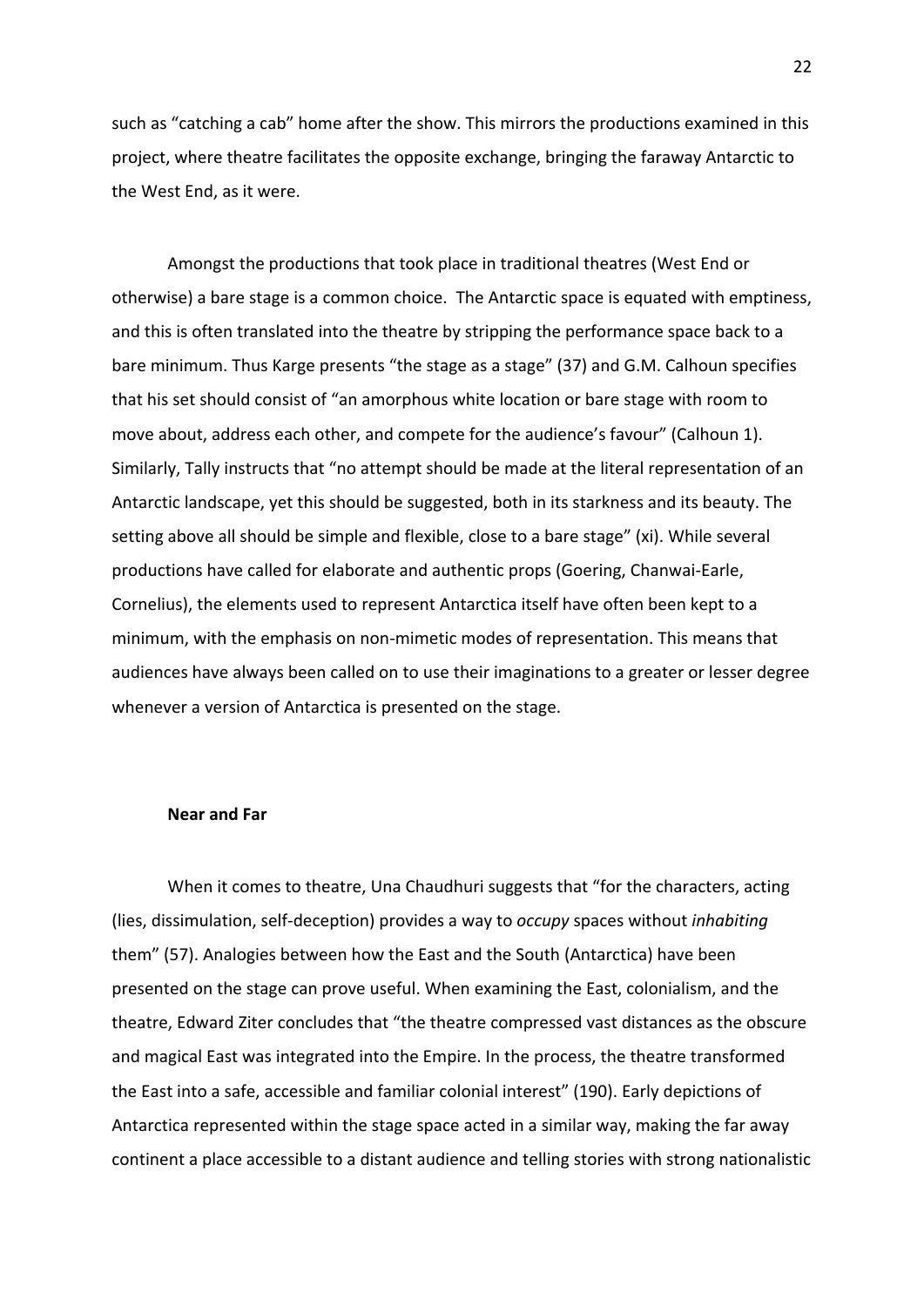themes.
One
such
example
is
George
Hummel's *The
World
Waits*,
which
brings
Antarctica
to the
American
stage
and
has
characters
discussing
the
annexing
of
the
continent,
while Reinhard
Goering's *Die
Südpolexpedition
des
Kapitäns
Scott*addresses
the
importance
of nationalistic ideals to both Scott and Amundsen. It is worth noting the lack of representations
of
Antarctica
upon
the
British
stage,
where
for
a
long
time
Antarctica
was not conceived of as "safe" and "accessible," but rather a faraway place for heroes, usually associated
with
Scott,
whose
mythical
status
made
any
attempt
at
representation undesirable.

The
way
in
which
Antarctica
was
constructed
and
restructured
by
those
at
home, using
snippets
brought
back
from
earlier
explorers,
newspapers
and
photographs,
is
also similar to the way in which Edward Said saw the Orient being brought to the stage. The East "would be reconverted, restructured from the bundle of fragments brought back piecemeal by
explorers,
expeditions,
commissions,
armies
and
merchants
into
lexicographical, bibliographical,
departmentalised
and
textualised
Orientalist
sense"
(qtd.
in
Ziter
192).
The gathering of knowledge through this colonial model continued to be used throughout the early days of Antarctic exploration and this is mirrored in Antarctic plays, many of which draw
upon
the
limited
number
of
published
explorer
diaries
as
authentic
primary
resources. In recent years, a much wider range of knowledge about Antarctica has become available. As
the
continent
has
become
more
accessible,
new
stories
have
been
told
and
older
stories have been retold in different ways. When examining these it is worth remembering that "history is not the past: it is a consciousness of the past used for present purposes" (Greg Denning qtd. in Gilbert, 106). Examining how Antarctic space has been represented in a range of plays over the past 80 years can provide us with a better understanding of how cultural
views
of
Antarctica
have
developed
and
changed.

Gay McAuley points out that "scholarly analysis of the multi-layered spatiality of the theatre
is
a
relatively
recent
phenomenon"
(2006,
16).
Such
an
approach
has
not
yet
been applied to Antarctic theatre. Much of the recent criticism relating place theories to the theatre has dealt with colonial settings (McAuley, Daniels, Chaudhuri), while the texts that have
specifically
examined
Antarctica
literature
(Leane,
Spufford,
Pyne)
have
not
explored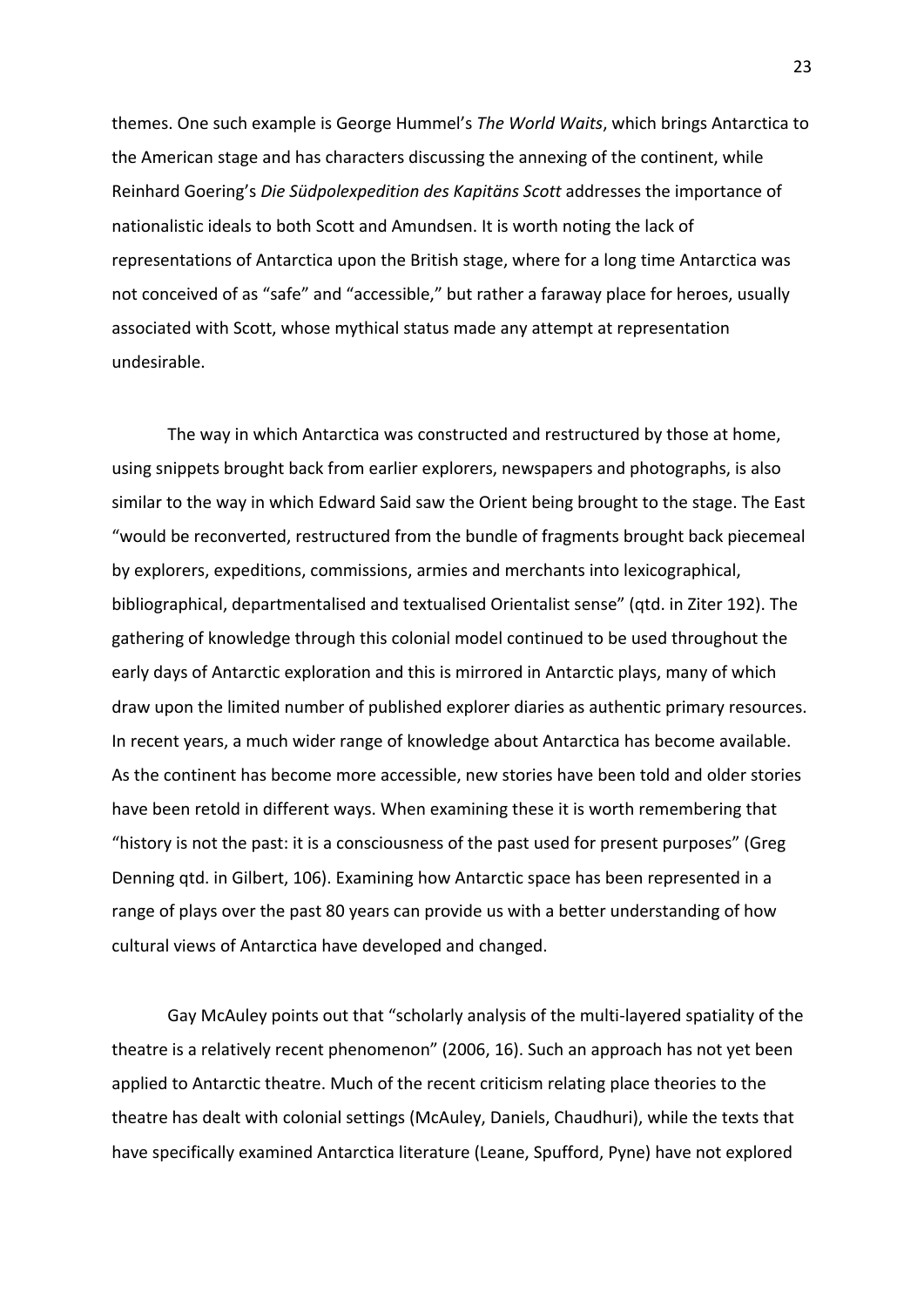theatrical works in any depth. It is timely to do so, with the 100<sup>th</sup> anniversary of "the race to the Pole"<sup>5</sup> providing an opportunity to examine the changing face of Antarctic stories over the
past
century.
These
plays
increasingly
become
aware
of
and
critique
both
the
process
of place-making and the assumptions involved in the imagining of Antarctica. Together, they show
how
Antarctica
has
gone
from
being
seen
as
a
blank
white
of
emptiness
to
a
white that, like light, is made up of all the colours of the spectrum and accommodates many voices
and
perspectives.

 <sup>5</sup> Amundsen
and
Scott's
Polar
Expeditions
of
191‐1912
were
dubbed
"the
race
to
the
Pole."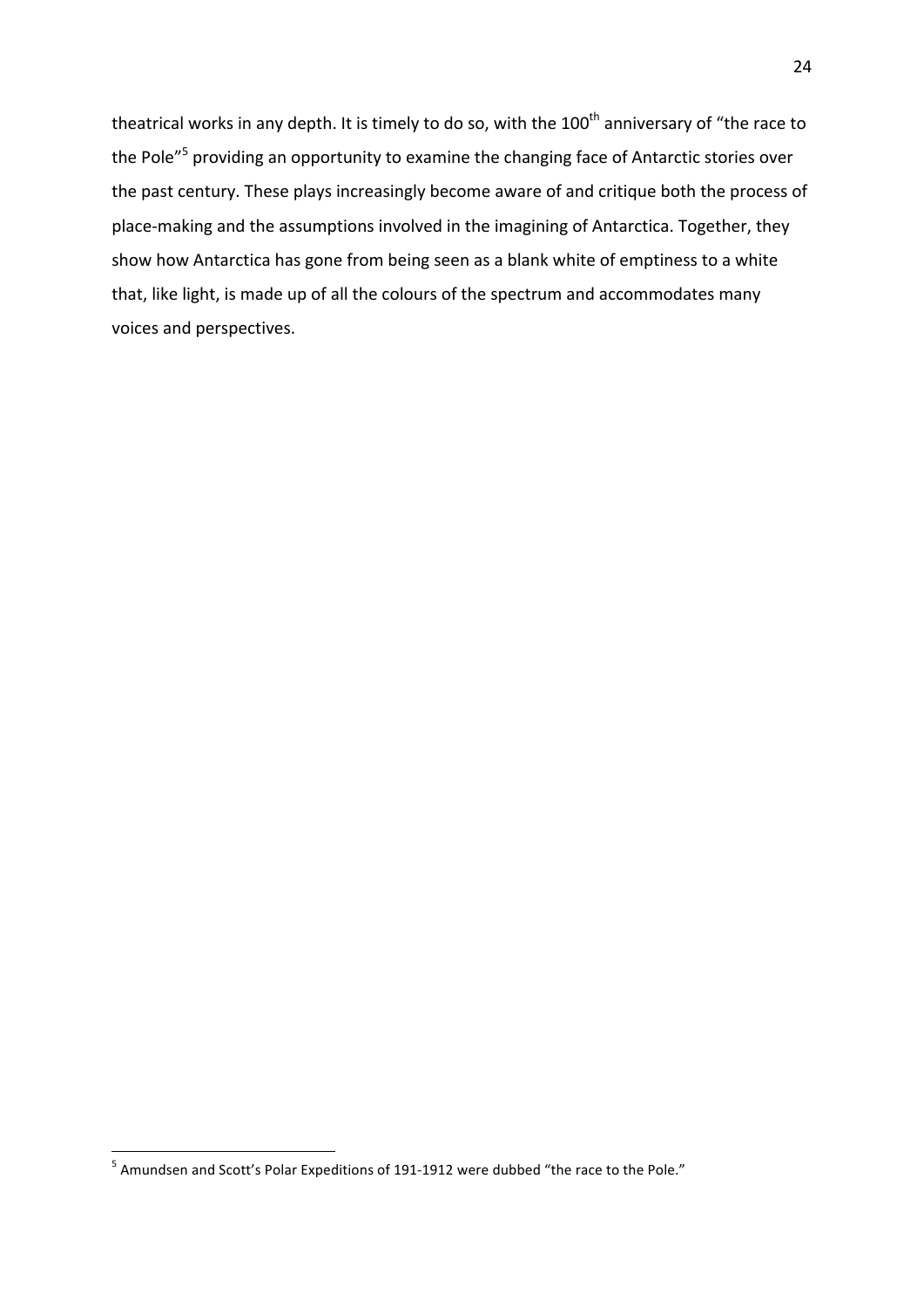#### **Chapter
I:
In
Scott's
Footsteps**

Although the legend of "Scott of the Antarctic" entered into common cultural currency in Britain
in
1913
with
the
news
of
the
Polar
Party's
fate,
Reinhard
Goering's *Die*  Südpolexpedition des Kapitäns Scott (1929)<sup>6</sup> and Douglas Stewart's The Fire on the Snow (1941) are the first to translate this legend into a theatrical context. As such, they are the first plays to grapple with representing the setting of Scott's mythologised story within an enclosed
area.
Although
the
plot
of
each
play
remains
the
same,
as
in
any
tragedy,
Goering and
Stewart
approach
the
question
of
how
to
represent
the
Antarctic
in
different
ways. Goering reverts to a classical model, combining the three-part tragedy with techniques of Expressionism, such as a bare stage, while Stewart uses blank verse to heighten the drama, and
addresses
the
question
of
representation
by
choosing
the
medium
of
radio,
thus avoiding
all
visual
cues.

It is significant that the first time Scott was represented on the stage was not at home in his native Britain, but in Germany. Scott's widow, Kathleen, and his colleagues, such as
Louis
Bernacchi,
strongly
objected
to
any
attempt
to
represent
the
Captain
upon
the stage, preferring instead to consecrate his memory in the legendary version of a man whose heroic acts made him larger than life. Such objections meant Scott's story was not staged in Britain until after his widow's death in 1947. Britain and Australia share a colonial history, and Stewart's radio play is the first dramatic version of the legend to come out of the Commonwealth. The Fire on the Snow was studied by Australian school children for many years, thanks to the themes of endurance, sacrifice, and masculine heroic struggle. Goering's and Stewart's plays create the tradition of telling Scott's story in the theatre. Both show
the
primacy
afforded
to
legend
at
the
expense
of
other
ways
of
representing Antarctica
in
early
works.

 <sup>6</sup> This
chapter
draws
on
research
by
Hanne
Nielsen
and
Elizabeth
Leane,
co‐published
in
a
2013
article
in
New Theatre
Quarterly
(Nielsen
and
Leane).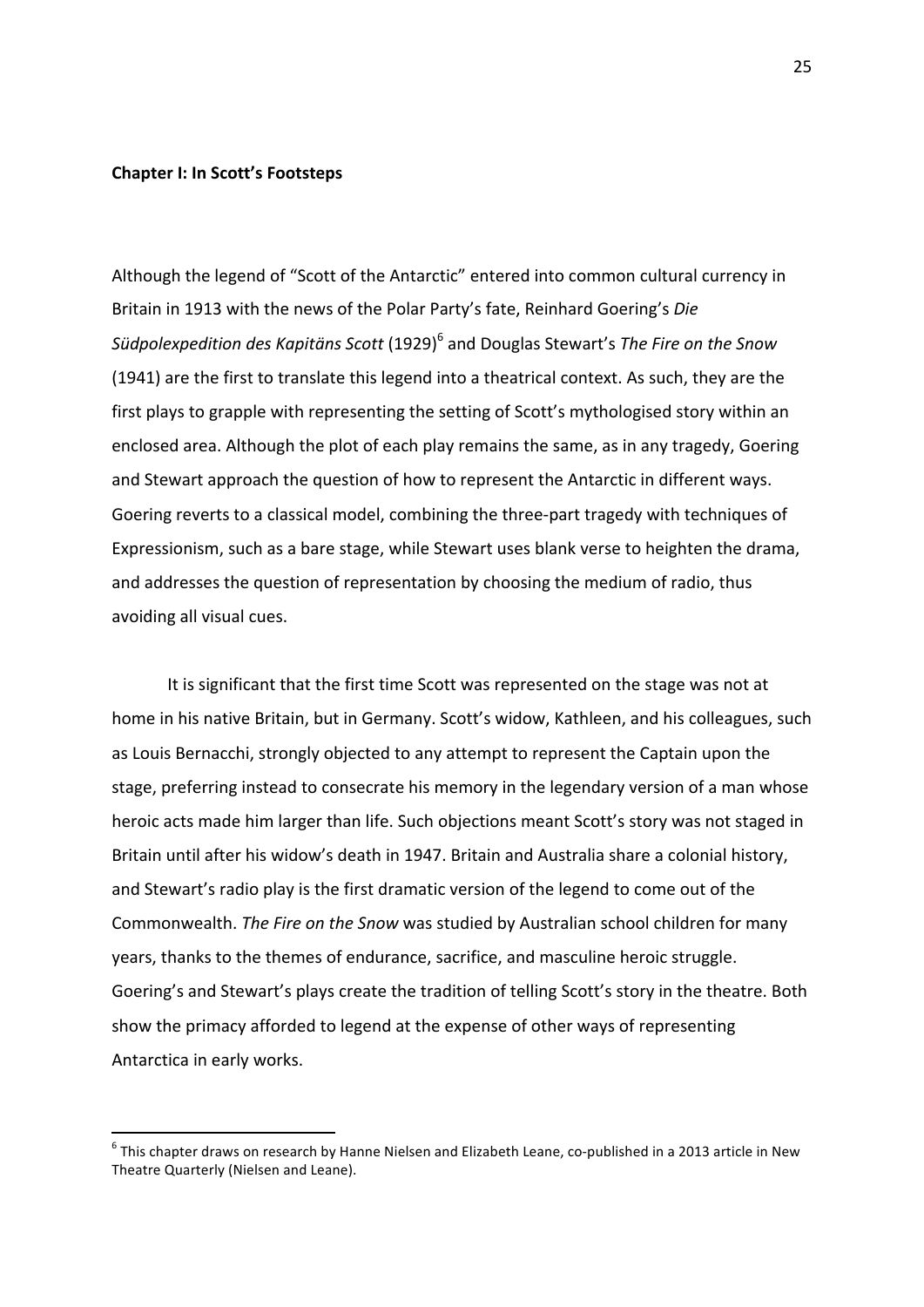#### **Goering
and
Stewart**

Reinhard
Goering's
play *Die
Südpolexpedition
des
Kapitäns
Scott* (*Südpolexpedition*) premièred
at
the
Staatliches
Schauspielhaus
in
Berlin
on
16
February
1930
and
was

directed by
the
influential
Leopold
Jessner. Based
on
Captain
Robert
Falcon
Scott's
account
of
his polar
expedition,
the
play
often
quotes
the
explorer's
own
words
from
his
journals,
which were
available
in
German
from
1913
onwards
(Scott *Letzte
Fahrt*).
Although
the
journals
did not
have
the
cultural
weight
they
bore
in
Britain
they
were
nevertheless
of
interest
because of the prominence of themes such as sacrifice and endurance. Goering is primarily known as an
Expressionist
writer,
although
his
work
bridges
the
gap
between
German
Expressionism and *Die Neue Sachlichkeit* (New Objectivity). New Objectivity retained the "formal innovations" of Expressionism – its reaction against realism, paring back of plot, nonmimetic
dialogue
and
acting,
and
a
focus
on
expressing
inner
experience
–
but
changed
"the spirit" in which these principles were applied (Richie 22). Reacting against the pathos of Expressionism, the theatre of New Objectivity is characterised by a more practical engagement with the surrounding environment. Such theatre calls for a political rather than an emotional response, and scenes are often presented in a cool and distanced way. The distanced narration by the chorus found in Südpolexpedition is a hallmark of the later movement,
while
the
focus
on
internal
struggles
and
the
strongly
pared‐back
plot
are strongly
Expressionist,
as
are
the
themes
of
suicide,
sacrifice
and
self‐determination
that
are central
to
Goering's
Antarctic
play.

The
trial
of
man
and
his
values
in
the
face
of
his
destiny
is
a
common
theme
for Goering (Fäth 215), with the idea of self-determination apparent throughout both his personal
life
and
the
plays
he
wrote*.*Goering
was
awarded
the
Schiller
prize
in
1922
for Seeschlacht, a play about the battle of Skaggerat that sees five doomed sailors all face their destiny
in
different
ways,
but
then
ceased
writing
for
nearly
a
decade. *Die
Südpolexpedition*  des Kapitäns Scott broke his silence, and in an explanation of his return to writing for the theatre
after
ten
years
(intended
to
be
published
in
the
playbill
produced
for
the
1930 première), Goering detailed his own crisis of self-doubt and existential fear (Goering, "Wieso ein neues Stück?"). The play itself touches on this fear with an exploration of the distinctly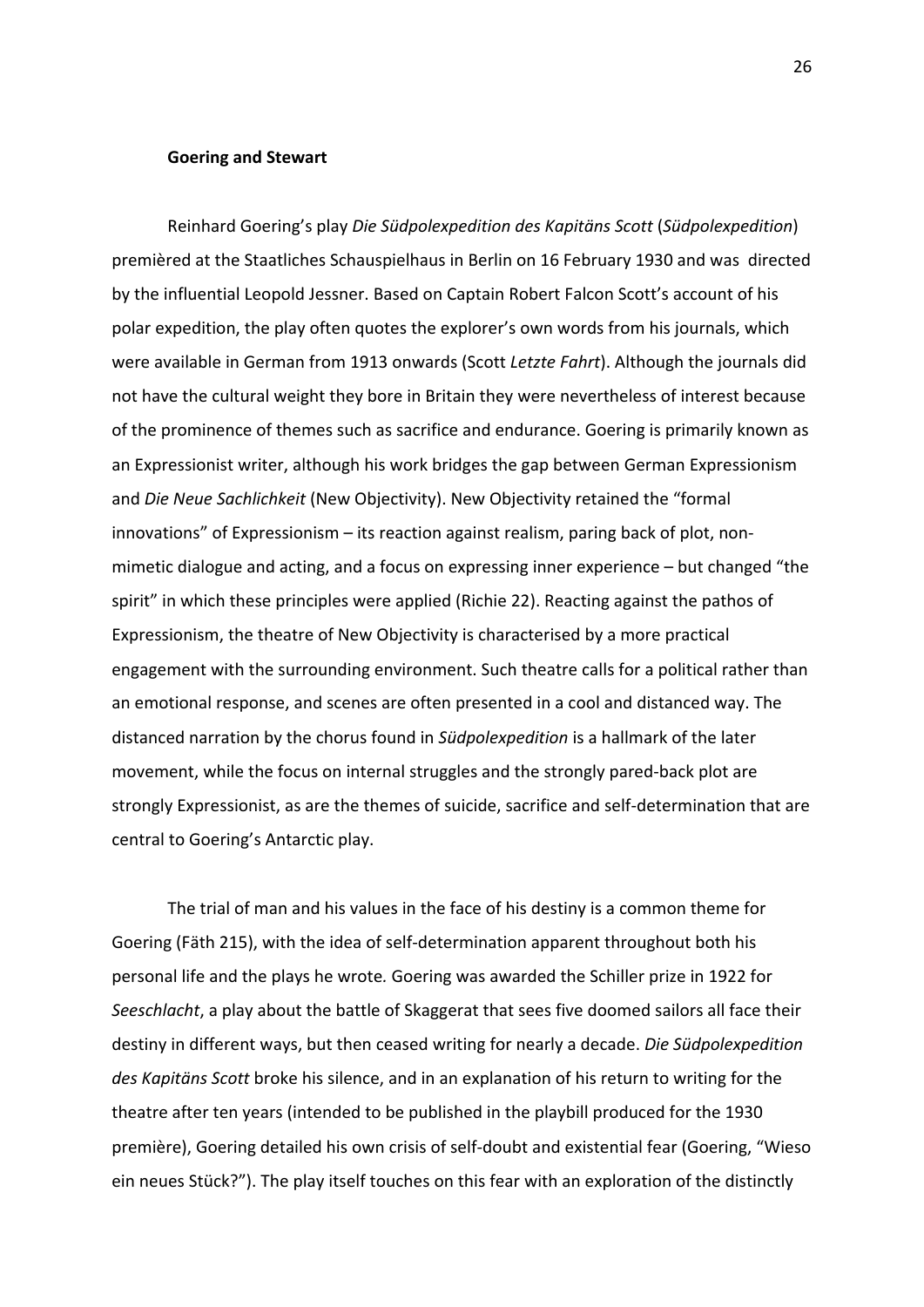modernist existential significance of coming too late. Scott's Antarctic story provides the ideal vehicle for this, where Antarctica becomes a testing ground to find out about the nature
of
being
human
in
the
face
of
extremes
and
to
address
the
idea
of
fate.
Although Scott's narrative provides a way for Goering to explore some of his own personal obsessions – specifically, destiny and self-determination – many of the central themes of the play are familiar parts of the traditional Scott narrative: nationalism, heroism, and sacrifice. As neither
a
British
nor
Norwegian
national,
Goering's
outsider's
perspective
put
him
in
a position to critique the nationalism displayed during the "race to the Pole" at a time when Antarctica
still
consisted
largely
of
undiscovered
space.

Douglas Stewart's radio play *The Fire on The Snow* was first broadcast on 6 June 1941 by
the
Australian
Broadcasting
Commission,
although
the
play
had
been
published previously as a serial in the Bulletin newspaper. Based on Scott's dash to the Pole, the play takes a ready-made legend and uses it to address ideas of heroism, endurance, failure, and life and death. Stewart used Scott's diary and Apsley Cherry-Garrard's The Worst Journey In The World (1922) as sources for the play, and prefaces the play text with an introduction explaining that "the characters of the play are the men of the British Antarctic Expedition, 1910, who made the final dash to the Pole." As in Goering's play, the outcome of said final dash
is
known
in
advance,
allowing
the
audience
to
focus
on
the
characters
and
their reactions to their situation. Stewart wrote The Fire on the Snow in 1938-39, at a time when "Man as Hero" was a central preoccupation in all of his works (Keesing 16), and this preoccupation
attracted
him
to
Scott's
polar
narrative.
Other
hallmarks
of
Stewart's
earlier poetic works that are present in the play include a focus on "the persistence of myth; and [the] significance of landscape" (McCooey 359). The Fire on the Snow also has parallels to Stewart's play *Ned Kelly*, where the wide Australian landscape is inhabited by a character who quickly entered the realms of myth following his death. These ideas of landscape are explored further in the section "In Search of the South."

Described by one prominent critic as a "playwright whose verse dramas... have won him world recognition" (Keesing 3), Stewart was also well regarded as a poet and literary critic.
Born
in
New
Zealand,
Stewart
spent
much
of
his
working
life
in
Australia
and
often wrote about the landscapes of both his homeland and his adopted home. Keesing goes so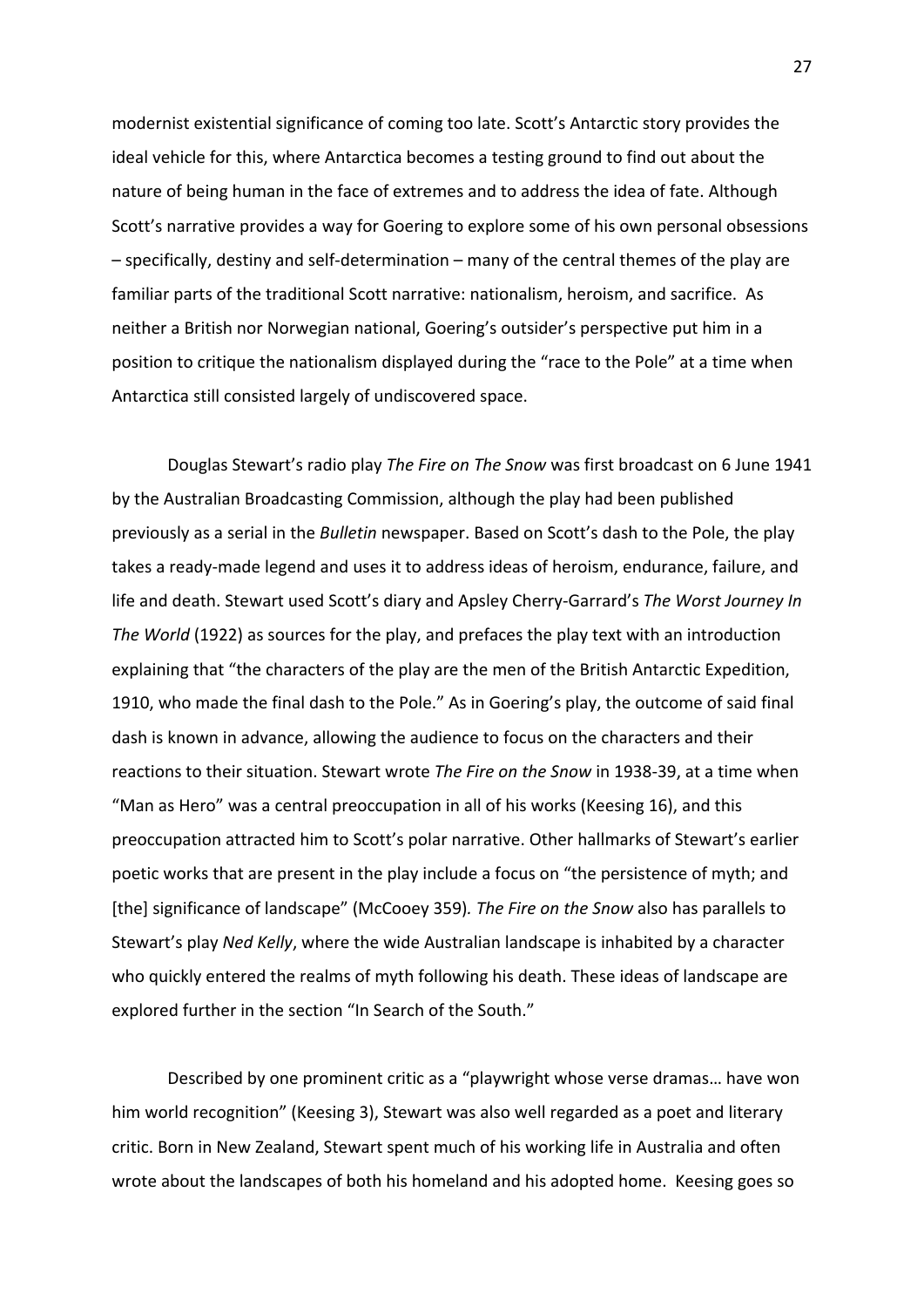far as to suggest that the Antarctic landscapes conjured up by The Fire on the Snow are constructed
"imaginatively
from
memories
of
New
Zealand
snow
country
and
explorers' accounts"
(16). *The
Fire
on
The
Snow* was
not
Stewart's
only
Antarctic
work,
and
he attempted
a
narrative
poem
about
Scott
in
New
Zealand
seven
years
prior
to
finishing
his play. Stewart also wrote a dramatic lyric sequence entitled "Worsley Enchanted" that tells the
story
of
New
Zealander
Frank
Worsley
during
Shackleton's
1914
Antarctic expedition. Worsley captained the *Endurance* when it became trapped in sea ice and was eventually crushed,
and
his
story
was
closer
to
home
for
Stewart
than
Scott's
expedition.
Stewart's other
works
of
note
include
a
cycle
of
war
poems
and
a
series
of
works
about
famous explorers
including
Charles
Darwin
and
Henry
Bates.
With
landscapes
and
exploration
so central
to
Stewart's
writing,
it
is
not
surprising
that
he
turned
his
attention
to
the
South, where the two were united in the legend of "Scott of the Antarctic." An examination of Stewart
and
Goering's
plays
side
by
side
reveals
several
similar
themes
and
techniques
used to make both Scott's narrative and the Antarctic setting accessible to two very different audiences.

# **Polar
Context**

The Heroic Era is generally agreed to have ended in 1922, with Ernest Shackleton's death in South Georgia signalling its close.<sup>7</sup> Britain's Captain Robert Falcon Scott and Sir Ernest
Shackleton
and
Norway's
Roald
Amundsen
are
the
best
known
explorers
of
the Heroic Era, but Germany's Wilhelm Filchner and Erich von Drygalski, Australia's Douglas Mawson and Japan's Nobu Shirase also led expeditions during the early twentieth century, charting
territory
and
gathering
data
on
land
and
by
ship.
These
national
expeditions
could easily have provided the subject matter for Goering's and Stewart's plays, with Drygalski (1901‐03)
and
Filchner
(1911‐13)
leading
the
German
contingent
and
Douglas
Mawson
in charge of the Australian Antarctic Expedition (1911-14). It is significant, then, that both playwrights turned their attention to a British National instead. As Australia had been part

 <sup>7</sup> Some
commentators
put
the
date
for
the
end
of
the
Heroic
Era
as
1917,
which
was
the
last
time
a
traditional expedition
penetrated
the
Antarctic.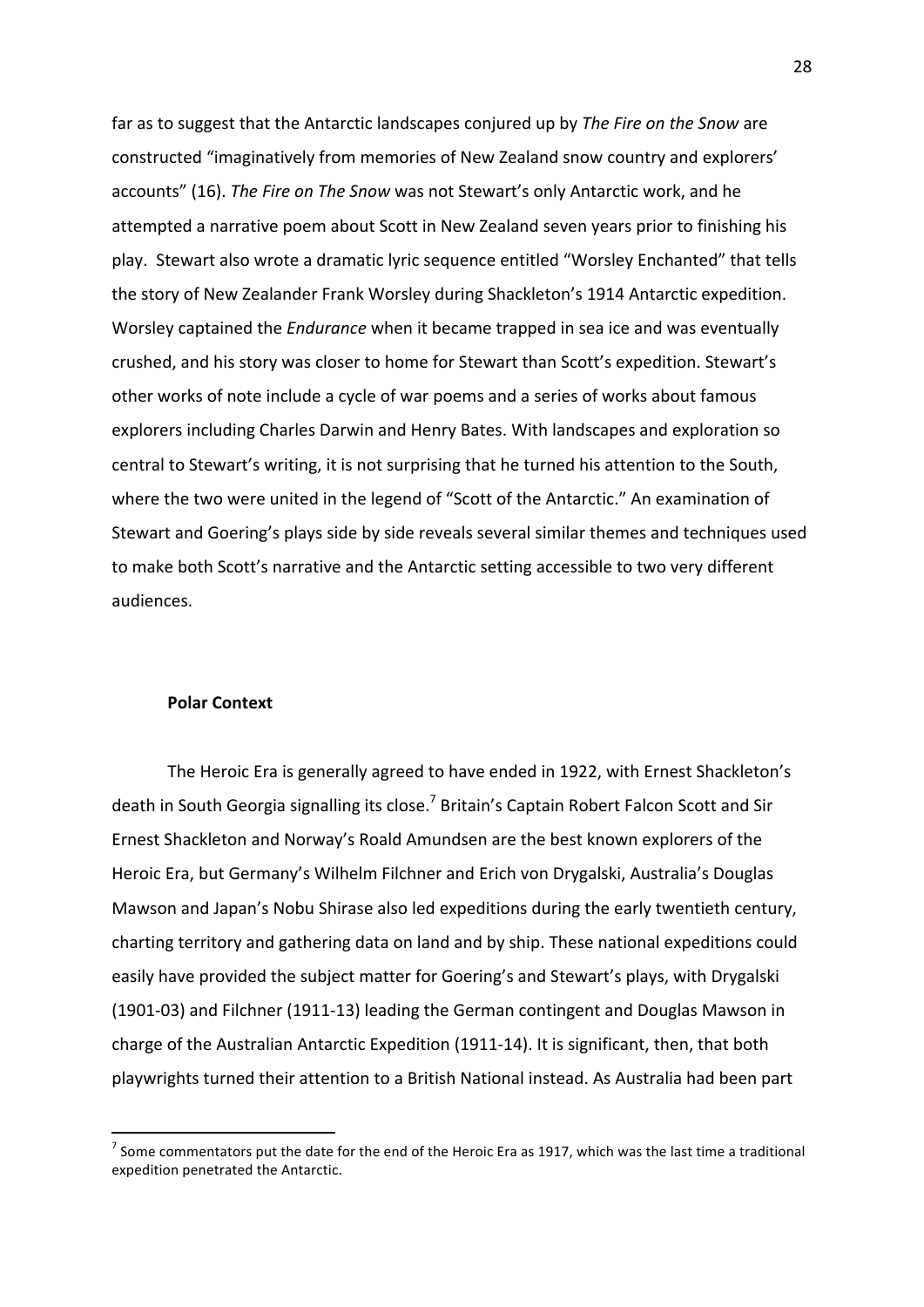of
the
British
Empire,
it
inherited
many
legends
from
Britain
and
this
goes
some
way
to explaining
why
Stewart
chose
Scott
over
Mawson.
Goering,
however,
steps
outside
his national
context
completely,
choosing
to
write
about
Scott
because
of
the
ideas
of
fate
and sacrifice so intrinsic to the story.

Both
Goering's
and
Stewart's
plays
are
examples
of
both
the
negation
of
emptiness through
the
focus
on
narrative
and
the
negotiation
between
setting
and
story
that
occurs whenever Scott's story is retold. Antarctica is often described as being vast and empty, but literature offers "an iconic negation of this emptiness" (Rawlinson). This literature consists of
explorers'
diaries
as
primary
texts
–
such
as
those
of
Scott,
Shackleton,
Amundsen
and Mawson – and also of the range of plays and other creative texts that have been created in response.
The
diaries
bridge
the
gap
between
the
continent
itself
and
the
imagined landscapes conjured up by the playwrights in this study, offering a starting point for the writers to explore their own, mediated version of the Ice.

Scott's diaries are particularly important for this project because they record space being turned into place acting as a mediator between Antarctica and the outside world. As the
men
get
closer
and
closer
to
the
Pole,
each
step
takes
them
to
a
point
that
has
never before
been
trodden
by
humans.
Although
the
continent's
edges
have
been
discovered
and mapped, this party is travelling into the unknown, experiencing the surface and landscape of the
interior
of
Antarctica
for
the
first
time
and
transforming
the
unknown
space
into experienced place. The diaries record this transformation by documenting their experiences and associating human stories with the ice.<sup>8</sup> All theatrical works that deal with Captain Robert Falcon Scott as a character draw from the narrative that Scott himself penned in his own diaries. This means the plays that follow "In Scott's Footsteps" are already mediated by another text, positioning the diaries as a vital step between the Antarctic itself and the playwright's imagined version of the place.<sup>9</sup>

 <sup>8</sup> Scott
took
a
different
route
to
Amundsen
and
thus
was
covering
new
territory
even
though
he
arrived
second at the Pole. Although he followed Shackleton's earlier route for the first part of his journey, the last section had
not
been
traversed
before.

 $^9$  In later plays the diaries are themselves a subject, where Scott is depicted writing in his journal.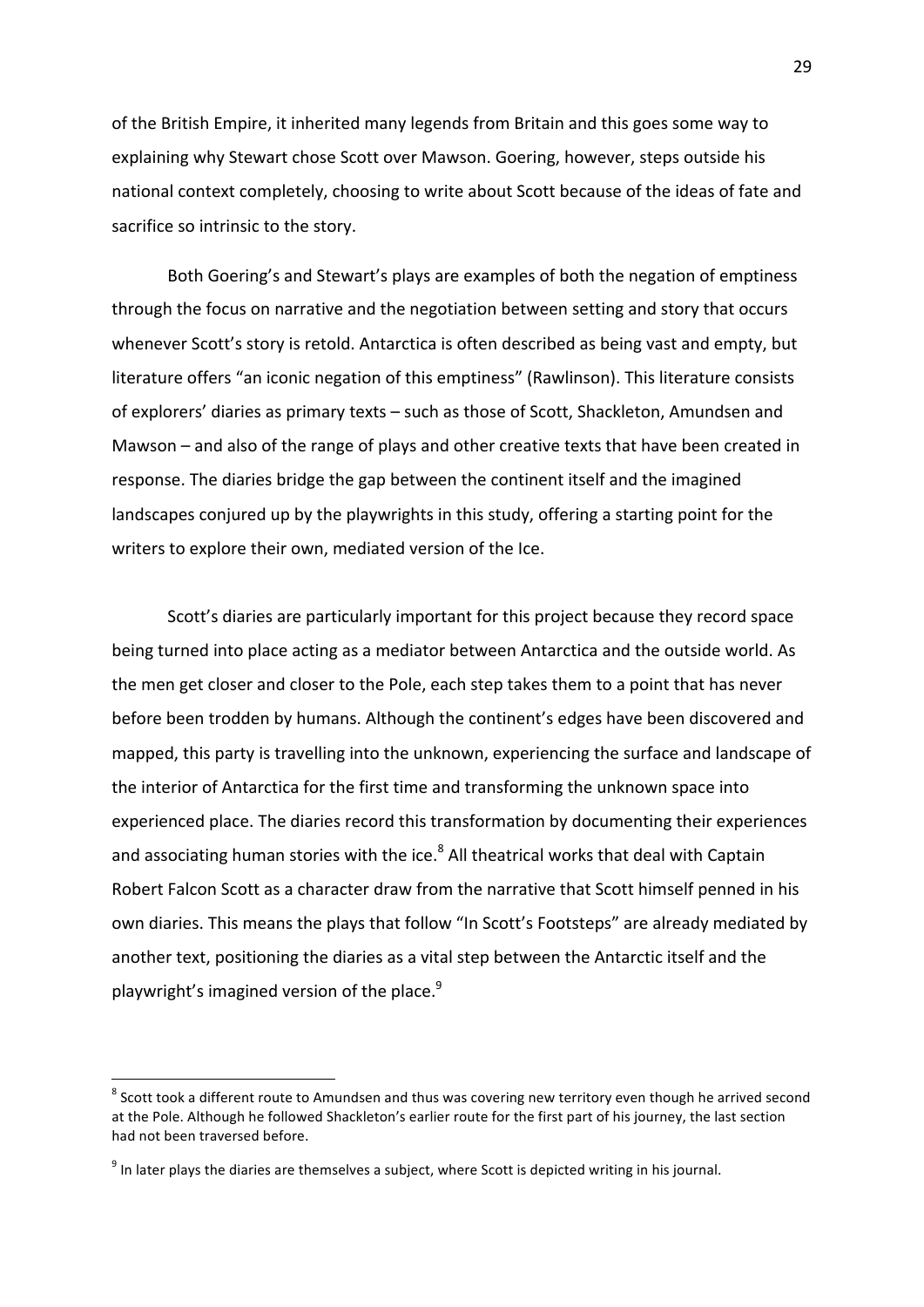Stories play an important role in the place-making process, because by associating human actions with a particular set of coordinates, they acquire a history that reinforces their place-ness. The recording process allows others to imagine both the story plots and the place
where
they
occurred,
remembering
and
reimagining
those
coordinates
as
the
place
of those
stories
many
times
over
until
they
become
legends.
In
a
sense
story,
or
place‐making, takes precedence over space, or the Antarctic setting, in these works. While the polar party missed out on the nationalistic glory of being the first to the South Pole, they traded their lives for an immortal story. This grand narrative is closely linked to the narrative of nationalism,
offering
a
myth
that
would
be
shared
by
the
"imagined
community"
(Anderson 48) of England and the greater Commonwealth and later used to justify great sacrifices during
World
War
One.

# **War
and
Sacrifice**

War
is
an
important
context
for
Goering's
and
Stewart's
plays,
particularly
when
it comes
to
ideas
of
nationalism
and
sacrifice.
Goering's
play
references
both:
sacrifice
is central to the plot, and both Amundsen and Scott are given lines in praise of their respective countries.
Stewart's
play
aired
in
the
midst
of
World
War
Two
at
a
time
when
a
story
of national endeavour could not help but be interpreted by the audience in a nationalistic way. The idea of sacrifice plays a key role in the story of "Scott of the Antarctic," and the deaths of the men elevated them to legendary status within Britain. While they would still have been
feted
as
returning
explorers,
the
men
were
instead
held
up
as
outstanding
examples
of altruistic
sacrifice
–
examples
that
held
particular
resonance
as
Britain
entered
the
First World War. In retrospective assessments the construction of Scott's polar party as national martyrs
is
usually
tied
to
Victorian
or
Edwardian
cultural
frameworks,
but
Goering's
play shows this is not always the case (Nielsen and Leane, 5). As a modernist and a foreigner, Goering also had a particular interest in sacrifice, although he decontextualises the concept from specific national concerns in favour of a pan-European view. The chorus opens Act II by chanting: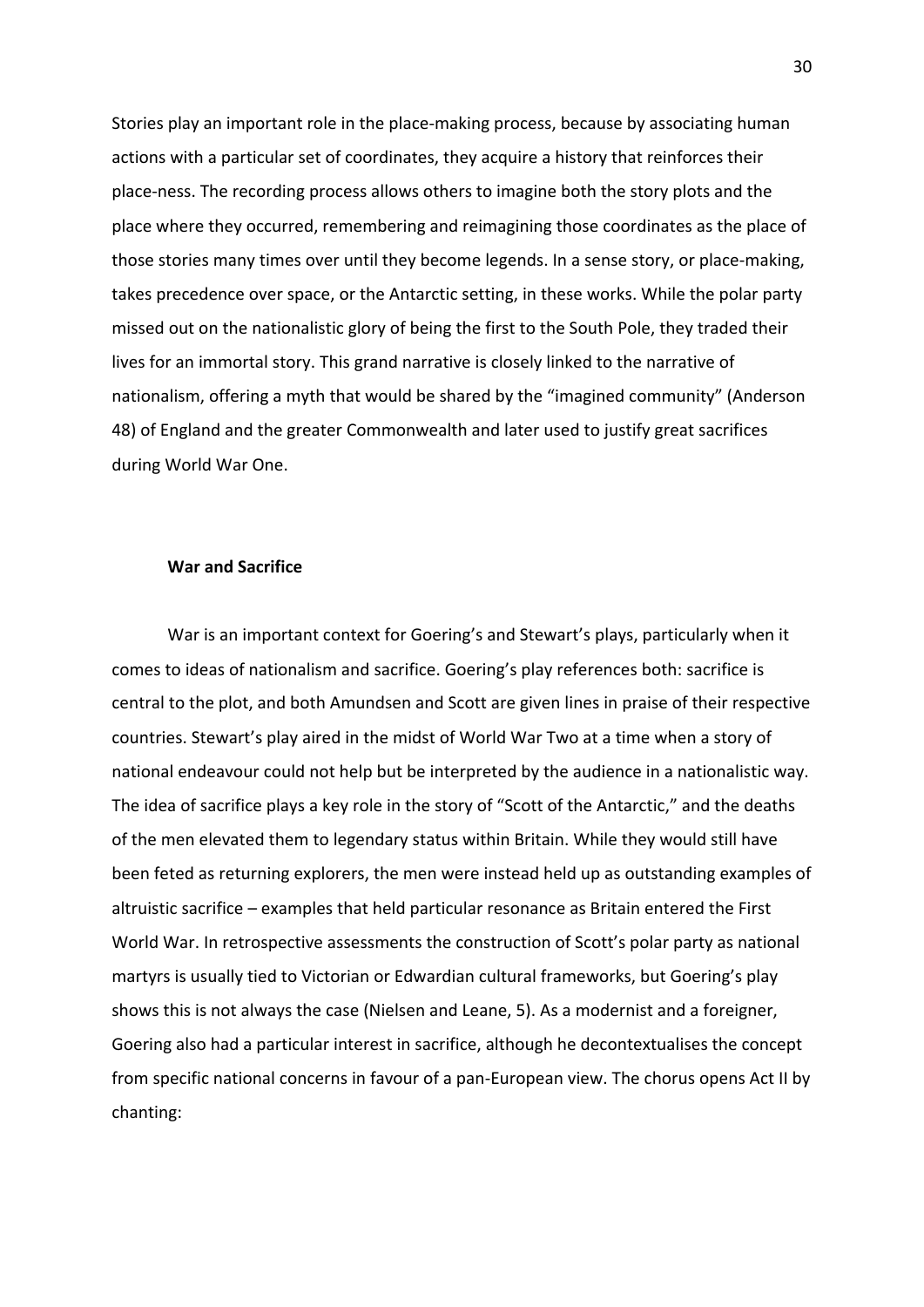*O
blutiges
Europa!/
Auch
hier
auf
weißem
Altar
verschwendest
du
Leben./ Opferst
es* eifernd,/ Unangetastet im Geheimnis./ Und doch: Europäer sein, welcher Ruhm! (Goering
523)

[O
bloody
Europe,
even
here
on
the
white
altar
you
waste
life.
Sacrifice
it
eagerly, the
secret
untouchable.
And
yet,
to
be
European!
What
glory!]

Post World War One, the theme of sacrifice was familiar to European audiences. The line "*Auch
hier
auf
weißem
Altar
verschwendest
du
Leben*"
can
be
seen
as
a
reference
to
the European
sacrifice
–
on
both
sides
of
the
conflict
–
that
had
occurred
between
the
time
of Scott's journey and the play being written, with the "auch" putting the deaths of the explorers
in
the
same
category
as
the
deaths
of
wartime
soldiers
of
various
nations
who died
for
their
countries.
Such
an
analogy
is
not
unique,
and
the
Heroic
Era
explorer Shackleton
drew
a
similar
parallel
between
the
hostile
Antarctic
landscape
and
the battlefields
of
Europe
when
dedicating
his
book *South:
The
Story
of
Shackleton's
Last*  Expedition, 1914-17 to his fallen comrades both in France and on the Ice. Nevertheless, for Antarctica to be associated with such an idea sends a strong message to the audience. In wars, blood is spilt to claim land, and the deaths of Scott's men act in a similar way. In retrospective interpretations, they lay claim to the continent by creating a storytelling tradition
centered
on
sacrifice.

The
figure
most
associated
with
sacrifice
in
the
Scott
tragedy
is
Lawrence
Oates, whose deliberate exit from the expedition tent and famous line "I am just going outside and may be some time" (Scott *Journals*, 410) quickly entered into popular mythology. When Oates
becomes
debilitated,
the
party
are
left
with
two
unenviable
alternatives:
to
abandon Oates and leave him to die; or to stay by his side, a decision that would likely result in the deaths of the whole party. Oates creates a third option by actively walking to his death rather than waiting passively for it to come, and this choice was interpreted in Britain as altruistic sacrifice rather than suicide.<sup>10</sup> This interpretation is evident in Stewart's version of events, which includes Oate's famous last line. Goering's Oates also sees himself as a

<sup>&</sup>lt;sup>10</sup> The morality of Oates's decision has been debated, although arguments have been overshadowed by interpretations that focus on Oates' act as a form of selfless sacrifice (Limb and Cordingley 1982, 270).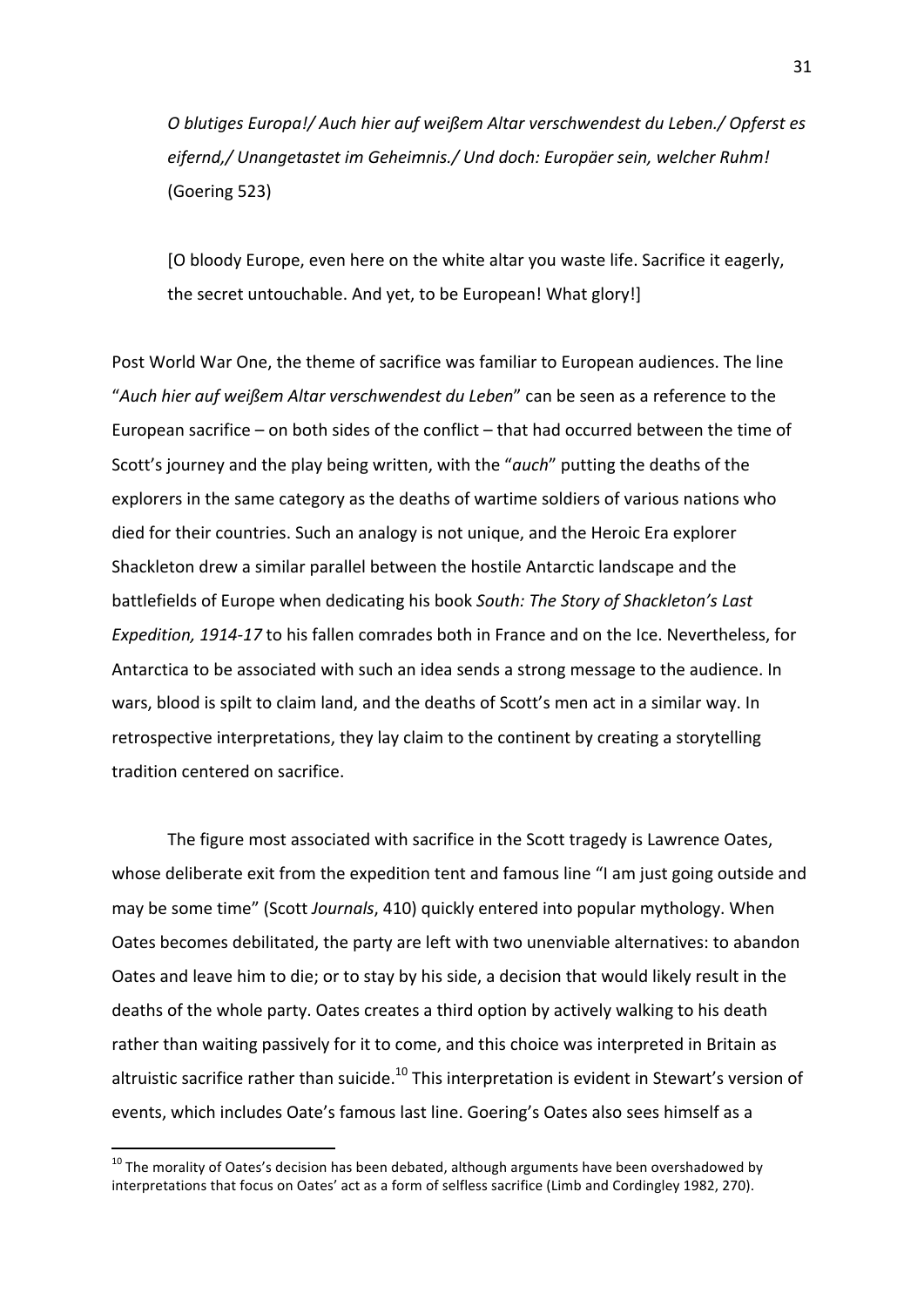martyr, but not a specifically English one. He does speak the famous last lines attributed to him by Scott as he exits the tent, but these are not the last words he speaks in the play. Instead,
Oates
finishes
with
the
plea:

*O
Du,
der
Du
das
Opfer
forderst,/
Rette
die
Freunde.
Rette
die
Gefährten!/
Rette Europas
süßes
Wunder/
Und
seine
Ehre
und
seinen
Glauben.* (Goering
542).

[O,
thou
who
demands
this
sacrifice,
save
my
friends,
save
my
comrades!
Save Europe's
sweet
wonder
and
her
honour
and
belief.]

This language suggests that Oates is thinking of those back in Europe as well as his comrades in Antarctica. Goering takes a tale that "would have stirred the heart of every Englishman" (Scott Journals, 422) and makes the story relevant to all Europeans.<sup>11</sup> By including a reference
to
Europe
instead
of
England
he
makes
the
continent
accessible
to
non‐British audiences. This line leaves the audience in no doubt that this is a sacrifice, and that Oates hopes that by offering himself up to the landscape his friends may be spared a similar fate.

Oates's act "speaks to the central concern of Goering's play," namely the relationship
between
human
destiny
and
autonomy
(Nielsen
and
Leane,
5).
In
choosing
to exit the tent, Oates both accepts the inevitability of his demise yet gains a sense of control over
his
own
fate
(Martin
19).
As
the
scene
was
played
in
the
premiere,
the
expedition leader does nothing to stop his companion's suicide. Instead he stands "silently in the background staring into nothing" whilst Bowers and Wilson attempt to prevent Oates from leaving (Graphic 1930). Although this scene angered Scott's widow Kathleen when she saw it (Lady Scott 274), when seen in the context of the play's focus on destiny and free will Scott's response indicates not a callous disregard for Oates but a thoughtful understanding of
the
significance
of
his
companion's
decision:
"*Birdy,
verstehst
du
nicht*?"
(Goering
542) [Birdy,
don't
you
understand?]
he
asks
Bowers,
having
earlier
noted: *"Ich
fühle
die
Blicke
der*  Welt auf unser Zelt gerichtet./ Es ist nicht gleichgültig, was wir tun. Niemals." (Goering 540)

<sup>&</sup>lt;sup>11</sup> Oates' death is not the only such icy suicide Goering wrote about. In his story Die Braut (1928) the bridegroom
lies
down
in
the
snow
to
die
after
failing
to
find
redemption
in
love.
These
scenes
reflect
Goering's own belief that "suicide was the ultimate proof of the autonomy of the individual," and parallel the author's own
death
(Martin
19).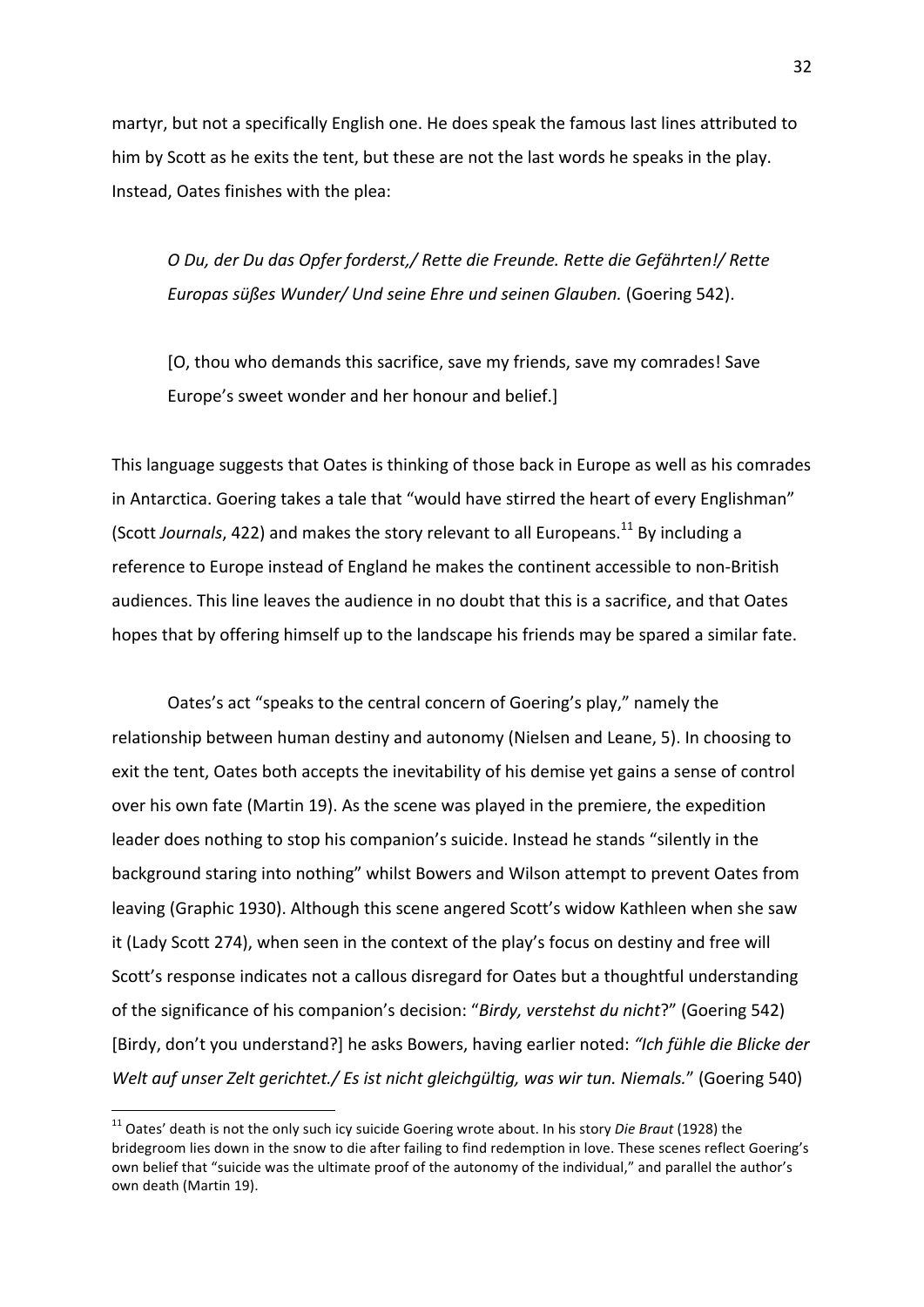[I
feel
the
eyes
of
the
world
upon
our
tent.
It
is
not
immaterial
what
we
do.
Never.]
Oates makes
a
conscious
decision
to
leave
the
tent
and
die,
and
Scott
makes
a
conscious
decision to die a natural death: while death is a non-negotiable factor, the men have a choice as to how they meet their ends. Whether solipsistic or altruistic (Fäth 233), neither man acts out of instinct: conscious of the results of their actions, both make choices and therefore bring a sense of self-determination to their inevitable passing.<sup>12</sup>

Although
death
is
inevitable
for
these
men,
their
story
becomes
immortal.
The
fire
in Stewart's
title
is
a
metaphor
for
endurance,
both
of
Scott
the
man
and
Scott
the
enduring legend. Wilson tells Scott "Such a struggle as ours is living; it lives after death/ Purely, like flame, a thing burning and perfect" (Stewart 44). The fact that this play has been written and that Scott's story continues to be retold even now attests to the fact that Wilson's flame has indeed kept on burning, a fire on the snow. The parallel between fire and enduring life emerges
several
times
in
Stewart's
play,
with
Bowers'
death
broken
to
Scott
with
the
line "While you were sleeping/ A fire went out in the tent: Bowers is dead" (Stewart 41). Similarly, Oates remarks on "that look in his eyes. Fire, ice, jewels" (Stewart 23) immediately before
Evans'
death.
The
more
the
characters
freeze,
the
more
their
language
contains
fiery imagery, conjuring up ideas of purification and rebirth, with parallels to the phoenix. In this instance, the men will not rise again out of the ashes, but their stories will emerge from the frozen snow, giving new life to the narrative and the places the men have been. Fire is also a ritualised image, one that is often associated with sacrifice. When it comes time for Oates' death, the fiery imagery returns, with the Announcer comparing Oates to a saint or martyr who burnt for the sake of others:

Announcer:
In
grief
and
shame They
let
him
go Out
to
the
flame Of
wind
and
snow Where
he
burns
for
them.
(34)

<sup>&</sup>lt;sup>12</sup> Goering emphasizes this in a passage where he contrasts a scorpion in a ring of fire, who stabs his barb into his own chest in a reflex action, with humans in a parallel situation, burdened with greater awareness and responsibility: "Der Mensch allein opfert Unendliches, / Wenn er sich opfert" [Man alone suffers infinitely when
he
sacrifices
himself]
(Goering
528).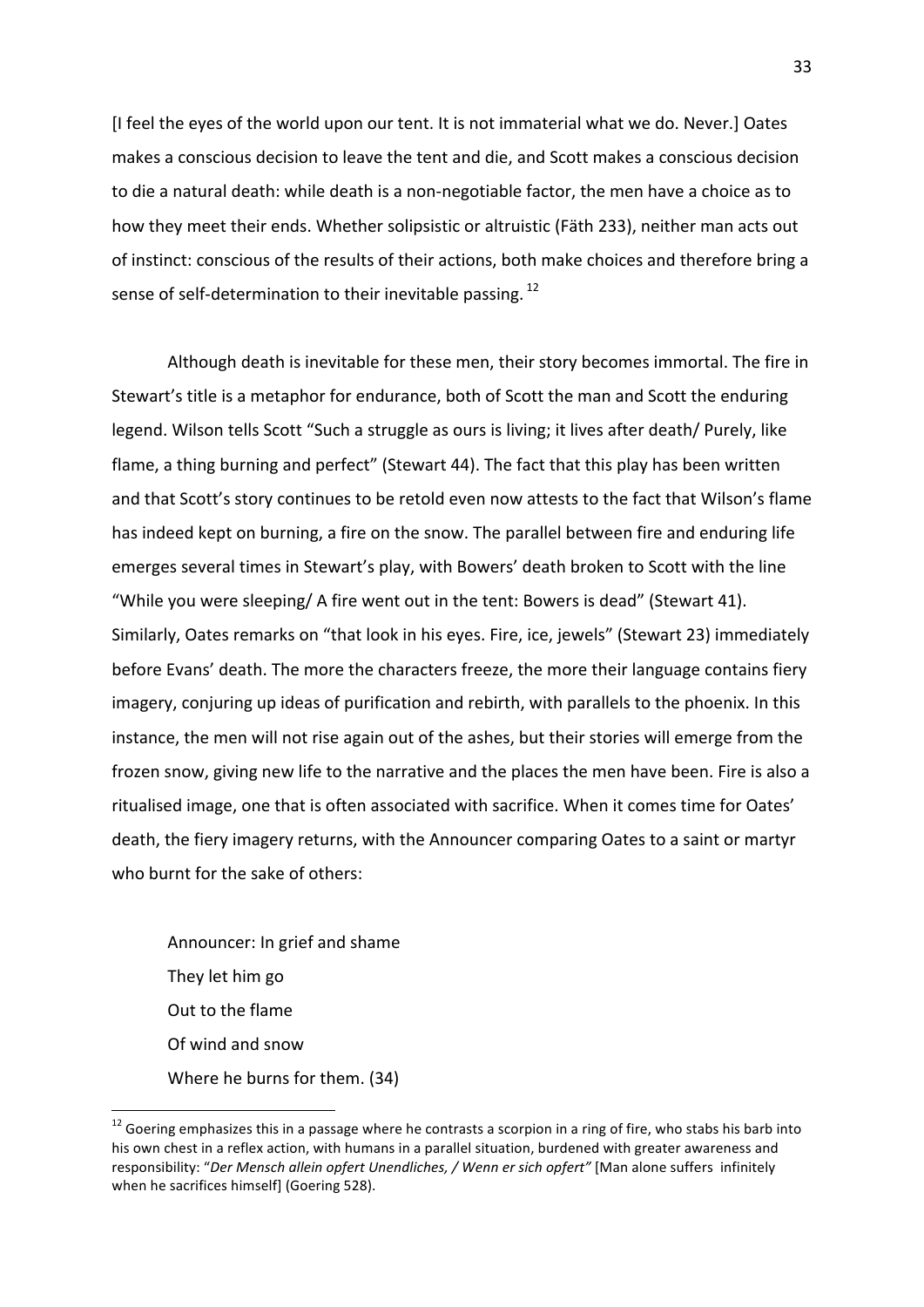Here burning and freezing take on the same function as a vehicle for sacrifice, while the Antarctic
landscape
remains
subordinate
to
the
legend
of
heroic
human
endeavour.

## **A
Legend
Emerges**

Thanks
to
Scott's
diary,
Oates'
final
words
have
become
a
kind
of
cultural
shorthand for Scott's expedition as a whole. The expedition has entered the realm of legend, with the proud
and
noble
heroes
struggling
against
fate,
passing
the
milestones
of
the
Pole,
Oates's death and the final blizzard, all whilst displaying unstinting stoicism in the face of impossible odds.
Scott's
story
was
presented
as
a
tragedy
in
the
media
long
before
being
presented
on the
stage,
and
Goering
and
Stewart
address
the
tradition
of
portraying
Scott
as
a
tragic
hero in their stylistic approaches. Goering uses the ancient form of the three part tragedy to highlight the tragic elements and imbue the story with a timeless quality. An expository prologue means the outcome is shown in advance in both plays, with Goering's Chorus and Stewart's
Announcer
making
the
characters'
fates
clear
from
the
outset.
It
is
also
significant that
both
Goering
and
Stewart
choose
to
use
poetic
language
to
memorialise
Scott. Stewart's
blank
verse
carries
echoes
of
Shakespeare's
canonical
tragedies
and
heightens
the drama
of
the
unfolding
events.
By
employing
such
techniques
to
start
the
tradition
of putting
Scott
on
the
stage,
both
playwrights
make
the
legend
even
more
legendary.

Both Goering and Stewart employ commentators in their plays to act as a reference to the theatricality of each performance. Goering's play features both traditional and modern elements, with the three-part tragedy and chorus stemming from the ancient Grecian tradition, while techniques such as the inclusion of actors posing as audience members and commenting
on
the
action
from
the
gallery
share
something
with
Brechtian
drama
(R.C. Davis, 217). Both techniques allow for a commentary on the on-stage action. In the case of the
chorus,
each
section
is
introduced
before
the
actors
perform
the
narrated
story, meaning that the outcome, and therefore the characters' destinies, are known in advance. This
removes
the
suspense
from
the
plot
and
allows
the
audience
to
focus
instead
on
the characters
and
the
nuances
in
their
responses
as
they
deal
with
the
spectre
of
their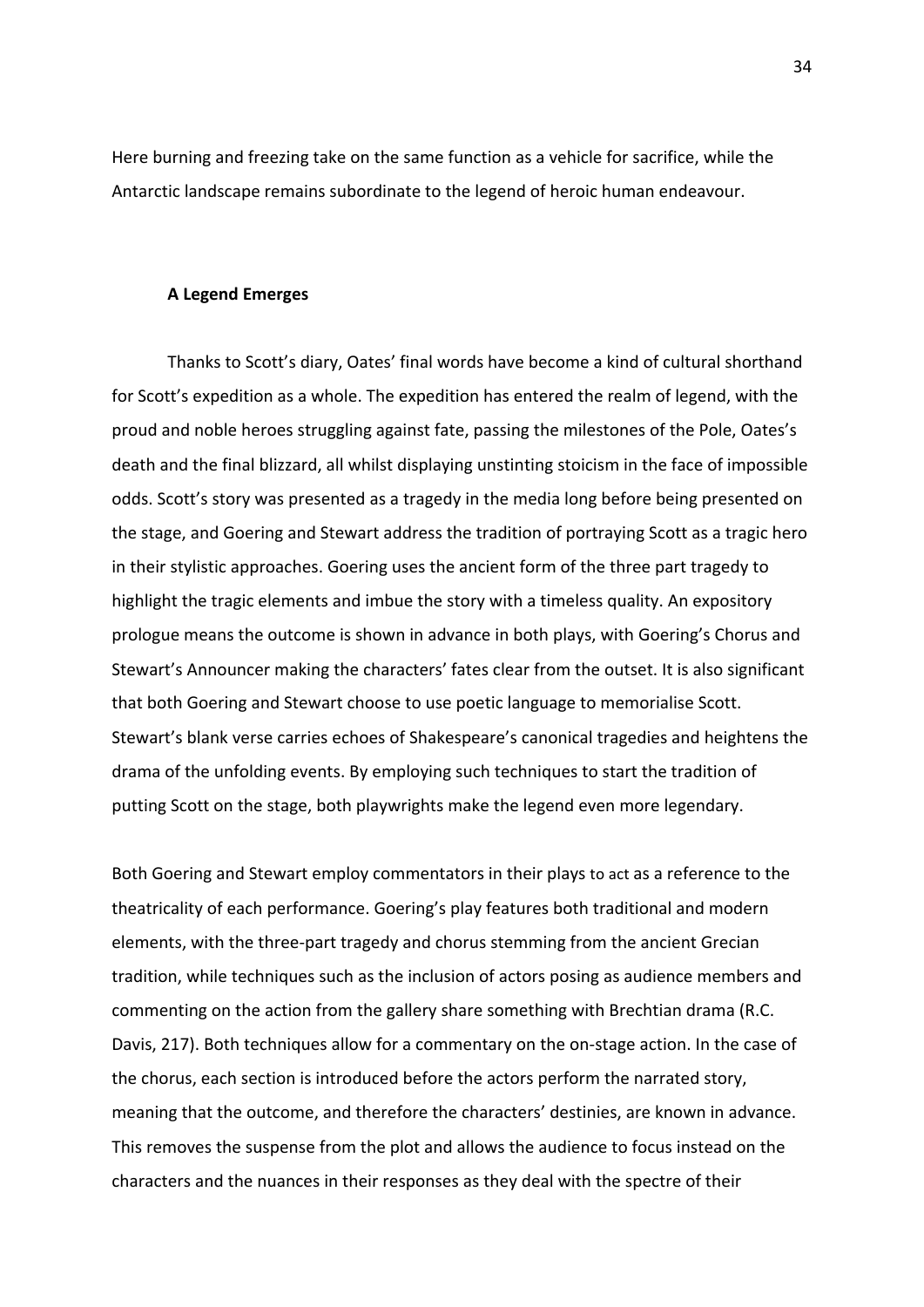imminent deaths. The chorus places the viewer at a rational distance from the action by revealing the constructed nature of the story on stage (Fäth 218). In Stewart's play the Announcer
takes
on
a
similar
role
to
Goering's
chorus.
This
announcer
begins
by
telling
the radio audience "I am to interrupt true contemplation/ Of the familiar headlines of the day," (8)
thus
acknowledging
that
the
radio
medium
is
usually
used
for
news
broadcasts.
A commentator is a clear intermediary between the characters in Antarctica and the theatre audience
and
demonstrates
a
desire
to
make
the
audience
aware
of
the
nature
of
the performance.
In
fact,
Stewart's
Announcer
makes
it
clear
that
the
voice
of
another
is
being channeled
from
afar,
asking
"Who
am
I
to
deny
or
question/
A
voice
that
says
to
speak
of ice/
And
to
speak
of
death"
(8).
The
distance
between
Announcer
and
characters
mirrors the
distance
between
Antarctica
and
Australia,
where
the
play
was
broadcast,
and
also makes it clear that the Announcer cannot change the predetermined outcome of the march.

Although
technically
similar,
Stewart's
Announcer
and
Goering's
chorus
elicit different responses from their respective audiences. Goering's chorus makes the audience aware of the theatricality of the play, beginning by addressing the audience directly in the line
"*Erwachendes
Deutschland"*(507)
[awakened
Germany].
The
chorus
addresses
the characters
(508)
and
the
audience
directly,
asking
probing
questions
such
as
whether
it
is possible that Scott, Wilson, Bowers and Oates still hold out hope: "Ist es möglich, daß sie immer noch hoffen?" (539) [is it possible that they still have hope?]. This creates suspense as the audience does not know the answers, but must observe the characters carefully in order to glean a reply, thus drawing them into the Antarctic world on the stage. In contrast, Stewart's Announcer provides the audience with a window into the men's' thoughts, as in the
extended
passage
following
Oates'
death:
"They
wish
that
Oates
could
come
back/
So they could tell him what stars and flames they feel/ That a man should walk to his death for his comrades' sake" (35). Stewart's intermediary figure puts all of the pieces of the puzzle together for the audience, while Goering's guides the audience as they come to their own conclusions.
This
suggests
that
Stewart
intended
for
his
audience
to
take
away
one particular
message
of
noble
sacrifice,
whereas
Goering
was
more
interested
in
exploring human themes through the interaction of his characters and had a less didactic agenda when it came to representing Antarctica on the stage.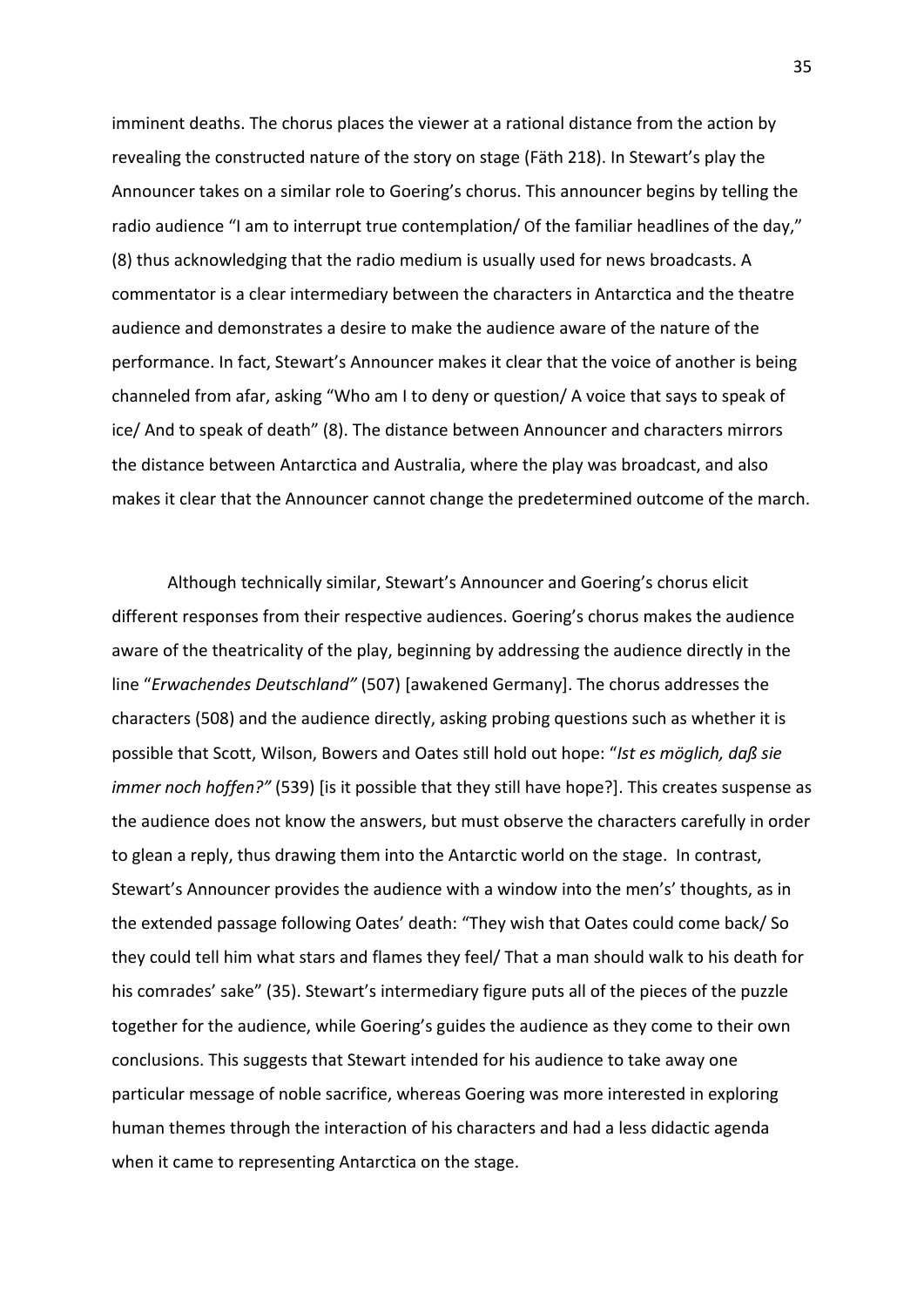In
the
absence
of
a
visual
element,
a
radio
play
necessitates
more
textual interpretation, and thus lends itself well to a more didactic approach. Stewart admits that "in a radio play, where your scene and your actors are invisible, you have the special problem of letting your audience see what is happening," but goes on to add that "this is also
sometimes
a
problem
of
the
stage
when
vast
or
distant
events
have
to
be encompassed"
(Stewart
"Author's
Foreword").
Stewart's
solution
is
to
use
the
Announcer
to describe the situations Scott and his men find themselves in, acting like the Greek chorus. The Announcer bridges gaps in distance and time between the various scenes, allowing the characters
to
explore
a
situation
that
is
already
clear
to
the
audience.

While
the
Announcer is listed as a character and was played by a female actor in the first performance, Stewart describes
how
he
used
the
Announcer
"simply
as
a
mask
for
[himself]
– a
way
of
speaking directly to the invisible audience" (Stewart, "Author's Foreword"). The Announcer not only narrates events and describes the setting, but also passes "editorial comment" on what the men
are
thinking
and
provides
a
particular
interpretation
of
events
(Oliver
202),
shaping
the story in order to evoke a particular emotional response. This is important when it comes to the
representation
of
Antarctic
space
and
place
as
it
adds
another
layer
of
mediation between the landscape, the diaries, the characters and the audience. The Announcer thus provides
another
opportunity
for
Stewart
to
shape
the
audience's
imagined
version
of Antarctica by continually bringing the ideas of sacrifice and endurance to the surface.

The language used in *The Fire on the Snow* mirrors the men's growing fatigue as they traverse the ice. The play is written in blank verse, with the metrication at the start mirroring the footfalls of plodding men on the journey to the Pole. At the start of the final march Scott sees the task ahead as "a simple matter of a journey... there's nothing to do but march" (12). This contrasts with the men's movements later in the play when they slip, slide and
are
at
the
mercy
of
the
environment.
The
way
the
men
move
through
the
landscape parallels their attitudes towards the place as they go from "plodding" (12) to "stumbling" (31). This change is also mirrored in the rhythm of language, which goes from being very regular
and
rhythmic
to
stumbling
over
half
rhymes
and
onomatopoeia: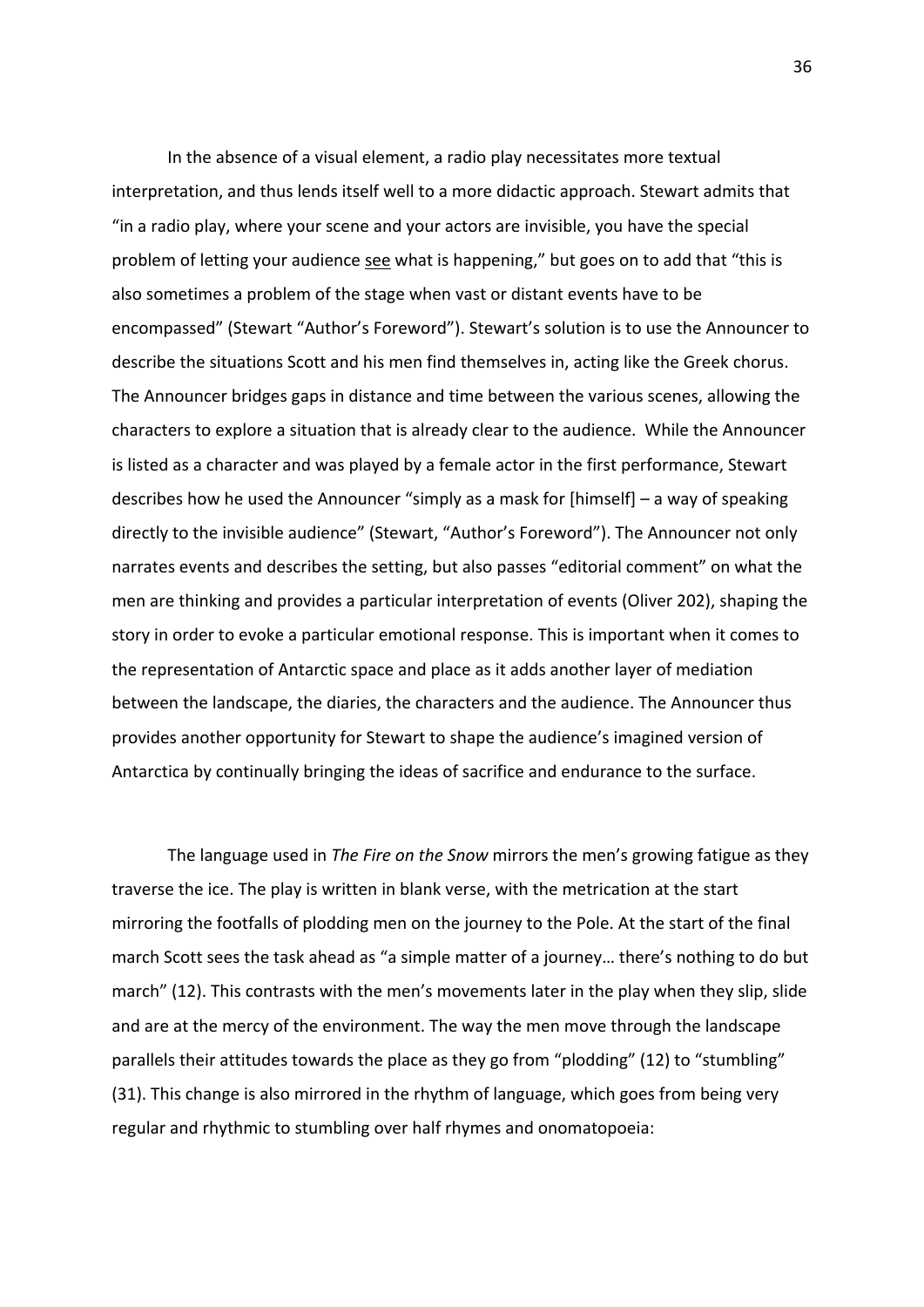Announcer:
Stumbling.
Oates.
Crashing.
Scrambling
to
his
feet And
shambling
on,
and
crashing,
and
rushing
on, And
his
mind,
thrusting
to
avoid
the
knowledge
of
his
fate, Rambling,
skimming
across
the
ice
like
a
stone
(Stewart
31)

This is an example of the language drawing attention to itself and its relationship to the environment it is being called upon to represent. Nevertheless, the language highlights Oates' fate over the Antarctic environment itself, and the ice is important only insofar as it is an
obstacle
to
Oates'
efforts
to
keep
moving
through
the
Antarctic
landscape.

### **Staging
Concerns**

The
most
obvious
difference
between
how
Goering
and
Stewart
represent
Antarctica is their choice of medium. Südpolexpedition was written to be performed on a theatre stage in a traditional building complete with a gallery, as the women in the gallery help to narrate the
story
when
the
men
reach
the
Pole.
Stewart,
on
the
other
hand,
wrote
specifically
for radio.
The
two
mediums
were
appropriate
for
different
audiences.
While
Goering
was interested in communicating the themes of sacrifice and self determination to an audience familiar with German Expressionist techniques, Stewart wrote to reach a wider, commonwealth
audience
and
to
narrate
a
story
of
nationalism
and
sacrifice
from
his country's
own
tradition.
The
different
mediums
necessitated
different
techniques
for
the creation
of
space,
with
Stewart's
play
relying
on
wind
noise
and
the
characters'
descriptions to help the audience imagine the setting. Goering's almost bare stage, supplemented with wall hangings and projections, offered a mimetic set as the starting point for imagination.

While mimetic, Goering's Antarctic set is also minimal, mirroring the minimalist space of the Antarctic
plateau
and
allowing
few
distractions
from
his
characters'
own
existential concerns.
The
set
of *Südpolexpedition* was
designed
by
Caspar
Neher,
more
famous
now
for his partnership with Brecht, and the premiere featured projections by Nina Tokumbet (Willett 1986, 84). Goering's stage directions give little indication of how the icescape itself was to be evoked, though the Antarctic action calls for fog, wind, a pile of snow, and props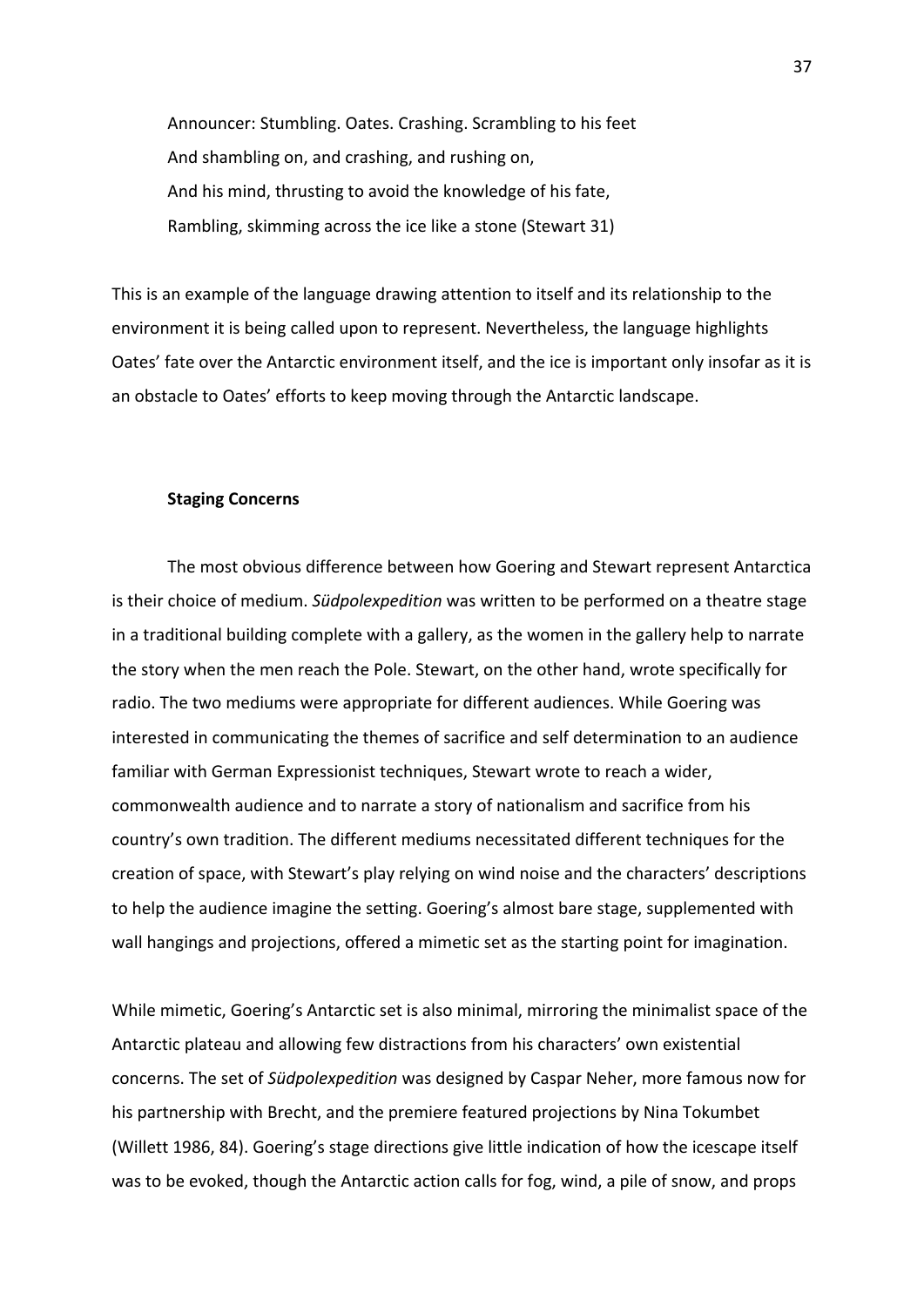including a tent, flag, sleeping bags, sledge and diary. Wind sounds are used to evoke an Antarctic gale, while mist is used to assist scene changes and to obscure the characters whilst the women in the gallery take over the commentary. These gesture towards the place but
do
not
try
to
recreate
Antarctica
in
a
realistic
manner.
The
Antarctic
location
is
to
some extent irrelevant in the play as a place in itself: given that Goering's interest was in the inner quest
experienced
by
the
men,
its
advantage
is
its
lack
of
distinctive
features
(Nielsen
and Leane
7).
The
minimalist
landscape
of
the
plateau
permits
few
distractions
from
the existential
concerns
of
the
characters.

Goering's play includes five distinct settings, with two located far from the Antarctic itself, providing a contrast to the empty Antarctic scenes. In Act I the audience are taken back in time to London, where Scott's friend Tompson provides advice, while Act III is set on the docks
at
Hobart.
The
scenes
set
in
London
and
Hobart
call
for
everyday
props,
such
as houses and a table, but it is unclear from the playtext how segues between these and the Antarctic
scenes
might
be
made.
The
busy
domestic
scenes
serve
to
provide
a
contrast between the bustle of "home" and the barrenness of Antarctica, with the elaborate nature of the dock setting making the Antarctic ice seem all the more bleak. It is significant that Antarctica,
Hobart
and
London
share
the
same
stage.
While
set
changes
are
a
familiar
part of
theatre,
they
also
affect
the
way
Antarctica
is
viewed
by
the
audience.
In
this
case
the Australian and English settings are just as real for the audience as the Antarctic setting. Placing other sets on the "Antarctic" stage helps make the audience aware that they are watching a play and that the Antarctica that is being represented is really just a construct.

Goering's interest in theme over plot is evident in his decision to stage events out of chronological
order.
Part
I
is
based
on
Scott's
party
reaching
the
Pole,
Part
II
presents
the journey home and the men's demise, and Part III deals with the reception in Hobart, Tasmania, of Roald Amundsen, leader of the Norwegian Antarctic Expedition.<sup>13</sup> By placing the
arrival
at
the
Pole
so
early
Goering
emphasises
the
journey
over
the
destination,
an emphasis
that
corresponds
with
the
experiences
of
early
polar
explorers
themselves.
The

<sup>&</sup>lt;sup>13</sup> Scott's party reached the Pole in mid-January 1912; Amundsen reached Hobart on 7 March 1912; and Scott's last
diary
entry,
presumably
made
shortly
before
his
death,
is
dated
29
March
1912.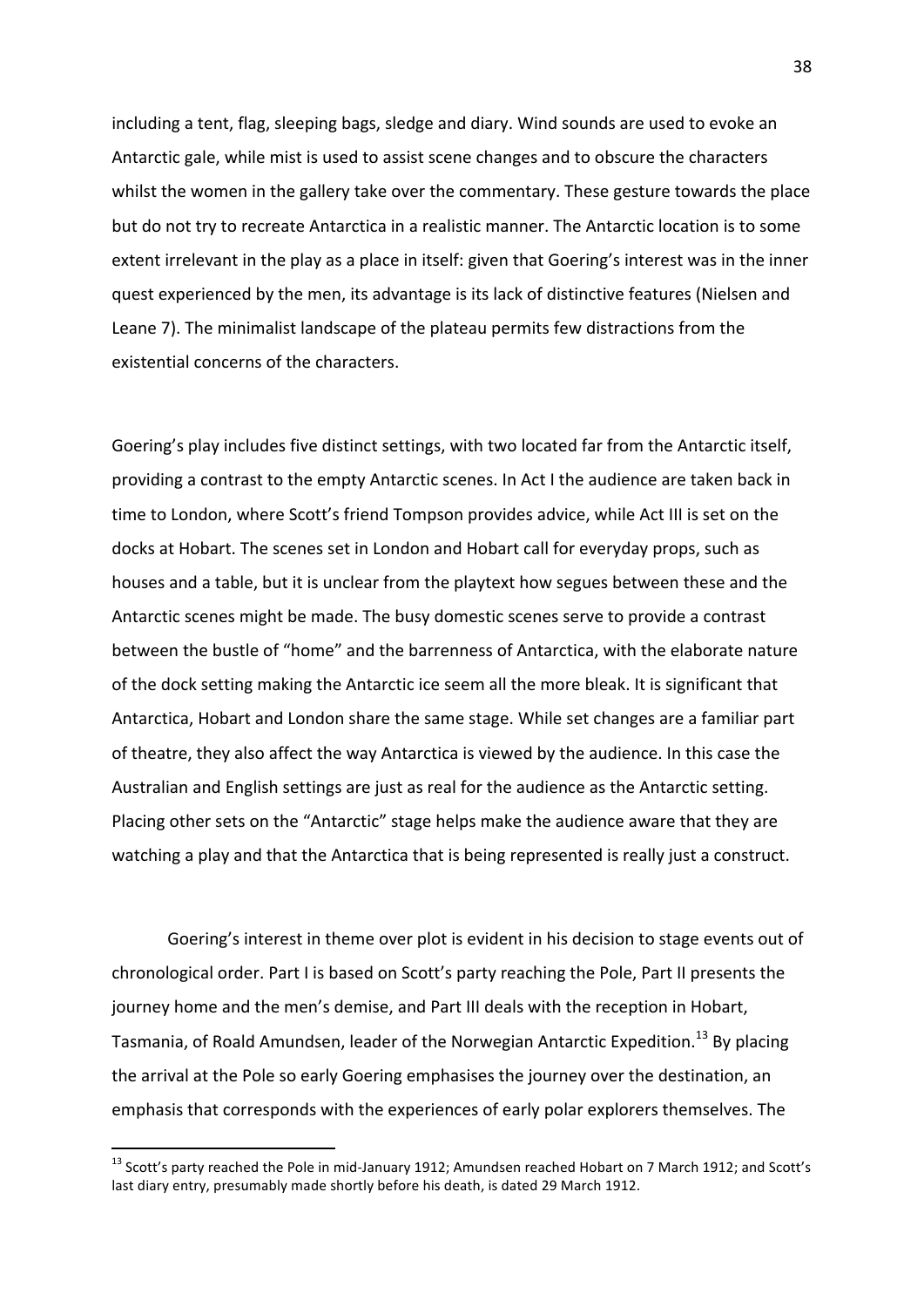point of the play is not to recount the narrative drama of the expedition but to put the inner struggles of the men on stage as they confront their destinies and become the subject of legend. Antarctica, then, becomes a screen upon which these inner struggles are projected.

The issue of how to visually represent Antarctica is removed in a radio play such as The Fire on the Snow. Radio drama "substitutes for the physical eye the sight of the imagination,"
(Phillips
1949,
8)
drawing
in
the
audience
by
requiring
the
constructive cooperation
of
those
listening.
This
medium
is
a
significant
choice
for
a
play
with
an Antarctic setting: in Antarctica, the "dissolution of perspective" (Rawlinson) plays an important role in how the place is perceived and experienced, and radio offers one way to approach
this
dissolution
of
perspective.
Although
the
polar
setting
is
never
seen
by
the audience,
listeners
are
constantly
reminded
of
the
characters'
location.
As
Scott,
Wilson
and Bowers sit in their tent in the blizzard, Wilson alludes to their situation:

Wilson:
It
maddens
me
most That
all
this
elaborate
setting
of
snow
and
wind Was
needed
for
such
a
simple
thing
as
our
passing.
(Stewart
40)

This is an interesting remark to make in a radio play as "this elaborate setting" to which Wilson refers must be imagined by the audience. The reference to a "setting" is selfreferential, demonstrating the play's awareness of itself as a text constructed out of elements
such
as
plot,
character
and
setting.
The
juxtaposition
of
the
description
"elaborate setting" and the term "our passing" also puts the theme of sacrifice and the Antarctic setting side by side, allowing the play to reflect on its own problem of wanting to represent space in order to explore a particular idea.

The Fire on the Snow was written to be broadcast, with the ideal audience being a fictional collection of citizens belonging to the British Empire, akin to one of Benedict Anderson's "imagined communities." Radio was a crucial medium of communication during the
1940s,
with
news
of
World
War
One
and
other
world
events
disseminated
via
the
radio waves. The BBC Empire Service was a very powerful arbiter of 'home' in the colonial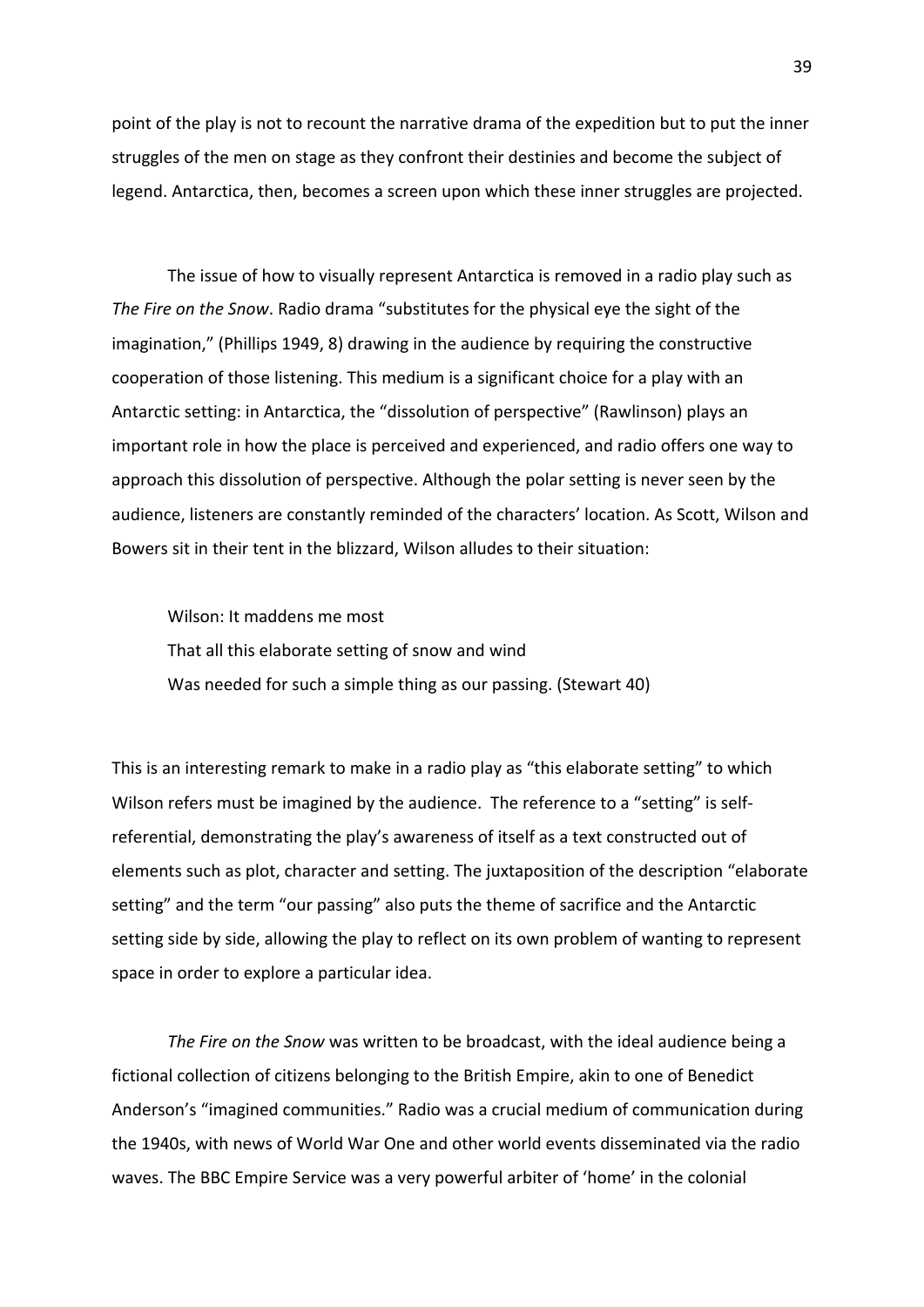imagination, with daily news programmes preceded by a swell of music that instilled a sense of great expectation in the listener. Radio was also the medium the British Monarch used to communicate
with
the
people
of
the
Commonwealth,
so
it
can
be
seen
as
a
medium
of imperialism – it was a way of bringing British values to faraway lands and evoking pride in the "Motherland" amongst a diaspora of Commonwealth citizens. Stewart plays on the fact that radio was a trusted medium of communication, creating dialogue for Scott's party and attributing it to the men themselves in order to make them seem more immediate. By using a familiar medium and talking about Antarctica in the same way as England was talked about,
Stewart
also
creates
a
sense
of
ownership,
both
of
Scott's
story
and,
through
the story,
of
place
and
of
Antarctica
as
a
whole.

# **In
Search
of
the
South**

The
place
at
the
centre
of
both
works
is
the
South
Pole,
the
discovery
of
which
is narrated
rather
than
shown
by
both
Goering
and
Stewart.
They
conjure
up
vast
tracts
of diegetic
space
on
which
marches
and
discoveries
have
taken
place,
thus
offering
a
solution to the mimetic representation of Antarctica. The use of diegetic space is another way to expose
the
gulf
between
that
which
is
being
described
(Antarctica)
and
that
to
which
it
is being
compared
(scenes
back
home).
Goering
uses
diegetic
space
to
narrate
current
events, such
as
the
men
reaching
the
Pole.
Two
women
in
the
gallery
describe
the
unseen
actions
of Scott's party, extending the represented Antarctica beyond the bounds of the presentational
space:

Ich habe ein Glas und kann sie deutlich erkennen. Ich werde Ihnen sagen, was ich *sehe…
Die
Norweger
sind
ihnen
zuvorgekommen,
Amundsen
ist
der
erste
am
Pol.*  (Goering
520)

[I
have
binoculars
and
can
see
them
clearly.
I
will
tell
you
what
I
can
see
…
The Norwegians arrived before them. Amundsen is the first to the Pole.]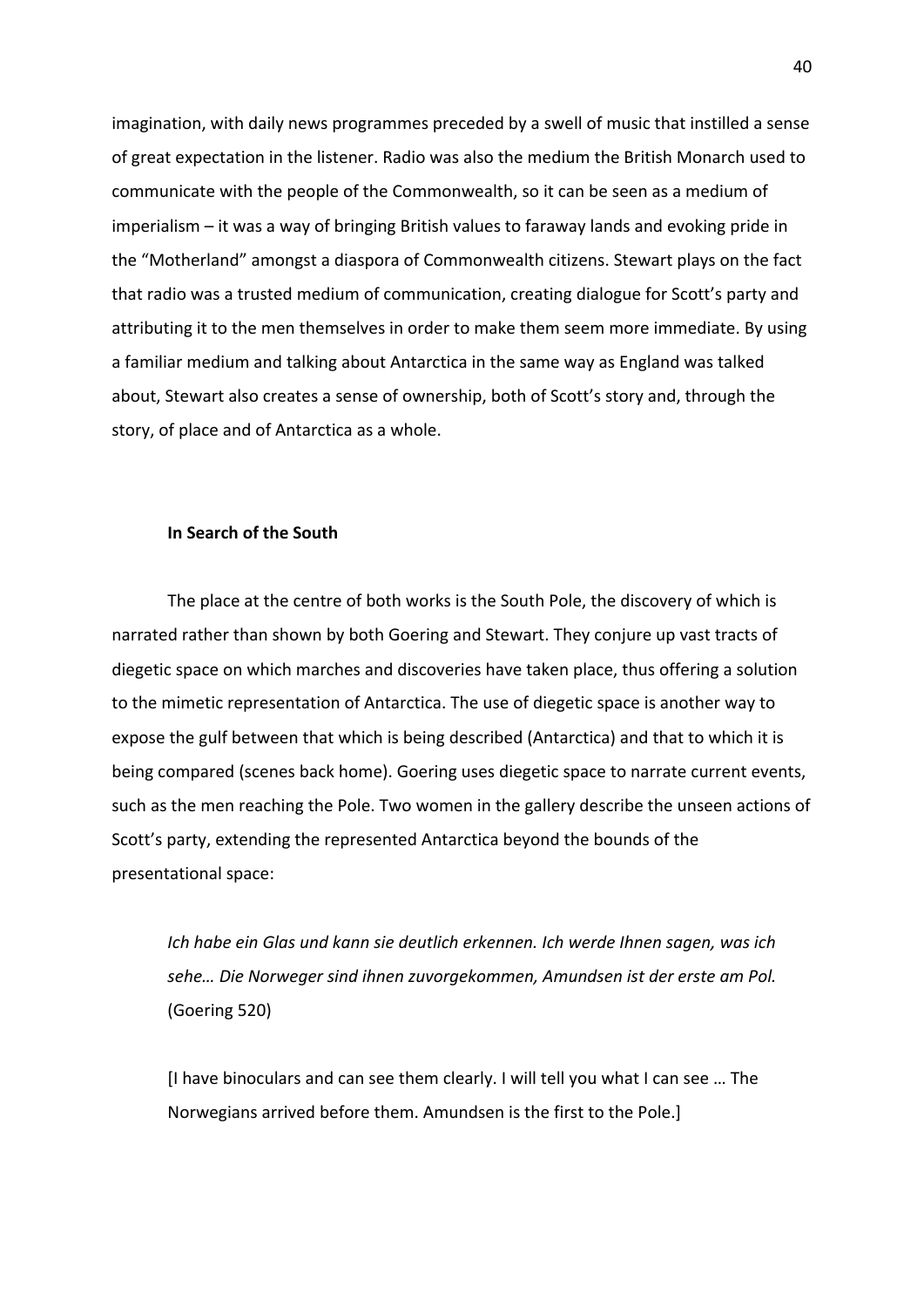In a classic verfremdungseffekt, this incident draws the audience's attention to their own spectatorship,
both
collapsing
and
ironically
emphasising
the
distance
between
the
theatre and the Antarctic plateau. This solves the problem of representing vast tracts of ice within the confines of a theatre, making use of diegetic space to involve the audience's imaginations and to avoid giving one mimetic version of the events that occurred. This suggests
there
might
be
more
than
one
possible
version
of
events
and
that
these
may
differ from Scott's first-hand account, an idea that is explored further in later plays. Stewart's diegetic space highlights the isolation of the men by contrasting their memories of England, New
Zealand
and
Cape
Evans
with
their
present
situation.
In
both
cases,
representation deals
with
more
than
simply
what
can
be
seen,
and
the
playwrights
encourage
the
audience to
engage
with
Antarctica
through
active
imagination
of
the
place.

The concept of turning space into place by virtue of marching into the unknown becomes particularly interesting when the expectations of Scott and his men do not match up with the reality of their situation. They imagine they will be the first to the Pole and therefore will be able to create the place as they have pictured it, complete with flag and victory in hand. When they discover that Amundsen has already been to the Pole, and that it is therefore already a place associated with human stories, Scott's party must revise their thinking
about
Antarctic
place
and
space.
Interpretation
of
the
landscape
has
a
direct bearing
on
Goering's
characters
when
they
come
across
the
Pole.
The
first
indication
of human
presence
that
they
come
across
is
a
pile
of
snow,
and
when
the
men
ask
themselves whether the pile is natural or man-made, the question goes to the heart of ideas of space and place. The pile itself is not represented on the stage, only described, but the question of its origins makes all the difference as to whether the men are marching towards a space they will conquer by turning into a place, or a place that has already been experienced by other
men:

*Bowers:
Ein
künstlicher
Haufe
Schnee! Scott:
O
meine
Angst!* Wilson: Warum denn künstlich? Den hat der Wind so angeweht. (Goering 514)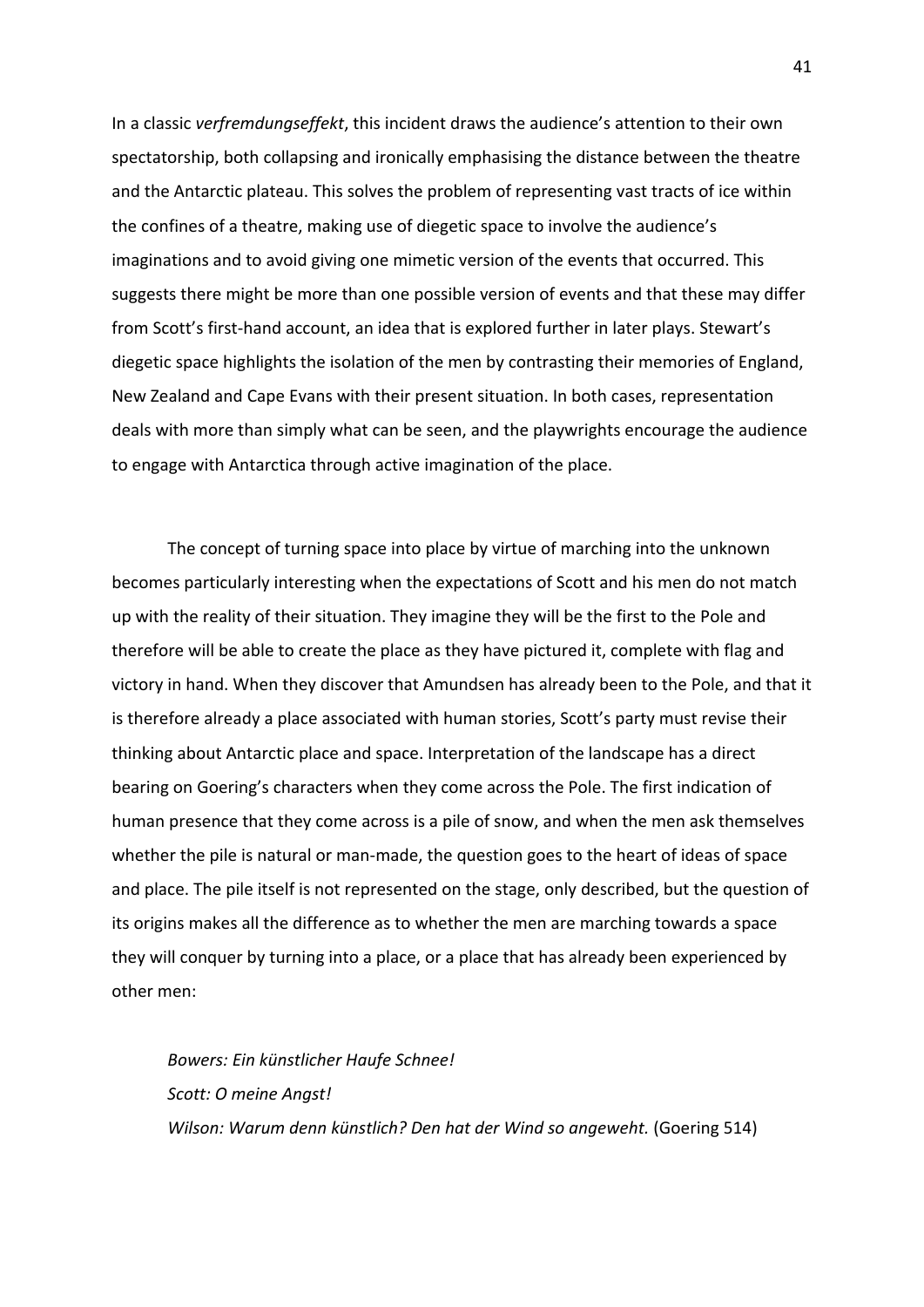[Bowers:
A
man‐made
pile
of
snow! Scott:
Oh,
my
fear! Wilson: Why man made? The wind has blown it like that.]

Although
the
pile
remains
the
same
regardless
of
how
it
was
formed,
the
question
of whether it is natural or artificial determines how the men interpret the surrounding landscape. Either it is a natural feature in a space they will triumphantly claim, or it signals that
the
Pole
is
already
a
place
and
heralds
their
disappointment.
The
audience
never
sees the
pile
of
snow,
so
they
must
rely
on
the
characters'
interpretation
of
the
landscape
they encounter
either
a
space
to
conquer
or
a
place
that
has
been
claimed.
For
Goering,
it
is
not the adversity itself that is of interest, but how the men react to the adversity, and how it shapes their attitudes towards the place they find themselves in. Stewart's characters face a similar situation, with Oates concluding that as they are not at the Pole they imagined then they
must
be
"nowhere"
(Stewart
20).

Stewart's
Scott
has
"dreamed
of
this
moment
for many, many years" but "the dream was different, no footprints scarring the snow/ No mark of men..." (Stewart 20). Without precedence the Pole is meaningless as it has already been "narrated" and made into a place. As Scott's men have no place in that narrative, they must write themselves a new story in order to understand their position within the landscape. This
highlights
the
importance
of
imagination
and
expectation
in
place
making.

Imagination
and
expectation
are
both
informed
by
memories
of
past
experiences. The ending of *The Fire on The Snow* is a prime example of diegetic space in a radio play as it delves into the past, with Scott asking Wilson "Do you remember it all, remember living?"(Stewart 42). Scott and Wilson then trade a series of lines starting with "I remember," tracking the journey that has brought them from England to Christchurch to Cape Evans and finally to a green tent on the Ross Ice Shelf in the midst of a blizzard:

Wilson: I remember the ship going out, so much more daring Than the gulls that so quickly scudded back to the port. Scott:
I
remember
before
that,
vaguely,
England… That
was
years
ago.
I
remember
more
clearly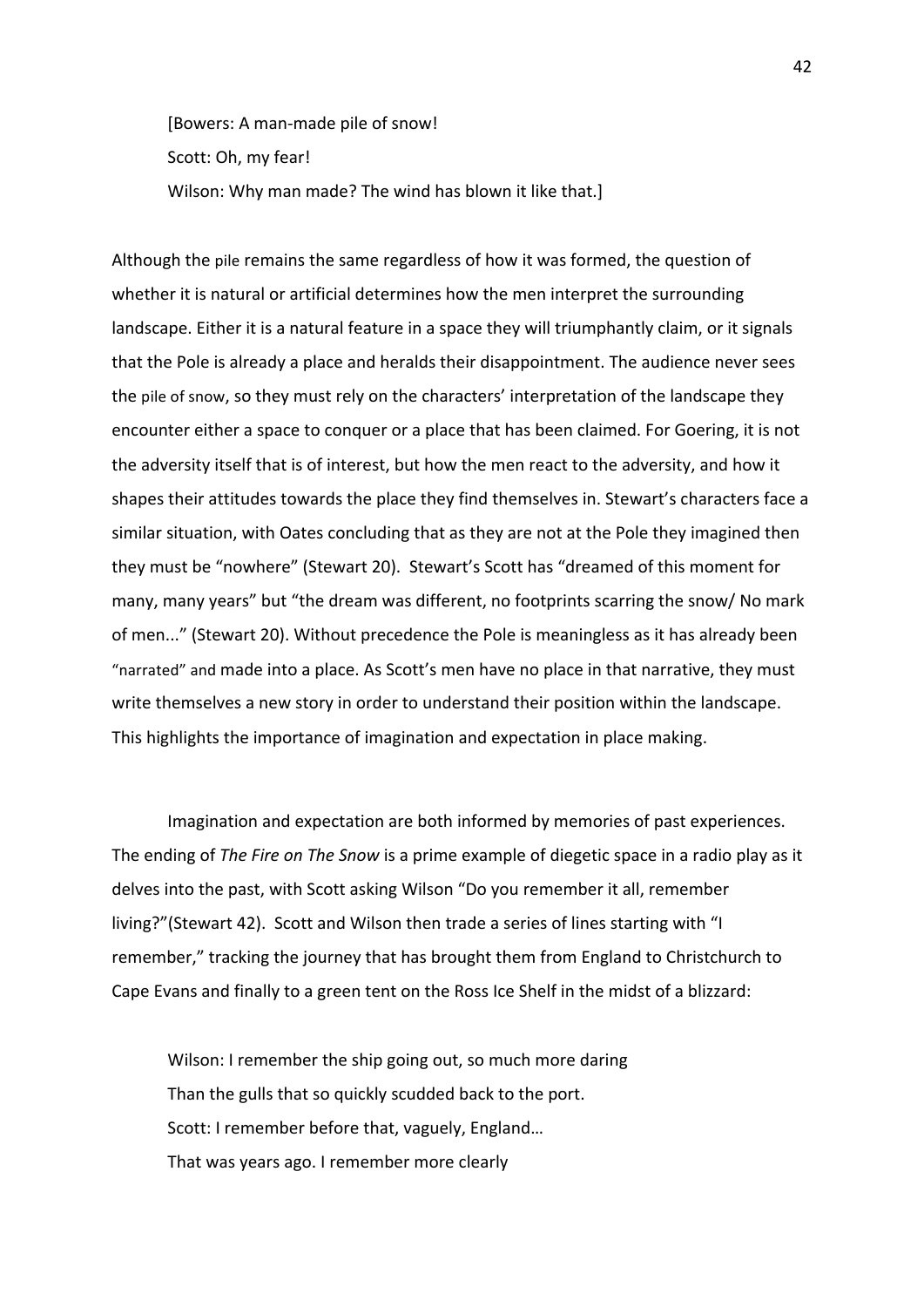New
Zealand,
that
garden
at
Christchurch,
how
sharply
blue The
peaks
of
the
Kaikouras
stabbed
the
horizon… Wilson: I remember the winter, the comradeship in the hut.... Scott:
I
remember
the
black
flag
that
told
us
about
Amundsen, That
fateful
day.
(43)

The constant repetition of the phrase "I remember" serves to remind the audience that these
colourful
sights,
these
sounds
of
life,
belong
to
another
time.
The
contrast
between what the men remember and conjure up in diegetic space serves to make their current situation,
including
the
hunger
and
cold
they
are
experiencing
in
the
mimetic
space,
seem even starker. Memory can also be a consolation and a way of making an alien landscape more familiar by filling it with memories and stories from one's life. As the transformation of space into place is closely linked to the telling of stories, the use of diegetic space to bring memories of home to the Antarctic setting is also a place-making strategy. Comparing the Antarctic fog to the smoke of chimneys back home (Stewart 32) helps Oates make sense of what he finds shortly before his death, and also hints at the importance of memory and metaphor
when
trying
to
represent
Antarctica.

Both
mimetic
and
diegetic
space
are
important
for
building
the
Antarctic
setting,
but the convergence of the two is problematic. The more similar mimetic and diegetic space become, the less comforting the characters find it to remember their pasts. Scott's memory of
reaching
the
Pole,
only
to
find
Amundsen
had
beaten
them
there,
ends
his
foray
into
the comforting
diegetic
space
of
home
and
brings
him
back
to
his
present
reality:

Scott: And the Pole was ghosts and ruins, and the snow on our mouths Was
ashes,
ashes.
And
Evans
crumbled
away, And
the
Soldier
after
him. How
am
I
justified, Wilson,
how
am
I
justified
for
Oates
and
Evans, And
Bowers…
and
you?
(Stewart
44)

43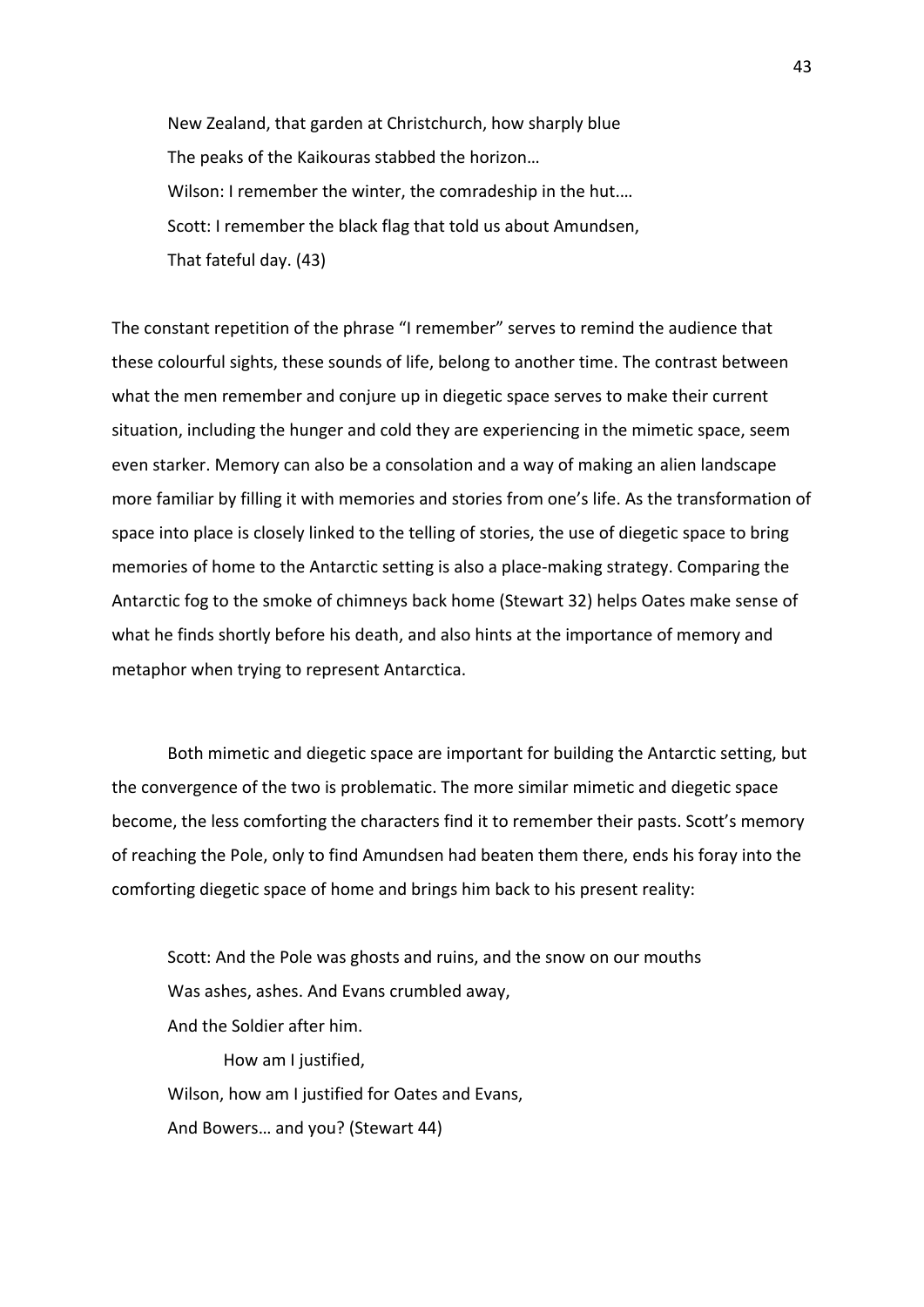Scott conducts an outward journey to the Pole but then must journey into himself in order to justify the risks he has taken and to come to terms with the fact that he and his party will die
in
the
Antarctic.
This
space
is
neither
mimetic
nor
diegetic,
but
intensely
personal.
The journey to the interior of Antarctica is paralleled by a journey into the mind and the two begin to blend together towards the end of the play.

When Scott tells Wilson "My brain's a snowdrift" (Stewart 41), he questions the boundaries of place by internalising the physical snowdrifts. This suggests that place is not just a location, but is also very much tied to the one experiencing that place and the way in which they see and interact with it. Internalisation of the landscape is another kind of placemaking, as it indicates that conscious interaction has occurred. It is also a way of attempting to describe the indescribable by using the last possible metaphor. When found inside a human's head, a boundless territory that one cannot make sense of is known as madness:

Announcer:
Fifteen
miles, Only
fifteen
miles. A
day's
march
once, Now
far
as
stars And
close
as
madness.
(Stewart
36)

Where once fifteen miles would have been covered in one day's work, the same distance now
represents
a
gaping
crevasse
that
cannot
be
traversed.
This
crevasse
echoes
the
gap between the imagined and the real, reminding the audience how small yet crucial the gap between
space
and
place
is.

## **The
Mind's
Eye**

Metaphor can help to bridge this gap, and both Goering and Stewart use metaphor to conjure up images of the Antarctic setting in the minds of the audience. Stewart's Announcer
talks
of
how
"the
iron/
wind
is
blowing,"
(27)
while
Goering's
chorus
describe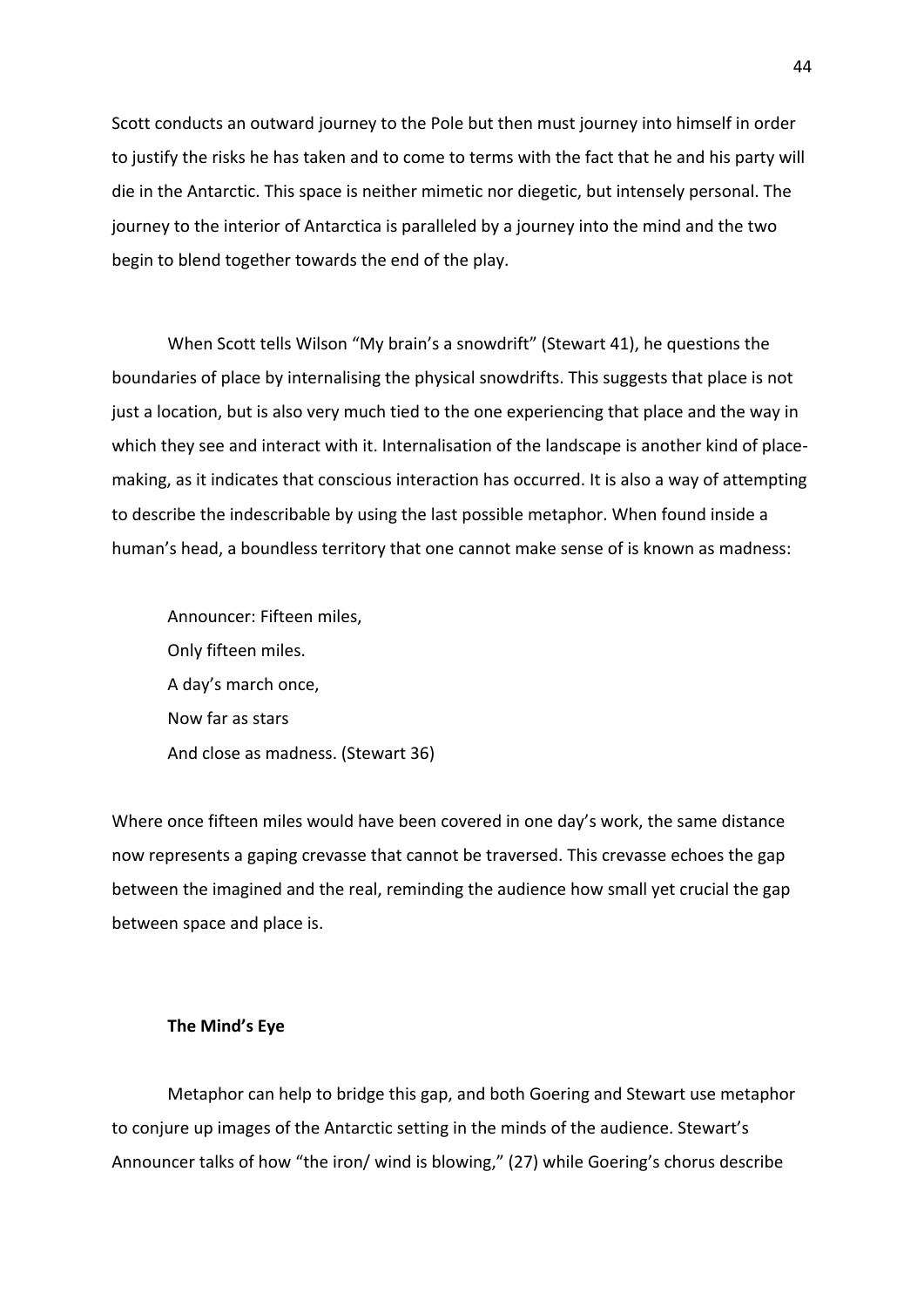the ice as a "white altar" (523). Metaphor is a way of making the foreign seem familiar, by making it more accessible and less "other." Like diegetic space, it offers a way to deal with the
challenges
of
representing
the
Antarctic.
The
use
of
metaphor
is
also
a
form
of colonisation.
Just
as
the
first
steps
into
the
unknown
turn
space
into
place,
applying metaphors
to
a
landscape
links
it
to
another
place,
usually
a
place
the
one
making
the comparison
is
from.

To
make
the
Antarctic
recognisably
human
is
also
to
make
it
less
space‐like,
and metaphor
and
anthropomorphism
are
both
examples
of
colonial
place‐making
strategies, ascribing familiar qualities to an unknown space in order to better understand and lay claim to it. Goering's characters imagine the Pole as being a "sphinx," or a holder of dangerous and corrupting secrets: "Eine Sphinx, deren Rätsel verdarb den, der es lösen wollte" (518) [A Sphinx whose riddle corrupts those who wish to solve it]. Sphinxes are traditionally merciless, and just like the surrounding polar landscape, the storm that is coming is uncaring:
"*Er
vernichtet,
was
noch
hofft./
Er
löscht
aus
geschwächtes
Leben
ohne
Mitleid*" (528) [It destroys the hope that remains/ It annihilates weakened lives without remorse]. Like a sphinx, the Pole signals death for those who cannot answer the riddle. As Scott's party have come second, they have not solved the riddle of the Pole as this has been done already by
Amundsen.
Comparing
Antarctica
to
a
mythological
beast
links
it
to
a
human
history
of storytelling that stretches back far beyond the time when Antarctica was first discovered, and also points forwards to a time when Scott himself becomes a legendary figure.

The association of the ice with human qualities is apparent throughout Stewart's play,
and
when
Scott,
Wilson
and
Bowers
are
all
stuck
in
their
tent
in
the
midst
of
a
blizzard, Wilson
again
imbues
the
Antarctic
with
active
qualities:

Wilson: It's a clumsy way of killing us. We should be flattered That
the
whole
Antarctic
has
to
lash
itself
to
a
fury To
kill
three
men.

It's taken its time, Weeks and weeks since the Pole when it marked us down; But it knows what it's doing now, it's making certain. (Stewart 39)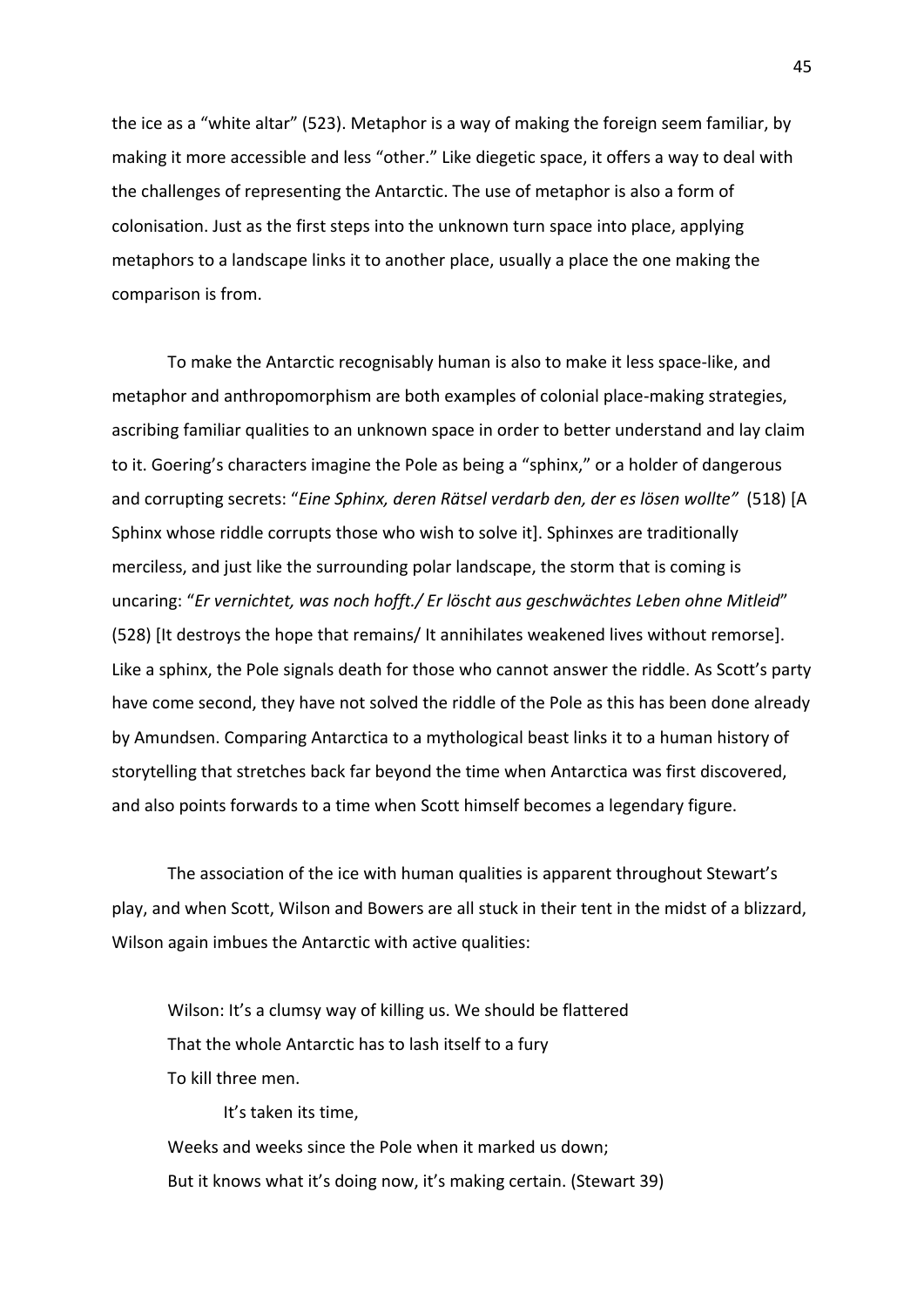Here the Antarctic becomes a predator, hunting down the men and actively engaging in the game of man versus wild until, with "an axe of wind and snow and a block of ice," (Stewart 40)
it
is
triumphant.
Such
personification
makes
the
danger
element
of
the
Antarctic accessible to a faraway audience, who are familiar with the concept of men killing men and coming
home
as
heroes.
This
metaphor
also
develops
the
theme
of
sacrifice
by
again
linking the story of the deaths of the polar party to the deaths of those who die in battle for their country.

Metaphor
and
personification
are
both
ways
of
creating
a
representation
of Antarctica
and
imbuing
it
with
agency,
but
the
idea
of
the
power
of
landscape
emerges
at other points in the play, where it is not only limited to an outside force. Battles with both internal and external landscapes can lead to mixed metaphors, with the icescape both an adversary and something to be internalised. These inconsistencies serve to highlight the focus on legend, with both internal and external trials being used to foreground a variety of masculine heroic struggles throughout both plays. Wilson recalls the previous winter, and how the darkness and wild weather of the Antarctic have a psychological impact on the men:

Wilson: I saw last winter how the climate changed us, We hardly spoke once that long silver twilight Had
really
begun
to
permeate
our
bodies.
(Stewart
15)

This idea of place changing people is an early pointer to Scott's own experience later in Stewart's
play
and
relates
to
earlier
discussions
about
the
boundaries
between
space
and place.
As
Scott
and
Wilson
shelter
from
the
blizzard
outside,
the
storm
enters
Scott
and becomes
internalised,
creating
a
place
for
itself
in
the
midst
of
a
space
that
does
not conform
to
Scott's
dream:

Scott: If we had a shovel handy, Wilson, I'd ask you To
shovel
away
the
snow
that's
inside
my
head, That's
where
it's
falling
now.
My
brain's
a
snowdrift.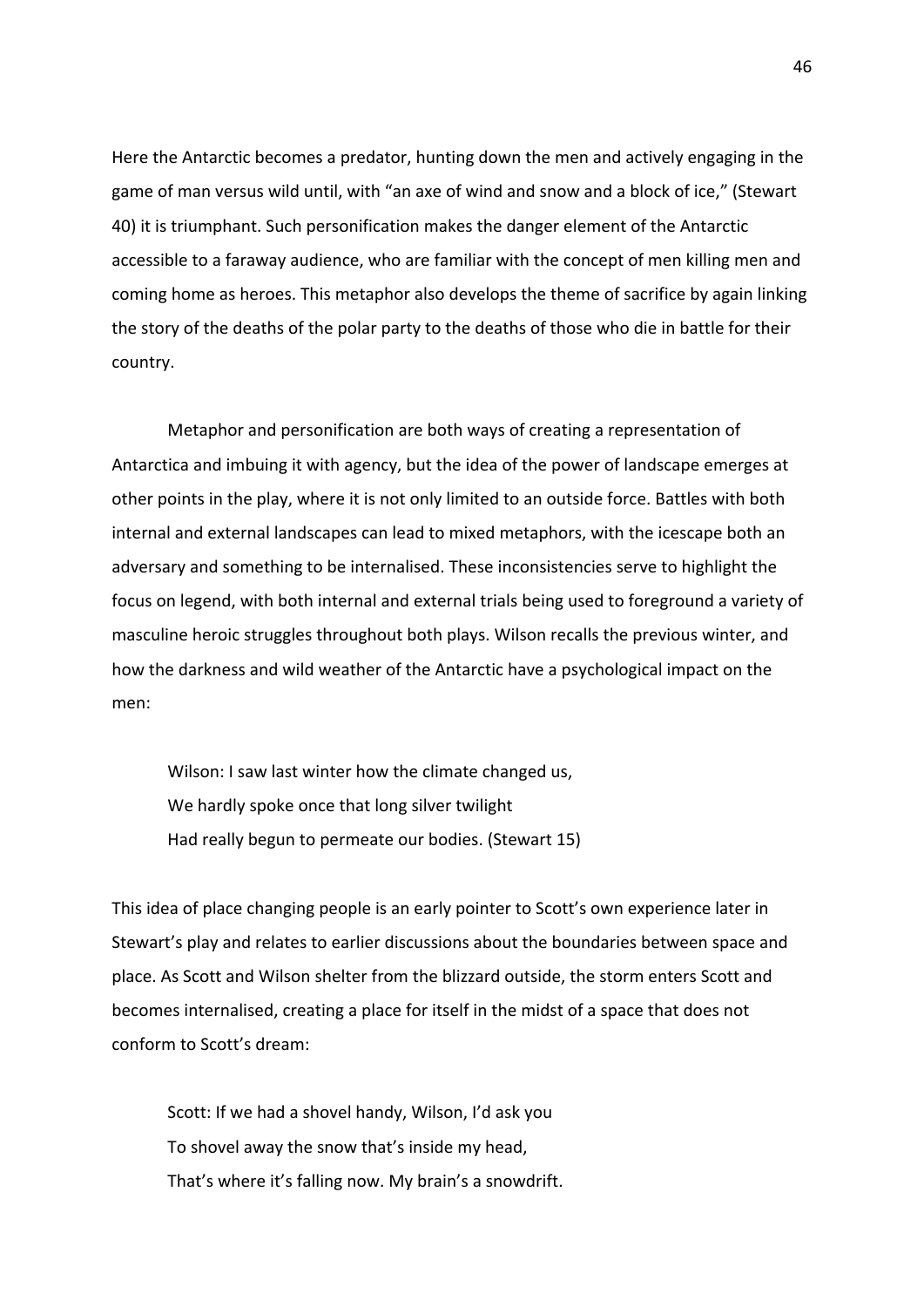Somewhere
deep
down
there's
a
fire.
I
can
almost
see
it, Red
under
masses
of
snow.
(Stewart
41)

Instead of the characters inhabiting the landscape, here the landscape inhabits a character, again raising questions as to who is the active agent. As they come closer to death, the boundaries between man and ice blur, paving the way for the men to become part of the landscape once they die. Scott's men were not only covered by ice, joining the landscape in a literal sense, they also became part of the cultural landscape of Antarctica as their story was
told
and
retold.

### **In
Scott's
Footsteps**

If imperialism is associated with movement and colonialism with settlement (Collis 2009,
509),
Stewart
illustrates
how
these
men
who
set
out
on
an
imperial
journey
have ended up making the ultimate colonial statement, securing a place on the continent in which to embed their very English story. The Announcer introduces the idea of a legacy early
on:

Announcer:
What
monstrous
crop
will
grow When
five
madmen,
hauling
the
sledge
behind
them,
grind Through
thirteen
frozen
days,
ploughing
the
wastes
of
snow?
(Stewart
13)

Ploughing is associated with the cultivation of land and permanent settlement. It is also linked to ideas of harvest and bounty as it usually leads to planting and reaping of crops to sustain life. In this case, nothing will grow to sustain life, but a form of permanent settlement will occur. It is stories that will be reaped from the icescape when Scott's diaries are
recovered,
and
those
stories
will
sustain
imaginations
on
the
other
side
of
the
globe. Although
Scott's
party
intend
to
walk
through
the
landscape,
enacting
imperialism,
their deaths
mean
they
eventually
stay
in
the
place,
becoming
frozen
settlers.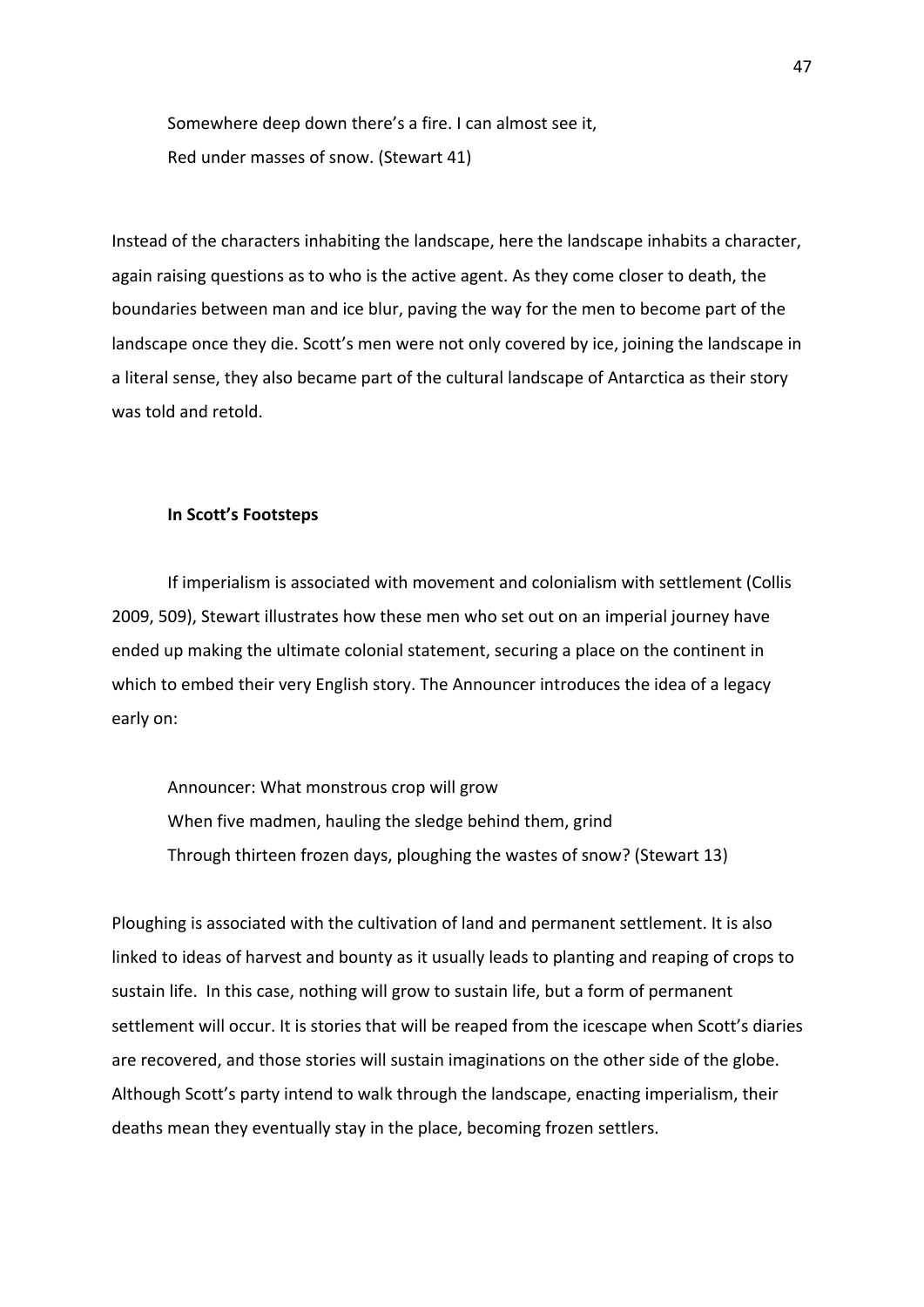Douglas
Stewart's *The
Fire
on
The
Snow* and
Reinhard
Goering's *Die
Südpolexpedition*  des Kapitäns Scott retell the same story in different ways, using Scott's footsteps as the basis of their representations of Antarctica. Both use Scott's diary as a starting point and Antarctica
as
the
setting,
but
the
place
is
represented
using
different
techniques
and
to different effects. While it is dangerous to simplify the texts too much, both texts treat the Antarctic
setting
as
subordinate
to
an
Antarctic
legend.
This
interest
in
story
indicates
an apparent
self‐awareness
of
the
problems
with
representing
Antarctica.
Stewart
and
Goering do
begin
to
problematise
place‐making
by
using
a
chorus
to
provide
distance
from
the subject
matter
and
by
breaking
down
the
fourth
wall,
but
they
do
not
go
far
in
questioning whether representing Antarctica on stage is actually possible. Instead, Stewart focuses on the men's actions and Goering is more preoccupied with the men's reactions to the situation they find themselves in than the setting itself. Themes such as nationalism, sacrifice, internalisation and self-determination are explored in each play using metaphor, diegetics
and
story.
These
elements
work
together
to
create
two
different
representations of the same place, presenting a different version of Antarctica in each of the plays. If Antarctica
has
become
a
palimpsest,
with
stories
layered
upon
stories,
the
legend
of
Scott was the first. Südpolexpedition and The Fire on the Snow offer an insight into how Antarctica was viewed from the end of the Heroic Era until the end of World War Two, whilst setting the
scene
for
the
stories
that
were
to
be
retold
and
the
representations
of
Antarctica
that were
to
follow.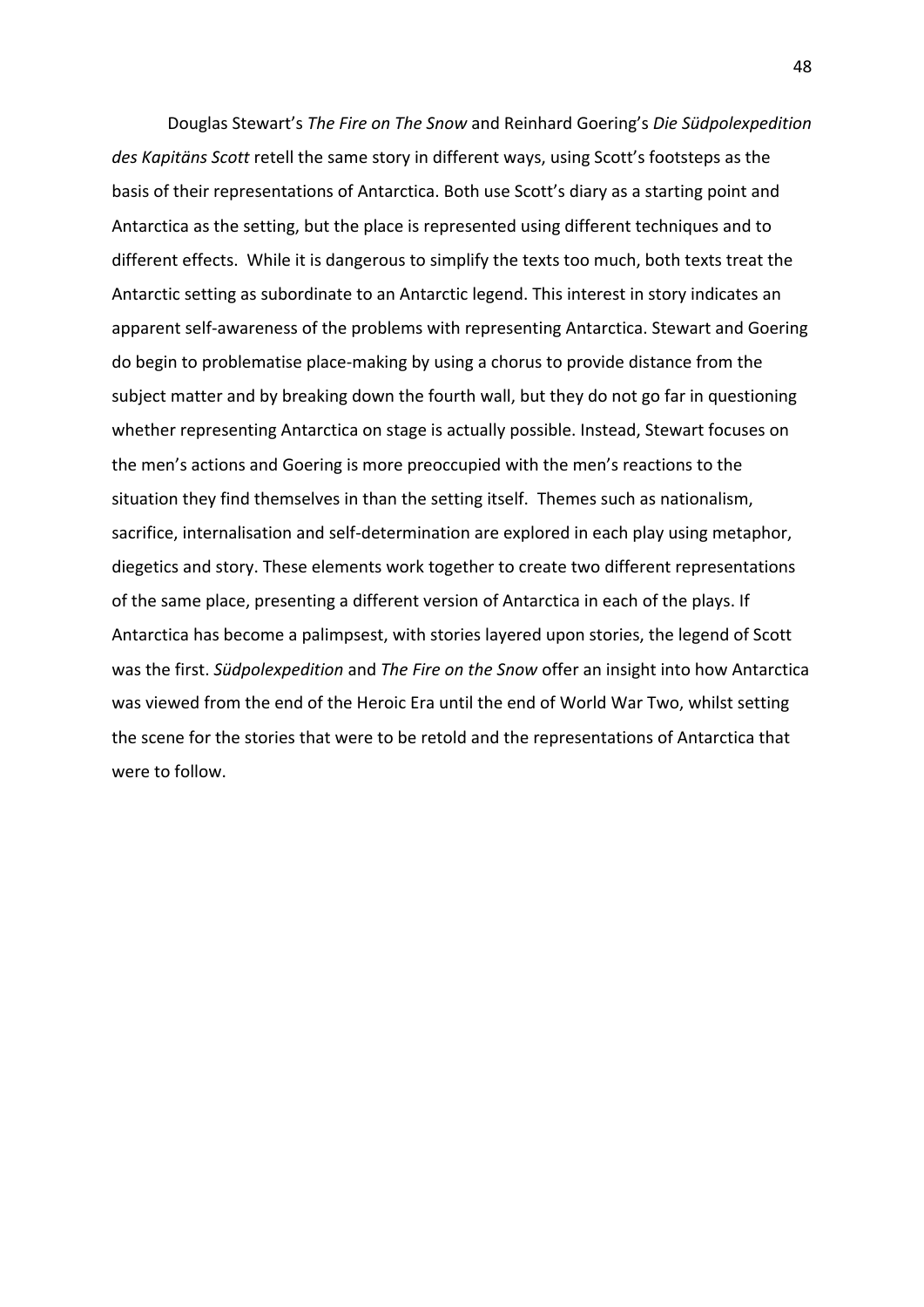#### **Part
II:
Retelling**

While Scott's story provided a way of focussing grief and "digesting the horror" (McInnes 75)
of
World
War
One,
subsequent
events
like
Hiroshima
and
the
mass
deaths
in concentration
camps
meant
it
was
no
longer
possible
to
romanticise
death,
nor
was
it
taken for
granted
that
death
had
any
meaning
(Carter
and
McRae
412).
Against
such
a
backdrop, the
deaths
of
the
polar
party
were
no
longer
relevant
for
the
same
reasons
and
the
ideas
of sacrifice, honour and imperial achievement associated with Scott's story were called into question.
Wolfgang
Weyrauch's *Das
grüne
Zelt* (1963),
Howard
Brenton's *Scott
of
the*  Antarctic (1971) and Ted Tally's *Terra Nova* (1977) are examples of retellings of an Antarctic story where the idea of "hero" is subverted and the idea of sacrifice critiqued. As they dismantle
the
legend
of
Scott
and
question
the
cultural
premises
that
led
to
him
being
feted as a hero, they provide alternative versions of both Scott's polar narrative itself and the continent
on
which
the
story
took
place.

In terms of the trajectory outlined in this thesis, these are transitional plays that keep the legend of Scott in the foreground even as they critique it. The question of how to represent Antarctica remains a secondary concern, but there is a strong correlation between the dismantling of Scott's story and the questioning of place-making processes. By applying a critical lens to the legend of Scott, these playwrights separate Antarctica from its historical baggage, challenging the assumption that Scott and the Antarctic are one and the same. The disentanglement of "Scott" and "the Antarctic" is not limited to depictions within the
theatre,
but
also
characterises
its
treatment
within
British
culture
more
broadly.
Max Jones argues that first, comedians began to mock Scott and the heroic culture he stood for, second, a negative portrayal of Scott was used in order to critique Edwardian culture, and third,
Scott's
psychology
and
inner
thoughts
came
onto
the
radar
(2011,
191). These
factors combined
to
create
new
retellings
of
the
Heroic
Era
stories,
allowing
for
multiple
voices
to emerge,
and
saw
the
ideas
of
heroism
and
sacrifice
that
were
at
the
heart
of
the
early versions
ridiculed
and
dismantled.
By
the
time
the
Monty
Python
sketch
"Scott
of
the Sahara" aired in 1970 people were aware of the limitations of the classic Antarctic story. This
sketch
"focussed
more
on
the
inaccuracy
and
bombast
of
Hollywood
historical
epics

49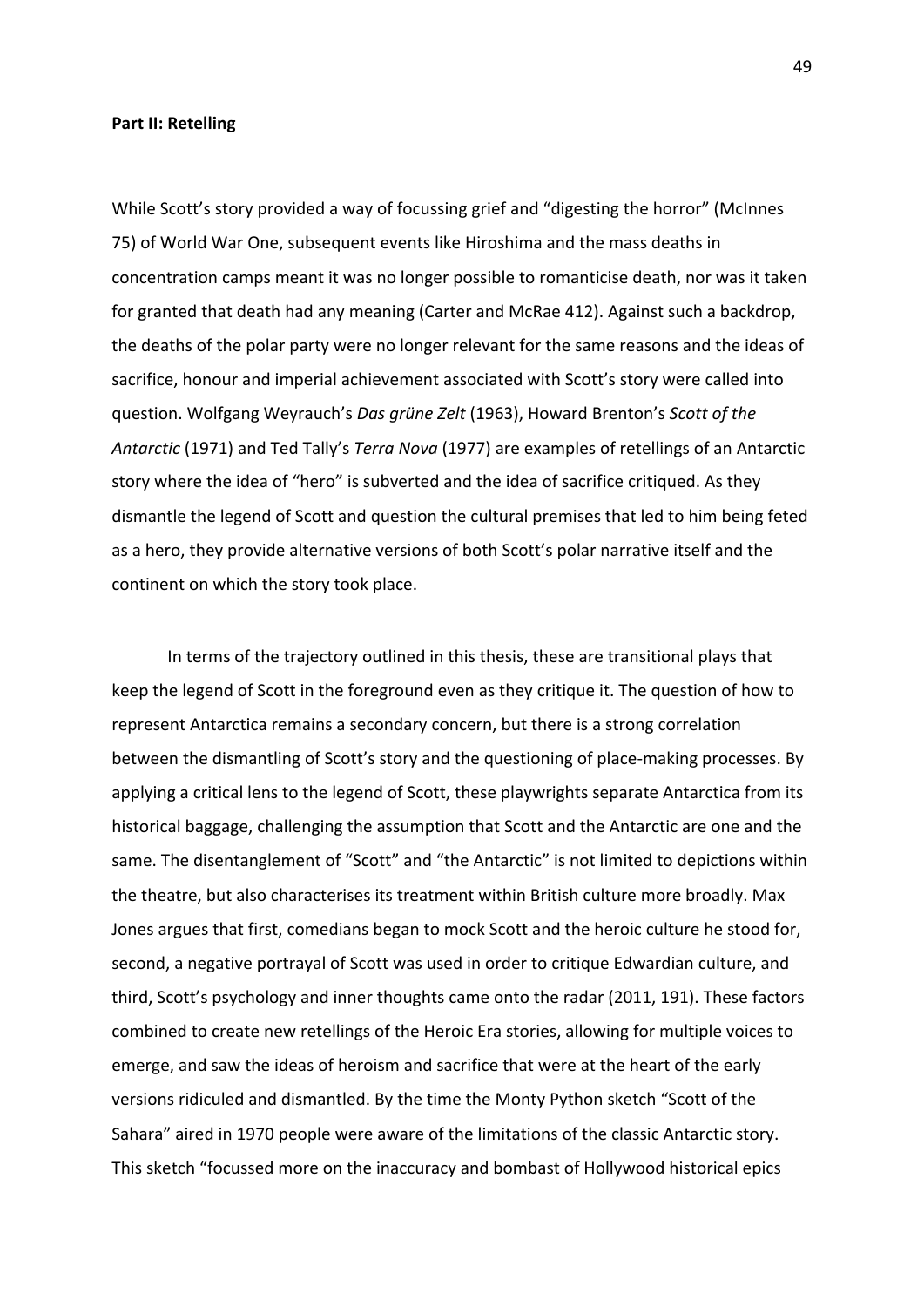than
Scott
himself,"
(Jones
2011,
194)
acting
as
a
precursor
to
the
social
commentary
of Brenton's play two years later.<sup>14</sup>

## **Plays
in
Context**

The
Antarctic
Treaty
(1957)
signalled
an
important
shift
in
the
way
Antarctica
was conceptualised, framing the continent as a place for peace and science rather than for nationalistic gain. Although territorial claims still stand, events like the International Geophysical Year (IGY) of 1957-8 encouraged cross-national projects. Antarctica was much more accessible than in previous decades, with an ever-increasing number of permanent national
bases
being
established
and
thirteen
nations
all
having
a
year‐round
presence.
The fact that all three of these plays still deal with Heroic Era stories at a time when Antarctica was beginning to open up to scientists of all genders and backgrounds illustrates the difference between policy and cultural interests in Antarctica.<sup>15</sup> While the treaty recast Antarctica
as
a
unique
international
arena,
the
continent
still
needed
to
be
reimagined several times in order to evolve from a heroic site for place-making into a modern place that had
been
settled
and
had
everyday
concerns.

Change
was
also
afoot
in
the
world
of
theatre
as
the
theatrical
revolution
between 1956‐60
transformed
the
stage
into
a
"platform
for
antidisestablishmentarianism, directorial, political and sexual-political" (Alexander 365). This rise of the theatre of the absurd was part of this transformation, with playwrights such as Stoppard and Beckett staging
social
commentaries
and
plays
with
minimal
plot.
It
is
striking
that
Antarctica
was not
used
as
a
setting
for
any
of
these
plays,
as
the
plateau
appears
to
lend
itself
well
to themes
of
existentialism
and
circularity,
but
at
this
time
Antarctica
was
still
too
closely associated
with
Heroic
Era
narratives
to
be
interpreted
in
other
ways.

<sup>&</sup>lt;sup>14</sup> While Brenton does turn the focus back to Scott, he does so in order to critique the social assumptions and values
inherent
in
Scott's
story.

<sup>&</sup>lt;sup>15</sup> Opportunities to conduct research in Antarctica became more available during this period. Although women were not present in any real numbers until the 1970s and the majority of scientists were white, official policies of National Antarctic Programmes were changing to allow a more inclusive mix.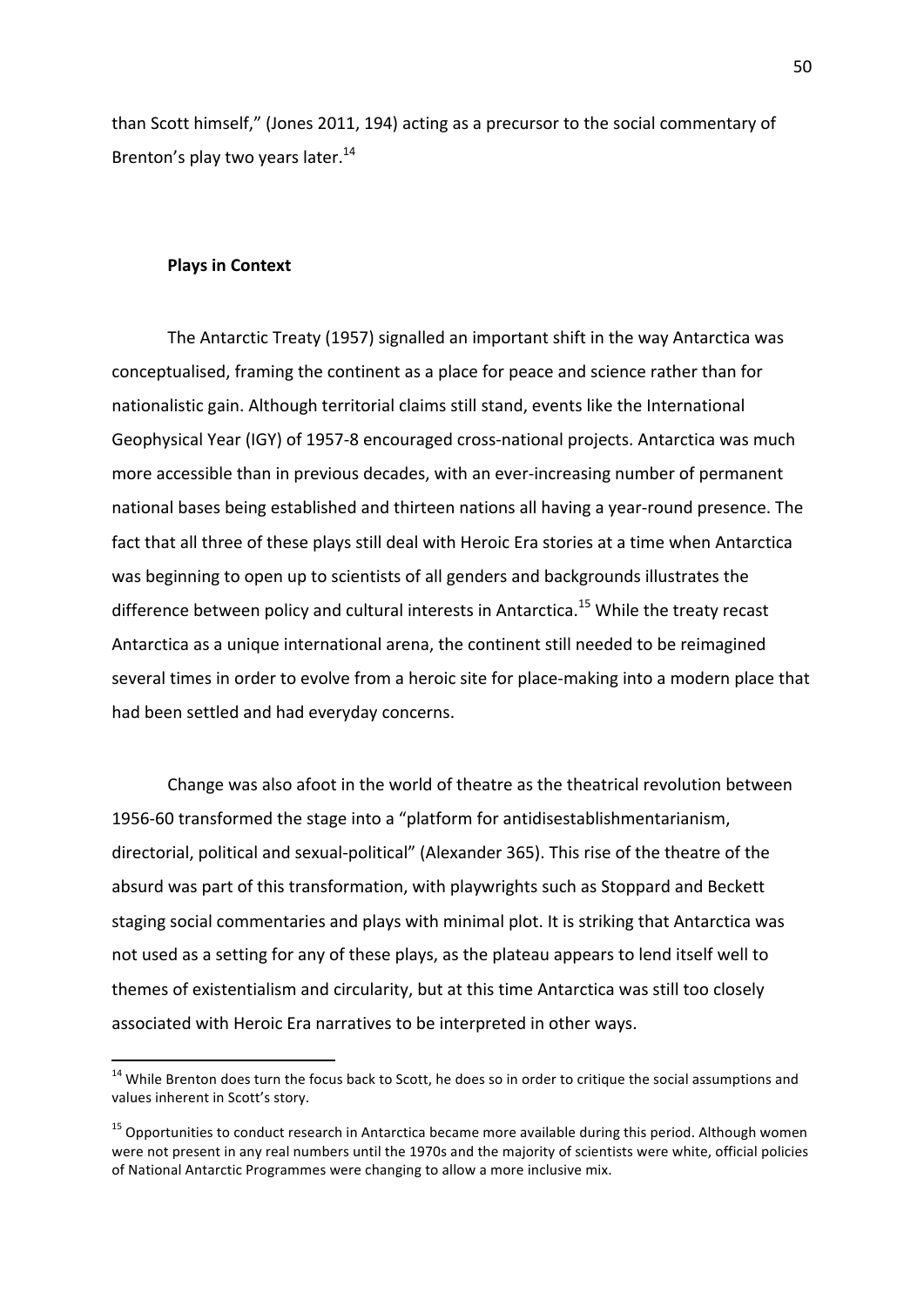Social
Realism,
which
was
used
to
comment
on
political
issues,
also
developed during this time, with John Osborne's 1956 play Look Back in Anger giving rise to the leftleaning "angry young men" movement that questioned established orthodoxies. For young playwrights with something to say, portable theatre troupes provided a means to mount a production
and
share
their
message
(Cottrell
179),
leading
to
a
theatre
scene
awash
with many
voices
and
a
range
of
perspectives
on
the
human
condition.
The
abolition
of
theatre censorship
in
Britain
in
1968
made
discussions
of
a
range
of
unpopular
topics
possible
and allowed those in the theatre to actively question the world around them without fear of prosecution
(Innes
1995,
444),
while
exploration
of
the
audience
as
active
rather
than passive
encouraged
political
agency
amongst
theatre
goers
(Allain
and
Harvey,
133).
Small independent
companies
were
radically
rethinking
the
conventions
of
traditional
theatre (Fischer
5),
leading
to
the
development
of
site‐specific
works
like
Brenton's
play
and
to
the acceptance
of
"happenings"
as
part
of
the
theatre
scene
(Szilassy
66).
The
1970s
and
1980s also saw the rise of musical theatre and ushered in the age of mechanisation in terms of set design, with sound designers and multiple lighting technicians helping to set an elaborate scene on the stage (Brown 1995, 502). In this context, the use of a bare stage takes on a new meaning, as the lack of elaborate setting was not because of a lack of materials, but rather a conscious decision on the part of the playwright.

During
this
period
many
playwrights
took
a historiographic
approach
to
Heroic
Era Antarctic stories, recognising that writing the past "[would] never be an objective practice, but rather one that is subjective, interpretive and fundamentally creative" (Allain 160). These
retellings
reflect
the
public
moods
of
the
time,
when
the
legend
of
Scott
was
being called
into
question.
Roland
Huntford's *Scott
and
Amundsen*(1979)
brought
debates
over what the explorer stood for to a head, but discussions over the causes of the failure of the Terra Nova expedition had been current for over a decade.<sup>16</sup> Debate often centered on planning
and
Scott's
decision
to
use
ponies,
motor
sledges
and
man‐hauling
to
transport stores rather than dogs. Brenton's excoriating account of Scott's interaction with Antarctica exemplifies the dominant discourse of ridicule, while Tally's play treats Scott's story much

<sup>&</sup>lt;sup>16</sup> Peter Cook's sketch "Polar Bores'" was performed for the Cambridge Footlights Revue in 1959 and lampooned
Scott
and
his
expedition

(Jones
2003,
288).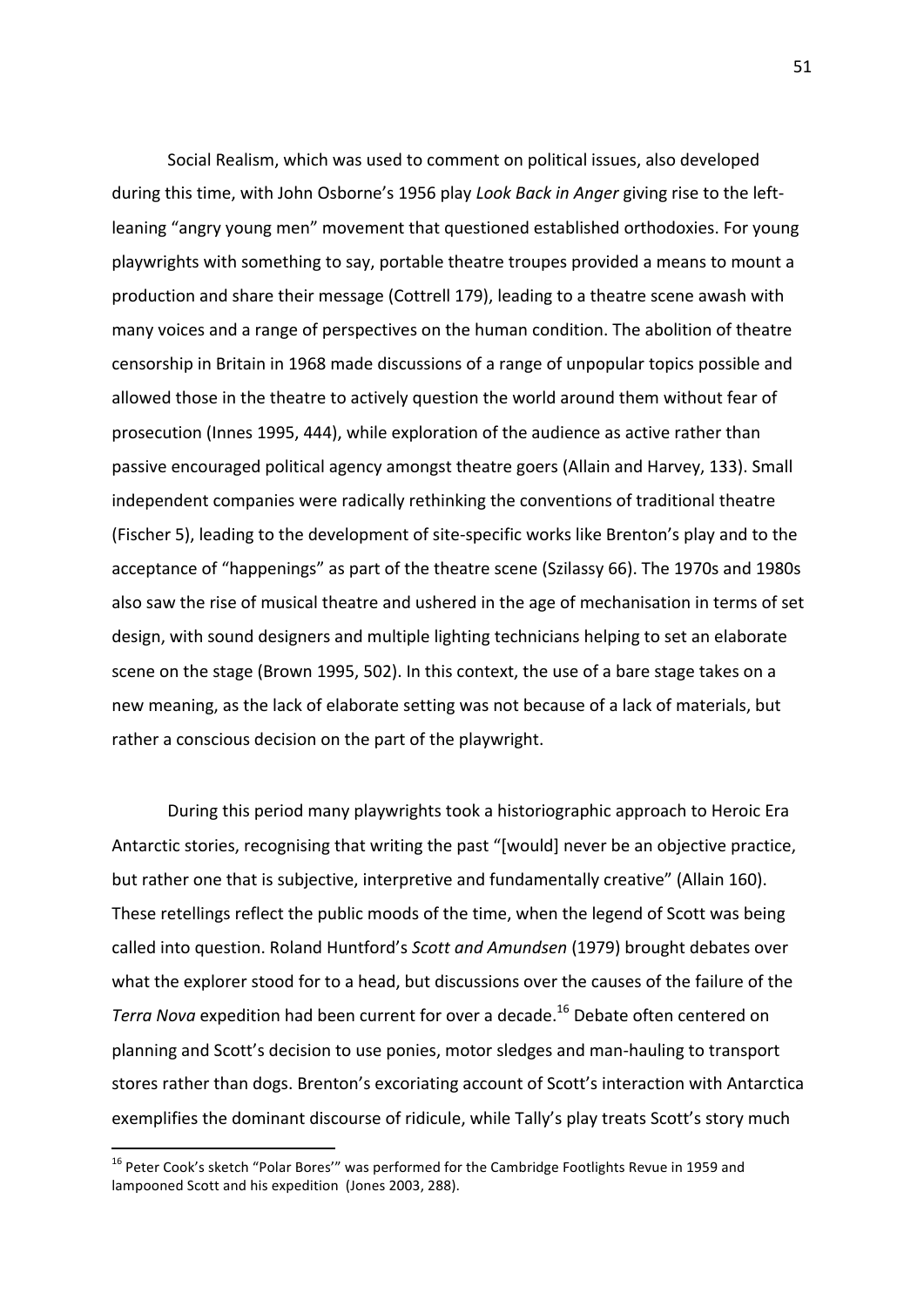more gently, exploring the inner workings of the leader's mind by using other characters as mirrors. In both instances it is the received legends that are questioned, along with the traditions they exemplify: a critique of sacrifice and its relevance to contemporary culture is at the heart of both. The theme therefore had less to do with Antarctica or Scott specifically, than with providing an avenue to reflect on current concerns and society at large (Jones 2003,
289).

Heroic Era characters still dominate the stories of this time, but the received legends are
looked
at
in
different
ways.
Weyrauch's
Scott,
for
instance,
questions
himself,
asking "who am I?" and "what is a hero?" (29). His radio play is a forerunner of the debates about sacrifice, heroism, internal struggle and ways of remembering that lie at the heart of Brenton's and Tally's stage productions. Tally and Brenton provide interesting staging contrasts
and
present
two
very
different
ways
of
deconstructing
the
myth
of
Scott,
hence they will be examined side by side. Tally's production notes indicate that "The setting should above all be simple and flexible, close to a bare stage" (Tally xi). In contrast, Brenton set his performance on an ice rink and used the stage space to support his subversive retelling of original tale of "Scott of the Antarctic." The ice in the ice rink is so obviously not Antarctic ice, and the small scale of the rink versus the vastness of Antarctica itself makes a parody of the
story,
illustrating
how
staging
can
be
used
to
support
or
undermine
a
particular narrative theme. As new ways are sought to tell Scott's story, new ways of representing the Antarctic
landscape
emerge.

### *Das
grüne
Zelt*

Wolfgang Weyrauch (1904-1980) was a German writer who trained as an actor before studying literature and working as a freelance journalist. Weyrauch was a member of the famous "Gruppe 47"<sup>17</sup> whose works are characterised by a "naked directness" (Closs

<sup>&</sup>lt;sup>17</sup> Gruppe 47 was an influential literary group that operated in Germany from 1947 – 1967. Attendance at events was by invite only and other well-known members included Günter Grass, Heinrich Böll, Ilse Aichinger and
Erich
Kästner.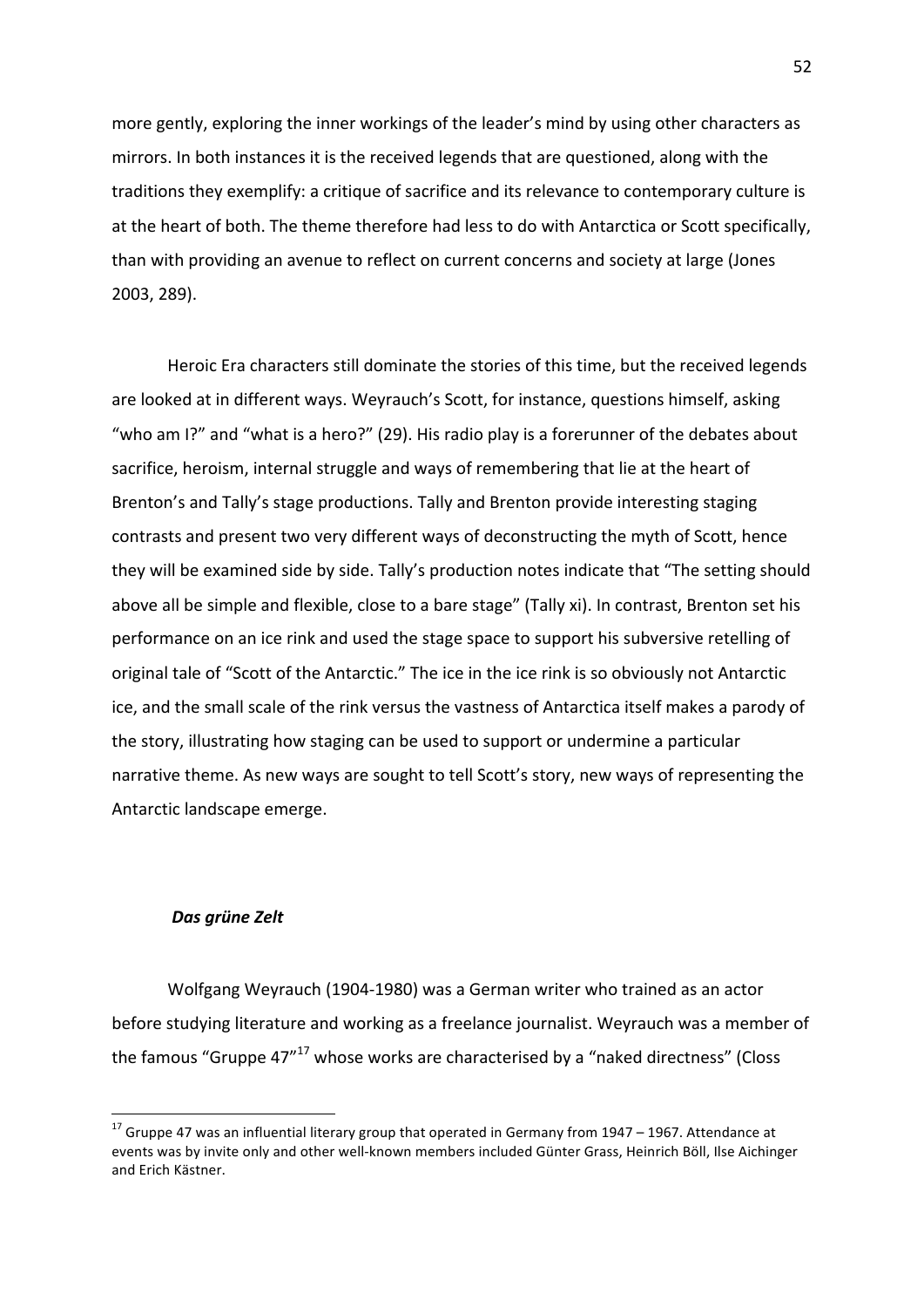398). He served as a soldier from 1940-45 before being captured by Soviet forces and was later awarded the prize of the German War Blind for his radio play Totentanz in 1961. While Weyrauch wrote a range of prose texts and anthologies, he was well known for his radio plays,
becoming
one
of
the
most
influential
German
writers
in
the
genre
(Wuerffel
15).
By the
time
the
radio
play *Das
grüne
Zelt*was
written
in
1963
Weyrauch
had
several
decades
of experience
with
the
medium
and
his
work
was
already
acclaimed. Based
on
Captain
Scott's polar
journey
and
named
for
the
green
tent
in
which
Scott's
body
was
found, *Das
grüne
Zelt*  was widely read within German classrooms as an example of a radio drama (Landzettel 13).

Narrated by Scott, *Das grüne Zelt* is a retelling of his march to the Pole and the tragic aftermath,
told
in
a
way
that
reveals
the
importance
of
the
landscape.
The
play
features Scott's polar party and the Norwegian Roald Amundsen and takes place after the deaths of all five Englishmen. Scott's recital of camp names at the opening of the play orients the listener in space, but it is the treatment of the elements that is of particular interest. Weyrauch makes use of sound in order to personify the Antarctic environment, with musical tones used to represent parts of the landscape such as the Pole, fog, ice and storm. These tones respond directly to the Scott character, sounding when called upon and asserting their
presence
on
cue.
The
elements
represented
by
the
tones
are
attributed
agency,
as
we see when Scott refers to the late Wilson and Bowers: "Der Sturm hat sie getötet. Das Eis hat sie getötet. Das Schneegestöber hat sie getötet" (8) [The storm killed them. The ice killed them. The snowdrift killed them]. This creates a landscape that is still subservient to the men in that it responds when called, yet not completely passive, as it is able to kill, with the latter characteristic foreshadowing later representations of Antarctica as active in its own right.

While Goering saw Scott's story as ripe for an exploration of nationalistic sacrifice in 1929, Weyrauch's deconstruction of this interpretation illustrates that shifting views of Heroic Era stories were not restricted to the English-speaking world. The fact that he wrote a play about an English hero that questioned the notion of sacrifice shows how the social climate
had
changed
across
Europe
in
the
wake
of
World
War
Two.
Weyrauch
had addressed the theme of sacrifice before in plays such as *Die japanischen Fischer* (1955) and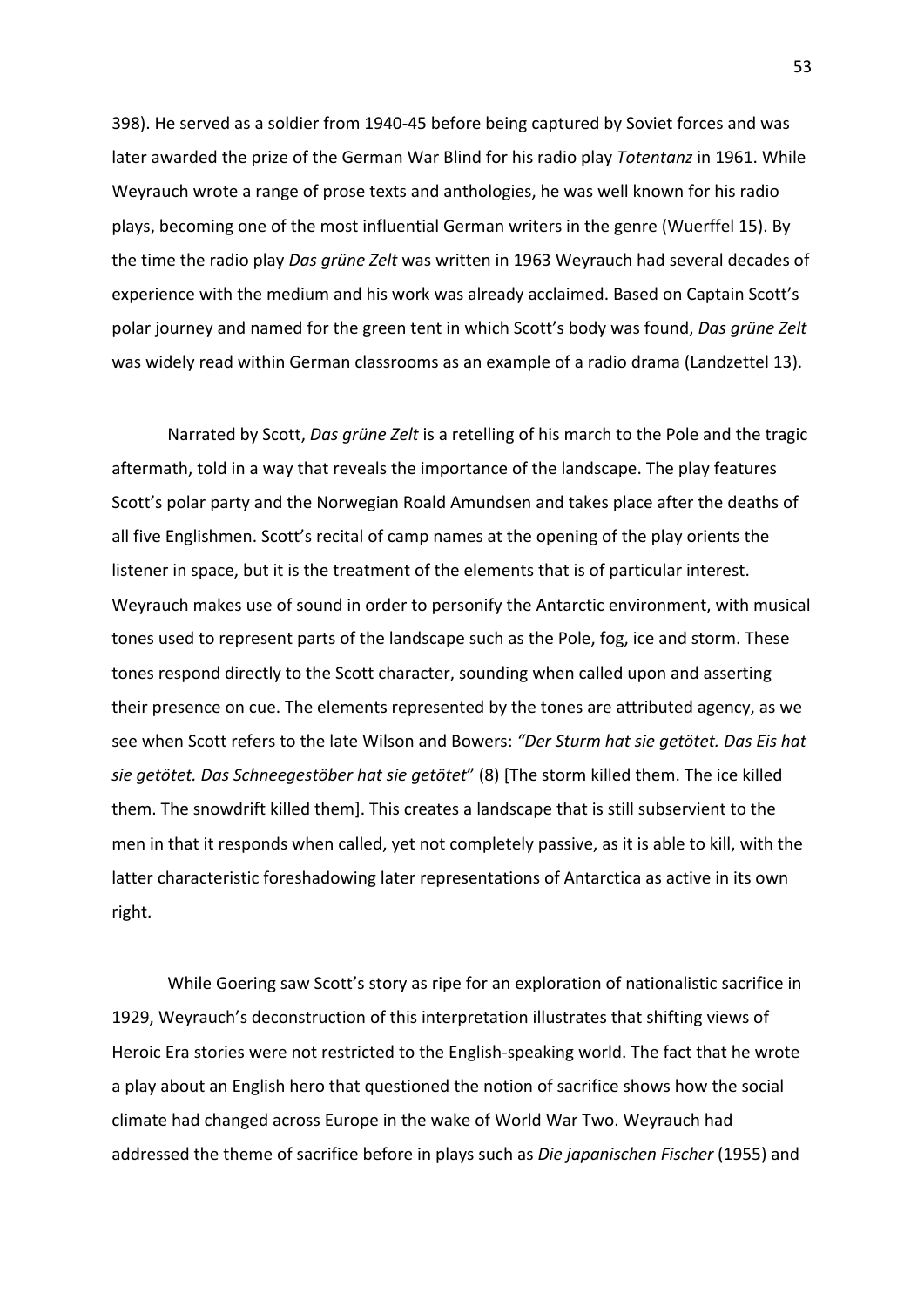this idea comes to the fore in *Das grüne Zelt* when Scott debates aloud the worth of his journey with Amundsen, whom he never actually met. In Weyrauch's play they discuss what makes
a
hero:

*Scott:
Was
ist
ein
Held? Amundsen:
Einer,
der
denen
hilft,
die
keine
Helden
sind? Scott:
Einer,
der
stirbt,
damit
andre
leben
können?* Amundsen: Einer, der lebt, damit andre leben können? (Weyrauch 29)

Scott:
What
is
a
hero? Amundsen:
One
who
helps
others
who
are
not
heroes? Scott:
One
who
dies
so
that
others
may
live? Amundsen:
One
who
lives
so
that
others
may
live?

This passage reflects the different definitions of a hero and illustrates how the idea of what constitutes
a
"hero"
can
change
over
time
or
depending
on
the
situation.
"Hero"
is
no longer a term in the domain of the Edwardian psyche (Jones 2003, 12), but one that is being actively
questioned
and
redefined.
Later
plays
such
as
Brenton's
ridicule
both
the
concept and
the
word,
but
Weyrauch
does
not
suggest
that
Scott
should
not
be
called
a
hero. Rather, he broadens the definition from a tragic hero who is remembered because of failure and sacrifice to one who is ultimately human and fallible like everyone else. Weyrauch dismantles
Scott's
heroic
deeds
by
having
the
Captain
be
questioned
by
other
characters who are either dead (Evans, Oates) or not present (Amundsen). Foreshadowing Tally's later exploration
of
Scott's
motives,
these
characters
offer
a
mirror
on
Scott's
(imagined)
psyche. Collectively,
they
offer
a
range
of
different
points
of
view
on
Scott's
expedition, externalising internal struggles so as to make them tangible for the audience.

Weyrauch has Scott talking to Oates and Evans after their deaths, but it is not clear whether the voices of the dead are ghosts or imagined voices created by the Scott character himself. They raise the idea of madness by blurring the lines between internal and external reality.
Several
disembodied
characters
offer
varying
critiques
on
Scott
and
his
practices,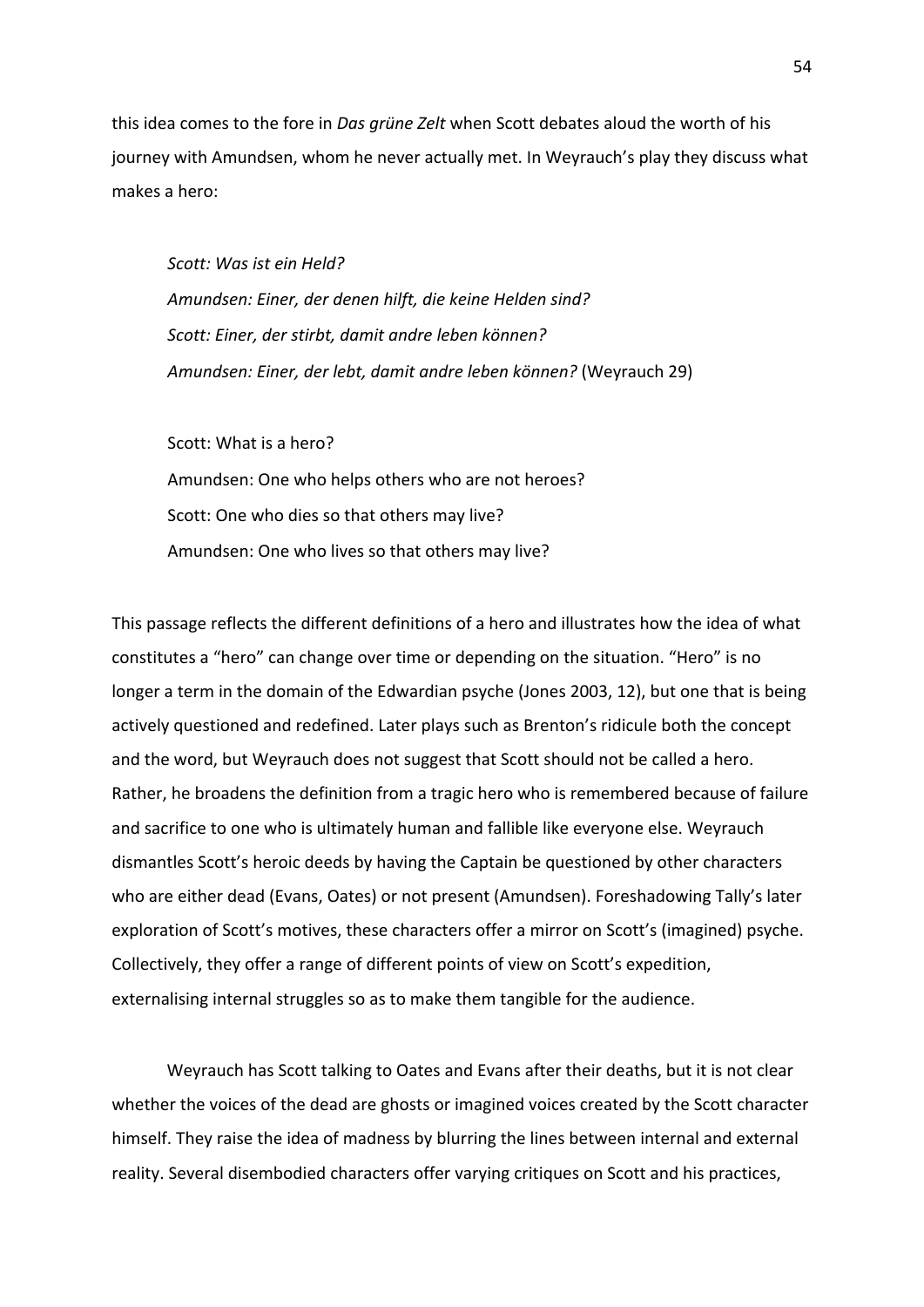illustrating an awareness of the debates over Scott the bungler<sup>18</sup> and Scott the explorer with bad luck.<sup>19</sup> They fragment the man at the heart of the Scott myth, a process that continues in
both
Brenton's
and
Tally's
later
plays.
These
voices
mirror
the
historiographic
arguments that
were
taking
place
at
the
time,
offering
either
a
sympathetic
or
excoriating
version
of Scott's actions and confronting him with their points of view. The voice of Evans accuses Scott of being responsible for his death and refuses to let Scott change the subject from his guilt: Evans: "ich bin tot...Du hast mich getötet... Du bist schuld daran" (13) [I am dead... You killed me... It is your fault], while Oates says "wir sind Freunde" (10) [we are friends] and recalls how Scott once retrieved his pipe when Oates could not. More than one version of Scott
is
described,
as
each
character
sees
him
differently.
Scott
himself
questions
his identity, claiming at the opening of the play:

Ich bin nicht mehr Kapitän Scott. Ich bin nur noch Robert Falcon Scott. Nein, das bin *ich
auch
nicht
mehr.
Ich
bin
nichts
mehr.*(Weyrauch
9)

[I am no longer Captain Scott. I am just Robert Falcon Scott. No, I am no longer him either.
I
am
nothing
any
more.]

Here, nothing is certain and Scott becomes discontinuous as a historical figure thanks to the multiple
perspectives
availed
by
a
historiographic
critical
consciousness.
The
European nationalism
that
made
Scott's
story
so
attractive
early
in
the
century
has
disappeared, leaving
the
story
scrambling
for
new
ways
to
be
understood.

Scott's
inner
thoughts
and
fears
are
projected
into
the
mouths
of
other
characters rather than onto the landscape, leaving the monolithic figure "Scott of the Antarctic" fractured into many versions. Despite these developments, Antarctica continues to be connected
to
Heroic
Era
stories,
as
illustrated
by
Amundsen's
assurance
to
Scott
near
the end
of
Weyrauch's
play:

<sup>&</sup>lt;sup>18</sup> This is the version of Scott that Roland Huntford paints in his 1979 dual biography Scott and Amundsen.<br><sup>19</sup> The version championed by Rannulph Fiennes in his 2003 rebuttal to Huntford's biography entitled Captain *Scott.*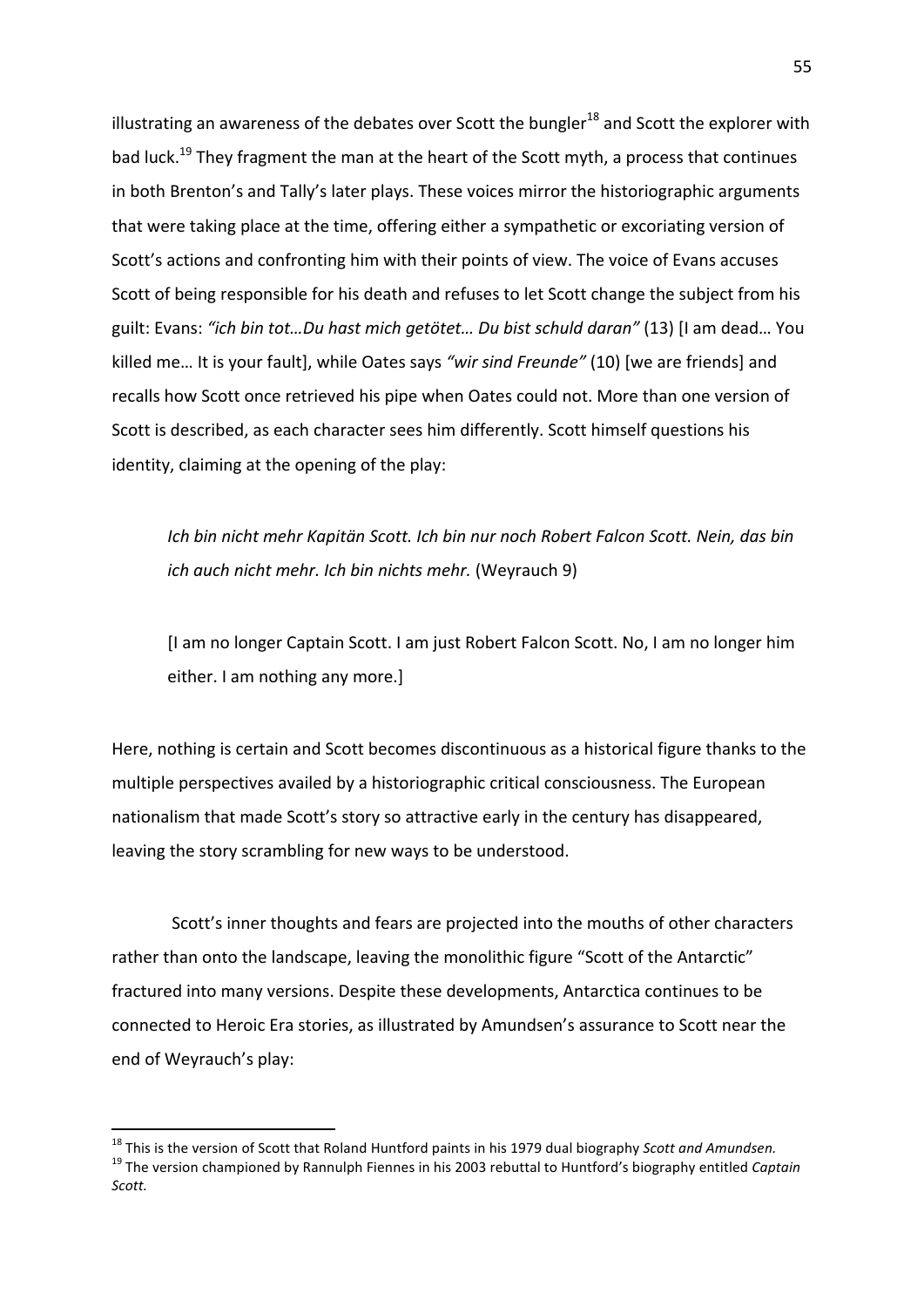Amundsen: Wenn man im Jahr 2000 vom Südpol spricht, wird man nicht von *Amundsen
sprechen,
sondern
von
Scott
und
Amundsen.* (Weyrauch
29)

Amundsen:
When
people
talk
of
the
South
Pole
in
the
year
2000,
they
will
not
speak of
Amundsen,
but
of
Scott
and
Amundsen.

Thus,
Weyrauch
predicts
that
the
South
Pole
will
be
associated
with
both
Scott
and Amundsen
in
40
years'
time,
suggesting
that
he
still
saw
the
Antarctic
landscape
and
Heroic Era
figures
as
being
intertwined.
The
use
of
a
tone
to
represent
Antarctic
elements
such
as the
Pole,
the
wind
and
the
fog,
however,
signals
an
imminent
change.
Later
plays
prised
the landscape and the stories of heroism apart and by addressing the elements directly, Weyrauch
opens
the
door
for
Antarctica
to
be
treated
as
an
independent
body.
Ideas
of haunting
and
heroes,
the
refutation
of
sacrifice,
and
the
questioning
of
an
established legend all help to untangle Scott from the Antarctic, a separation that continues in the works
of
Howard
Brenton
and
Ted
Tally.

### **Howard
Brenton
and
Ted
Tally**

Howard
Brenton
is
an
English
playwright
whose
works
often
portray
his
socialist beliefs. A prolific British writer, Brenton has authored over 50 scripts, many of which deal with themes of revolution, empowerment and injustice. Brenton's habit of adapting older works and using them to comment on contemporary issues (Wilson "Introduction," xv) comes to the fore in *Scott of the Antarctic*. Commissioned and directed by Chris Parr for the Bradford Festival, 1971, the play takes place in an ice rink and features many farcical elements
in
order
to
undermine
the
idea
of
Scott
as
a
tragic
hero
who
sacrificed
all
for
his country.
An
"obsessive
singleness
of
purpose"
(Innes
1992,
197)
is
a
common
theme
in Brenton's plays, with the protagonists always failing. In this case, Scott failed to be the first to the Pole and also failed to return safely. Other plays by Brenton see the protagonist try to navigate through a corrupt society, but single-mindedness and ignorance prevent success. This is mirrored in Scott's portrayal, where the polar party is shown as jolly, bumbling fools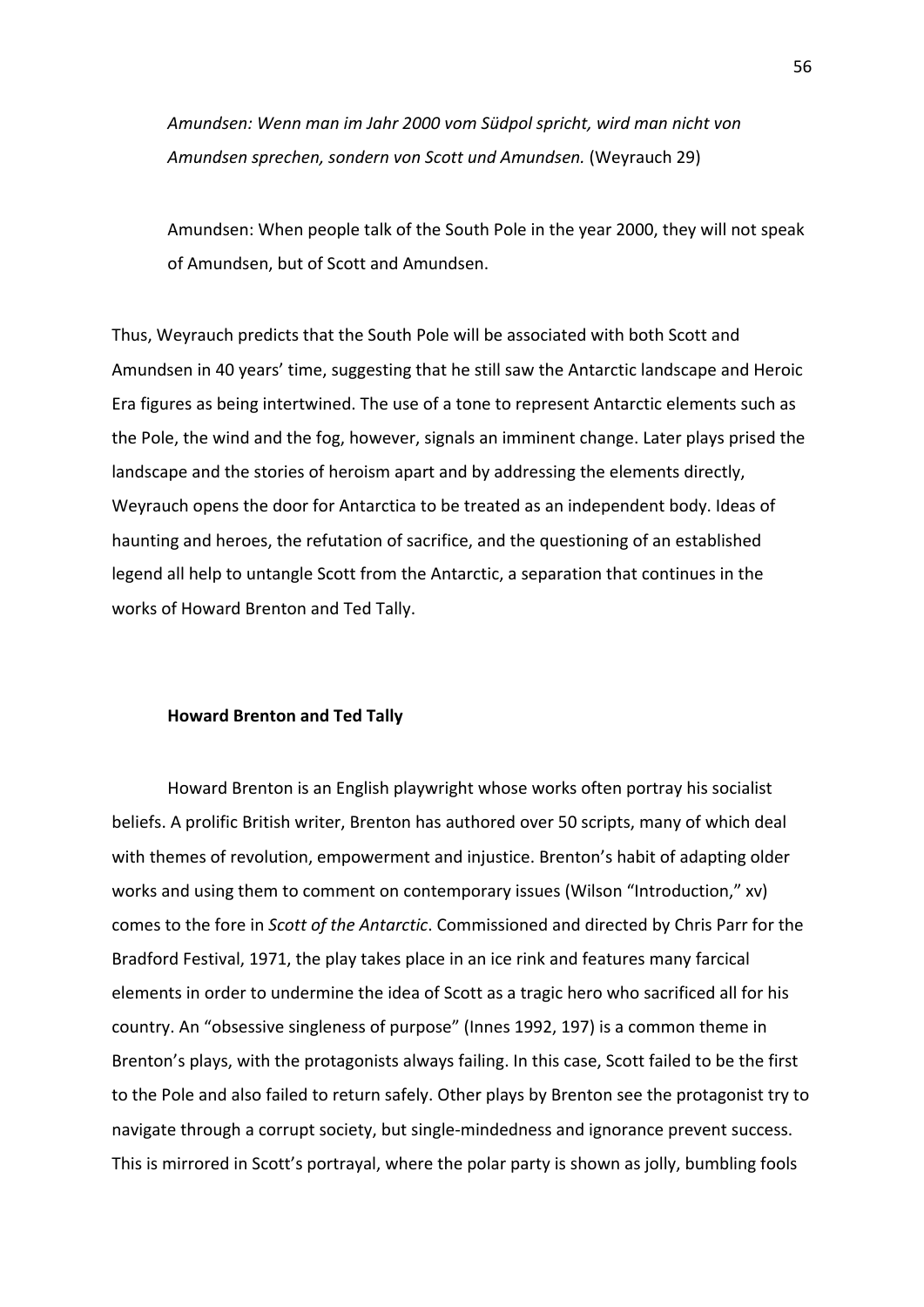who overestimate their abilities in a foreign landscape. Brenton uses the Antarctic landscape
and
Scott's
Antarctic
story
to
critique
British
society
as
a
whole.

Ted Tally's Terra Nova is another important play that helped to untangle the Antarctic
setting
from
Heroic
Era
stories
of
sacrifice.
Written
as
Tally's
drama
school
thesis when he was 25 years old, *Terra Nova* premiered at the Yale School of Drama on 10 March 1977 (Tally 3). Tally went on to win an Obie award for this production and to write a number of screenplays, including The Silence of the Lambs, (1991) for which he won an Oscar. Tally was intrigued by the contradictions associated with Scott's Antarctic story, explaining that "the
contradictions
in
him
mirrored
those
of
his
own
age,
and
perhaps
ours"
(Berkvist).
He saw
contemporary
relevance
in
ideas
such
as
ambition,
heroism,
foolishness
and
courage and,
like
Brenton,
made
use
of
the
Scott
story
in
order
to
critique
such
themes.

Brenton and Tally thus do similar things in deconstructing myths of heroes and nationalism but they take different approaches. As a well-known left wing playwright, Brenton
openly
attacks
ideas
of
religion,
monarchy,
heroes
and
consumerism,
while
Tally offers alternative viewpoints by using characters such as Kathleen Scott and Amundsen to question
Scott
and
his
motivation
and
gently
deconstruct
the
myth
of
the
polar
hero.
These two
plays
epitomise
the
different
approaches
taken
by
English‐speaking
playwrights
when addressing
Antarctic
stories
during
this
period.

### **Staging
Concerns**

Brenton's interest in "integrating performance space and dramatic material" (Innes 1992, 197) led to the staging of his Antarctic play on an ice rink. This setting brings questions related to the surface of Antarctica and movement across the continent to the fore, as an ice surface is visible. Scott's party stumble and slip, moving with difficulty: "The Polar Party drag their sledge onto the ice. They wear clumsy snow shoes, not skates. They often slip up. Great pain, great difficulty for them. They often have to catch their breath" (Brenton 79). Meanwhile, skaters representing the Norwegian team provide a contrast by gliding over the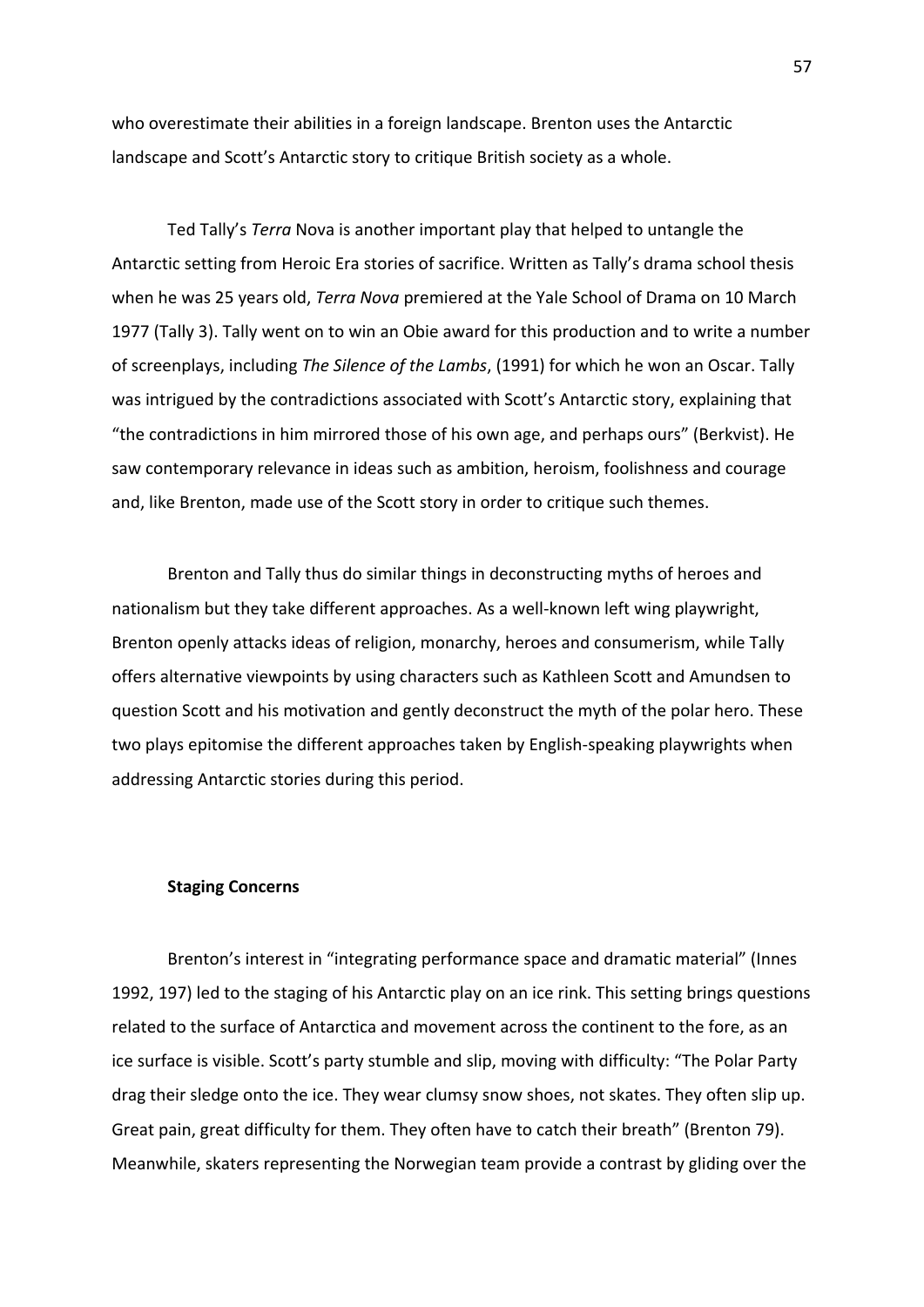surface and making movement in this setting look easy. This raises questions relating to different kinds of transport and different approaches to traversing a particular terrain, gesturing
to
contemporary
debates
about
Amundsen's
use
of
dogs
and
skis
and
Scott's
foot journey. While the story of sacrifice associated with Scott paints man-hauling as noble,  $^{20}$  it is difficult to look noble whilst slipping on ice, so Brenton uses visual cues to undermine this idea. The setting is also a way of externalising struggles, as it makes the difficultly of crossing the
icy
surface
visible,
rendering
descriptions
of
the
snow
and
sastrugi
unnecessary.
Instead, verbal descriptions of the landscape are used to set up attitudes towards the place, with the Announcer
calling
it
"A
dead
white
land
colder
than
any
ice‐cream
or
ice‐lolly"
(Brenton
79) and God describing it as "the worst place I made on earth" (Brenton 79). Both descriptions undermine
the
common
trope
of
Antarctica
as
a
vast
and
pristine
icy
wilderness
that induces feelings of the sublime, asking questions about both the heroism of Antarctic stories and the setting in which they took place. Here issues of representation in response to the Scott legend lead to issues of representing Antarctica and directly inform Brenton's choice of
performance
venue.

The quasi-mimetic ice rink setting and the physical manifestation of ice within the performance
arena
make
a
farce
of
the
idea
of
Antarctica.
Instead
of
being
wide
and unending, the ice rink has clearly defined edges and an audience seated all around the edge. This
setting
reinforces
ideas
of
spectatorship
for
the
audience,
as
do
frequent
sporting references.<sup>21</sup> By taking a story of great heroic sacrifice and presenting it in the same manner
as
the
football
games
that
are
played
all
over
England
every
week,
Brenton questions
the
exceptionalism
of
Scott's
story.
Football
chants
are
interspersed
with
the howling Antarctic wind and the patriotic song "Land of Hope and Glory" to set a scene of patriotism and to suggest that the enthusiasm of sporting crowds is akin to "religious and patriotic
fervor"
(Spencer
42).
Later,
Antarctica
is
introduced
directly
when
the
King
scoops

<sup>&</sup>lt;sup>20</sup> The idea that man hauling was noble was championed by the funder of Scott's expedition, Sir Clements Markham, who praised "this deed of derring-do, without the aid of dogs to be slaughtered afterwards, but by their
own
unaided
efforts"
(Jones
2003,
118).

<sup>&</sup>lt;sup>21</sup> The comparison of theatre and sport has been made on many occasions, with Berthold Brecht advocating the boxing ring as a model for theatre (Allain and Harvie, 115).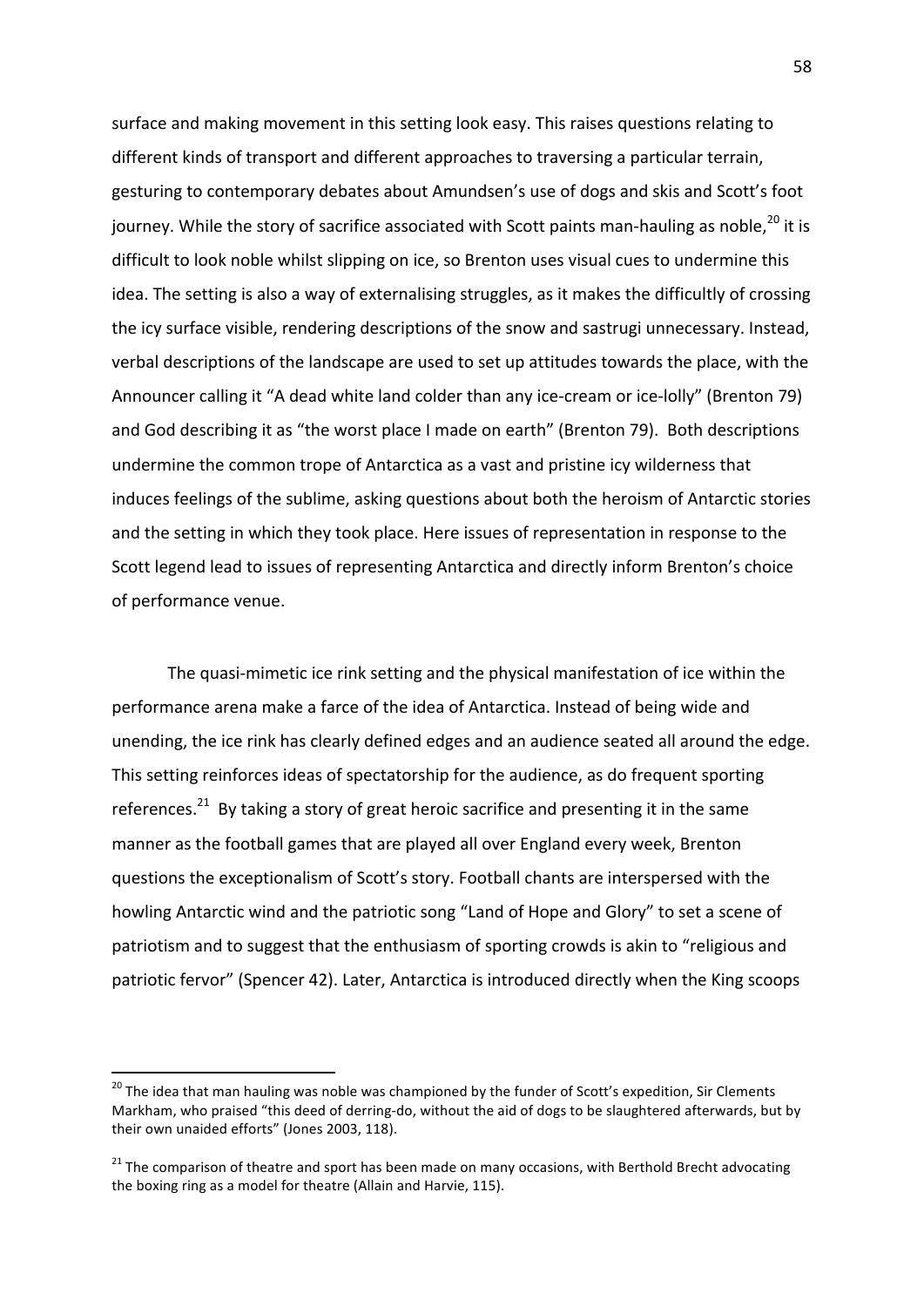up the globe like a goalie and points it out, while towards the end of the play rugby is used as
a
metaphor
for
Evans
going
mad:

Tape:
Scrum
down,
scrum
down,
get
down
Evans...
Penalty
goal!
There
goes
my reason, boy, right between the uprights... Hurt! Hurt! Injury time! Injury time!... I've got
stud
marks
on
my
brain...
(Brenton
100)

Here losing one's reason, which is usually an internal and personal process, is externalised and made visible to the audience like a spectator sport. The analogy between Scott's Antarctic journey and the sports field serves to highlight the theatricality of the entire race to the Pole. While making fun of Scott's desire to "play by the rules," it also trivialises the Antarctic
environment.
A
sports
field
is
a
place
of
conflict
that
one
battles
upon
but
then exits at the end, much as the audience exit the ice rink and leave "Antarctica" with such ease at the close of the play. In such an enclosed setting, the failure of the party to reach either their destination or the end of their story seems absurd.

Brenton's performance is not limited to the inside of the ice rink, with the "anti-Scott" figure of Roland dressed in polar rags and sitting on the ground outside the venue prior
to
the
show
(Brenton
9).
While
he
went
unnoticed
by
most
of
the
audience
members, who placed little importance on an eccentric homeless man, this part of the performance is important.
Brenton
had
used
ghosts
and
visions
from
another
time
as
"projections
of
the characters'
psychological
needs"
(Innes
1992,
204)
in
other
plays
of
his
such
as *Greenland*  (1988)
but
in
this
instance
Roland
also
serves
to
highlight
ideas
of
place
and
space. "Antarctica" exists within the rink, but Roland's presence outside expands Brenton's critique, suggesting that the ideas that play out upon the ice can also be applied to contemporary life outside of the "theatre." This blurring of the lines between performance space and public space is typical of Brenton's socially conscious plays, several of which were written to be performed in public places.<sup>22</sup> When coupled with the Scott story, Brenton's

<sup>&</sup>lt;sup>22</sup> This is evidenced in the title of the anthology containing "Scott of the Antarctic" (Brenton, *Plays For Public* Places). Brenton wanted to use theatre as a medium for social change, taking his performances outside the bounds
of
traditional
theatres
to
do
so.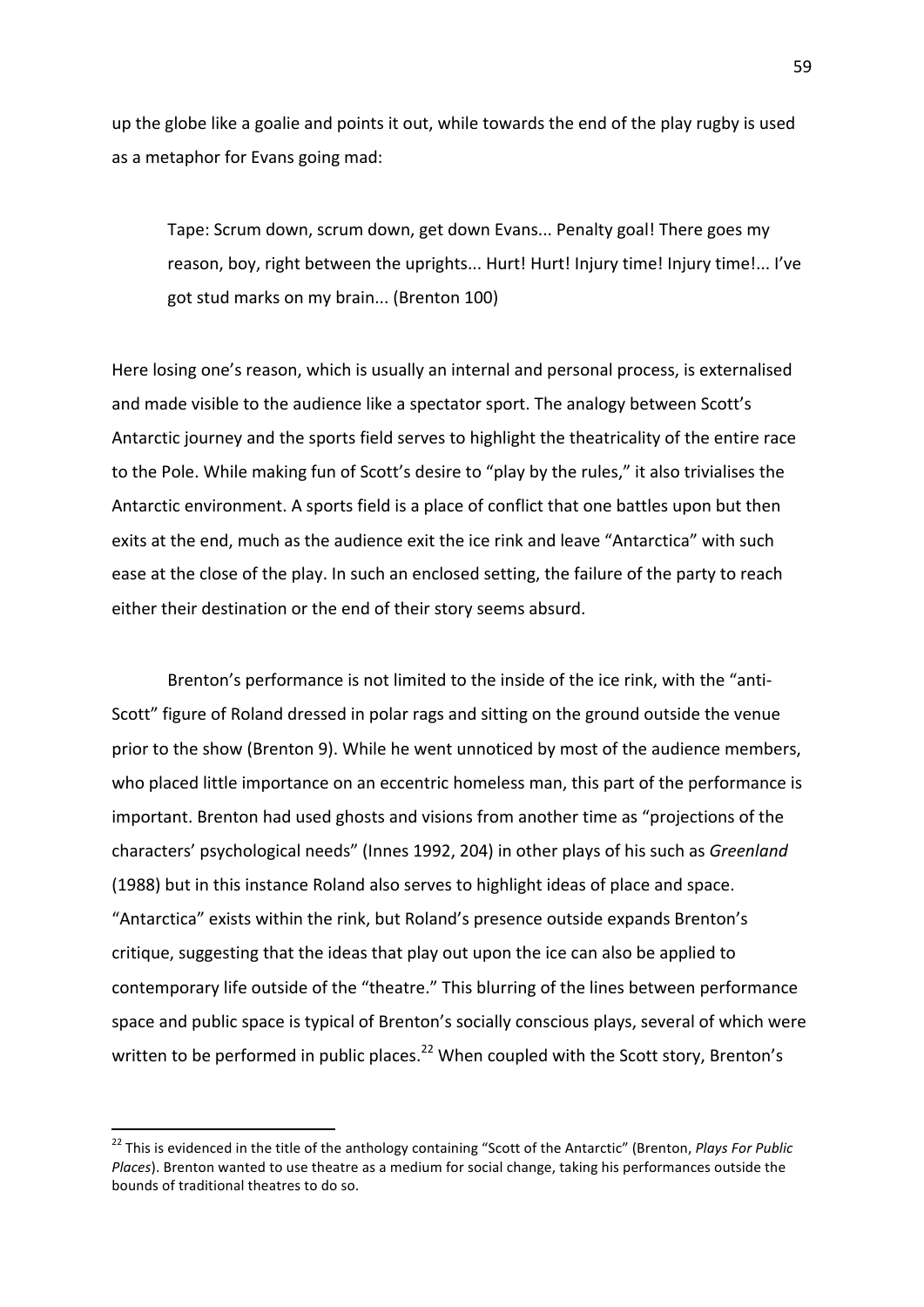challenge
to
traditional
notions
of
the
bounds
of
the
stage
illustrates
how
a
Heroic
Era legend
can
be
used
as
a
vehicle
to
comment
on
contemporary
issues*.*

In contrast to Brenton's literal icescape, Tally's production notes call for the setting to be "simple and flexible, close to a bare stage" (Tally xi) and he explicitly states that "no attempt should be made at the literal representation of an Antarctic landscape" (Tally xi). In the
absence
of
an
appropriate
mimetic
solution,
Tally
relies
on
the
trope
of
the
sublime
to represent the Antarctic setting. Photographs taken during Scott's Terra Nova expedition are projected onto a cyclorama to narrate the ship's journey South<sup>23</sup> before the screen fades to a bright white and the noise of the wind turns into "impossible towers of sound" (Tally xvi). The
bright
lights
and
raging
noise
present
an
overpowering
scene
that,
like
Antarctica,
is
too vast
for
the
audience's
senses
to
comprehend,
thus
highlighting
the
contrast
between human perception and nature's majesty (Shaw 4). By resorting to such a well-known trope Tally admits the impossibility of representing a mimetic version of Antarctica on the stage.

Tally's bare stage presents an unstable setting that challenges audience assumptions about the characters' location and calls place-making into question. Regular flashbacks and flash forwards mean the setting is constantly changing, but where Goering's flashback scenes were signalled by a clear change in set, Tally provides no mimetic clues to orient the audience. Having decided that in his retelling the events "would all take place in Scott's mind," (Berkvist) Tally is free to present Amundsen, Kathleen, and Scott's men simultaneously on the same stage without logistical concerns.<sup>24</sup> In several instances Scott addresses
two
characters
concurrently,
as
in
this
exchange
involving
Kathleen,
who represents
home,
and
Bowers,
who
represents
the
Antarctic
setting:

Bowers:
Are
you
coming,
Sir? Kathleen:
Come
inside.
Come
to
bed.

<sup>&</sup>lt;sup>23</sup> Thev are also a reference to the way Tally's interest in the Antarctic began. Inspired by a photographic exhibition by a friend who had accompanied a scientific expedition to Antarctica, Tally read Scott's journals, which he found "poetic" and well suited to an "impressionistic, free flowing" play (Berkvist).

<sup>&</sup>lt;sup>24</sup> Tally's play therefore foreshadows the plays in the next section that highlight the imagined nature of their landscapes.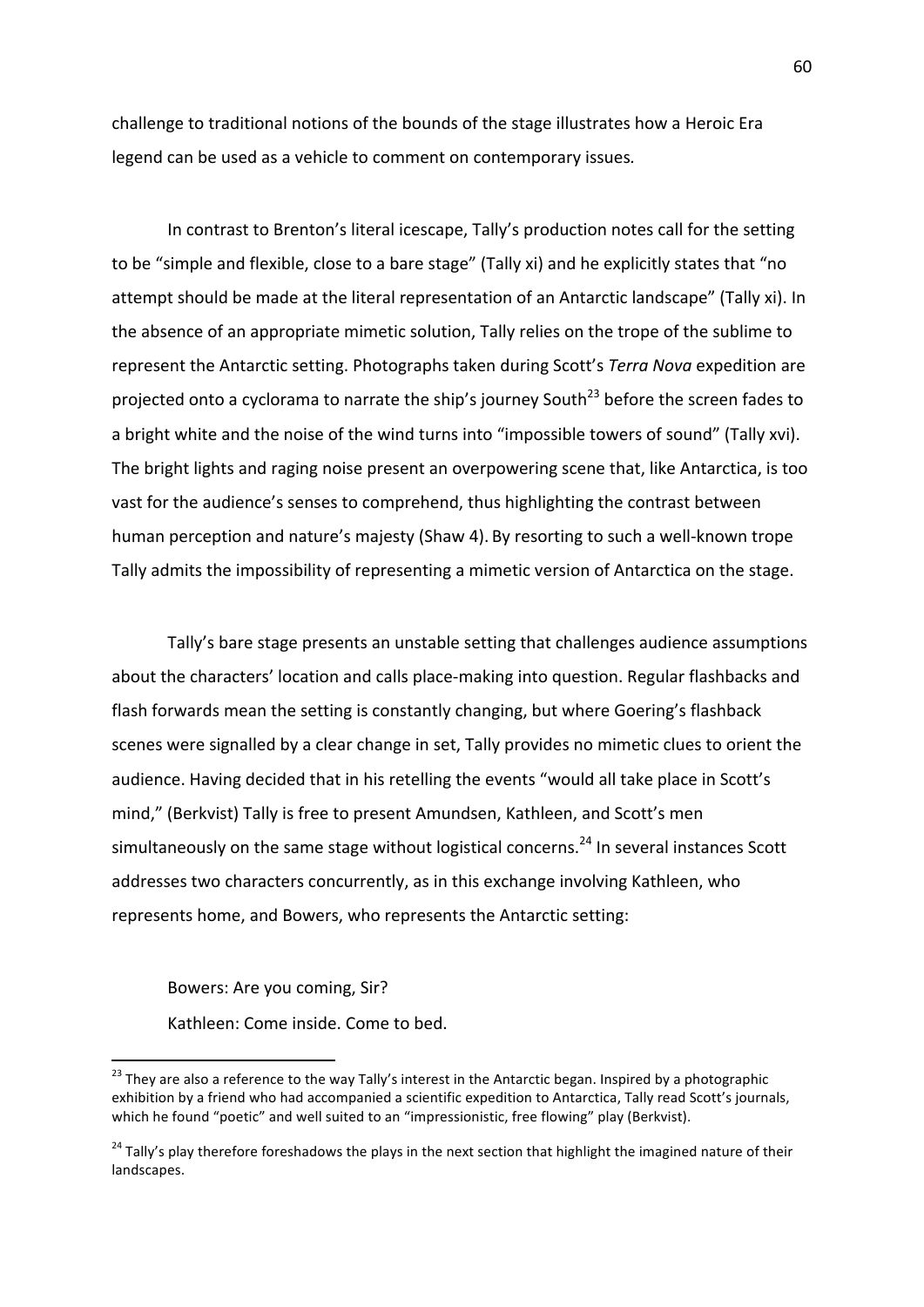Scott: (*Confused*) In - a bit. *Bowers,
concerned,
takes
a
step
or
two
towards
Scott* Bowers:
Are
you
alright,
Captain? Kathleen:
Will
you
be
alright
out
here? Scott: Yes - if I could just - have some time. Bowers:
Right,
then.
(*He
moves
away,
upstage.
He
stops,
looking
off*) Kathleen:
Good
Night.
(*She
turns
to
go*) Scott:
Kath! Kathleen:
(*Stopping*)
Perhaps
we
shouldn't
talk
any
more.
(Tally
15)

This scene questions what is "real" as both Kathleen and Bowers respond to Scott's words as if they were meant for them alone. Importantly, Antarctica is not given precedence in this exchange, with Kathleen having the last word. For Scott, both characters are just as real as each other, and Tally's juxtaposition of the two puts Scott's domestic life on a par with his heroic endeavours. Tally therefore uses ambiguity of setting to present a more personal side of
the
explorer,
one
that
is
absent
from
the
traditional
heroic
legend.
The
ambiguity
of setting in place and time also complicates the representation of Antarctica as it is not always clear
when
flashbacks
start
and
end
and
when
Scott
is
actually
located
in
Tally's
version
of the
Antarctic.

### **Falling
Heroes**

The
deconstruction
of
the
Scott
legend
goes
hand
in
hand
with
the
questioning
of the
notion
of
"hero."
Brenton's God
and
Jesus
observe
the
polar
party
once
Evans
and
Oates are
both
injured,
with
Jesus
asking
"They
sure
they
know
what
they're
doing?"
(95).
God replies "They're heroes. Course they know what they're doing" (Brenton 95). This is a critique of the way people back home think of heroes and elevate them to a higher status than other men. Tally's play carries echoes of this too, with Amundsen telling Scott that a leader whose ambition gets the better of him is just an ordinary man: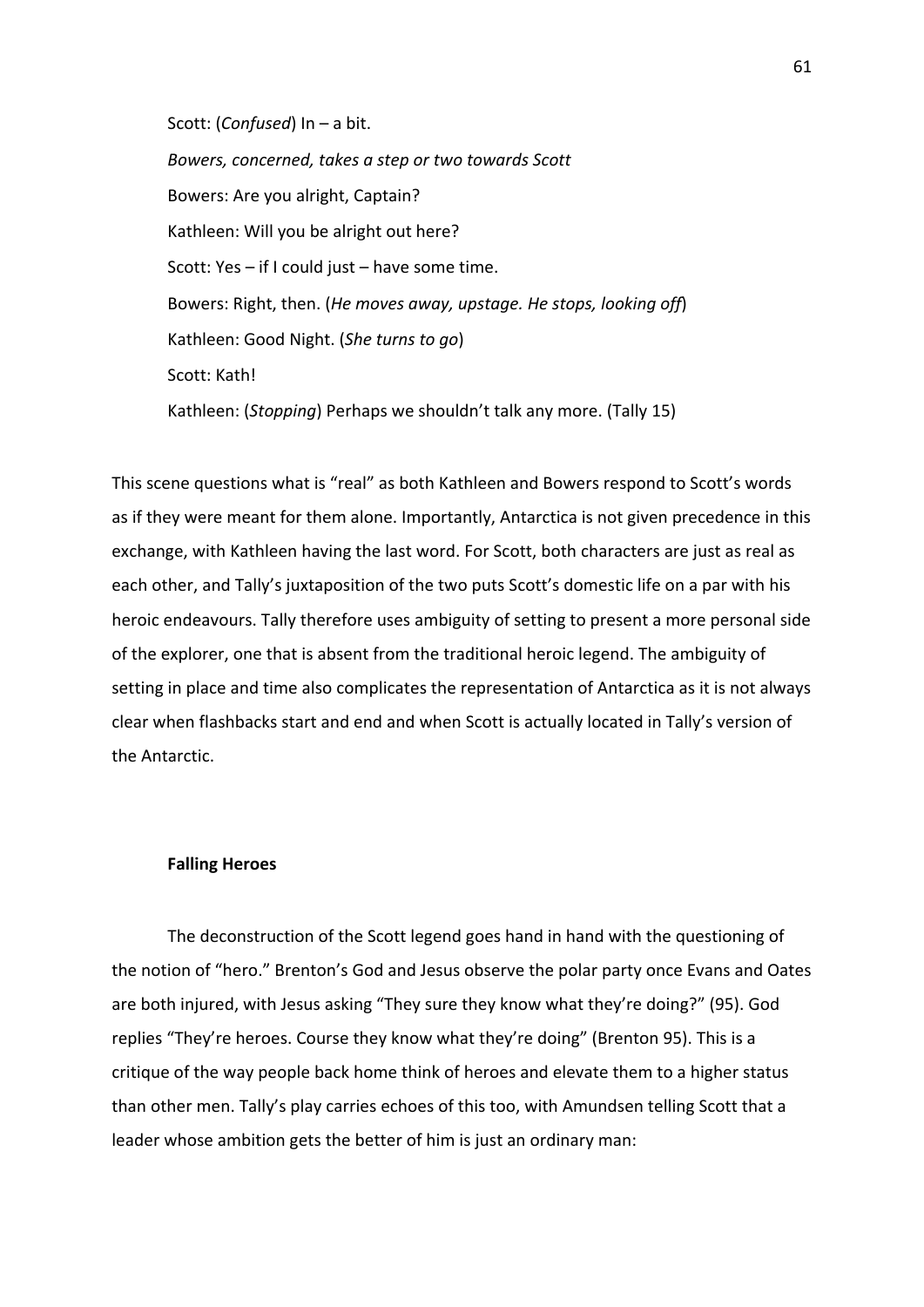Amundsen:
Duty.
Honour.
Sacrifice.
All
very
nice
on
a
full
belly. Scott: But what is a leader, if he can't locate his duty above his own ambition? Amundsen: A man, such as other men. (Tally, 32)

Making
the
men
of
Scott's
polar
party
more
human
by
highlighting
their
material vulnerability is one way to dismantle the myth of Scott the hero. Tally has Amundsen narrate all the gory details of Evans' decline, forcing Scott to acknowledge that "[Evans'] hands are swollen to lumps. The fingernails are all dislodged... his ears are lost... the mind is clouded"
(Tally
51).
Instead
of
the
two
dimensional
"sailor"
who
perishes
first
in
the
legend, this Evans is very human, and his mortality and vulnerability make him the antithesis of a hero.

Brenton
explores
how
changing
values
affect
people's
perception
of
what constitutes a hero, using "panto-villains" as visual triggers. The Devil is used to show that the Pole is already a place, planting a flag and parodying the idea that Scott was sent by God to claim the Pole for the glory of the British Empire. This undermines the idea that a hero on a national mission automatically has the support of God thanks to his nationality. The characters
of
God
and
the
Devil
narrate
and
pass
judgment
on
the
situation
before
them, such as when the Devil and his sidekick Snodgras spot the polar party and realise they are headed
for
the
South
Pole:

Snodgras:
They
must
be...
(searches
for
the
word.) Thick. Skat. Right out of their public school nuts... Nothing there. Is there?... Jus'... (searches for the word.) Snow? ... Devil: They're not going there for snow! Snodgras:
What
are
they
going
there
for,
then? Devil:
Honour. Snodgras:
'Ow
much
is
that
a
pound?
(Brenton
84)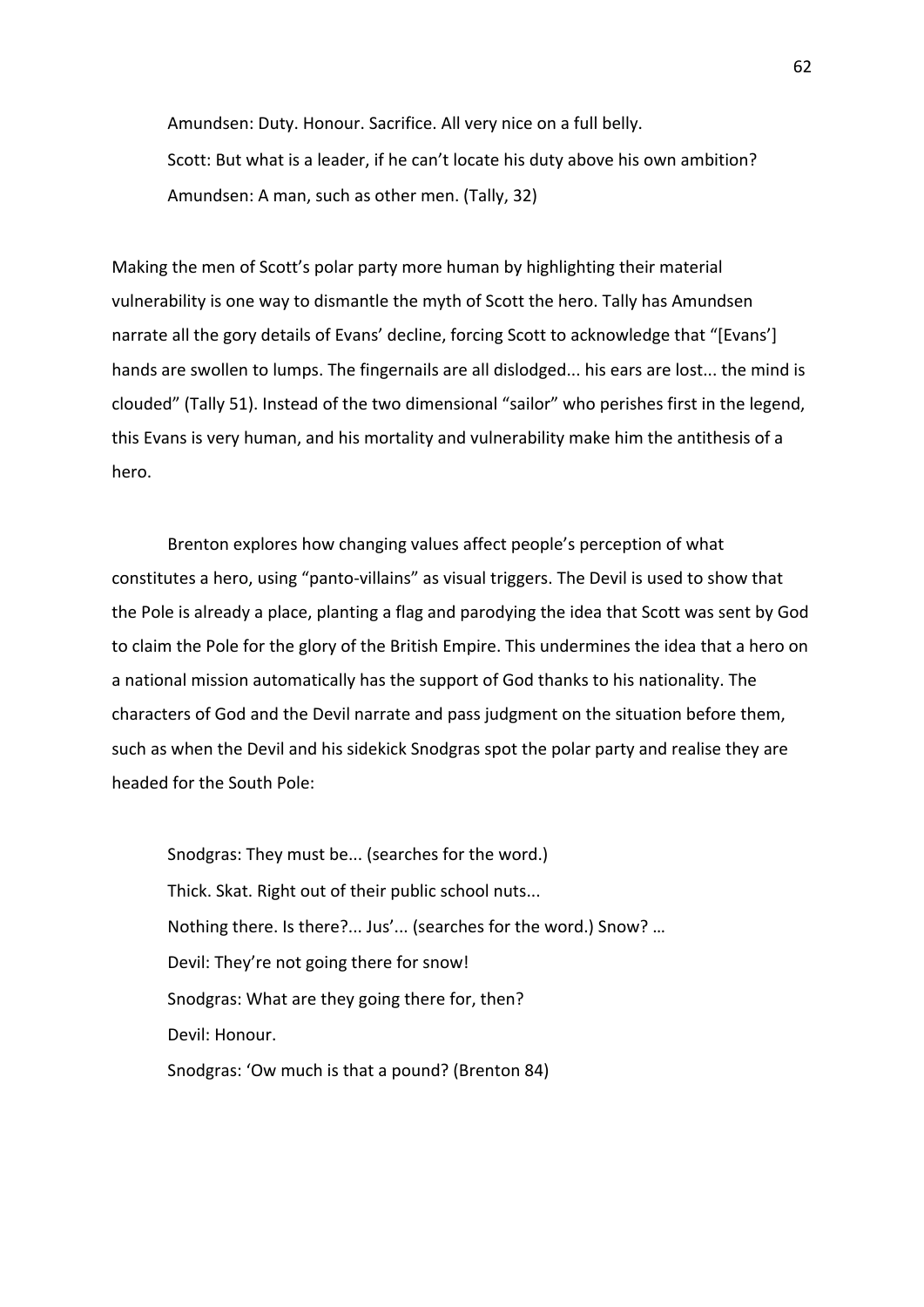Snodgras
cannot
understand
why
anyone
would
undertake
such
a
journey
without
the promise
of
financial
gain,
highlighting
how
values
change
over
time:
honour
and
sacrifice
no longer
hold
currency
in
Brenton's
world.

Tally
uses
the
character
of
Kathleen
to
challenge
the
dominant
discourse
upon
which the Scott legend is built, where masculine brute force is held in higher regard than feminised creative
and
intellectual
endeavours.
When
they
first
meet,
Kathleen
challenges
Scott's status as a hero, asking "don't you ever feel just a bit of a sham?" (Tally 54). She believes that his travels have enriched only himself and suggests that there is more worth in "a daring expedition, deep into the darkest depths of a concert hall" (Tally 55) than another polar
expedition
because
of
the
way
the
arts
can
change
the
way
people
"*see*,
and
think, and feel" (Tally 55). In acknowledging that "exploits like those don't often capture the headlines" (Tally 55) Kathleen highlights the imbalance between how artists and others are viewed
and
valued,
an
issue
that
was
still
current
for
Tally
as
a
writer
in
the
1970s.
Kathleen worries that hero-worshipping will perpetuate outdated values, leading to a new generation being taught "that duty and honour should be held above an independent spirit" (Tally 56). This
independent
spirit
is
crucial
for
developing
new
paradigms
and
challenging
established legends; Tally uses Kathleen to champion the creativity and critical thinking that will lead to alternative perspectives in later retellings of the Scott story. In offering an alternative model he suggests that values can change over time and therefore the legend of "Scott of the Antarctic"
may
not
be
as
timeless
as
it
seems.

Changing
values
mean
the
correlation
of
Oates'
death
with
supreme
sacrifice
is questioned
in
both
Brenton's
and
Tally's
plays.
Brenton
undermines
the
idea
by
focussing
on Evans' death instead of Oates', raising questions about class politics in the process. The lowest ranked of the five men in the polar party, Evans was also the first to perish, but his death is not given much consideration in many retellings. By putting the sailor Evans' death on
the
stage
and
deliberately
truncating
the
soldier
Oates'
more
famous
exit
line,
Brenton raises questions about the versions of history, undercutting the traditional hierarchy. Tally does
stage
Oates'
death
but
questions
the
heroism
associated
with
his
actions.

By
the 1960s
and
1970s
there
had
been
much
conjecture
about
whether
the
version
of
Oates'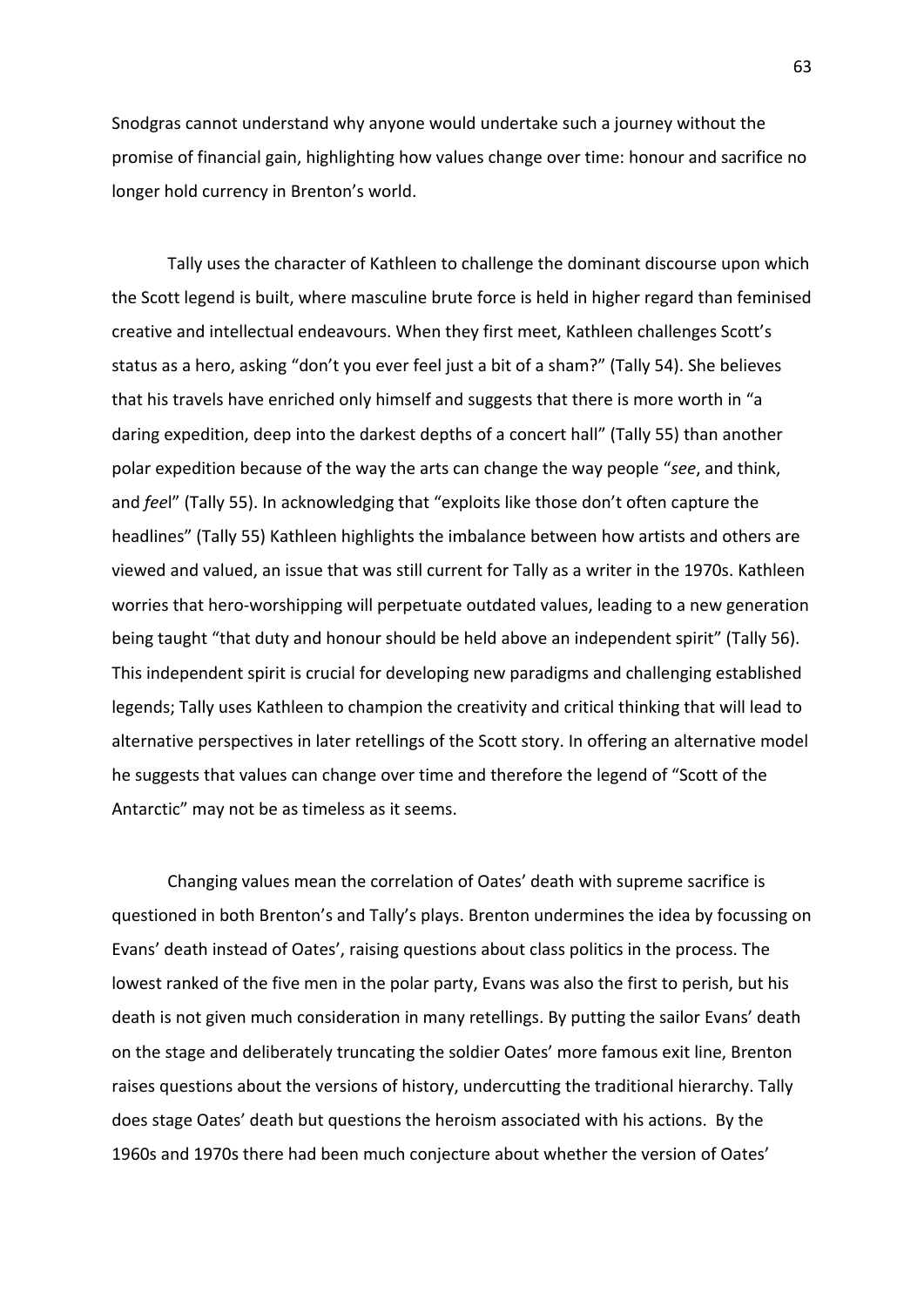death
recorded
in
Scott's
journal
was
reliable,
with
some
commentators
suggesting
that Oates was pressed to leave rather than doing so of his own free will (Leane 2011, 44). Tally picks
up
on
this
and
on
the
question
of
whether
Scott's
insistence
that
Wilson
distribute opium
tablets
was
an
act
of
mercy
or
coercion
when
he
portrays
an
alternative
scene,
with Scott bending over Oates and coming close to injecting the soldier with a lethal dose of morphine
(Tally
72).
This
scene
not
only
undermines
the
classic
tale
of
sacrifice
associated with Oates, it also explores the gap between what was recorded and what may have been left unsaid, leading the audience to question the truth of the tale of sacrifice they were familiar with from Scott's journals. While the dose of morphine is never administered in Terra Nova, the idea of euthanasia raises ethical questions. It is also worth noting that Tally's play influenced later productions, with Stuart Hoar referencing this scene in his own Scott of The Antarctic (1989) where he parodies the episode of Scott trying to inject Oates. This
shows
how
alternative
versions
of
Oates'
death
endured
and
led
to
an
ongoing questioning
of
the
concept
of
heroic
sacrifice.

### **Echoes
of
the
Past**

Just as the audience members enter the play venue with their own pre-existing ideas about Scott and Antarctica, Scott's men carried a wealth of tradition, history, values and assumptions with them as they sailed South. Hauntings, quotations and intertextuality are all
reminders
that
no
story
takes
place
in
isolation.
Both
Tally
and
Brenton
play
with
this knowledge, using it to subvert audience expectations (Brenton) and to explore alternative narrative possibilities (Tally). Hauntings also give psychological depth to the plays, and a focus on theatricality leads to the externalisation of fears. Figures such as Amundsen (Tally) and
Roland
(Brenton)
haunt
Scott
and
question
his
actions
and
the
premise
of
his expedition. Tally's Amundsen acts as a mirror on Scott's thoughts as his inner fears are vocalised in the conversations between the two. They appear on stage together on several occasions,
but
Amundsen
is
visible
only
to
Scott
and
the
audience,
not
to
Scott's
men:

Scott: (Shouting) Look at him! He's standing there, he's taunting me!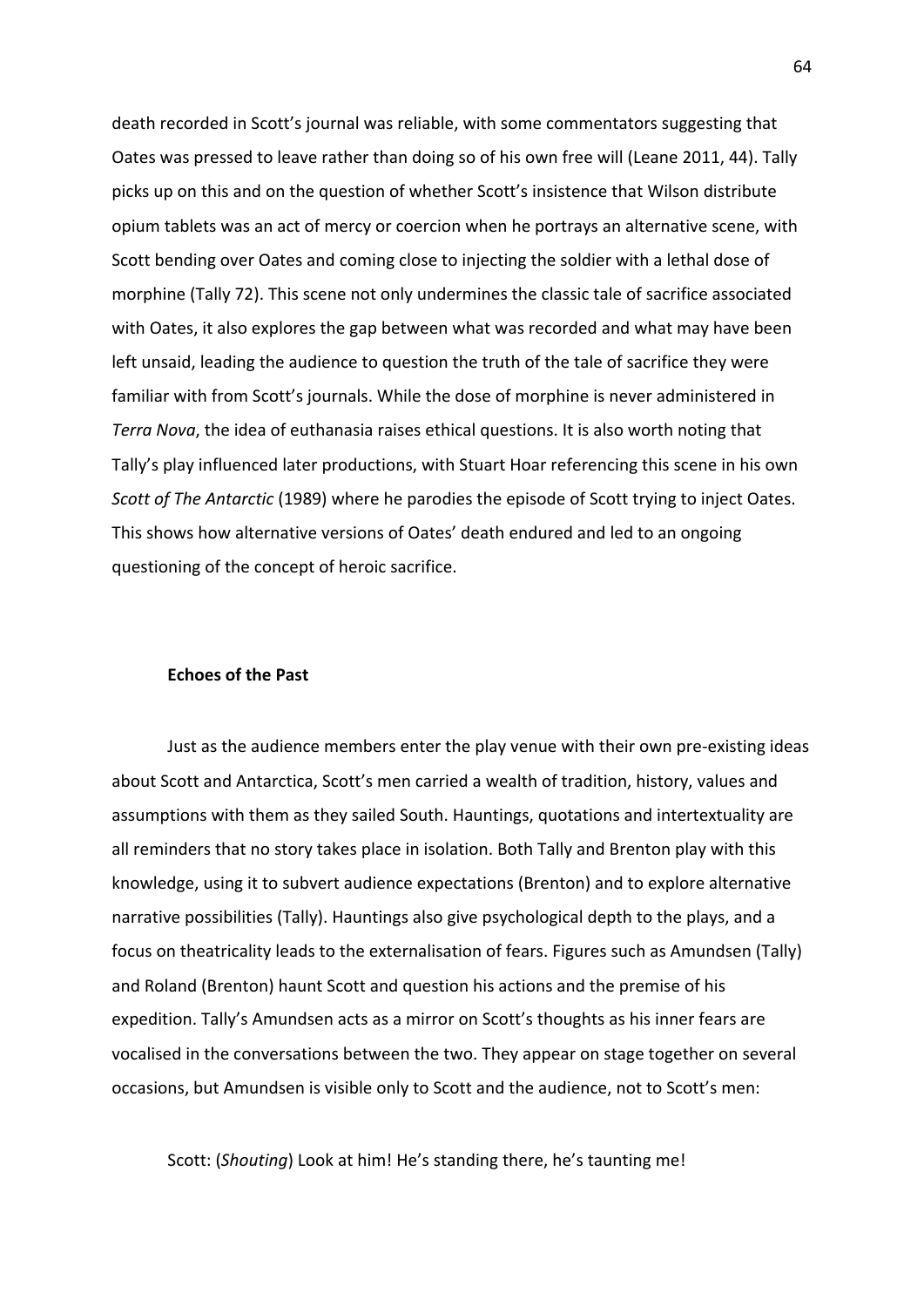Wilson: There's no-one! (*He turns to Scott and shakes him*) *Do you understand?* (Tally
68)

The Amundsen character allows for exploration of Scott's inner landscapes, playing devil's advocate
and
being
used
as
a
sounding
board
for
suggestions
such
as
leaving
Evans
behind (Tally 30) or taking the opium pills (Tally 75). In this way he is similar to Brenton's Roland figure who is visible only to Scott and haunts him throughout the action. This idea of haunting is epitomised in Amundsen's pose at the end of Act I of Tally's play, putting his arms
around
the
shoulders
of
the
men
as
they
take
their
famous
photo
at
the
Pole
(Tally 42).
Seconds
later,
a
slide
of
the
original
photograph
is
shown
on
the
back
wall,
without Amundsen
present.
This
photographic
quote
reinforces
the
idea
of
Scott's
men
being haunted by Amundsen's earlier presence and the weight of history. Amundsen's presence on
the
stage
raises
ideas
of
madness
and
questions
of
what
is
real
and
what
is
imagined, mirroring questions over what is real in Antarctica the place and what has been imagined and
projected,
both
onto
Scott's
Antarctica
and
the
theatre
stage.

The different approaches Brenton and Tally take to staging the story of "Scott of the Antarctic" are clear when looking at their use of quotations. Brenton takes quotes and uses them
out
of
context
in
order
to
heighten
the
theatricality
of
his
production.
He acknowledges how closely entwined Antarctica is with Scott's story of English sacrifice by paraphrasing
Marx
and
gesturing
to
the
weight
of
everything
that
has
gone
before:

Announcer:
Ladies
and
gentlemen,
men
make
their
own
history
but
they
do
not make it just as they please. The traditions of the dead generations weigh like a nightmare
on
the
brains
of
the
living.
(Brenton
79)

In the case of this play, it is texts that have gone before and weigh on the brains of the audience, thanks to both the diaries of explorers and the retellings of Heroic Era narratives. Brenton's play is aware of its own intertextuality on both accounts. Including a Marxist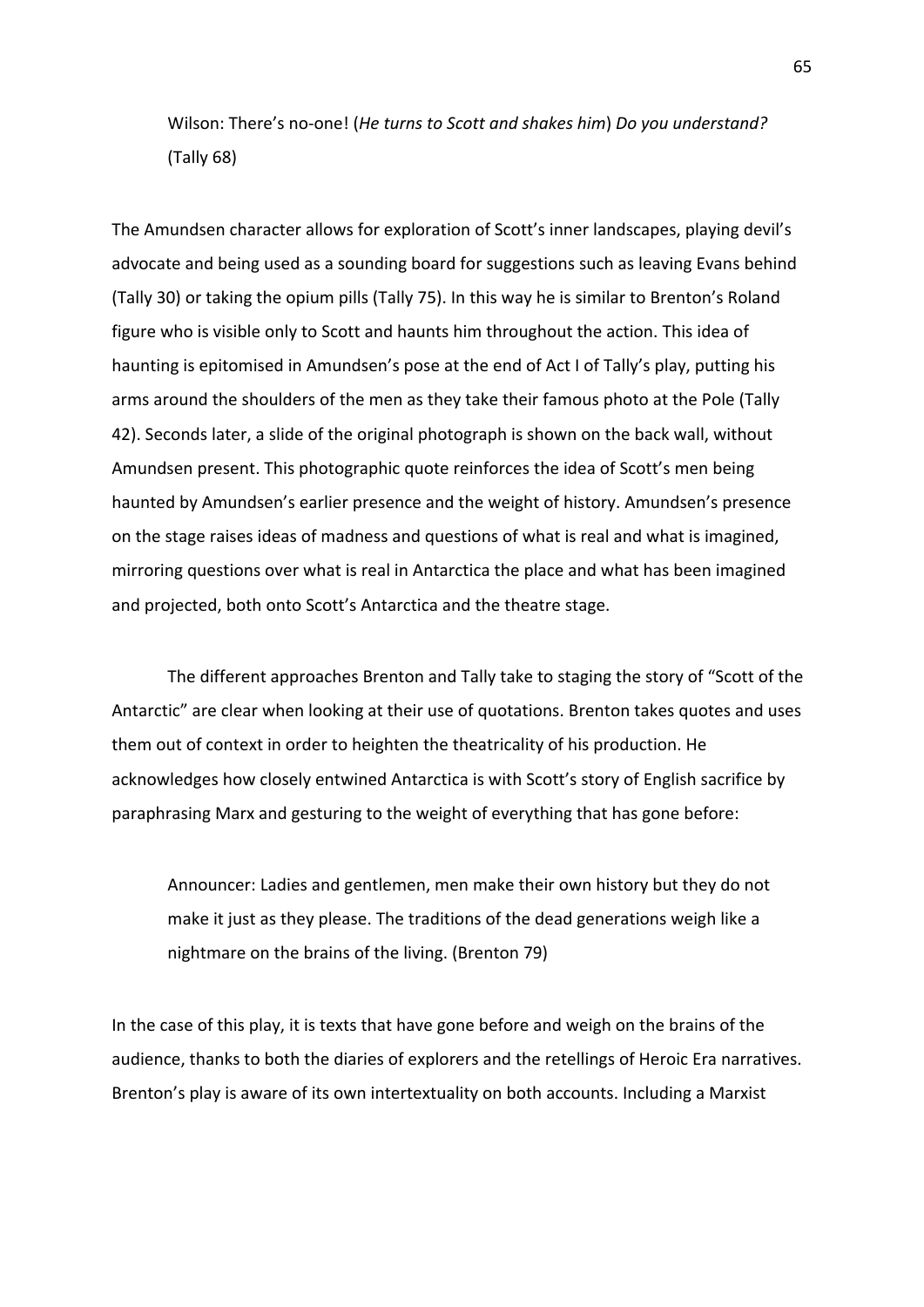reference<sup>25</sup> adds another layer of intertextuality and reminds the audience of the socialist standpoint
from
which
Brenton
writes.
Quotes
from
the
polar
explorers
themselves
are
also used to refer directly to what has gone before in the Antarctic. At the end of scene 16 the whole party chant "Captain... Scott's... Famous... Words... Dear... God... This... Is... An... Awful... Place"<sup>26</sup> (Brenton 99), while the Devil introduces Oates' famous line with much hype and an accompanying banner. In other productions the chorus gives the audience clues as to how they should act, but in Brenton's play the narrating characters explicitly tell the audience what kind of a reaction they are expecting. As the Devil and Snodgras wait for Oates to exit the tent with his final line – which is never delivered – the Devil ups the suspense
by
telling
the
audience:

Devil: Get your hankies out! Really moving bit. Tears, the lot. Brave Englishman giving
his
life
for
his
friends.
Even
I,
ladies
and
gents,
have
a
salty
trickle.
(Brenton 102)

The
encouragement
of
pantomime
emotions
mocks
past
interpretations
of
how
Oates'
story has been revered and held up as a peculiarly British example that should stir all English hearts.

The structure of the play also undermines any heroic reading as it then leaves the audience hanging by denying Oates the chance to finish his line, allowing him to say only "I am just going..." (Brenton 102). Brenton plays with the fact that Scott's Antarctic story is very
well
known
by
putting
the
famous
lines
in
a
new
context
and
questioning
their authenticity, with aposiopesis creating a breach in the canon and interrupting a predetermined narrative. Oates' line is famous for signalling his heroic sacrifice, as Scott's journals record it as his last. By ending the play midway through Oates' quote Brenton

<sup>&</sup>lt;sup>25</sup> "Men make their own history, but they do not make it just as they please; they do not make it under circumstances
chosen
by
themselves,
but
under
circumstances
directly
encountered,
given
and
transmitted from the past. The tradition of all the dead generations weighs like a nightmare on the brain of the living." (Marx
and
Engels, *Communist
Manifesto*).

<sup>&</sup>lt;sup>26</sup> This is a deliberate misquote. Scott's actual words were "Great God! This is an awful place and terrible enough for us to have laboured to it without the reward of priority" (Scott Journals 376).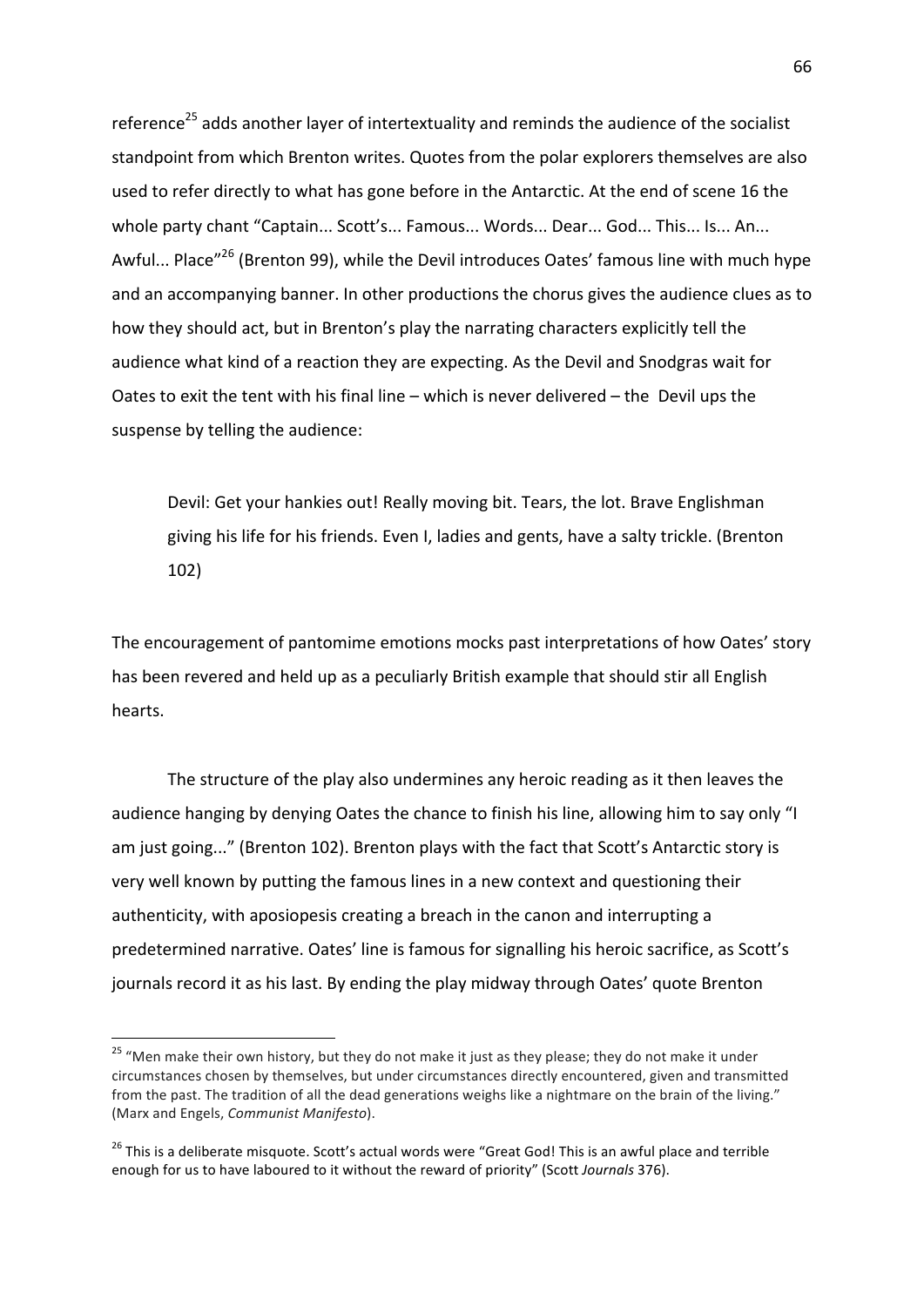makes
a
powerful
statement
about
the
insignificance
of
sacrifice,
undermining
the
concept upon which both earlier plays and the "Scott of the Antarctic" myth are based. The missing word, "outside," is also important for considerations of space. The ice rink is a setting that combines
inside
and
outside
–
or
rather,
puts
what
is
normally
outside
inside.
The
audience is about to "go outside" just after hearing these words, when the play finishes, so the final words spoken in *Scott of the Antarctic* bring ideas of space and place to the fore by encouraging the audience to examine their own place-ness within the performance arena.

Like Brenton, Tally uses quotations from Scott's diaries and letters, but he is much more
sympathetic
to
both
the
historical
figures
and
source
material
that
he
dramatises. When his characters reach the Pole at the end of Act I, Scott cries "... Great God! This is an awful place! And it's terrible enough to have come here, without the reward of priority" (Tally,
41).
This
quote
is
much
more
similar
to
Scott's
own
wording
and
helps
to
reorient
the audience within the Antarctic setting. It also makes the audience more sympathetic to the men's plight, as Tally's "awful place" sounds much more hostile than a landscape that is "colder than an ice lolly" (Brenton, 79). It is significant that Tally gives both the first and last lines of his play to Scott, bracketing his play with the explorer's own words. After opening with the first lines of Scott's "Message to the Public," the play ends with the final line of the same message: "For God's sake look out after our people" (Tally 78). This use of quotations gives
Tally's
own
words
more
weight
and
lends
credibility
to
the
other
(invented)
scenes throughout the play. In these scenes Tally uses original source material juxtaposed with imagined exchanges to encourage the audience to examine their own imaginings of Antarctica
and
their
understanding
of
famed
Antarctic
stories.
While
showing
compassion for the Scott character, he also invites the audience to critically reflect on the primary source material for the legend of "Scott of the Antarctic."

The
retellings
of
legends
traditionally
feature
the
same
chronological
narrative checkpoints
each
time,
but
Tally
complicates
the
structure
of
the
Scott
legend
by juxtaposing well-known events such as Evans' death with a series of non-chronological flashbacks. This allows him to present famous Antarctic quotes within a new context, as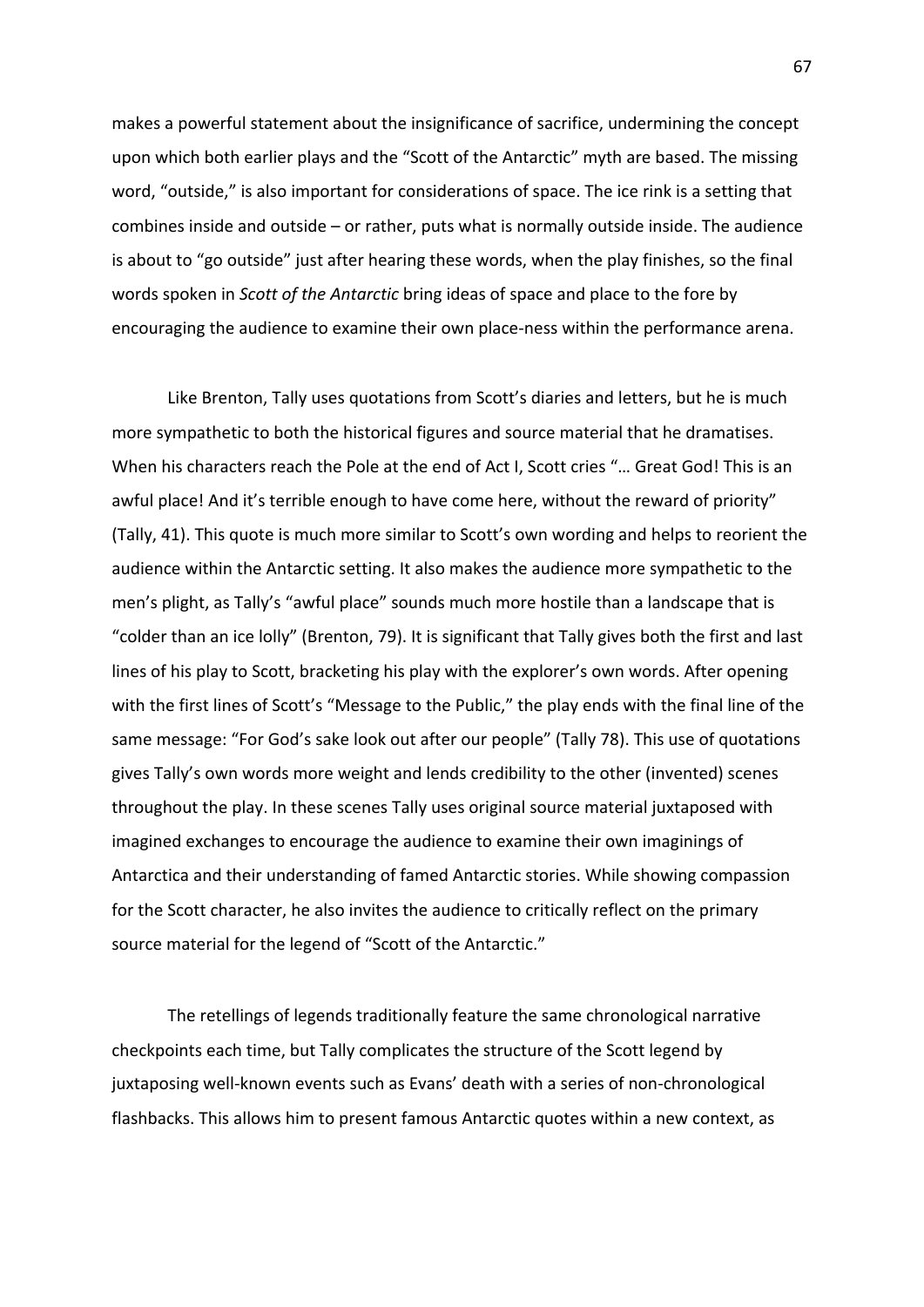when Oates rubbishes Bowers' tea-making skills directly before making his exit from the tent:

Oates:
Absolutely
disgraceful. *(With
great
effort,
he
is
able
to
stand.
He
leans
on*  Wilson's shoulder for support.) Do you know – I haven't had a decent cup of tea since I entered the service? (Quickly) I'm just going outside. I may be some time. (Tally 73)

Tally does not deny Oates his famous line, but by prefacing it with a discussion about a cup of
tea
he
does
question
the
heroic
nature
of
Oates'
act.
Tea
is
associated
with
home
and
the domestic, not with the exploits of great explorers, and Oates' longing for the comfort of home paints a more human image than the noble martyr presented by Goering and Stewart. Oates' mundane complaint has the same humanising effect as Evans' graphic injuries, thus undermining
the
heroic
ideals
that
are
central
to
the
Scott
legend.

In both Tally's and Brenton's plays the use of quotations is a form of cannibalism of the past and previous texts. Debates surrounding polar cannibalism were current during the 1960s and 1970s<sup>27</sup> and both playwrights gesture towards the topic: Tally's Oates orders the head chef for dinner (Tally 46) and Brenton's polar party are devoured by Dr Livingstone, Sir Francis Drake and a host of other explorers at the end of the play (Brenton 103). Unlike Stewart's
heroes,
whose
deeds
live
on
like
flames,
Brenton's
men
are
cannibalised
by history and by those who went before them, offering a direct critique of the idea of Antarctic
exceptionalism.

This
Scott
shares
the
stage
with
explorers
who
conquered
other places
such
as
USA,
Africa
and
the
Pacific,
putting
Antarctica
in
the
same
category
as
those other
places
that
were
discovered
and
colonised.
In
contrast
to
earlier
plays
where imperialist goals were taken for granted, Brenton's comparison of Scott and other historical conquerors problematises the assumption that conquest is a worthy goal. Colonialism came with many problems, and although it had no native population, Antarctica was not immune to these. For Brenton, having history invade the stage at the end reminds the audience of the
cultural
baggage
the
explorers
carried
with
them
to
the
ice.

<sup>&</sup>lt;sup>27</sup> Questions of cannibalism were raised in relation to both Australian Antarctic explorer Sir Douglas Mawson (Turney
322)
and
the
Arctic
explorer
Sir
John
Franklin
(Davis‐Fisher
148).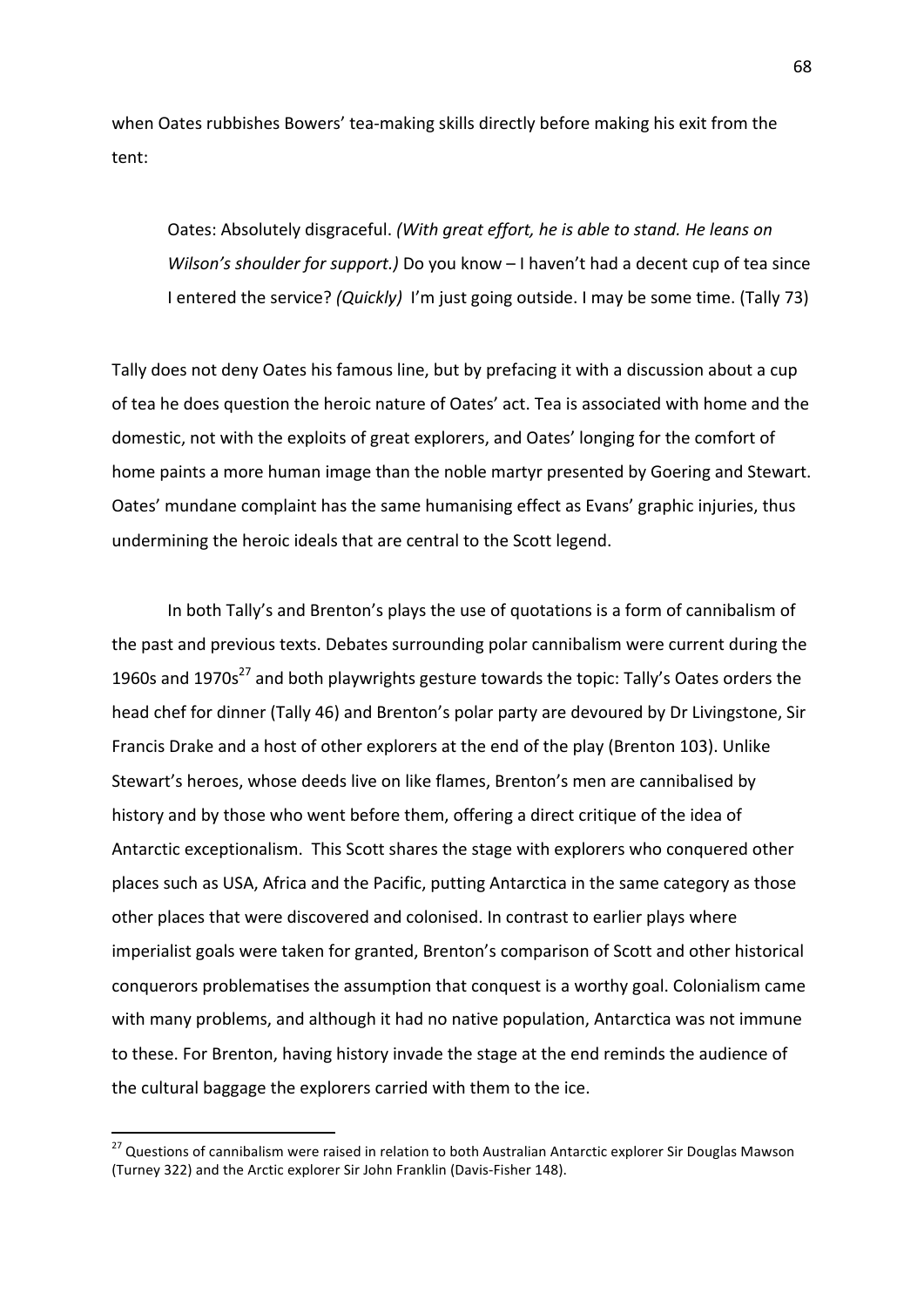#### **Rethinking
Legends**

Both
Brenton
and
Tally
seek
to
remove
the
character
of
Scott
from
his
pedestal
in order
to
critique
both
the
methods
of
the
man
himself
and,
more
importantly,
the
attitudes of
those
who
constructed
his
elevated
status
to
begin
with.
Brenton
represents
Antarctica
in order
to
deconstruct
the
myths
associated
with
the
Heroic
Era.
Issues
of
monarchy,
religion, class
and
the
notion
of
a
"hero"
remained
current
in
Brenton's
England
and
he
was
not
so interested in the Antarctic setting as in the cultural myths that underpinned the story of "Scott of the Antarctic." This is evident in his opening scene where the King is panicking about the existence of the British Empire, an Empire that had long since ceased to exist by 1971. Antarctica is introduced soon afterwards when the King throws a tantrum because he wants the white region at the bottom of the earth for himself. This scene serves both to make royalty seem ridiculously infantile, but also to make fun of those who want to own and
possess
Antarctica:

King: But what is this white bit? (He reads from the globe.) An... Tarc... Tic... A? South... Pole? No union jack. No flag at all... (The
King,
like
a
kid,
throws
a
fit.) I
wanna
Union
Jack
at
the
South
Pole!
(Brenton
78)

The rhetoric associated with Scott's story holds that the explorers sacrificed themselves for their King and country, so this scene calls into question the value of what was once seen as the
supreme
sacrifice.
While
nationalism
had
not
disappeared
from
Antarctic
politics, attitudes
had
changed
since
the
days
when
it
was
taken
for
granted
that
Antarctica
was
a place
to
be
conquered
by
virtue
of
a
flag.

Plays such as Brenton's and Tally's are very much a product of their time and reflect contemporary
historiographic
debates
about
Antarctic
heroes.
Realising
that
place‐making
is always
a
project
of
imagining,
communicated
via
narrative,
these
playwrights
show
how there
are
multiple
ways
of
telling
a
story
and
of
constructing
place.
They
also
show
that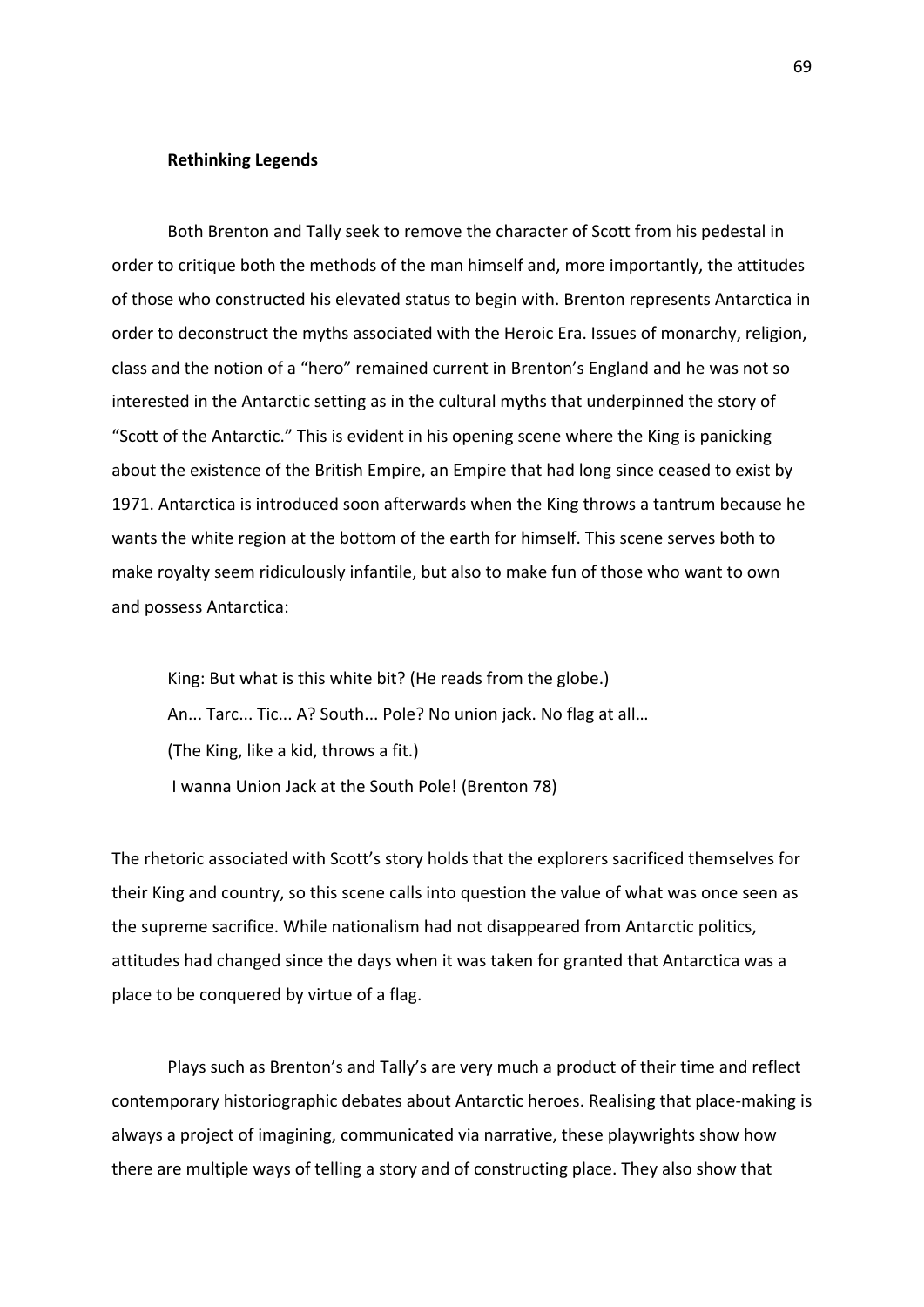there are multiple ways of manipulating how the audience views that place once it has been created. The
plays
dismantle
previous
paradigms
that
link
Antarctica
to
heroic
stories
of sacrifice, with multiple views of Scott rendering him discontinuous as a historical figure. Weyrauch, Brenton and Tally all break down the assumptions surrounding early explorers' exploits, externalise the characters' fears and allow Antarctica as a setting to become untangled
from
Heroic
Era
stories.
This
questioning
of
story
sets
in
motion
a
questioning process that can later be applied to place-making itself. As such these plays are stepping stones on the way to seeing Antarctica as an independent landscape in its own right, even as
they
address
Scott
and
the
Antarctic
upon
the
same
stage.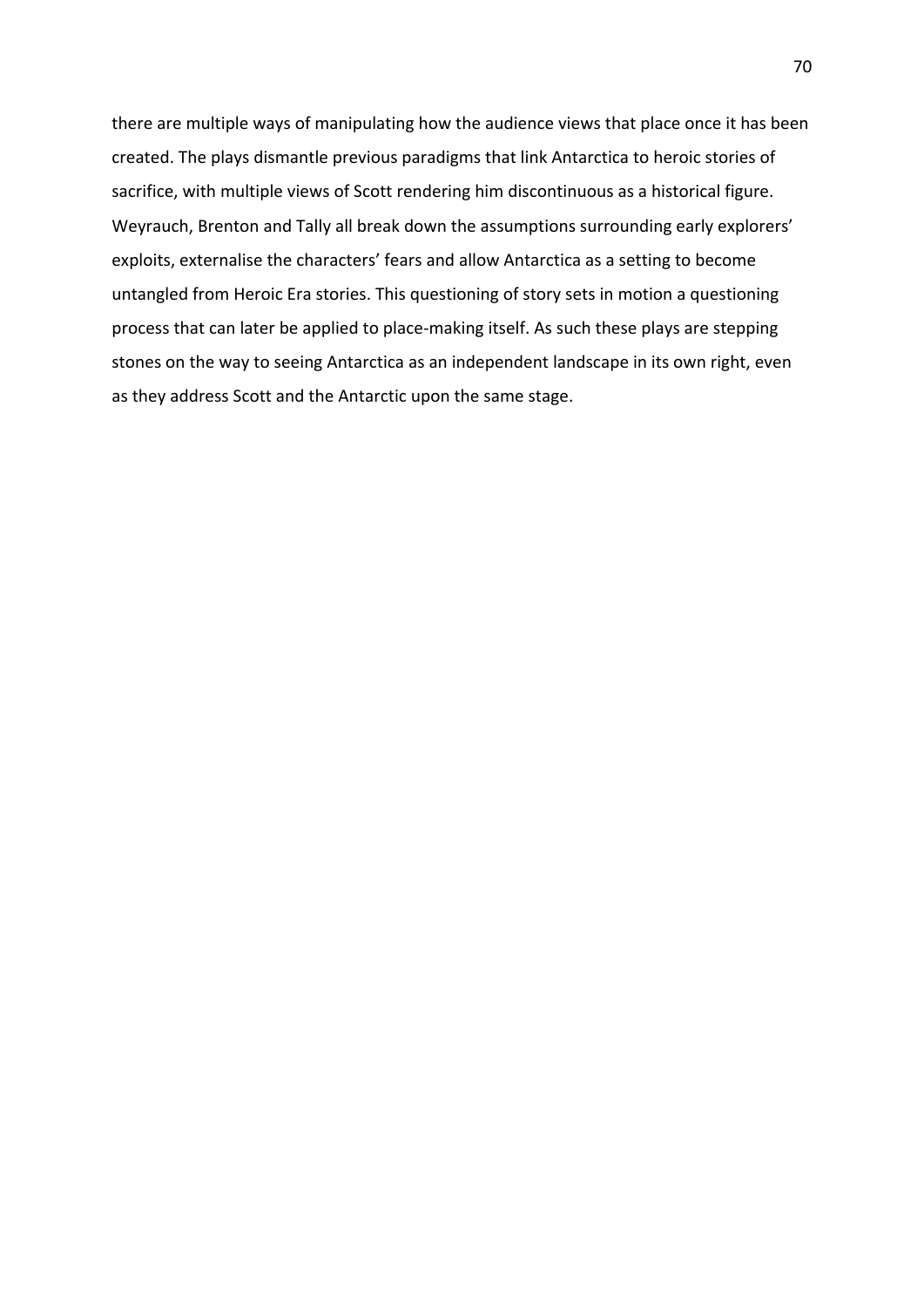### **Part
III:
Reimagining**

The
tradition
of
retelling
Antarctic
stories
and
recasting
the
Antarctic
landscape
enabled later playwrights to move away from the Antarctic as a setting, whilst still using the legendary polar narratives of Scott and Amundsen as "a central conceit" (Cornelius 6). In Manfred
Karge's *Die
Eroberung
des
Südpols* (1985)
and
Patricia
Cornelius' *Do
Not
Go*  Gentle... (2010) the characters create their own versions of Antarctica on the stage and explore
the
social
issues
of
unemployment
and
aging
through
their
interaction
with
their own
imagined
space.
This
brings
a
new
dimension
to
the
questions
of
space,
place
and landscape, as the Antarctica presented is not only an imagined landscape as in previous productions. Instead, it is an *actively* imagined landscape, meaning the audience is privy to the ways in which the characters construct it. Karge's characters use sheets on the washing line to represent the white icescape as they act out Amundsen's conquest of the South Pole. Cornelius'
characters
occupy
a
bare
stage
until
Act
II,
when
a
large
white
structure
makes visible the Antarctic landscape, showing how this imaginary icescape is more real for the characters
than
any
other
setting.
This
puts
the
focus
on
subjectivity
and
perception,
making it
possible
for
multiple
characters
with
a
range
of
perceptions
to
have
their
voices
heard. Antarctica is not the actual setting for either play, but the icy landscape serves as a metaphor for the struggles the characters are facing in their everyday lives.

#### **Plays
in
Context**

The
Antarctic
Treaty
of
1957
had
cast
the
continent
as
a
place
dedicated
to
"peace and science," but scientific endeavours continued to be tinged with a heroic hue. Although the
focus
changed
from
geographical
discovery
to
scientific
exploration,
Antarctica continued
to
be
a
masculine
sphere
dominated
by
the
experiences
of
(mainly
white)
male scientists. The 1980s and 1990s saw gradual changes in the make-up of Antarctic base staff, with a greater number of Asian nations establishing National Antarctic Bases (India, China, South Korea). During this time the continent slowly became more accessible to female scientists,
but
female
sexuality
was
a
threatening
addition
to
what
was
once
a
homosocial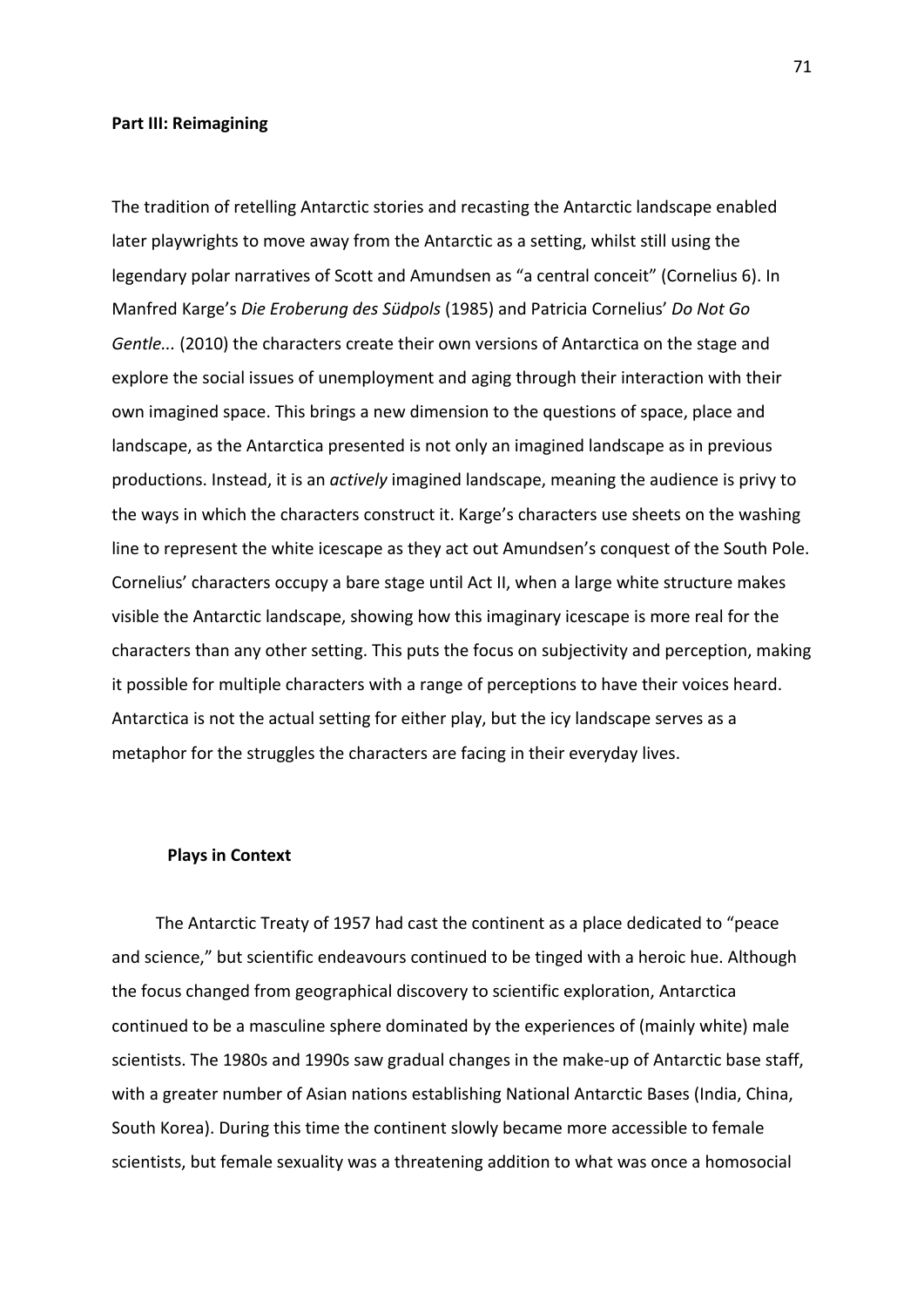environment
populated
by
the
"heroes"
of
the
early
days
(Lewander
96).
Glasberg
writes that "It is no secret that women's gradual arrival in Antarctica was resisted and finally lamented by the males-only club deriving from adventure, military and science legacies" (2012,
117).
This
was
because
women's
presence
helped
to
undermine
"heroic"
ideas associated
with
the
place.
It
also
allowed
for
the
emergence
of
new
perspectives
on
the Antarctic
continent,
perspectives
that
Cornelius
explores
in
her
play.

Antarctic
tourism
opened
up
the
continent
to
a
wider
range
of
people
during
this period,
offering
an
Antarctic
experience
to
anyone
who
could
afford
to
pay.
The
growing number of tour operators during the late 1980s led to the founding of the International Association
of
Antarctic
Tour
Operators
(IAATO),
which
describes
itself
as
"a
member organisation
founded
in
1991
to
advocate,
promote
and
practice
safe
and
environmentally responsible private-sector travel to the Antarctic" (IAATO 2013). Tourist trips are often promoted
as
a
way
to
create
ambassadors
for
the
continent,
working
on
Lars
Erik
Lindblad's principle
that
"you
can't
protect
what
you
don't
know"
(IAATO
2013).
The
version
of Antarctica that tourists come to know differs from that of field scientists or early explorers, as they experience a carefully curated version of the place, complete with over flights of the Pole and photo opportunities galore. This idea is explored in Karge's play, where tourism is used to underline both social issues of inequality and the importance of imagination. The industry also makes possible a greater range of perspectives as more people travel South. These
alternative
perspectives
are
central
to
both
Karge's
and
Cornelius'
plays,
which feature female, elderly, and unemployed characters who are all far removed from the dashing
men
of
the
Heroic
Era.

Karge
takes
those
dashing
men
and
presents
the
twentieth‐century
legend
of Amundsen's
conquest
of
the
South
Pole
in
a
way
that
has
contemporary
relevance.
His choice
of
topic
had
a
precedent,
as
post‐war
German
theatre
consisted
of
a
"repertoire dominated
by
radical
experimentation
with
conservative
works"
(Stenberg
402).
Dramatists often
turned
their
attention
to
classics
such
as
Goethe,
Ibsen
and
Sophocles
and
put
a
new spin on established stories, much as Karge revisits the story of the race to the Pole. Germanlanguage theatre of the 1980s was very director oriented, with directors having "much greater staying-power than the playwrights whose works they often helped form into initial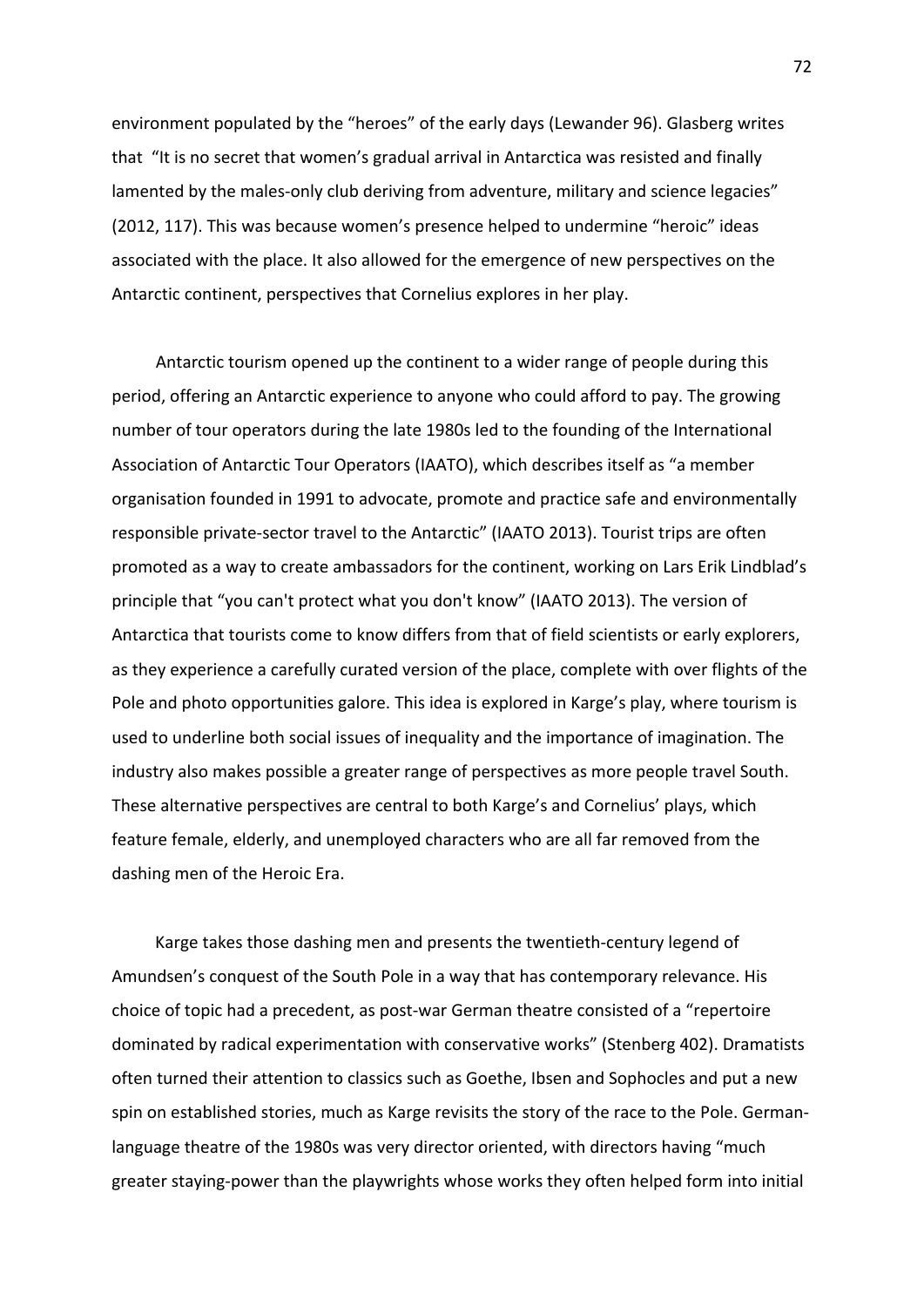successes"
(Stenberg
400).
Many
contemporary
writers
from
the
1980s
have
been forgotten, but as a director, playwright and actor, Karge experienced the best of the theatre world, both gaining recognition for the plays he directed and creating his own works that dealt
with
social
issues.

Social issues are also an important context for recent Australian theatre, where race and
gender
are
central
themes.
A
growing
awareness
of
"Indigenous
ownership
and
colonial violence" (Crouch 204) has led in recent years to questions over space, identity and spatiality and a theatre that is "structured less by character or narrative, than by place" (Crouch
205).
Setting
takes
on
a
central
role
in
storytelling
thanks
to
the
recognition
of
the multiple layers of story and history that underlie all places and must inform all subsequent narratives. Antarctica has fewer existing layers of story than Australia, thanks in part to its recent
human
history
and
lack
of
an
indigenous
population.
This
makes
it
a
more straightforward setting for an exploration of the place-making process that is foregrounded in *Do
Not
Go
Gentle…* 

# **Karge
and
Cornelius**

Born
in
Brandenburg
in
1938,
Karge
trained
as
an
actor
and
a
director
before beginning his career with the Berliner Ensemble, the group founded in 1949 by Berthold Brecht
and
Helene
Weigel.
Karge
worked
closely
with
both
Matthias
Langhoff
at
East Berlin's Volksbühne and Claus Peymann in the industrial Ruhr area before writing his first play, Jacke wie Hose, at the age of 44.<sup>28</sup> Die Eroberung des Südpols, which premiered in Bochum in 1986, is set in the industrial coal mining town of Herne in the Ruhr valley. This is a play for actors and directors: Karge's theatrical experience led him to write a text that leaves plenty of room for interpretation by the company performing the piece. This was not the first time Karge had worked with a play set on ice, as he also co-directed and starred in Thomas Brasch's Lieber Georg at Berlin's Freie Volksbühne in 1980, a production that has been described as "Poetry on Ice" (Hensel 167). Based on the writer Georg Heym, who died

<sup>&</sup>lt;sup>28</sup> Another of Karge's plays, The Wall Dog, was translated by Howard Brenton in 1990 (Bull, J. 1991).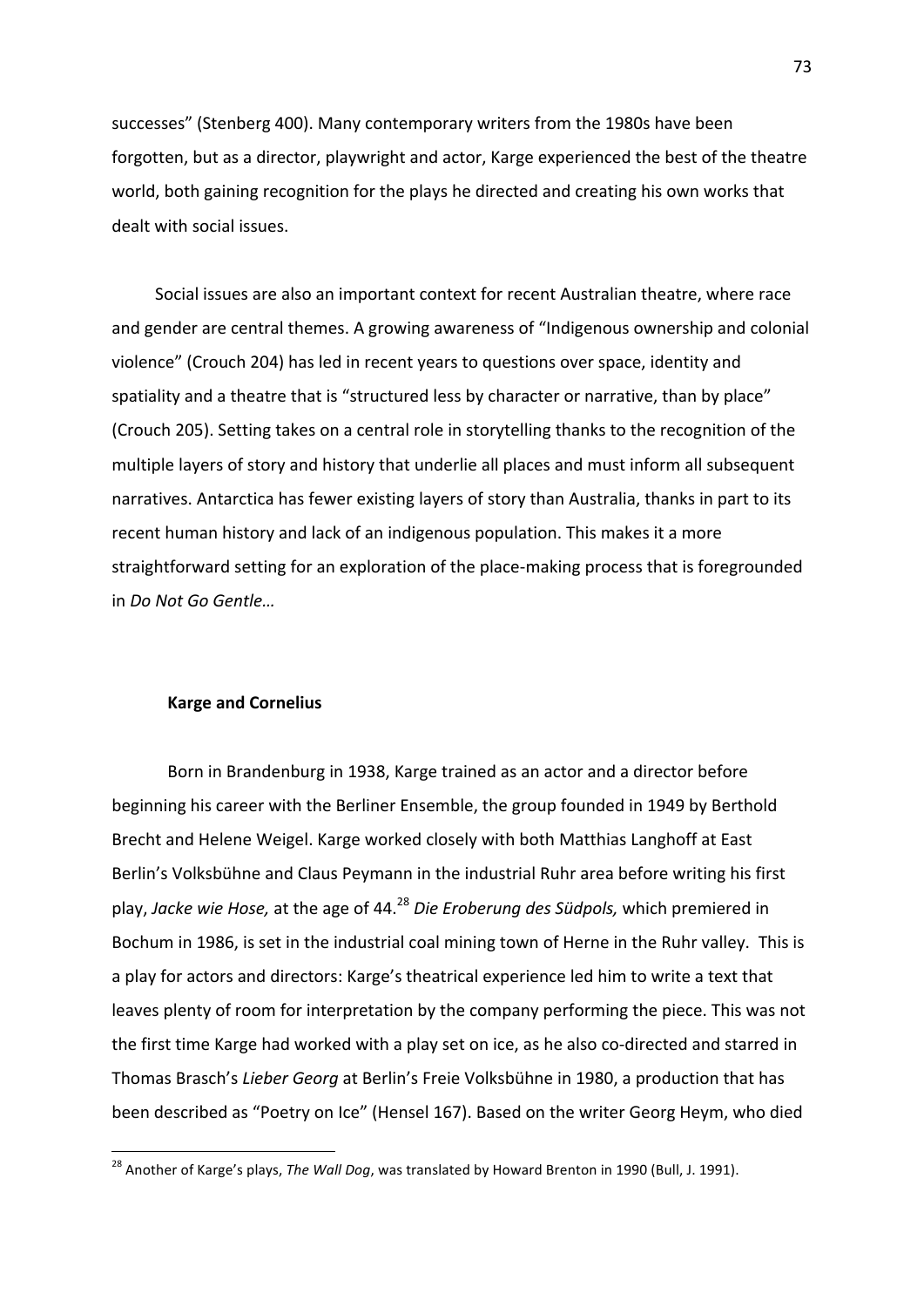after
falling
through
ice
whilst
skating,
Brasch's
play
also
touches
on
Heym's
Antarctic
story "Tagebuch
Shakletons"
(1911).
Heym's
story
about
the
golemisation
of
Shackleton,
Adams, Marshall and Wild meant Karge was familiar with Antarctic narratives before writing his own polar
play.

Die Eroberung des Südpols differs from Brasch's play because it turns the audience's attention to a contemporary issue. The harsh physical environment of the Antarctic is a metaphor for the inhospitable nature of a society in recession, with Karge using a role-play of
Amundsen's
Antarctic
journey
to
explore
themes
of
joblessness
and
hopelessness.
For these characters the role-play acts as "a survival strategy in a social environment in which they have become all but invisible" (Remshardt 2004, 319). This survival strategy has had lasting resonance: since its premiere Die Eroberung des Südpols has been one of the most regularly performed Antarctic plays. It has been especially popular in recent years due to the centennial
anniversary
of
Amundsen's
reaching
of
the
pole,
while
the
concurrent
global financial crisis has made the theme of unemployment particularly resonant.<sup>29</sup> The play has made "a considerable impact" (France, 340) as a German text on the English stage and several English language versions exist. While the Minter and Vivis version (1988) is a transliteration, Remshardt's 1992 translation uses English language idioms instead of direct translations in order to capture the essence of the play and make it more accessible to an English
speaking
audience.
The
Jones
version
(1990)
goes
further
still,
changing
the character names and adapting the colloquialisms to suit the US market. My readings are based on the original German version, but an in-depth analysis of the differences between these various translations would make an interesting future project; while the language differs markedly, the themes remain relevant for diverse audiences.

When Cornelius' Do Not Go Gentle... premiered on the other side of the world in 2010,
Karge's
play
was
still
being
performed
on
a
range
of
English
and
German
stages.<sup>30</sup> *Do*  Not Go Gentle... gained much critical claim within Australia and saw Cornelius awarded both

<sup>&</sup>lt;sup>29</sup> Lyn Gardner's review of a 2012 performance in The Guardian (Tuesday 1 May 2012) remarks that thanks to the idea of job centres being full of hopelessly desperate young people, "it could be set in the here and now."

<sup>&</sup>lt;sup>30</sup> Productions of Karge's plays include those put on by Kompass-Theater, Hannover (2007), Elephant Performance Lab, L.A. (2009), Strawdog Theatre, Chicago (2011), Landestheater Coburg, Bavaria (2011).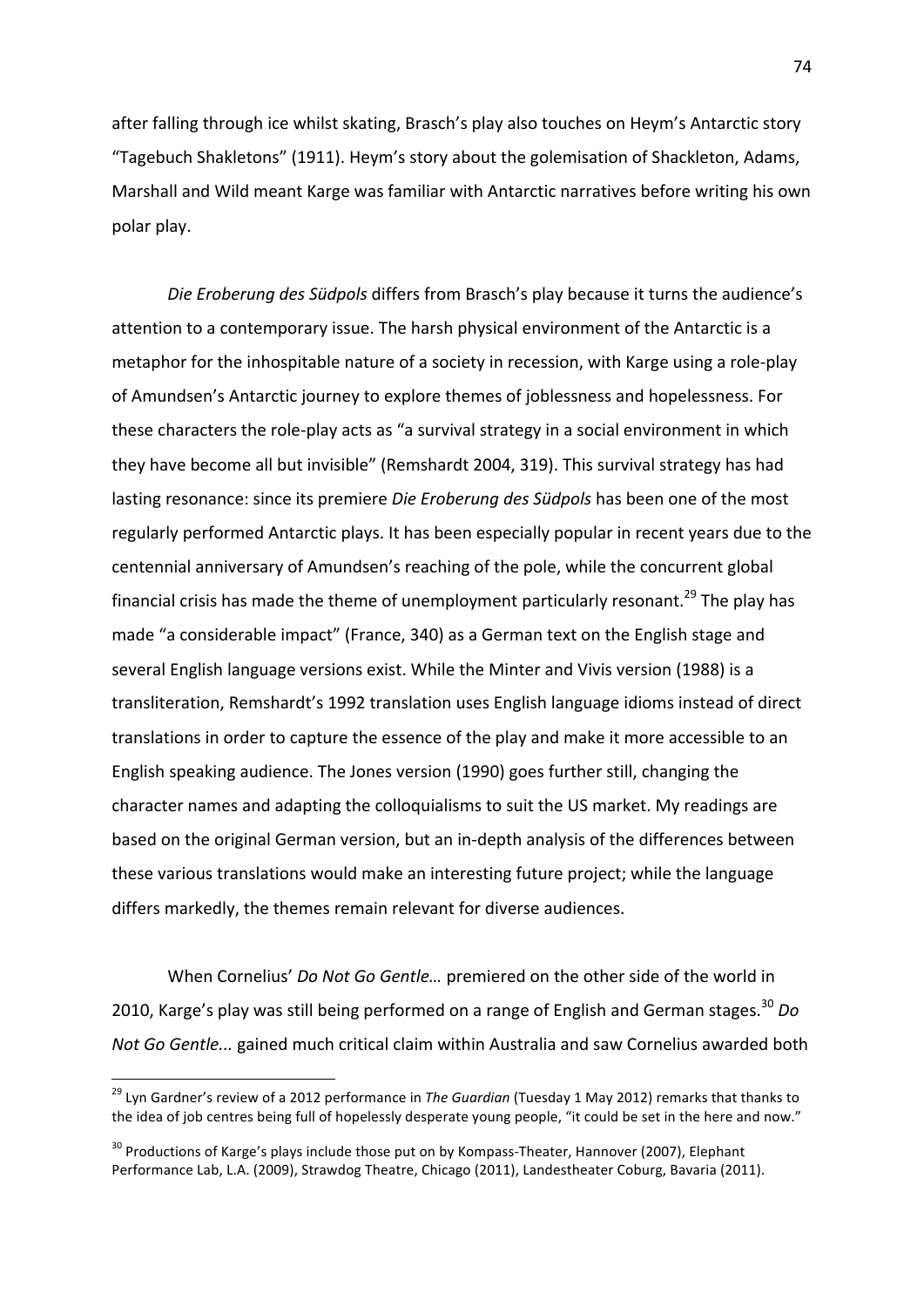the
2011
NSW
Premier's
Literary
Award
for
Drama
and
the
Victorian
Premier's
Literary Prize. Patricia Cornelius is an Australian writer with over 20 plays to her name. Co-founder of
the
Melbourne
Worker's
Theatre,
Cornelius
aims
to
make
powerful
contemporary theatre
about
issues
that
are
often
ignored
and
people
who
are
marginalised
by
society (Andrew). *Do Not Go Gentle...* juxtaposes the elderly and mentally ill, who are often forgotten, with Antarctic heroes whose memory has endured. This allows the characters to explore their own failures and acknowledges the very human desire to leave a legacy behind. The yearning for a life that is more vibrant is a common theme in Cornelius' plays, and
this
comes
through
strongly
in
the
different
regrets
of
the
characters
in *Do
Not
Go Gentle...* The title of the play is instructive as it is borrowed from a Dylan Thomas poem that urges people to "Rage, rage against the dying of the light" and to resist death to the last rather than going "gentl[y] into that good night" (Thomas 128). Although the outcome of their
struggles
is
predetermined,
Cornelius'
characters
rage
until
the
end.

Julian Meyrick, who directed the premiere of *Do Not Go Gentle...*, describes Cornelius' play as "a meditation on time, loss and love, on what it is to reach a point when a judgment on one's life is both unavoidable and beside the point" (qtd. in Cornelius 3). He goes
to
explain
why
this
makes
Scott's
polar
journey
an
appropriate
metaphor
for
the elderly as the end of their lives come into sight. As a cultural myth, Scott's story can be invoked and then requires no further explanation: "[It] places an uncompromising metaphor on stage – that of a long, ultimately fatal trek to the South Pole – as a means of exposing, exploring and expanding our experience of the aging process" (qtd. in Cornelius 5). The elderly
characters
in
the
play
face
their
deaths
one
by
one,
heading
alone
into
the
snow
and the unknown as they leave the stage. Meyrick also comments on what associations he thinks
the
Scott
myth
has
for
contemporary
audiences,
namely
"associations
of
courage, comradeship,
daring
and
determination"
(qtd.
in
Cornelius
3).
Following
the
"Retelling" plays,
sacrifice
is
no
longer
a
central
concern.
Both
Cornelius
and
Meyrick
are
well
aware
of historiographic debates, with the director commenting that Australians "don't take kindly to the
heroic
posture"
that
saw
Scott
raised
to
a
mythical
status
(qtd.
in
Cornelius
3).
Cornelius makes
Scott
more
accessible
to
her
characters
by
comparing
his
famous
suffering
to
their own struggles. In doing this, she also shows how the term "hero" can be applied to unlikely members of society. Scott's narrative is removed from the Antarctica and used as a frame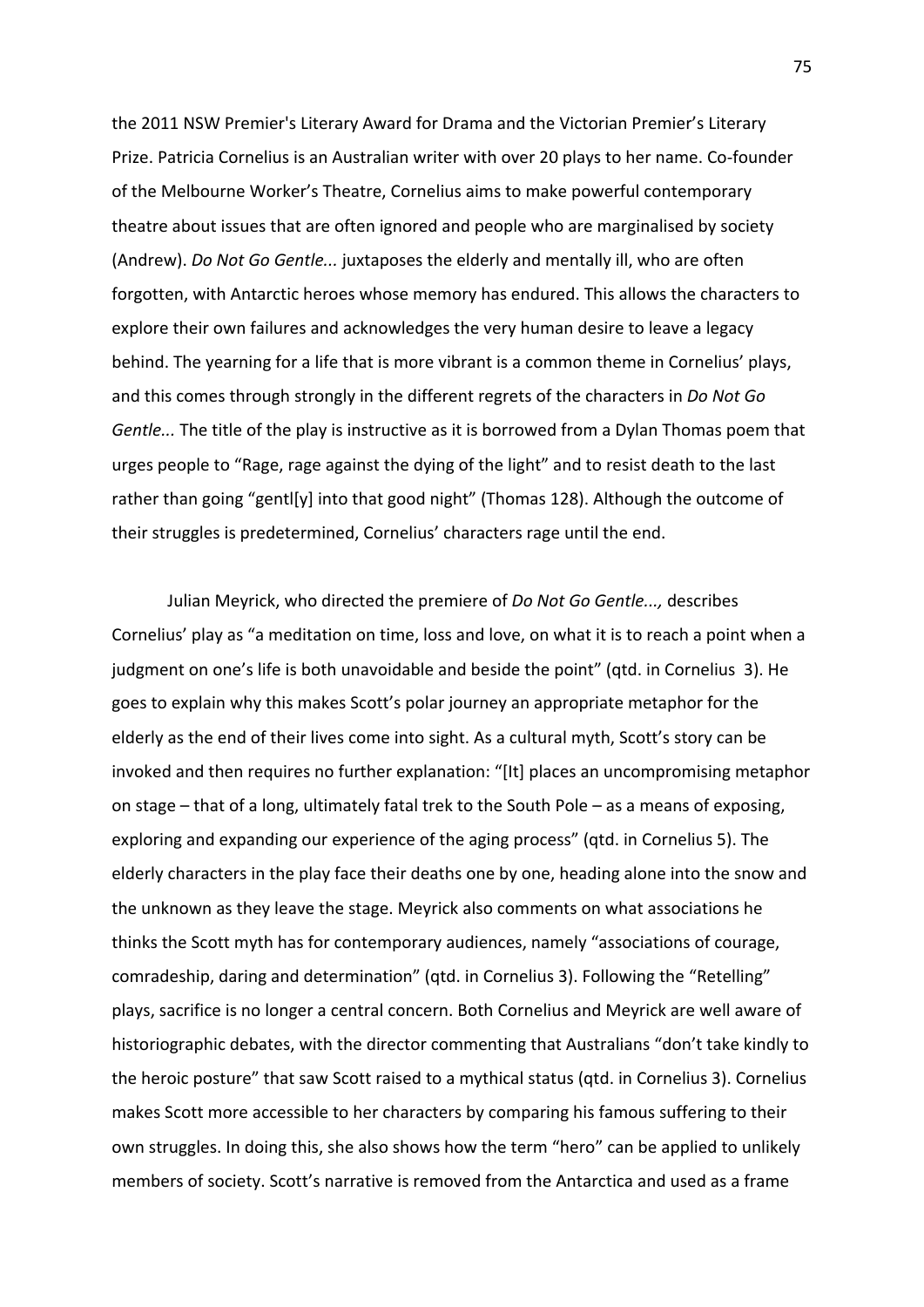around
which
her
characters
create
their
own
imagined
landscape,
helping
them
come
to terms
with
reaching
their
own
points
of
no
return.

### **Staging
Concerns**

In earlier plays Antarctica was the setting for a particular story, but in the case of Karge
and
Cornelius
it
is
story
that
leads
to
the
construction
of
a
version
of
Antarctica. Amundsen
and
Scott's
narratives
come
first,
as
they
offer
ideal
vehicles
to
address contemporary
social
issues
relating
to
failure
and
triumph.
It
is
only
in
acting
out
these stories that an Antarctic setting becomes necessary for the characters on the stage. Thus, these meta-theatrical plays stage the construction of place. They also reveal the problems associated
with
place‐making
by
offering
multiple
perspectives
on
the
constructed
setting, and by questioning what constitutes the "real." These problems of perception are applicable in any setting, but exemplified in Antarctica thanks to its comparatively recent discovery and the
dominance
of
Heroic
Era
narratives
in
the
public
imagination.

Karge's stage is minimalist, with "Die Bühne als Bühne. Ein kleine rote Vorhang" (Karge 37) [The stage as a stage. A small red curtain]. This sets the scene for a play that is largely about, and takes place in, the imagination of five unemployed men. Remshardt describe this "self-consciously performative and frankly anti-illusionistic" setting as "a paean to the unfettered imagination in the empty space of the theatre and a sober caveat about the limits of escapism" (2004, 317). These limits apply both to the characters on the stage and
the
audience
watching
the
play.
Audiences
go
to
the
theatre
in
order
to
be
confronted with alternative possibilities and to escape their everyday lives, and in the case of this play they watch the characters on stage do the same. These characters are aware of the curtain and the ideas of spectatorship that it entails, building up to the moment when they reveal what
lies
behind
it:

*Büscher:
Was
ist
hinter
dem
Vorhang. Slupianek:
Pfoten
weg,
Büscher.
Hinter
diesem
Vorhang,
Freunde,
hinter
diesem Vorhang,
der
gestern
noch
nicht
da
war‐*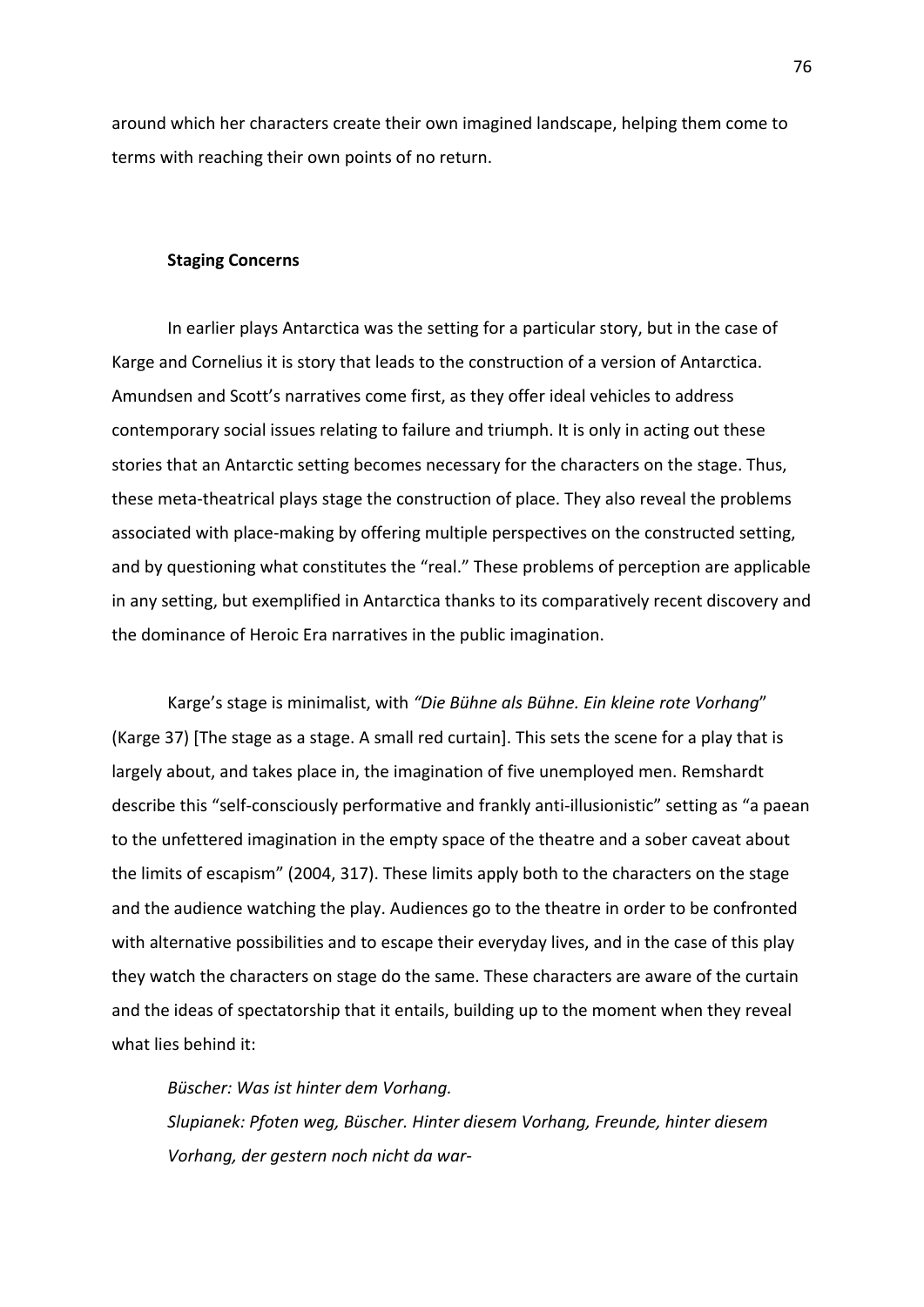*Braukmann:
Was
ist
hinter
diesem
Vorhang,
der
gestern
noch
nicht
da
war.*  (Karge
38)

[Büscher:
What's
behind
the
curtain?

Slupianek:
Paws
off,
Büscher.
Behind
this
curtain,
friends,
behind
this
curtain
that was
not
here
yesterday‐

Braukmann: What is there behind this curtain that wasn't there yesterday?]

When the curtain is pulled back Slupianek responds to the discovery of Seiffert in a noose using
a
theatre
analogy,
telling
Seiffert
that
if
he
goes
ahead
and
kills
himself
there
will
be no
applause:
"*Die
Zuschauer
sind
taub,
blind
und
temperamentlos"* (Karge
40)
[The
audience are
deaf,
blind
and
unresponsive].
The
characters
know
that
the
audience
is
an
important part of any performance, and that without one there is no point in performing. However, the
men's
actions
as
they
act
out
Amundsen's
story
in
private
in
the
attic
contradict
this suggestion, thus raising questions about the nature of theatre and to what ends it can be used.
For
Karge's
characters
the
Antarctic
role‐play
offers
an
escape
by
breaking
up
the monotony
of
the
men's
day
to
day
lives.
Paradoxically,
this
private
role‐play
is
performed
on a stage before the audience, thus highlighting the meta-theatrical elements of the performance
that
the
presence
of
the
curtain
introduces.

Karge
dramatises
the
process
of
imagination,
thus
allowing
the
audience
to
see
how his characters create their own Antarctic setting. Sheets hanging on the washing line in the attic
act
as
the
catalyst
for
imagining
the
polar
landscape,
but
they
are
not
immediately welcomed:

*Seiffert:
Ärgerlich. Braukmann:
Was. Seiffert:
Die
Wäsche
hängt. Braukmann:
Ja,
die
Wäsche
hängt. Seiffert:
Was
kann
man
da
machen. Büscher:
Nichts
kann
man
da
machen.* (Karge
47)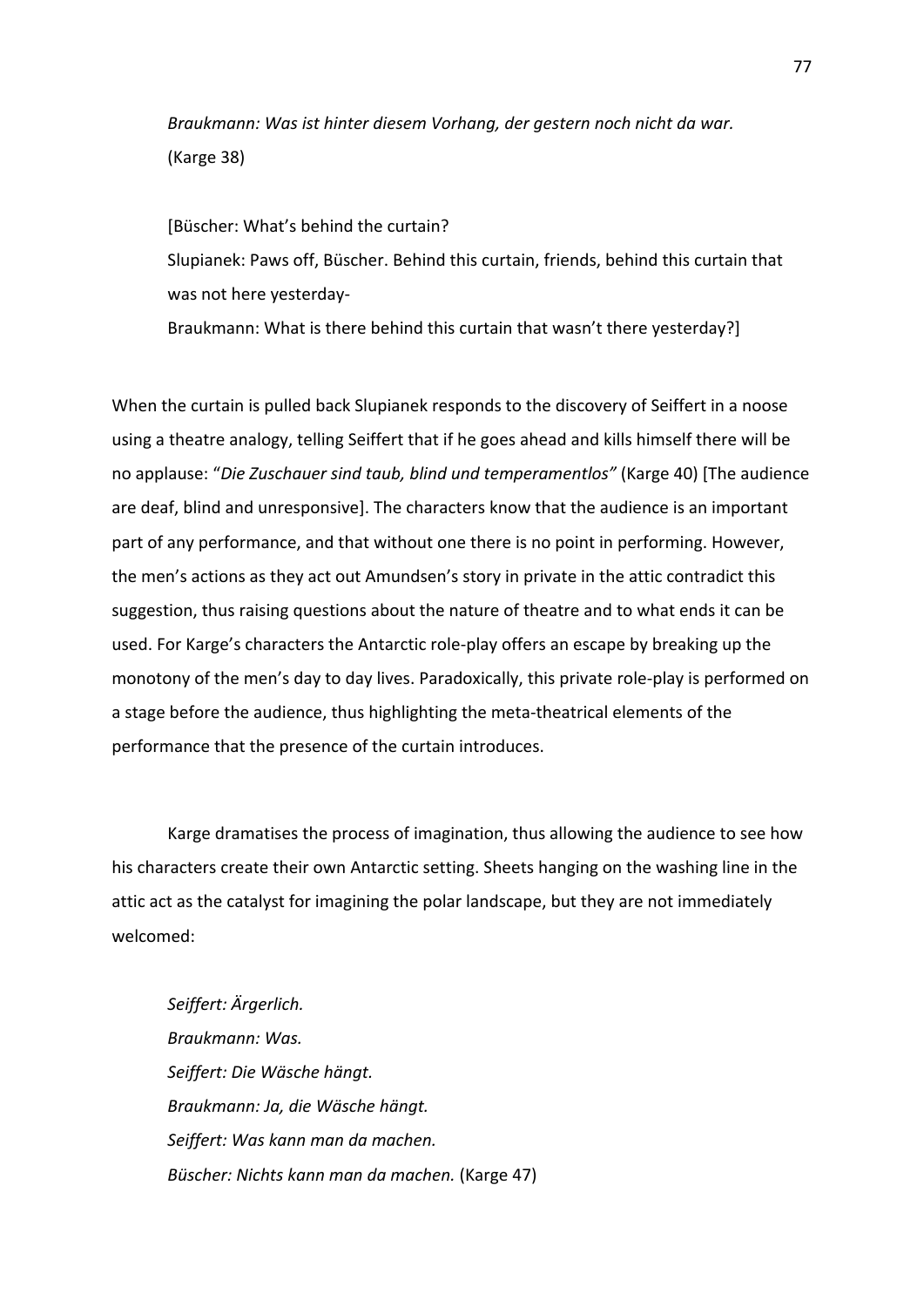[Seiffert:
Damn. Braukmann:
What. Seiffert:
The
laundry's
up. Braukmann:
Yeah,
the
laundry's
up. Seiffert: What can you do about it? Büscher:
Can't
do
nothin'
about
it.]

Importantly, none of the men attempt to change the situation. This is symptomatic of
their
lives:
the
men
feel
powerless
and
remain
passive.
When
Slupianek
arrives
to perform the role of Amundsen he sees the washing in a different light, imagining it as a great
white
Antarctic
landscape
instead
of
complaining
about
the
inconvenience:

*Slupianek:
Noch
nie,
Freunde,
hab
ich
eine
schönere,
wilder
Landschaft
gesehen. Gewaltig,
die
festgefrorenen
Blöcke
von
Eis.
Der
Gebirgsstock
zur
Linken.
Die
bizarren Formen
der
Berge.
Die
Eiswellen,
Pressungen.
Zwischen
den
heimtückischen*  Abgründen die Eiskanten, Eisnadeln. Alles weiß, alles in schwirrendem Weiß. (Karge
48)

[Slupianek:
Never
before
have
I
beheld
such
a
beautiful
and
wild
landscape. Enormous,
the
blocks
of
ice
frozen
solid.
The
mountain
range
to
the
left.
The
bizarre shapes
of
the
peaks.
The
waves
of
ice,
compacted.
Between
the
perilous
abysses
the walls of ice, ice needles. Everything white, everything dizzyingly white.]

Armed
with
a
vision,
Slupianek
creates
the
Antarctic
landscape
in
much
the
way Stewart's Scott creates an imagined version of the Pole. The other characters follow his lead, transforming the mimetic signifiers on the stage into an icy landscape by virtue of imagination.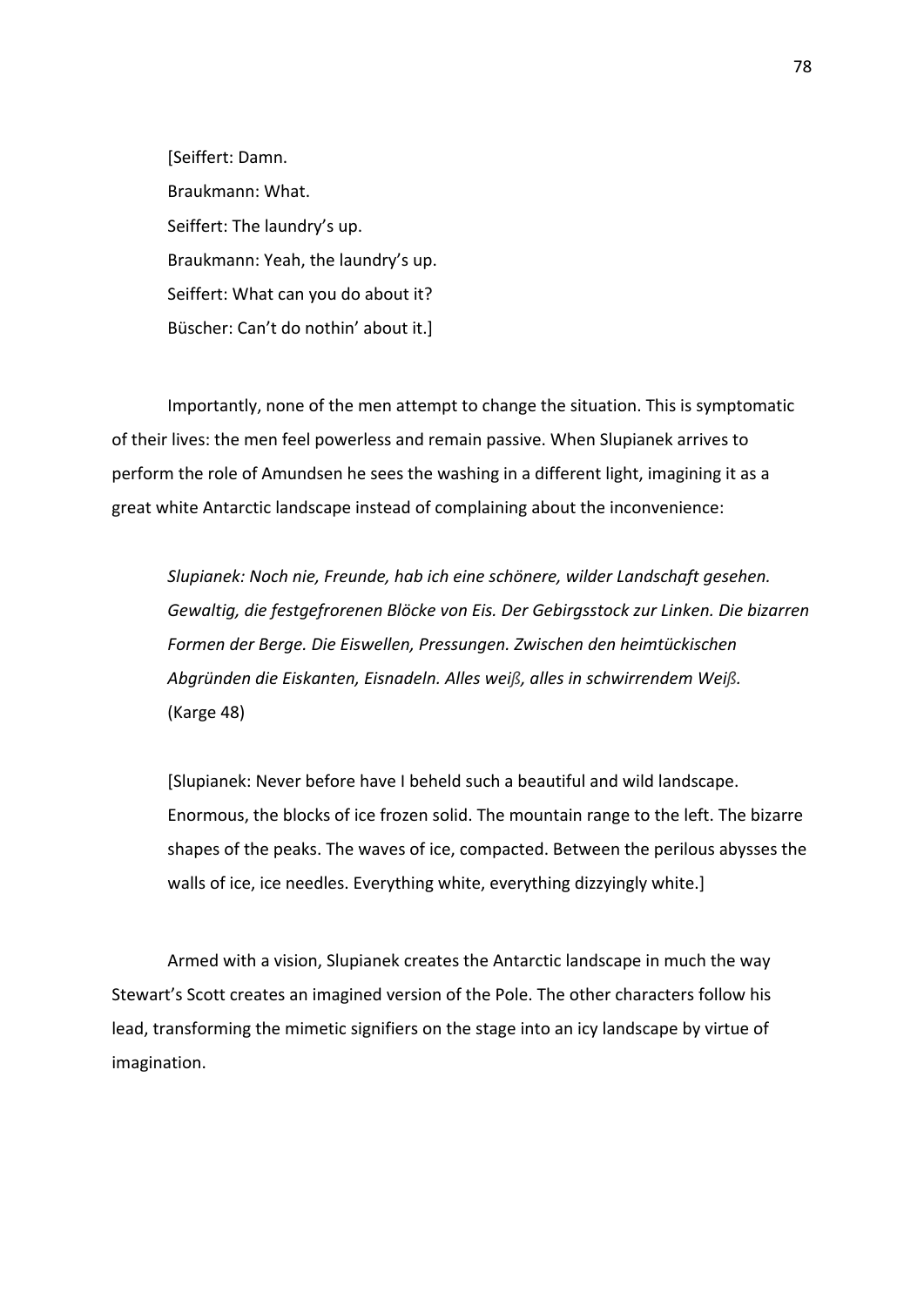An undefined setting in *Do Not Go Gentle...* allows for an exploration of the fragility of life and the subjectivity of the "real." Events take place in a "fragile world" (Cornelius 10) and
the
set
is
minimalist:

Setting A
fragile
world. Act
One: On
a
field
of
ice In
sleeping
bags Act
Two: A
labyrinth
of
crevasses
and
ice
towers In
sleeping
bags
(Cornelius
10)

In Act II Cornelius provides mimetic triggers for her characters' imagined Antarctic setting, but instead of reaching for the trope of the vast plateau she locates her characters within a labyrinth of the ice itself, emphasising the idea of entrapment. The inhospitable Antarctic landscape is a metaphor for a range of struggles her characters must face, struggles that become
more
immediate
as
the
play
progresses.
The
white
labyrinth
makes
visible
the Antarctic
landscape,
showing
how
this
imaginary
setting
becomes
more
real
for
the characters
than
any
other.
This
puts
the
focus
on
perception,
making
it
possible
for
multiple characters
with
a
range
of
perceptions
to
have
their
voices
heard.

Cornelius rejects realism, and her production presents a world where instead of being opposed categories of experience, imagination and reality are linked and fluid. This reflects the situation of her characters, who grapple both with failing bodies and minds. Their
perceptions
of
reality
can
differ
markedly
from
each
other,
as
when
Wilson
mistakes Scott
for
her
husband
Scot,
or
when
Bowers
can
no
longer
recognise
her
husband.
The
lack of mimetic pointers led to many questions when Cornelius' play was first performed. In a 2009
letter
to
the
Australian
Council,
Julian
Meyrick
explained
how,
when
talking
to companies
about
staging
the
play,
he
"faced
questions
like
'why
are
the
characters
in
the Antarctic?' and 'why doesn't Patricia show they are really in a nursing home?'" (qtd. in Cornelius, 5). Both the rest home and Antarctica are "places we don't belong," but both are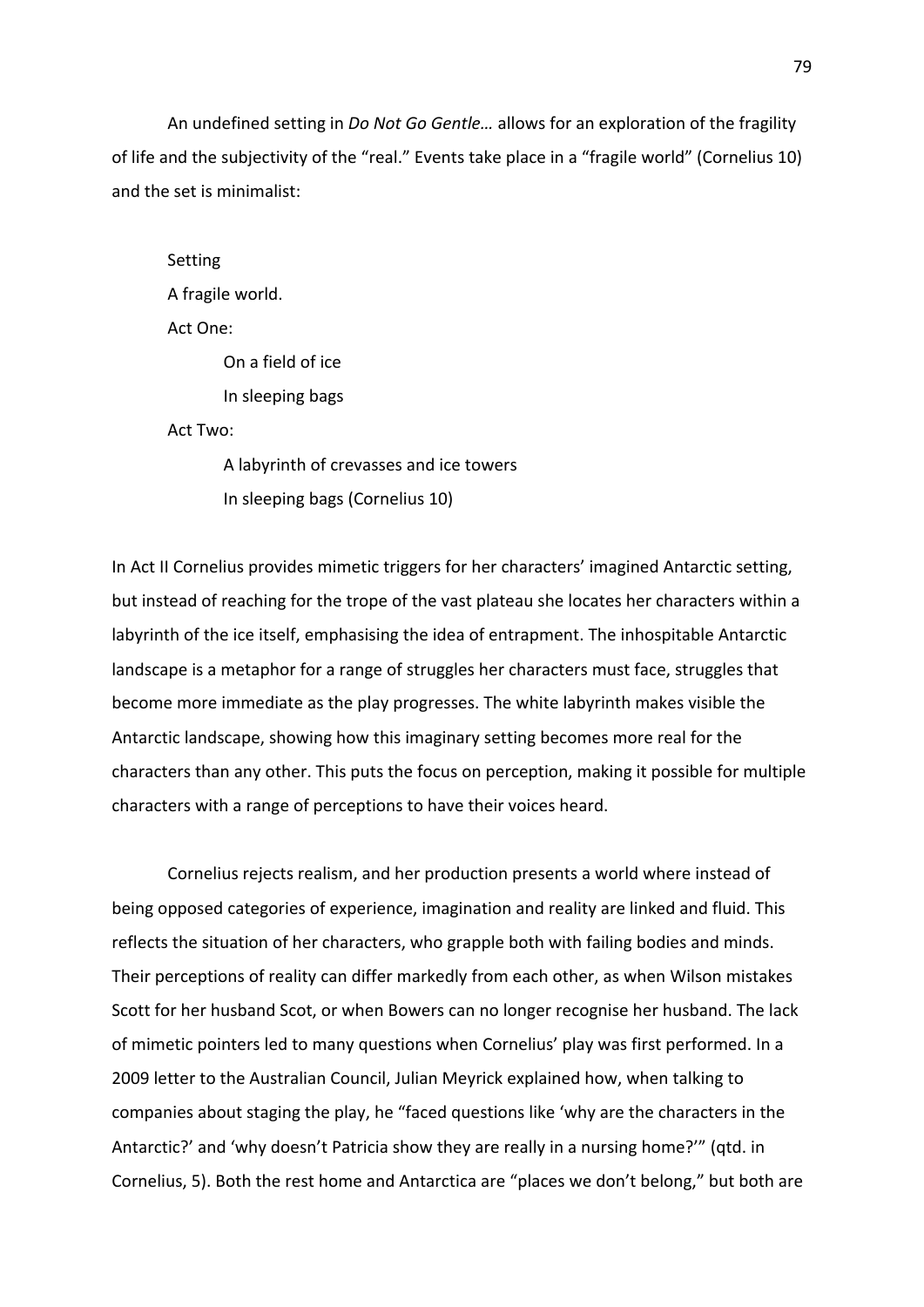also imagined settings, so Meyrick's response was that "the characters aren't 'really' anywhere" (qtd. in Cornelius 5). Instead they are on the stage, with actors present in the flesh and telling stories that make both faraway and very personal settings come alive within the confines of the theatre.

# **Interest
in
the
Ice**

The
respective
use
of
Amundsen's
and
Scott's
Antarctic
stories
by
Karge
and Cornelius says much about the needs of their characters. Karge's men are young, fit and out of
work,
but
they
have
the
energy
and
the
years
to
go
on
to
achieve
many
things.
The success they experience from acting out Amundsen's conquest of the South Pole gives the majority of them the confidence they need to go on and achieve things in their own lives.<sup>31</sup> In contrast, Cornelius' story deals with a group of elderly people who are facing the end of their lives. Scott's story is the story of men in decline and therefore offers a fitting parable for Cornelius' characters as they too decline, mentally, physically and emotionally. In each case
the
Pole
was
the
goal
of
the
original
explorers
whom
the
characters
emulate,
but
only Karge's
men
seek
to
recreate
the
success
of
conquering
that
goal.
Cornelius'
characters
are more
interested
in
exploring
ways
to
go
to
one's
death
than
in
conquering
any
specific place, as this is the part of the story that is relevant to their own lives. In both plays historical figures are taken out of place and used by these characters to create a place of their
own.

Karge's characters are aware that Amundsen's successful Antarctic expedition may not offer the best metaphor for their own situation and they actively debate the use of his story.
Upon
reading
about
Shackleton
in
the
foreword
to
Amundsen's
journals,
Büscher directly challenges the men's use of Amundsen's journey as a model for their own, using a quote
from
Shackleton's
diary
to
ask
whether
his
story
of
failure
would
not
better
fit
their situation:

<sup>&</sup>lt;sup>31</sup> The exception being Seiffert, who commits suicide at the close of the play.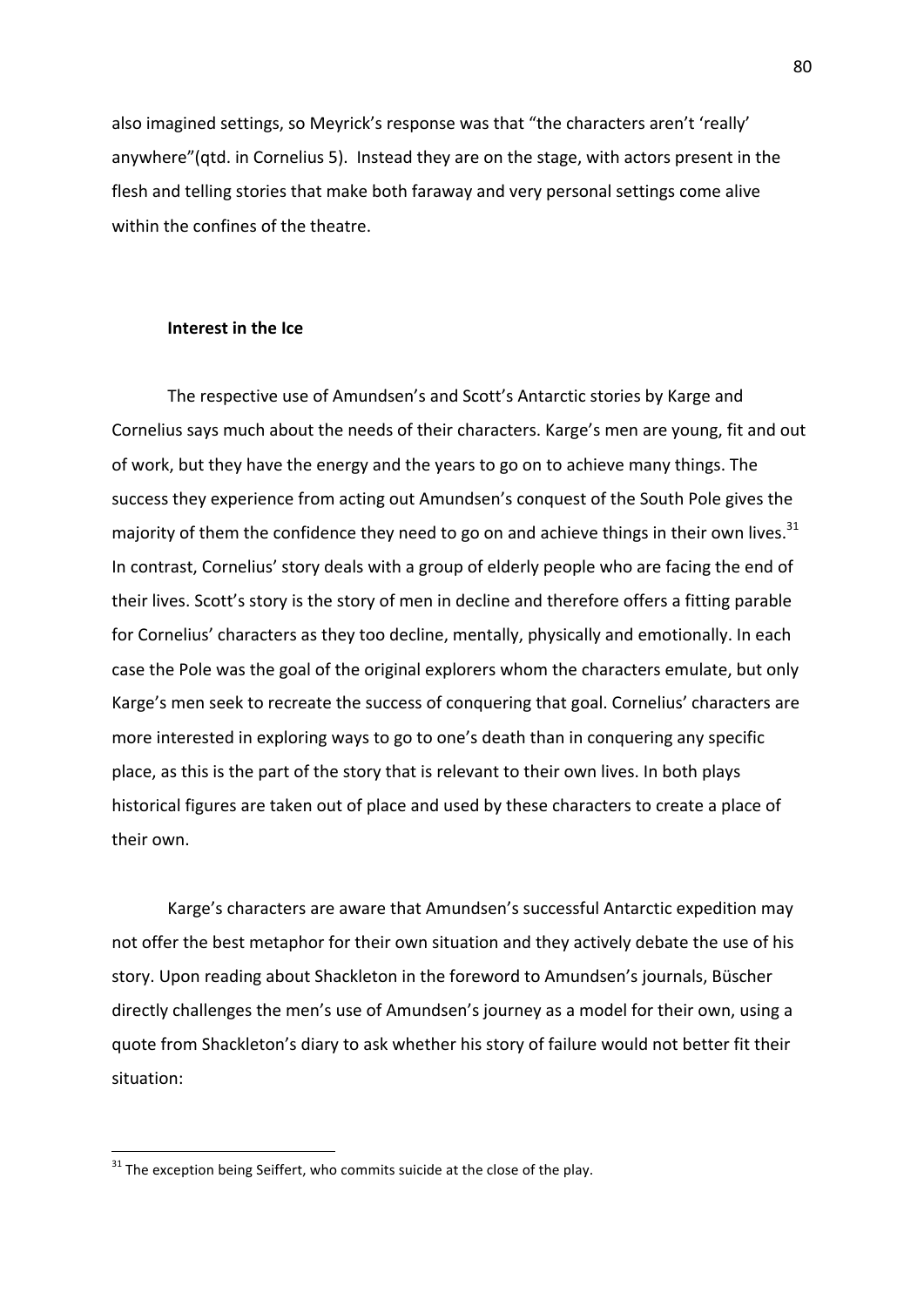*Büscher:
Nirgends
war
auf
der
Ebene,
die
sich
bis
zum
Pol
erstreckte,
eine Unterbrechung
wahrzunehmen,
aber
wir
wissen,
daß
das
Ziel,
das
wir
nicht
erreicht haben,
auf
dieser
Ebene
liegt...
So
entäuscht
wir
auch
sind,
wir
haben
doch
den
Trost, daß wir
alles
getan
haben,
was
in
unseren
Kräften
stand.*(Karge
61)

[Büscher:
There
was
no
break
in
the
plateau
as
it
extended
towards
the
Pole,
and
we feel sure that the goal we have failed to reach lies on this plain... Whatever regrets may be, we have done our best.<sup>132</sup>

Like these polar explorers, the men in this play are in the vicinity of their invisible goal, but it remains intangible and out of reach. Defeat permeates their lives, in every trip to the job centre,
every
rejection
and
every
hour
spent
working
for
a
pittance.
This
is
why
they
turn
to Amundsen, to try to experience a fleeting success. Slupianek urges the others not to give up on
their
chance
for
success:

Slupianek: Wollt ihr ihn wegschenken den Moment, wo wir wissen, dies ist sie, die *Eroberung
des
Südpols.* (Karge
62)

[Do
you
want
to
throw
away
the
moment
when
we
know,
this
is
it,
the
conquest
of the
South
Pole.]

While Slupianek and Büscher argue over which Antarctic story best fits their situation, there is no disagreement that the polar plateau is a suitable metaphor for their unemployed and disempowered state. Slupianek advocates acting out success, while Büscher seeks a story that
mirrors
their
disappointment.
This
brings
questions
of
imagination
to
the
fore:

*Slupianek:
Pervers.
Die
Niederlage
will
er.
Ich
will
den
Sieg. Büscher:
Nein,
nicht
die
Siege
müssen
wir
spielen,
Freunde,
nicht
die
Siege.
Die Niederlagen
bringen
wir
besser,
sie
sind
unser
täglich
Brot.
Jeder
Gang
aufs Arbeitsamt,
eine
Niederlage.
Jede
Anruf
auf
ein
Inserat,
eine
Niederlage...
Shackleton* 

<sup>&</sup>lt;sup>32</sup> This passage is a direct translation from Shackleton's 1909 account of his Polar journey (Shackleton 1909).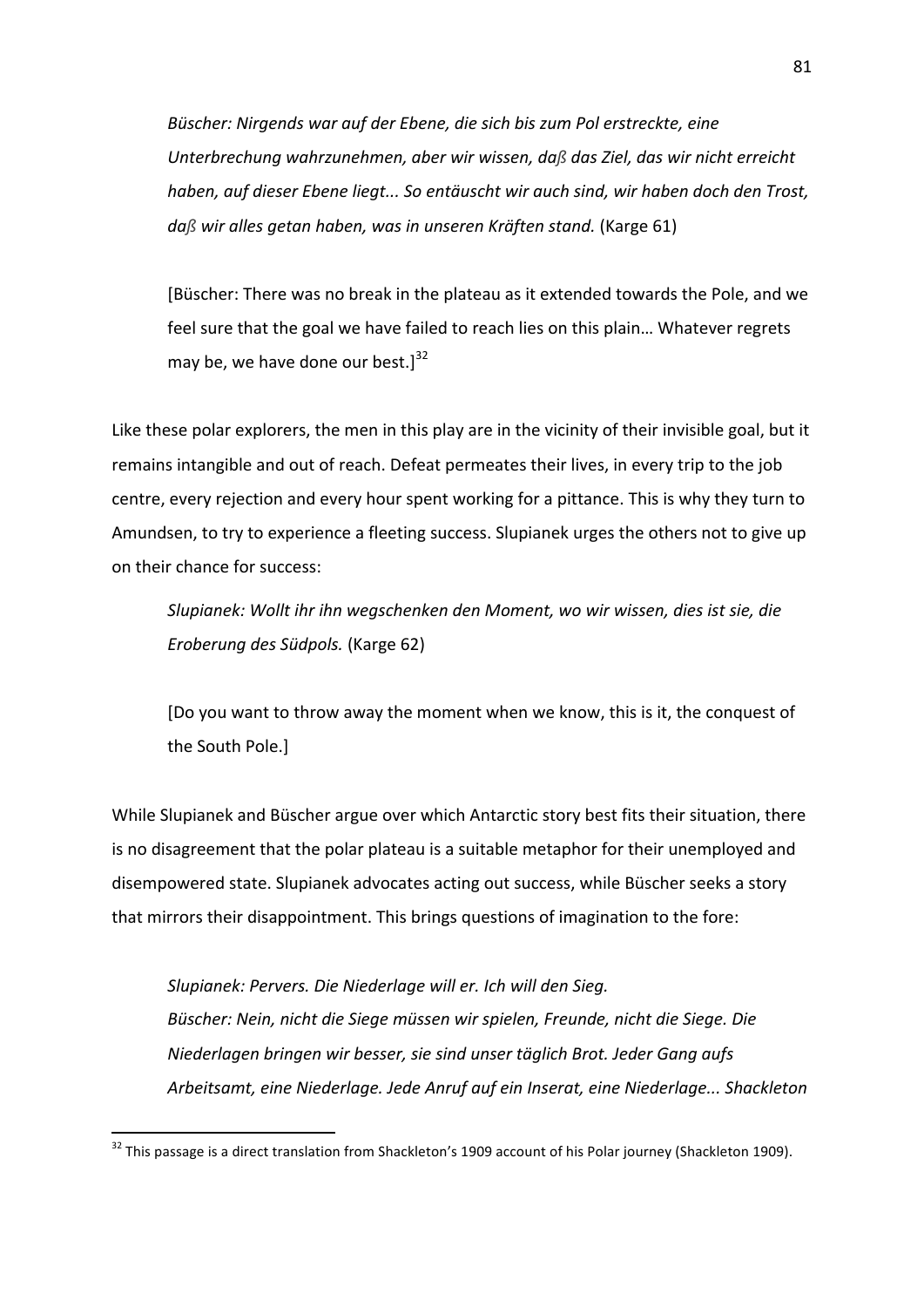sind wir, Adams, Marshall und Wild. Arme Schweine, die da irgendwo das Ziel sehn, *verschwommen.
Da
hinten
ist
es,
im
Weißen,
im
Flimmern,
im
Eis,
in
der
Kälte.
Da hinten,
da
ist
es.* (Karge
63)

[Slupianek:
Perverse.
He
wants
a
defeat.
I
want
a
victory. Büscher: No, it's not the victories we should act out, friends, not the victories. We can
perform
the
defeats
better,
they
are
our
daily
bread.
Every
visit
to
the
job
office, a defeat. Every phone call in response to a job ad, a defeat ... Shackleton's who we are,
Adams,
Marshall
and
Wild.
Poor
buggers
who
can
see
their
goal
somewhere ahead of them, hazy. It's out there, in the whiteness, in the glimmer, in the ice, in the cold.
Out
there,
that's
where
it
is.]

Although their journey to the Pole is imagined, the men's actions raise questions about what it means to be productive and to achieve something tangible. As Remshardt puts it, even Amundsen's original conquest of the Pole was "the conquest of the entirely invisible, of an imaginary coordinate in space, and thus essentially an aesthetic exercise a utopian pursuit"
(2004,
319). Their
end
point
was
not
visible,
and
Amundsen's
team
essentially trudged
to
the
centre
of
a
landscape,
not
in
search
of
something
tangible,
but
rather recognition and honour. Recognition is what the men in this Herne attic crave, and while Shackleton's
story
is
more
familiar
to
them
in
their
circumstances,
Amundsen's
story promises
rewards
at
the
end
of
the
dramatisation
that
otherwise
seem
unobtainable.

For Cornelius' characters, the outcome of death is inevitable, but Scott's narrative offers
a
model
for
how
to
meet
that
end.
Her
characters
question
this
model
even
as
they act it out, with their age adding a new dimension to the scene where Scott advocates for the distribution of morphine. Scott's remark that "Watching one another perish inch by inch might take many nightmare days and nights" (Cornelius 56) blurs the lines of the setting as it could
refer
either
to
being
in
an
Antarctic
blizzard
or
to
being
in
a
rest
home
watching
one another's
decline.
Morphine
can
ease
the
pain
of
both
frostbite
and
the
terminal
medical conditions
that
require
nursing
home
care.
While
Scott
thinks
that
"to
allow
such
misery
is plainly cruel" (Cornelius 57), Wilson believes "It's not right, Scot, to interrupt life, not even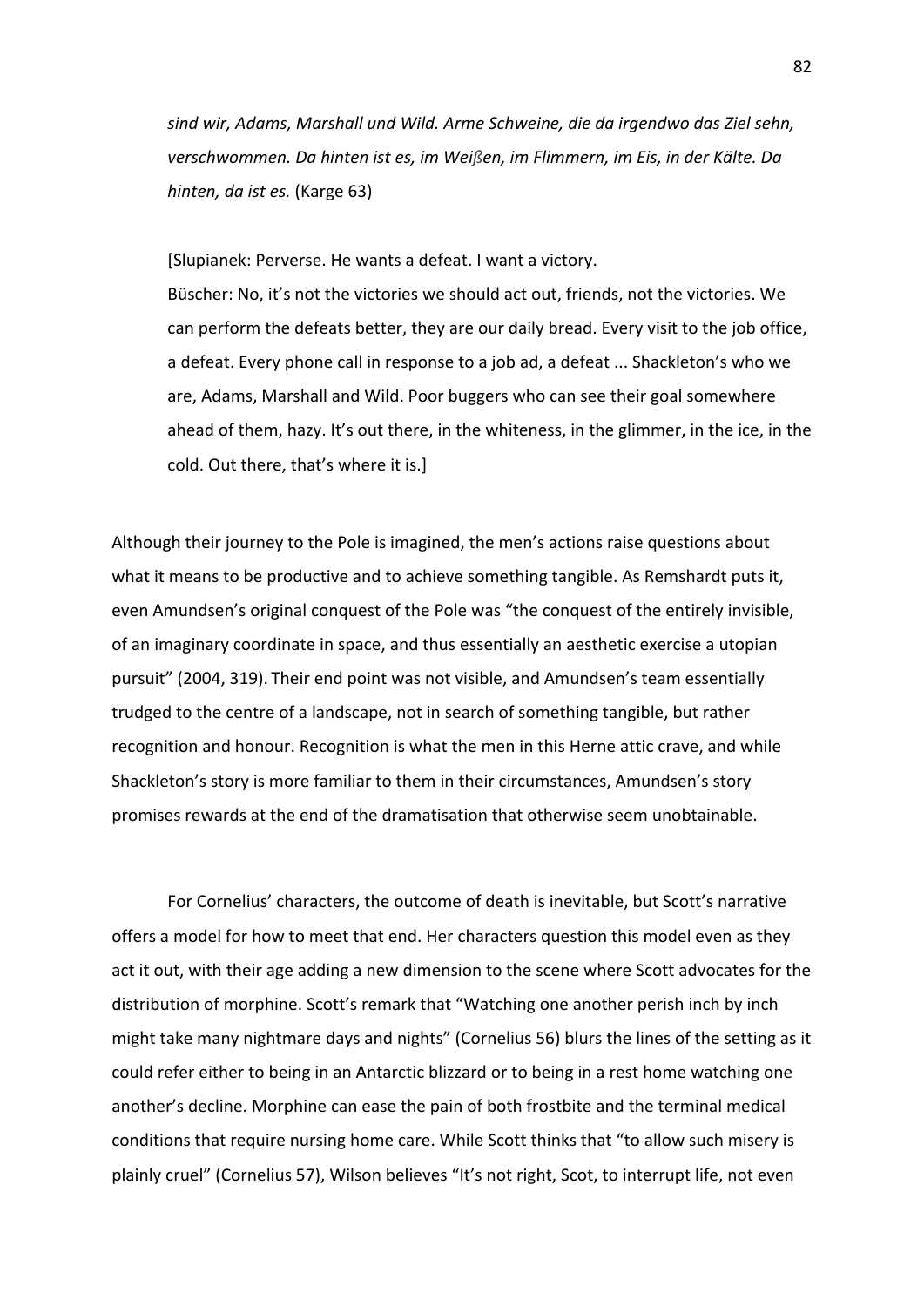one's own. God only can take on that responsibility" (Cornelius 56). In this passage, Wilson believes she is talking to her husband Scot. As her husband has put her in the rest home, he already
has
control
over
her
life,
but
not
over
her
death.
Wilson
and
Scott
present
both sides of an argument on euthanasia, a topic that is of particular importance in a society such as
contemporary
Australia
with
an
aging
population.
It
is
also
a
contentious
issue,
and
the use
of
an
established
Antarctic
narrative
to
frame
this
discussion
makes
it
more
acceptable.

Cornelius uses Oates to further address the issue of suicide, but this time the meditation
on
death
does
not
centre
on
his
own
demise.
Instead,
Oates
talks
to
his
late
son Peter who committed suicide after serving in Vietnam. Peter first appears at the end of scene
two
when
"A
strange
silhouette
appears,
half
man,
half
animal.
He
howls
mournfully and lopes away" (Cornelius 15). It takes some time for the audience to learn who this creature
is
and
why
Oates
is
so
haunted,
but
the
situation
becomes
clear
after
Oates'
own death.
His
conversation
with
Peter
provides
a
view
of
suicide
that
contrasts
with
Oates'
own glorified sacrificial death, focussing instead on the effect Peter's actions had on those he left behind:

Oates:
There
must've
been
something
worth
living
for. Peter:
Living
hurt. Oates:
You
could've
called
someone. Peter:
I
called. Oates:
I
didn't
hear. Peter:
No. Oates:
You're
fucking
cruel.
(Cornelius
59)

Cornelius presents a view of suicide that is far more human than in earlier versions of Scott's story.
She
shows
how
the
models
of
ways
to
go
to
one's
death
do
not
always
match
up
with the
reality,
highlighting
the
fact
that
context
has
a
big
impact
on
how
actions
are interpreted. Oates' presence in the debate raises questions about the various versions of the
historical
Oates'
demise,
as
explored
earlier
by
Tally.
Overall,
the
range
of
views
about life and death presented in the play encourages people to examine their own stand on such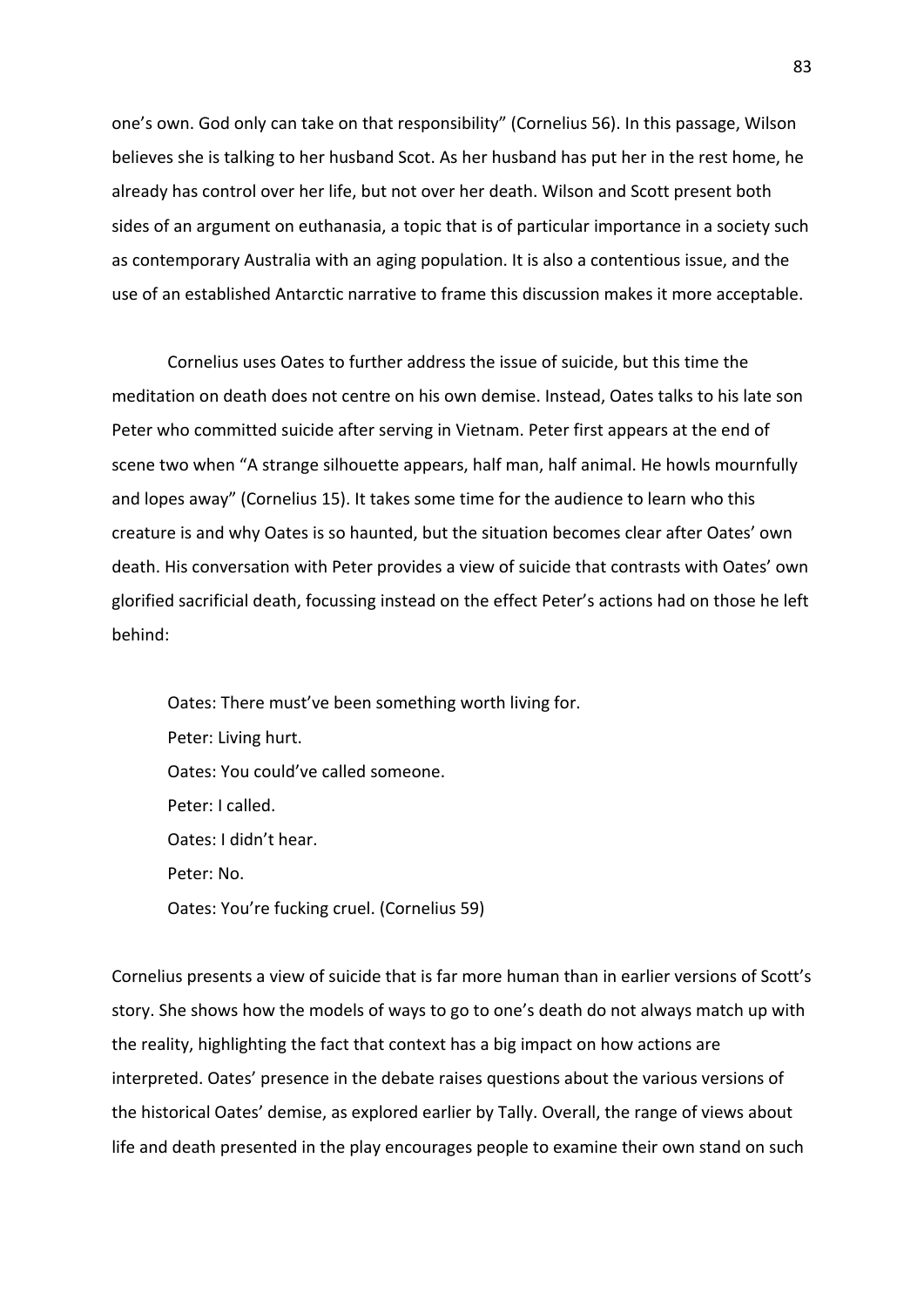issues and to talk about death, which is the final outcome for all the characters and, less immediately, for all the audience members as well.

### **Out
of
Place**

Antarctica
is
outside
the
possible
realm
of
experience
for
both
Karge's
unemployed men
and
Cornelius'
elderly
characters,
a
fact
that
underlines
the
constructed
nature
of
the staged
version.
Cornelius
includes
the
voices
of
immigrants
(Maria),
women
(Bowers
and Wilson) and the elderly, with the average age of the actors in the Melbourne production being 73 years. The unusual blend of characters allows for the exploration of a range of social issues. Elderly people are not seen on the stage often, and their presence undermines readings of Antarctica as a place for solely for fit young men, challenging the notion of what constitutes a "hero." *Do Not Go Gentle...* also addresses how attitudes towards women changed
between
1912
and
2012.
Bowers
and
Wilson
going
head
to
head
over
what
matters in
life
illustrates
this
point:

Wilson:
I've
had
a
good
marriage,
four
wonderful
children. Bowers:
So
what? Wilson: What do you mean, so what? That's a lot. Bowers: No, it's not. It's not enough. Wilson:
That's
plenty.
(Cornelius
35)

Bowers
and
Wilson,
both
played
by
female
actors,
voice
two
different
attitudes
towards what a woman needs in her life in order to feel fulfilled. Wilson represents an older generation
who
felt
their
duty
was
first
and
foremost
to
their
family,
while
the
much younger
Bowers
believes
that
a
woman
needs
to
have
a
career,
an
opinion
and
a
life
of
her own.
Their
differing
views
suggest
that
if
the
way
women
are
conceptualised
can
change
so dramatically,
the
way
we
think
about
landscapes
might
also
undergo
the
same
change.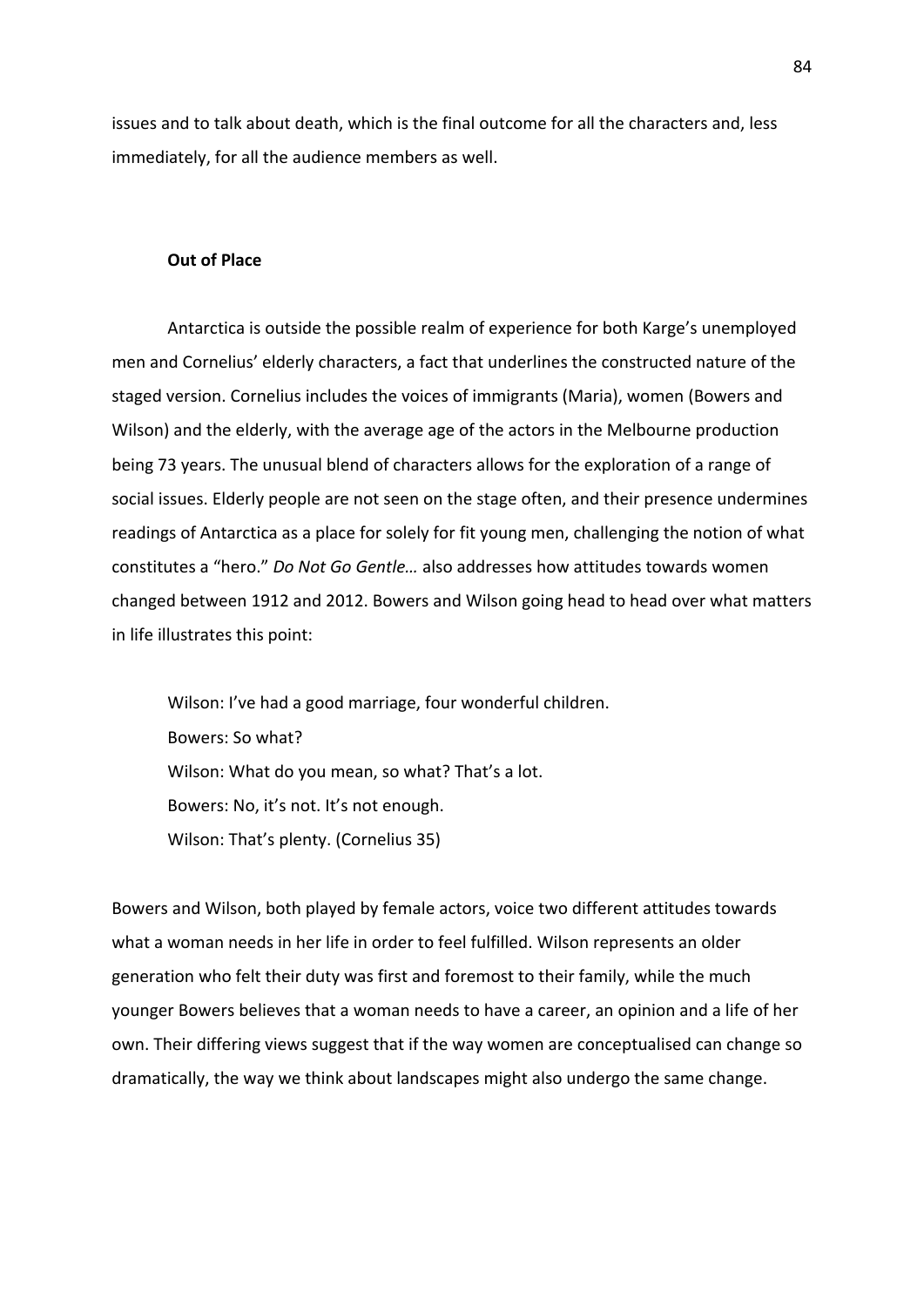Antarctica
could
then
graduate
from
being
seen
as
an
ice
maiden
who
must
be
awoken
with a kiss<sup>33</sup> to being viewed as an independent body in its own right.

This
Antarctica
can
exist
independently
of
humans,
who
are
alien
and
do
not
belong
in the icescape. The idea of not belonging and of being mis-placed is a recurrent theme in Cornelius' play. Right at the beginning of the play Bowers, Evans and Oates raise questions about
where
they
are
and
why:

Evans:
What
the
hell
are
we
doing
here? Bowers:
I
don't
belong
here Oates:
In
this
godforsaken
place.
(Cornelius
12)

This
"godforsaken
place"
could
equally
be
the
rest
home
or
the
Antarctic,
and
Cornelius
is deliberately
non‐specific
in
order
to
leave
questions
about
place
and
the
characters'
own realities
open
to
interpretation.

Maria is another character who does not take part in the Antarctic journey but nonetheless utters a similar refrain, telling anyone who will listen that "I want to go home." (Cornelius
31).
An
immigrant
from
Serbia,
Maria's
experience
of
seeing
her
homeland altered beyond recognition leaves her feeling displaced. It also brings the idea of placemaking
to
the
fore:

Maria: ... The town where I was born is populated by strangers, by those who speak a different language, who pray to a different god. My country hoisted its flag and another country
pulled
it
down.

Scott:
You
have
traversed
a
new
and
undiscovered
land.

Maria:
What's
to
discover?

Scott:
Through
discovery
great
advancements
are
made.

Maria:
And
dreams
are
trodden
on.
(Cornelius
48)

<sup>&</sup>lt;sup>33</sup> Roald Amundsen famously described the South Pole thus: "Beauty is still sleeping, but the kiss is coming, the kiss that
shall wake her!"
(Amundsen
194).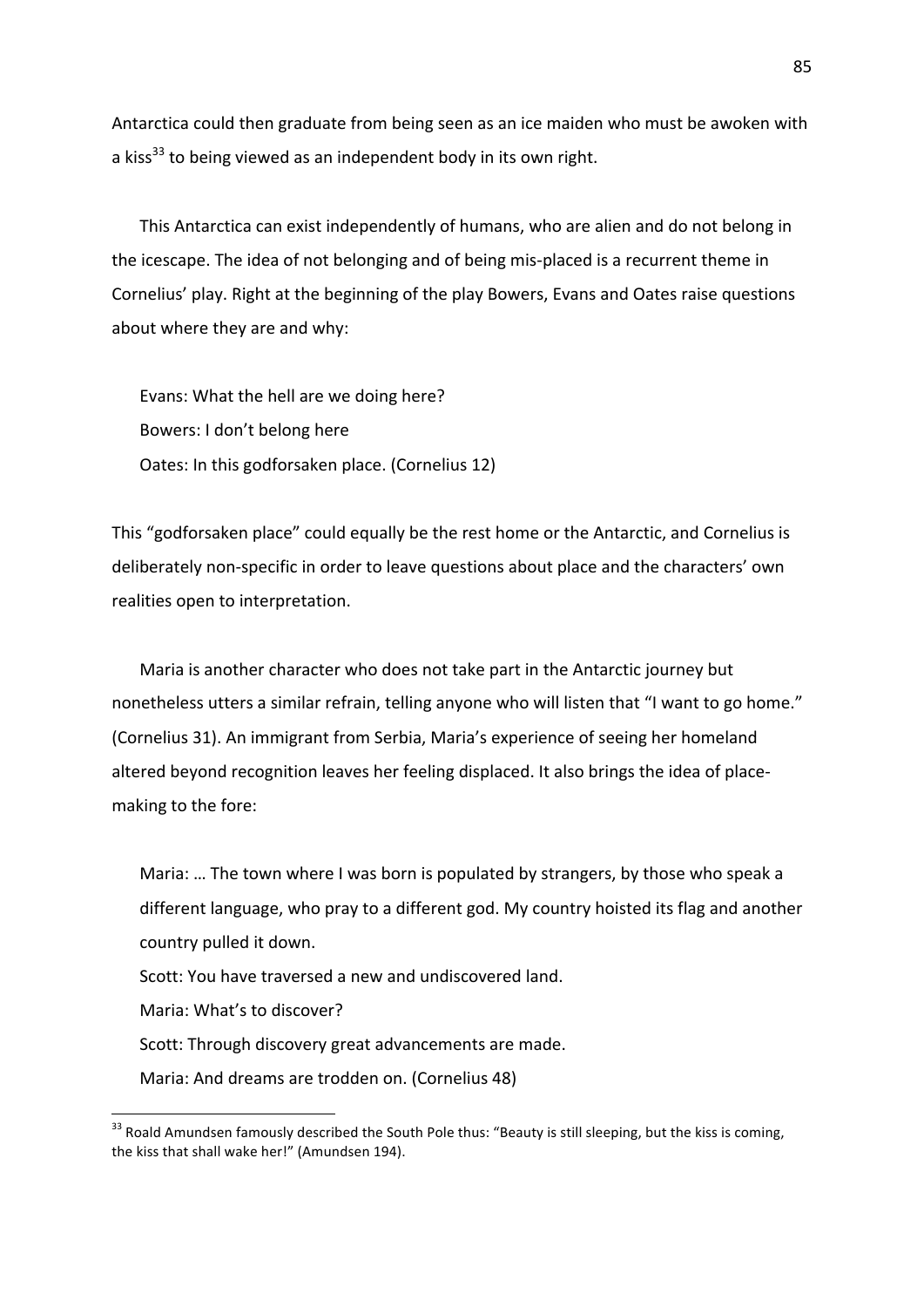Addressing the experience of an immigrant uncovers a new definition of "new and undiscovered
land."
This
term
is
applied
to
Australia,
because
although
people
were
there already when Maria arrived, it was still "undiscovered" as she did not know the place. This definition takes away the importance of being first and highlights that there is a first for everyone. It also suggests that the immigrant's experience of adjustment is just as tough as the ground breaking traverse of the original pioneers, both in Australia and, by virtue of Scott's inclusion in the conversation, Antarctica. This is reinforced a few lines later, when Maria
criticises
the
idea
of
a
Heroic
Age:

Maria:
… You're
deluded.
You
believe
in
a
heroic
age. Scott:
I
do. Maria: You're a romantic fool. (Cornelius 48)

Scott is a "romantic fool" because there are heroes in every age and a whole range of adverse situations that must be overcome. People continue to make places all the time, moving continents and attempting to create a place called "home." If a place like Serbia can change
beyond
recognition
in
Maria's
lifetime,
this
suggests
that
Antarctica
may
not
be static either, and that to continue to cling to stories of the Heroic Era is to blind oneself to the contemporary developments in the understanding of the continent.

In the lead-up to Karge's play these contemporary developments included women being flown to Antarctic to give birth, in order to reinforce territorial claims.<sup>34</sup> While nationalistic
concerns
do
not
surface
in
Karge's
play,
the
performance
does
finish
with
the cry
of
a
South
Pole
child,
introducing
a
voice
not
usually
associated
with
Antarctica. Imagination and reality collide in this final scene, with Slupianek confirming their location to be the South Pole even as the sound of the baby reminds the audience otherwise:

*Slupianek:
So,
sind
wir
am
Südpol.*

<sup>&</sup>lt;sup>34</sup> The Argentine Emilio Marcos Palma was the first child to be born in Antarctica. He was born at Esperanza Base
on
January
7,
1978,
and
was
followed
by
several
more
Argentinian
and
Chilean
births.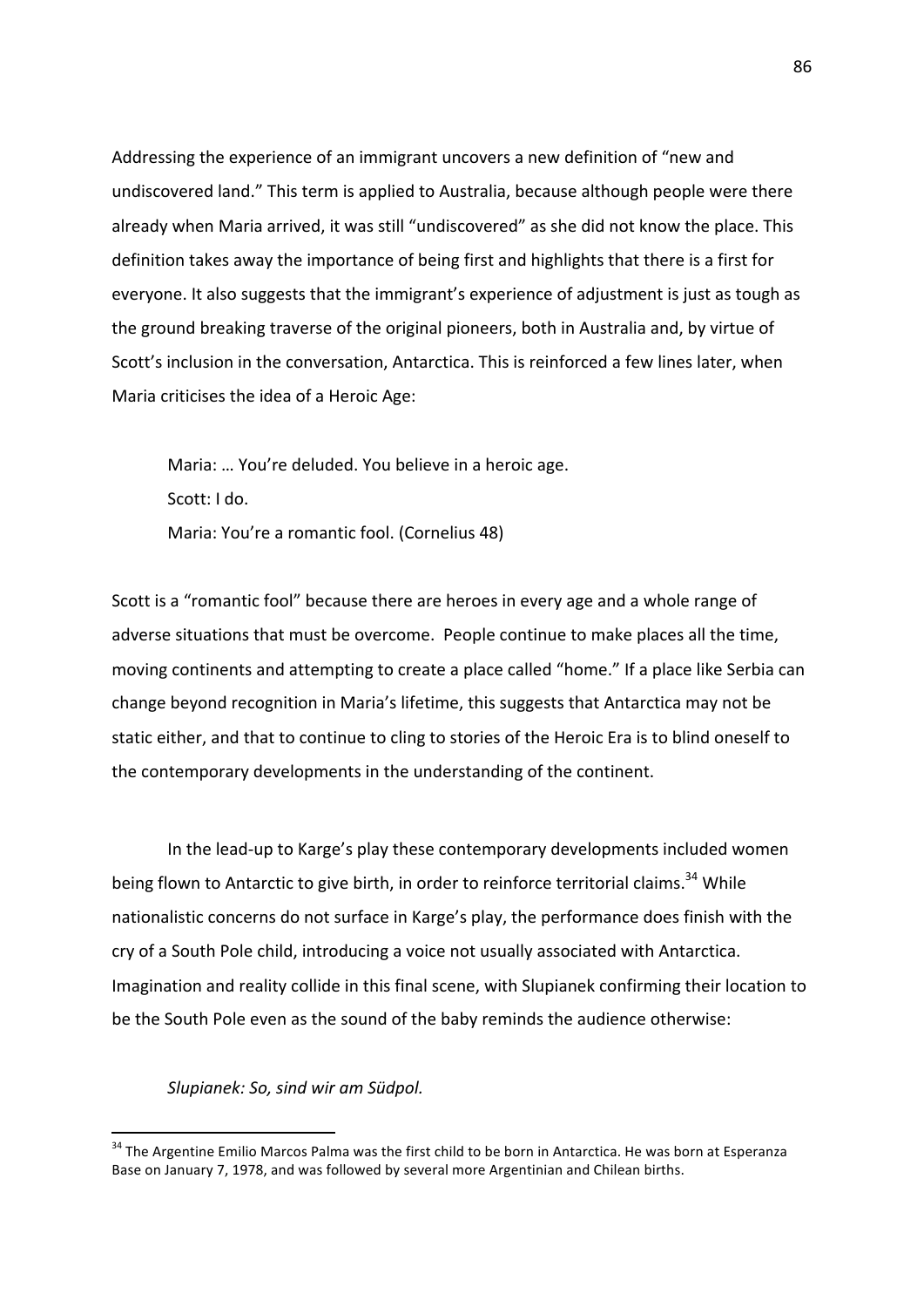*Frankieboy:
Aber,
na
klar. Slupianek:
Und
wo
ist
der
Südpol. Frankieboy:
Südlich
von
Herne.* Ein
Kinderschrei.
Slupianek
legt
den
Pelz
ab,
geht.
(Karge
80)

[Slupianek:
So,
are
we
at
the
South
Pole. Frankieboy:
But
of
course. Slupianek:
And
where
is
the
South
Pole. Frankieboy:
Somewhere
south
of
Herne. *A
child's
cry.
Slupianek
lays
the
pelt
down,
leaves*.]

This
child
is
a
hopeful
sign,
representing
success
and
the
possibility
of
new
perspectives.
As well as joining the men in the last leg of their metaphorical march to the Pole, Frau Braukmann has reached a "Pole" of her own and has given birth to the child she has always wanted. Children are traditionally associated with hope and success, as in Karge's play, but Cornelius
has
Wilson
explore
a
common
alternative
that
is
not
often
talked
about:

Wilson: Once I miscarried, but I couldn't tell you. I lay in bed and pretended I had the flu. I was too afraid you wouldn't be able to say anything, or hear me say anything to you. (Cornelius
39)

This
failure
to
carry
a
child
to
term
underlines
the
ideas
of
disappointment
and
aborted dreams that permeate *Do Not Go Gentle...* Ideas of heroism and loss are removed from the Antarctic setting yet still find resonance in a domestic situation. This scene illustrates how the
emotions
that
accompany
heroic
failure
are
not
limited
to
being
felt
by
thwarted explorers, but can be experienced by a range of people both in the Antarctic and elsewhere.

By the time these plays were written more and more people were finding themselves
in
Antarctica
itself:
tourism
was
available
in
the
1980s
to
those
who
could
afford it, with the accessibility of the continent used by Karge to highlight the opportunity gap that exists
between
those
who
can
afford
leisure
activities
and
the
unemployed.
Antarctica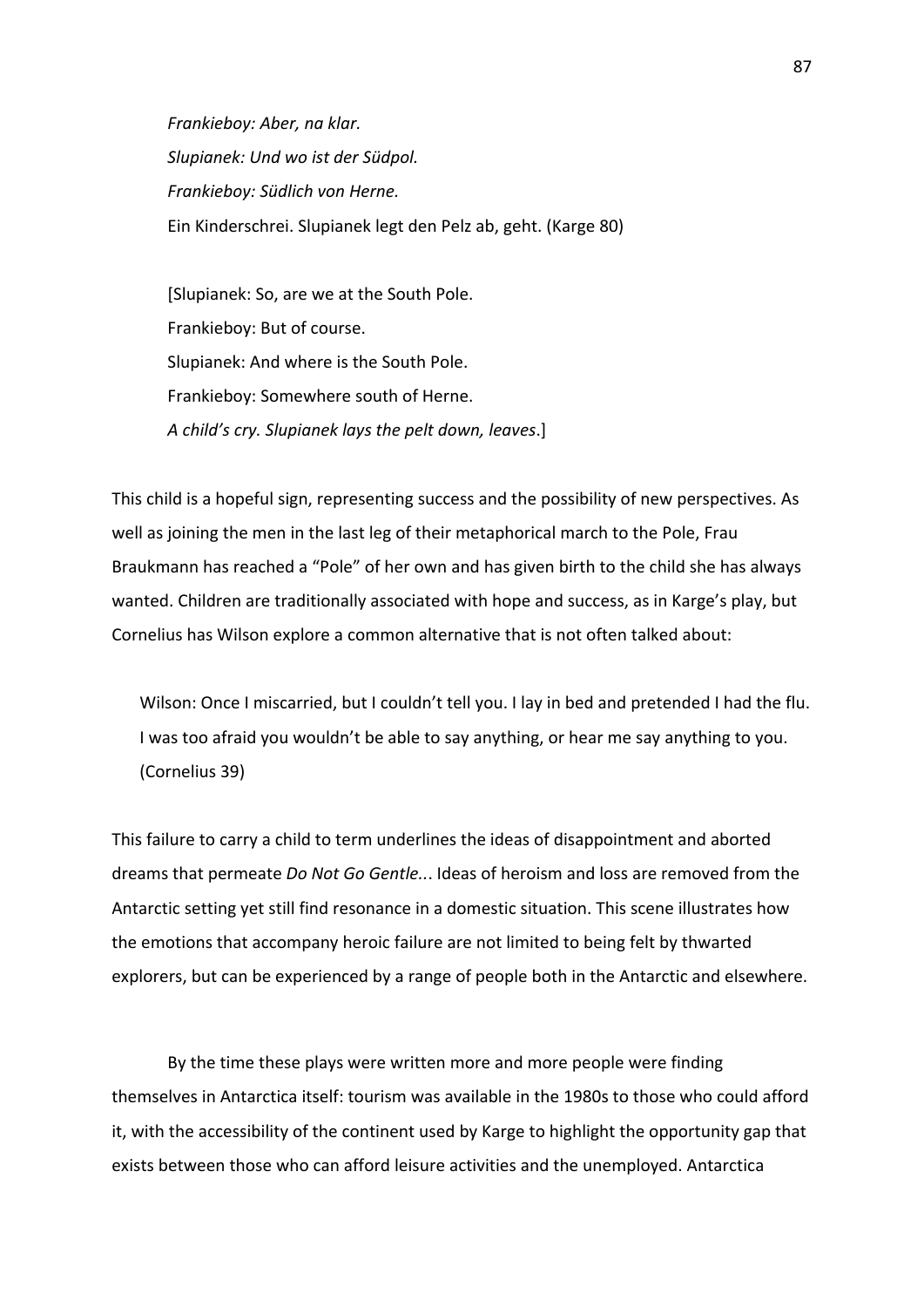remains firmly outside the scope of experience for Karge's main characters, a fact that is brought
into
focus
when
Rudi
starts
to
boast
about
his
recent
polar
holiday:

*Rudi:
Erlebnisreise
ins
ewige
Eis. Die
Braukmann:
Ins
ewige
Eis.
Ist
ja
interessant.* Rudi: Ja, man läßt alles hinter sich, die ganze Arbeit, den Alltag. Man ist in einer *anderen
Welt.
Das
braucht
man
halt
auch
mal.
Man
klebt
ja
am
Sessel.
Die
Sinne verkümmern.
Man
klebt
ja
am
Sessel.* (Karge
70)

[Rudi:
Adventure
trip
into
the
everlasting
ice.

Mrs.
Braukmann:
Into
the
everlasting
ice.
How
interesting. Rudi: Yes, you leave everything behind, all your work, the daily chores. You're in another
world.
You
need
that
sometimes.
You
get
stuck
in
your
easy
chair.
The senses
get
dull.
You
get
stuck
in
your
easy
chair.]

Rudi's comment about leaving everything behind mirrors the men's own experience in the attic,
where
imagining
Antarctica
provided
a
welcome
escape
from
monotony.
The similarities end when their preconceptions are rubbished by Rudi, who has the authority of having
actually
been
to
Antarctica:
oil
heaters
thwarted
the
cold,
five
star
cuisine
replaced pemmican
and
instead
of
killing
seals
for
food,
Rudi
and
Rosi
posed
for
photos
with
them. The climax of the conversation centres on the South Pole, a place that has been of huge significance for the men in their role-play but is belittled in Rudi's version:

*Rudi:
...
Hier
ist
der
Pol. Die
Braukmann:
Der
Pol. Rudi:
Der
Pol
aus
dem
Flugzeug.
Das
ist
richtig
der
Pol.
Du
kriegst
eine
Urkunde,
ein Zertifikat,
handschriftlich,
Doktor
Soundso. ... Slupianek:
Also,
das
ist
richtig
der
Pol.*

*Rudi:
Nein,
ein
Hinterhof
in
Herne.*(Karge
73)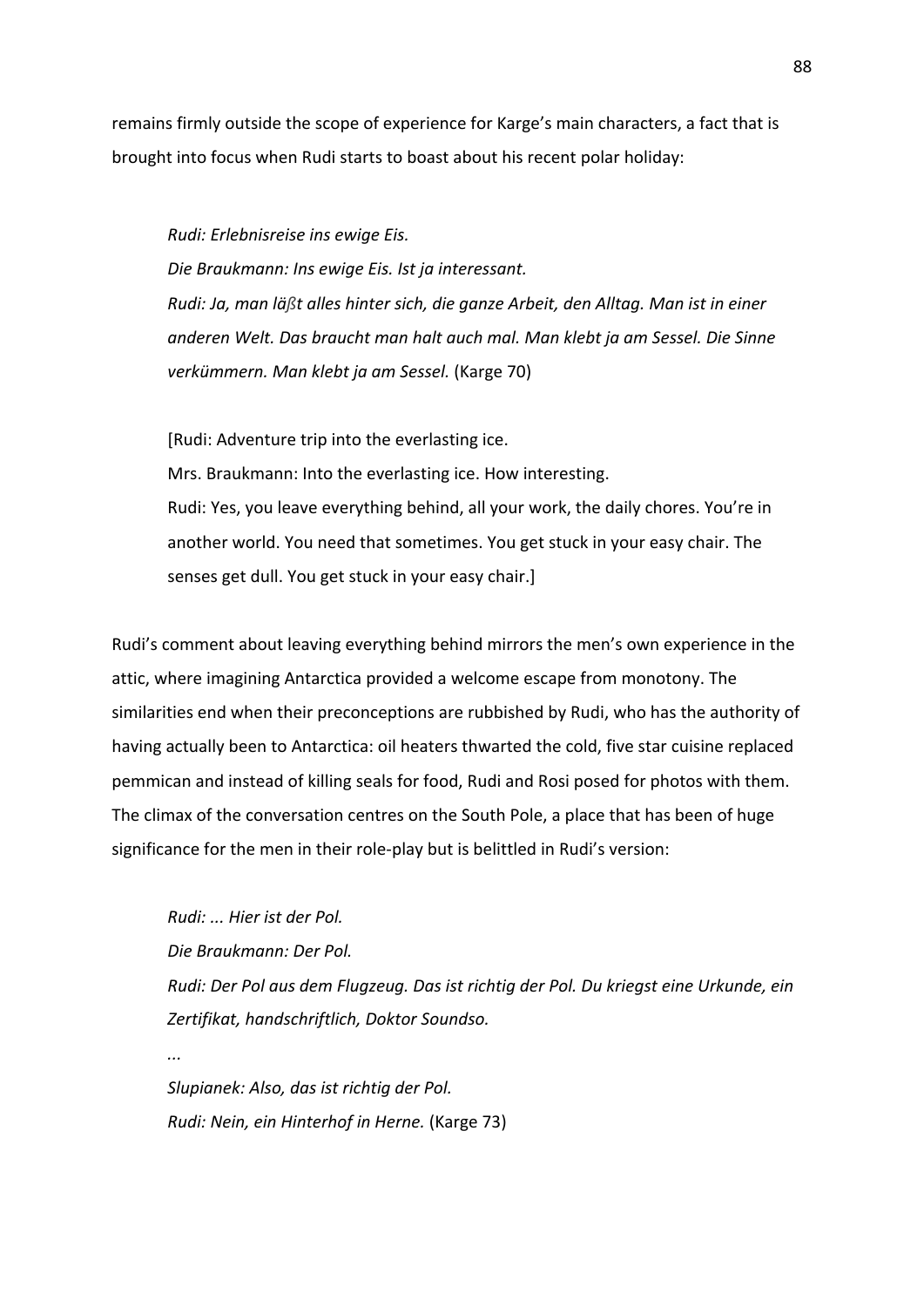[Rudi: Here is the Pole. Mrs.
Braukmann:
The
Pole. Rudi: The Pole from the plane. That's actually the Pole. You get a diploma, a certificate,
handwritten,
signed
by
Doctor
So‐and‐so.

Slupianek:
So,
that's
truly
the
Pole. Rudi: No, it's a backyard in Herne.]

...

This tourist's version of Antarctica is not at all how the men imagined it to be, so this moment is their equivalent of Scott's men arriving at the Pole and discovering it has already been
made
a
place
by
Amundsen.
Rudi's
cavalier
attitude
to
the
place
grates
against
the version the men have built up in their minds, where tough journeying and the endurance through
repetitive
landscapes
lead
to
success.
They
attack
him
at
the
end
of
the
scene because
he
has
trampled
on
their
dream,
making
their
project
and
efforts
seem
trivial.
This episode brings to the surface the question of what constitutes the "real" Antarctica, a question
that
is
mirrored
by
the
production
as
a
whole.

## **Versions
of
the
'Real'**

Karge's
characters
come
alive
as
they
re‐enact
Amundsen's
South
Pole
journey
and escape
to
"another
world."
Braukmann's
wife
describes
the
difference
she
sees
in
her husband when he is role-playing right after telling him she has had enough of his behaviour:

Abgründe sind das ja, Abgründe... Da wirds einem ja Eiskalt. Eiskalt wird es einem da. Ja, beim Affentheater, da ist der Braukmann am dransten. Da ist er ganz da. Da macht der den Kasper. Da tanzt er. Da lacht er. Da kann er lachen. Aber ansonsten. *Da
sitzt
er
da
und
kaut
Fingernägel.*(Karge
45)

[It's an abyss this, an abyss... It's chilling. Chilling, that's what it is. Yes, when it comes
to
monkey
business,
Braukmann
shines.
He
is
completely
there.
He
plays
the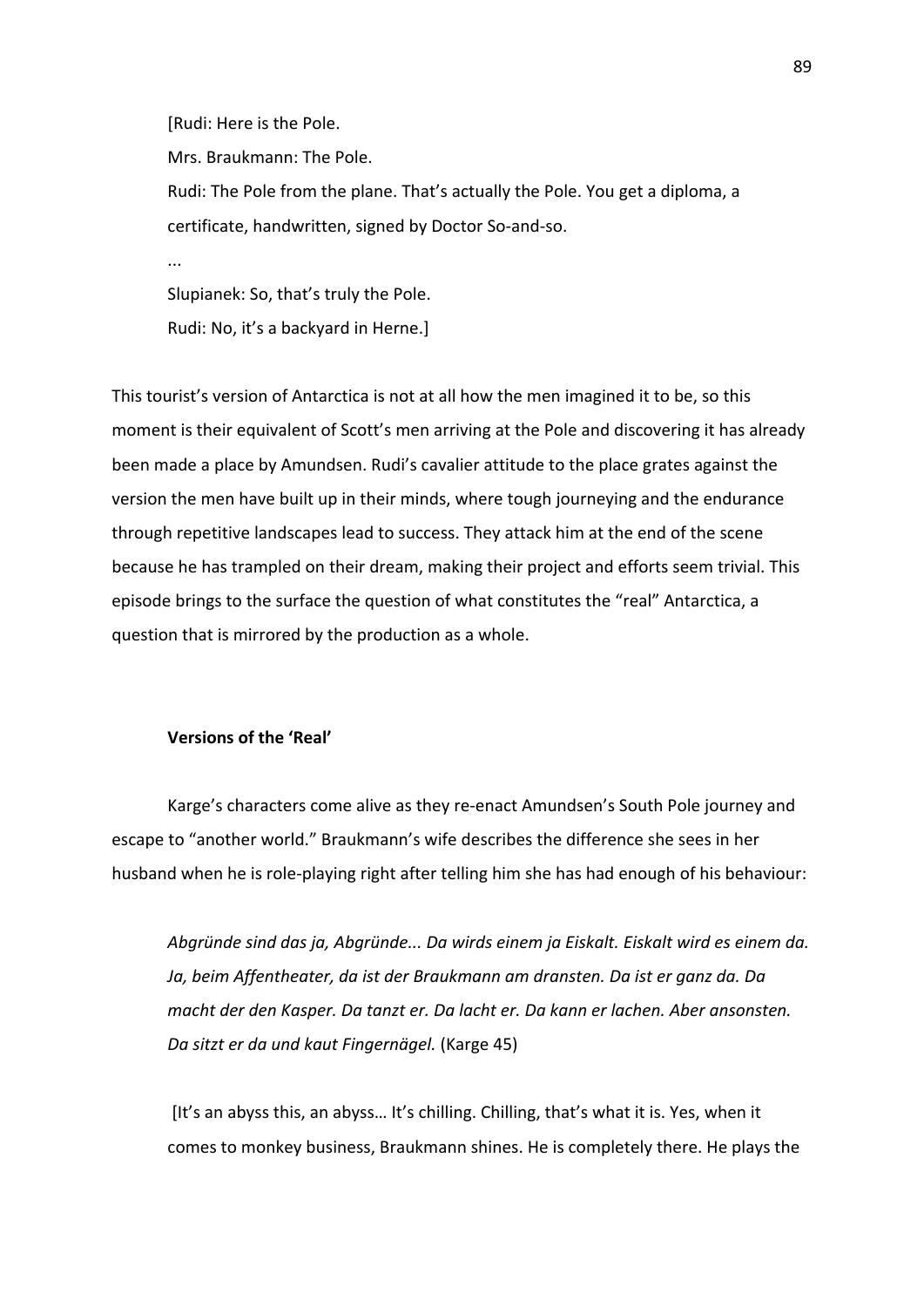clown. He dances. He laughs. He is able to laugh. But otherwise. He sits about and chews
his
nails.]

Braukmann becomes animated when acting out the polar story as it gives him a purpose. It also provides an escape from the inertia of his everyday existence, allowing him to leave his fears and stresses behind. Cornelius' characters take another approach, using the
icy
setting
as
a
way
to
deal
with
those
fears
and
stresses
rather
than
to
forget
about them. These characters are residents in a rest home, although as Meyrick points out in his foreword, the characters are not *really* in a rest home any more than they are *really* in Antarctica – instead, they are *really* on a stage. The ambiguity of setting allows for an exploration of space and place. It blurs the lines between the real and imagined by highlighting the fact that both settings are in fact imagined, and all that is "real" are the actors
who
physically
stand
upon
the
stage.

This ambiguity is a constant theme for Cornelius. When Scott remarks that "the elements have aged us so" (Cornelius 27) he refers not only to the harshness of the Antarctic
landscape,
but
to
the
trials
of
everyday
life
that
batter,
bruise
and
wear
one
down. He tells the others "we've had our fingers nipped, inch-long blisters filled with frozen liquid; and our noses and lips split..." (Cornelius 41), referring to Antarctic cold weather injuries, but
this
sparks
off
a
whole
list
of
complaints
from
his
companions:

> Evans:
> I've
> got
> arthritis. Wilson: I've got osteoporosis. Bowers: I've got gingivitis. (Cornelius 42)

Everyday physical ailments take the place of cold weather injuries, suggesting that for the elderly, everyday living is just as hard as man hauling. A journey of endurance thus plays out across
the
stage,
with
Scott's
story
providing
a
vehicle
for
the
characters
–
who
are
located in a rest home/ Antarctica/ their own minds – to come to terms with their own decline.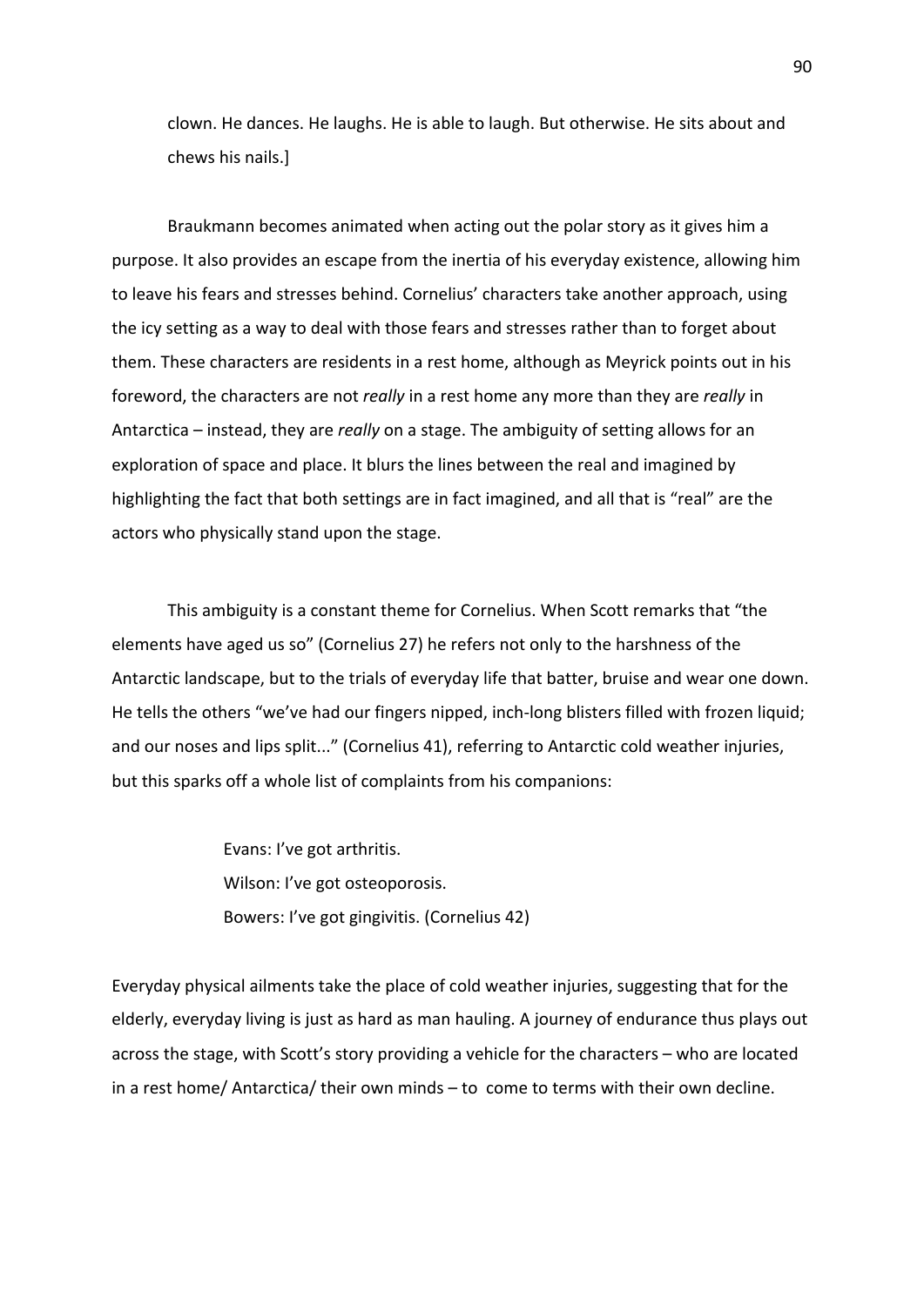Karge's characters must come to terms with the fact their coping strategy is not a viable long term solution when Seiffert gets lost within the polar fantasy. By the end of the play he thinks
of
his
everyday
problems
in
terms
of
a
polar
landscape,
and
uses
the
techniques
he has developed to cope with the landscape during the imagined journey in order to attack his joblessness. Stuck in polar mode, Seiffert sees the door to the job office as an unassailable ice
wall:

Was ist dahinter. Der Südpol. Ist dort wirklich der Pol. Ganz richtig oder nur aus dem *Flugzeug.
Vielleicht
nur
eine
Eiswand.
Steil,
unzugänglich.
Was
heißt
unzugänglich. Hab
ich
doch
Pickel
und
Steigeisen.
Stufen
schlagen,
kilckklick.
Stufe
um
Stufe.* (Karge
79)

[What is behind it. The South Pole. Is it really the South Pole. The real Pole or just from an aeroplane. Maybe just a wall of ice, steep and unassailable. What do you mean, unassailable. I have an ice pick and crampons. Hack out steps. Click click. Step upon
step.]

The
imaginary
ice
landscape
becomes
a
metaphor
for
Seiffert's
everyday
struggles, with a task such as visiting the job office fraught with dangers and requiring maximum focus. The polar role-play has taught him coping mechanisms, but he is no longer able to accurately recognise his situation so tries to apply inappropriate solutions from his story of success to an everyday situation that epitomises his repeated failure. After negotiating a treacherous landscape he reaches the door of the job office, only to introduce himself as the character
he
has
been
playing,
indicating
that
for
him
the
imaginary
has
become
more tangible
than
the
real:

Wie heißen Sie. Bjaaland, sagt Seiffert. Seltsamer Name. Haben wir nicht in den Akten. Dann, sagt Seiffert, Adams, Ja, ich heiße Adams. Sie stieren so. Ich bin, sagt *Seiffert,
Sie
müssen
entschuldigen,
schneeblind.* (Karge
79)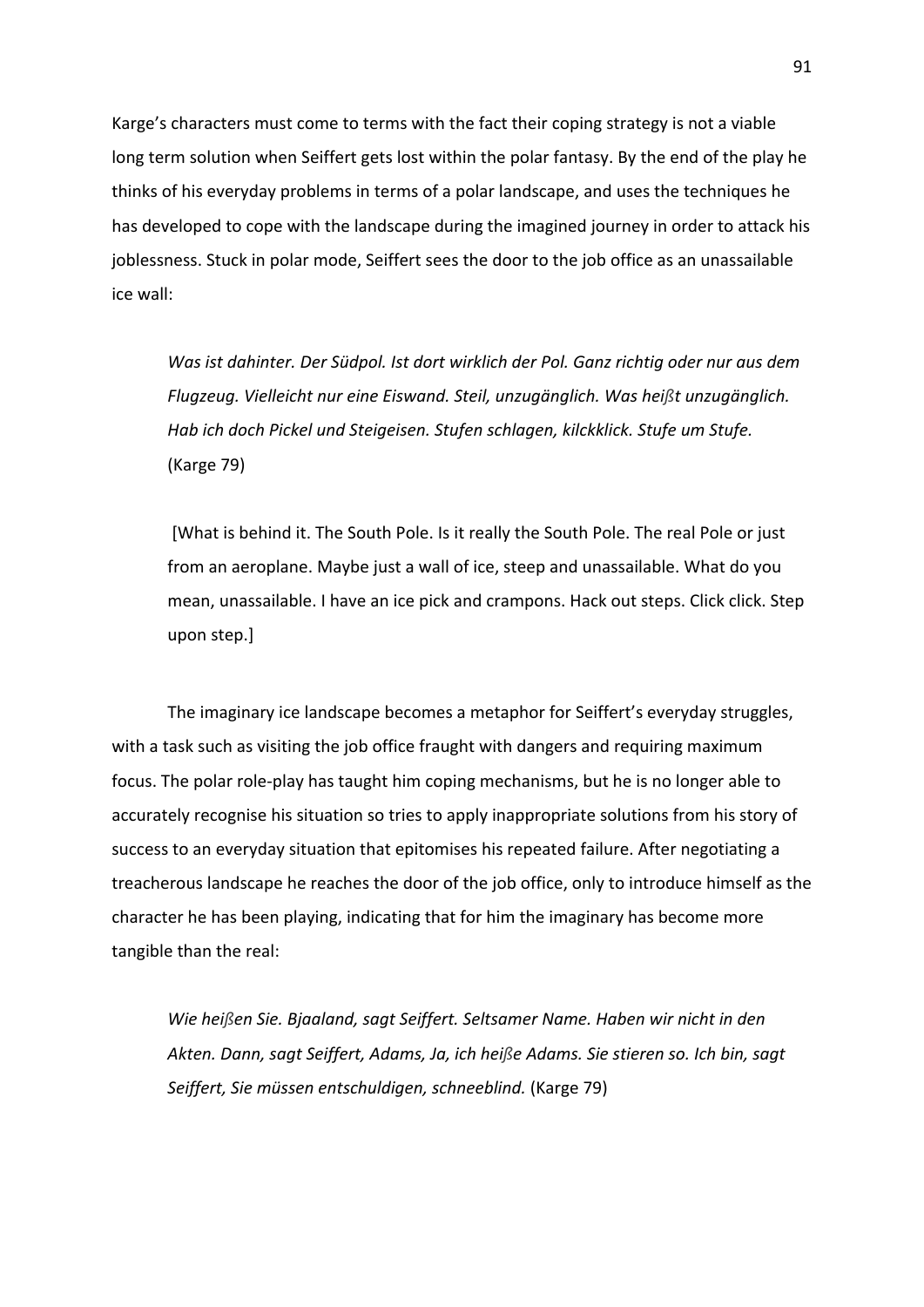[What's
your
name.
Bjaaland,
says
Seiffert.
Strange
name.
We
don't
have
it
in
our files. Then, says Seiffert, Adams. Yes, my name is Adams. You're staring. I am, says Seiffert,
you
must
excuse
me,
snow
blind.]

Karge uses Seiffert's confusion of the real and the imagined to highlight the dangers of using imagination as a place-making strategy with no tangible reference points. Acting out the polar
story
gave
Seiffert
purpose
while
the
game
lasted,
but
when
the
game
became
his
life he
was
unable
to
escape
from
the
icy
world
of
imagination.

This scene follows in a tradition of going mad in the Antarctic, a tradition parodied by Brenton in his depiction of Evans' death in Scott of the Antarctic. In earlier plays such as The Fire on the Snow and Terra Nova tangible landscapes weaken and overtake the men, but here the landscape that Seiffert finds overwhelming is an imagined one. Rather than going mad as the result of being exposed to a harsh setting, he goes mad as a result of getting lost within a setting he creates in his own head. The unstable setting that Seiffert inhabits is also mirrored in the structure of Karge's play. The remaining text of this scene - a description of Seiffert's leap to his death through the window – is not attributed to any actor in particular, meaning that the producing company is free to interpret it as they choose. Just as Seiffert can
no
longer
distinguish
fact
from
fiction,
the
text
can
no
longer
provide
direction
as
to whether Seiffert should narrate his own struggle and suicide, or whether it should be narrated
for
him.

Seiffert's engagement with Antarctica is similar to Cornelius' treatment of the Antarctic landscape, where the hostile environment represents an involuntary loss of ability on the part
of
the
characters. The
"labyrinth
of
crevasses
and
towers"
in
Act
II
is
an
important theatrical
element
that
comes
to
stand
for
the
characters'
inner
and
past
landscapes.
As
the play
progresses,
these
internal
landscapes
become
more
important
than
either
Antarctica
or the
rest
home.
The
visible
ice
labyrinth
is
a
metaphor
for
many
intertwining
story
threads: for getting lost, for chasing the past, for how easy it is to lose your footing and fall down a crevasse.
The
characters
face
both
physical
and
psychological
hurdles
such
as
gout
and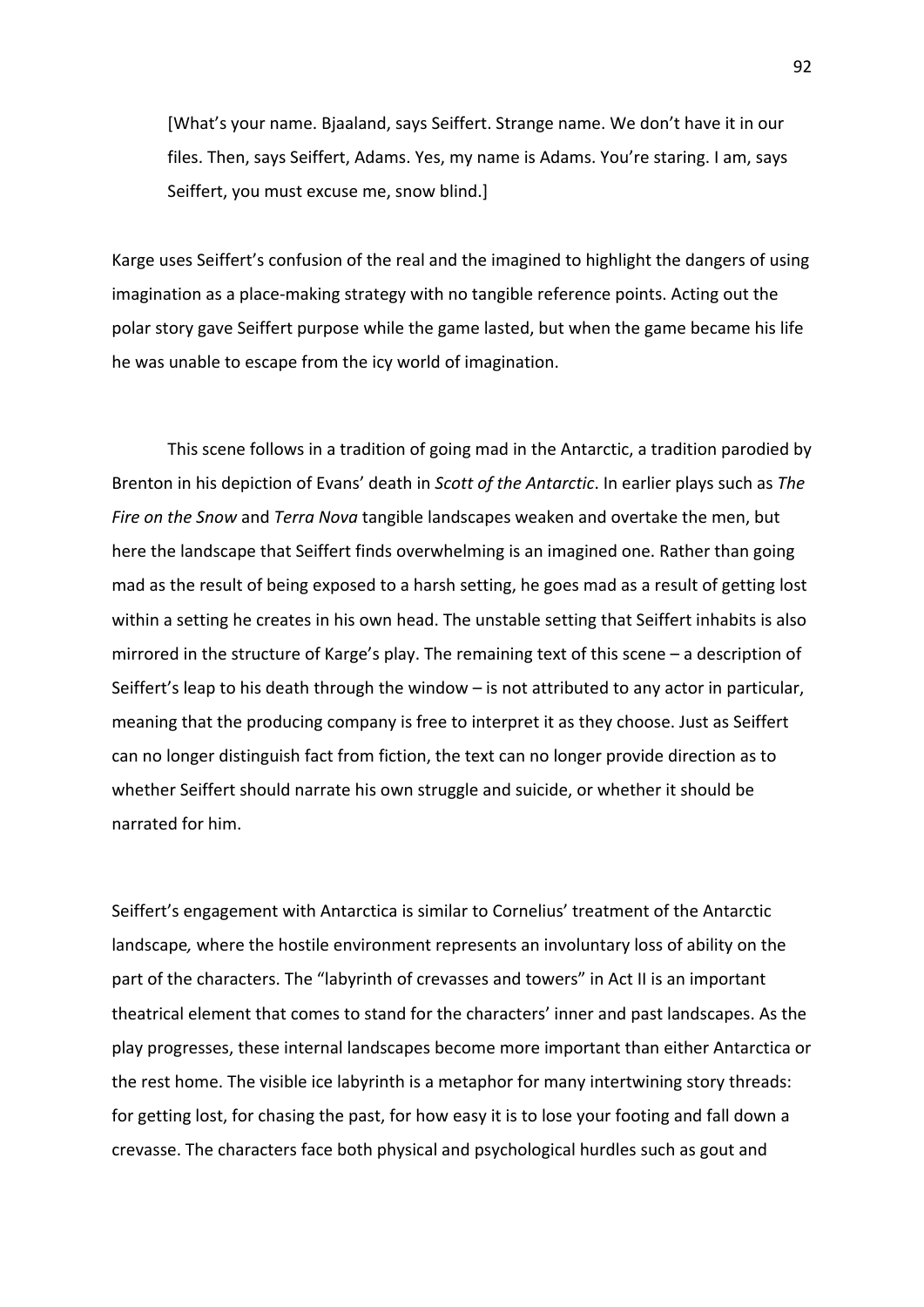memory loss, with Claudia/ Bowers' dementia is a case in point. In Act I Claudia's husband Alex comes looking for her, but she, identifying as Bowers, no longer recognises him at all:

> Bowers:
> I
> hope
> you
> find
> her
> soon. Alex:
> I
> hope
> so
> too. Bowers:
> Yes,
> well,
> good
> luck
> to
> you. Alex: But I think she's gone for good. (Cornelius 33)

In Act II the set is used to visually show the effect of Dementia on Claudia/Bowers' mind:

Alex:
Claudia! *For
an
exquisite
second
Bowers
recognises
her
name* Bowers:
Yes. *And
then
she
forgets
it.
She
disappears
down
an
ice
tunnel.
Alex
disappears*  down another. (Cornelius 51)

The crevasses and tunnels on stage are like those in the mind - treacherous, fleeting and easy to get lost in. Just as an ice bridge cannot be trusted with the weight of a life, the bridges
between
Bowers'
present
and
her
past
have
crumbled
down
into
crevasses
where they are irretrievable. The tunnels are used to show others in their searches too, and Oates follows the elusive Peter in and out of various openings. Finally, Evans emerges from one of the tunnels and articulates their situation: "Lost. Utterly lost... Evans disappears down a crevasse" (Cornelius 52). When the other characters notice that Evans is no longer with them,
Oates
says
he
"Last
saw
him
when
we
crossed
at
the
lights"
(Cornelius
53). References
to
an
urban
setting,
rather
than
the
Antarctica
of
spires
and
crevasses
suggested by the set, remind the audience of the fragility of place in this play. This brings the question of
what
is
"real"
back
into
focus.
Instead
of
one
version
of
reality,
there
are
many
and
each character
enacts
their
own
private
battles
upon
the
same
stage.

The
difference
between
our
own
reality
and
what
we
aspire
to
be
is
explored
as Cornelius'
characters
come
face
to
face
with
that
gap
in
their
own
lives.
In
contrast
to Captain Scott, who famously wrote "I do not regret this journey," (Scott Journals, 422) these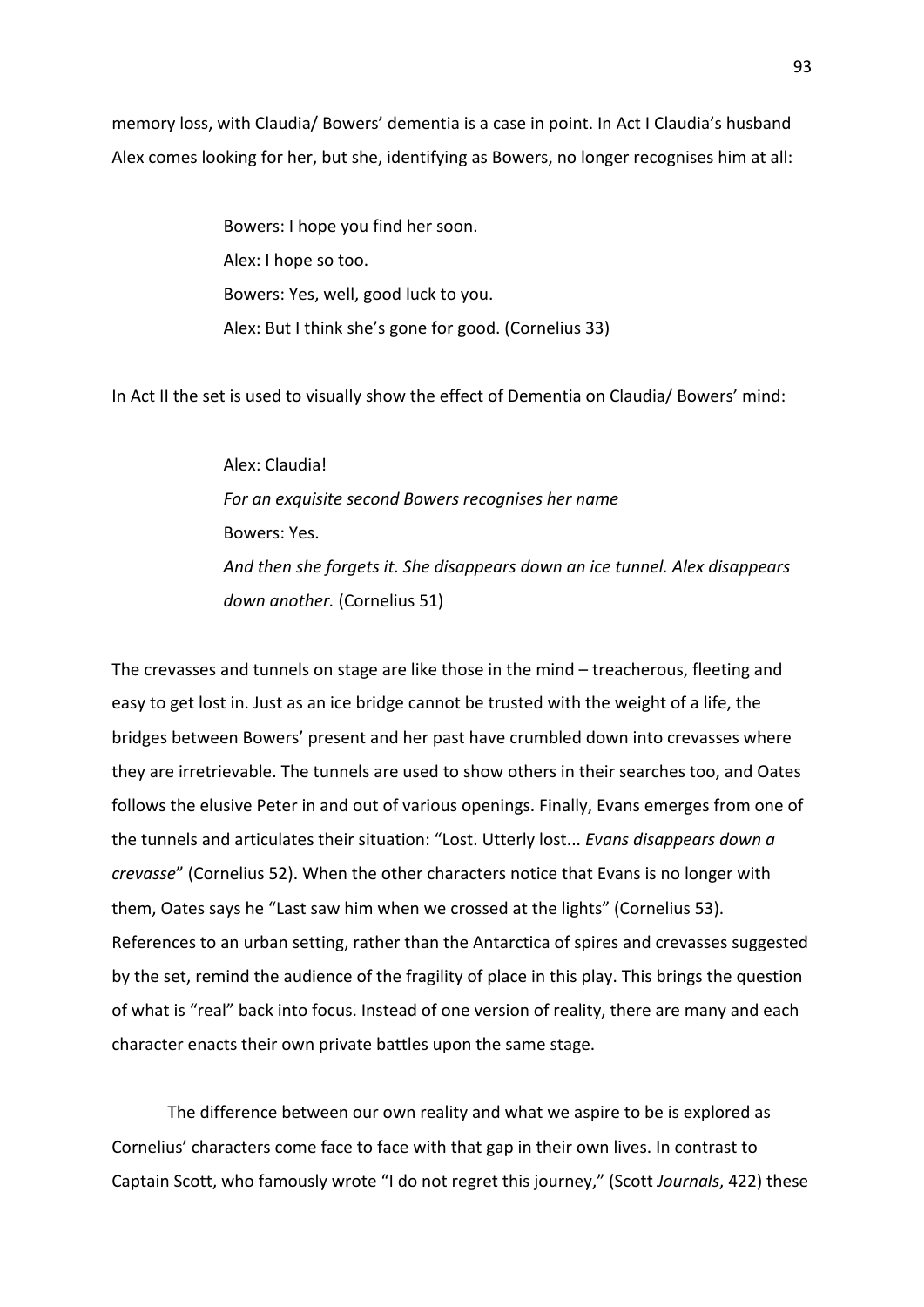characters
regret
many
things,
and
the
regrets
reveal
the
stories
and
episodes
that
have shaped them, making them all the more human. Evans "thought we'd achieve something great" (Cornelius 50), Wilson is "rather disappointed, actually" (Cornelius 19), and Scott "did not
fulfil
a
single
dream"
(Cornelius
39).
Still,
all
long
to
be
remembered
as
they
come
face to face with their own mortality. It is not possible to fathom how people will interpret your deeds in years to come, but it is very human to desire to leave a legacy and to strive to leave your
mark
on
the
world,
as
Scott
comments
to
Wilson
in
the
final
scene:

Scott: They died having done something great – how hard must not death be, having done
nothing.
That's
what
someone
will
say
about
us
one
day…
We
did
something remarkable,
didn't
we,
men?
(Cornelius
61,
63)

The first sentence is a direct quote from Tryggve Gran, one of the men from the Terra Nova expedition who discovered Scott's party in the spring. In the context of Cornelius' play the remarkable thing these characters have achieved is to struggle on in the face of adversity, a heroic
act
that
is
performed
by
many
every
day
but
is
often
overlooked.

The way people change their perspectives over time is another element of Cornelius' play that feeds into the theme of regret and the desire to make a difference. When Oates and Evans
discuss
ideals,
they
skim
over
their
own
histories
and
provide
clues
as
to
what principles
they
have
used
to
guide
their
own
lives:

Evans: ... Remain silent, and essential things, things that are at the heart of you, will be
lost.
Like
ideals.

Oates:
Oh
yes,
ideals.
I
used
to
think
they
were
important.

Evans:
Ideals
are
worth
the
fight.
Ideals
are
what
make
us
constantly
seek
a
better life.

Oates:
Now
I'm
not
so
certain. Evans:
Without
them
we're
lost. Oates:
They
lead
to
disaster.
(Cornelius
46)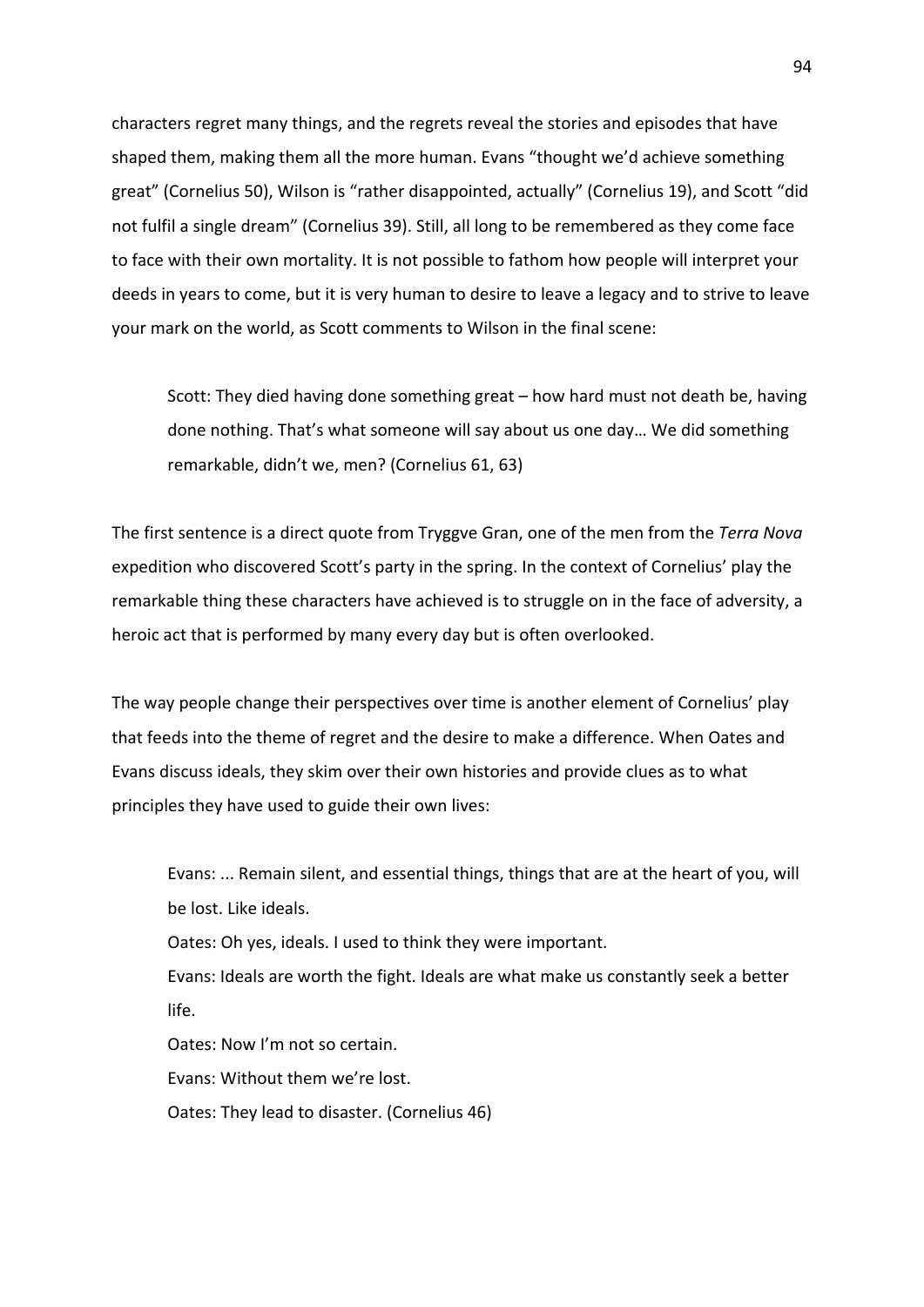There had of course been many disasters in the century between Scott's expedition and Cornelius' play, most notably World Wars I and II and the Vietnam War. This is an important passage as it shows differing views on ideals and how one's view of the world and values can
change.
In
Oates'
case,
the
death
of
his
son
changed
his
priorities
and
made
him
realise that
instead
of
striving
to
make
things
the
way
you
think
they
should
be,
it
can
be
better
to learn to deal with the way they are. In Act I Oates was a proponent of doing "something bigger than yourself," telling Evans "[you] have to honour your country and all that" (Cornelius
21),
but
coming
face
to
face
with
his
deceased
son
makes
him
reassess
his priorities
and
assumptions.
This
mirrors
the
way
views
of
Antarctica
have
changed
over time,
with
changing
priorities
creating
different
views
of
the
continent
and
making
many different
perspectives
possible.

### **Reimagining
Antarctica**

While
Cornelius'
characters
explore
ideas
of
death
and
dying
by
using
Scott's Antarctic
story
as
a
model,
Karge's
characters
use
Amundsen's
conquest
of
the
South
Pole to obtain a set of skills for dealing with adversity. Their taste of success allows them to look at
the
world
from
a
new
perspective,
revisiting
earlier
situations
with
a
new
understanding. In the final scene Slupianek asks Braukmann if he remembers what happened to Bjaaland when he fell through the ice and was asked how the crevasse looked, an episode that the men
had
acted
out
earlier:

*Slupianek:
Und
was
antwortete
der
sich
an
seinen
Schlitten
klammernde
Bjaaland. Braukmann:
O
wie
gewöhnlich
Bodenlos. Slupianek:
War
das
was. Braukmann
(im
Weggehen):
Ja,
das
war
was.* Slupianek: Wie man sich an alles gewöhnen kann. Auch an die größte Gefahr. (Karge
78)

[Slupianek:
And
what
did
Bjaaland
answer
as
he
clung
to
his
sled. Braukmann:
Oh,
bottomless
as
usual.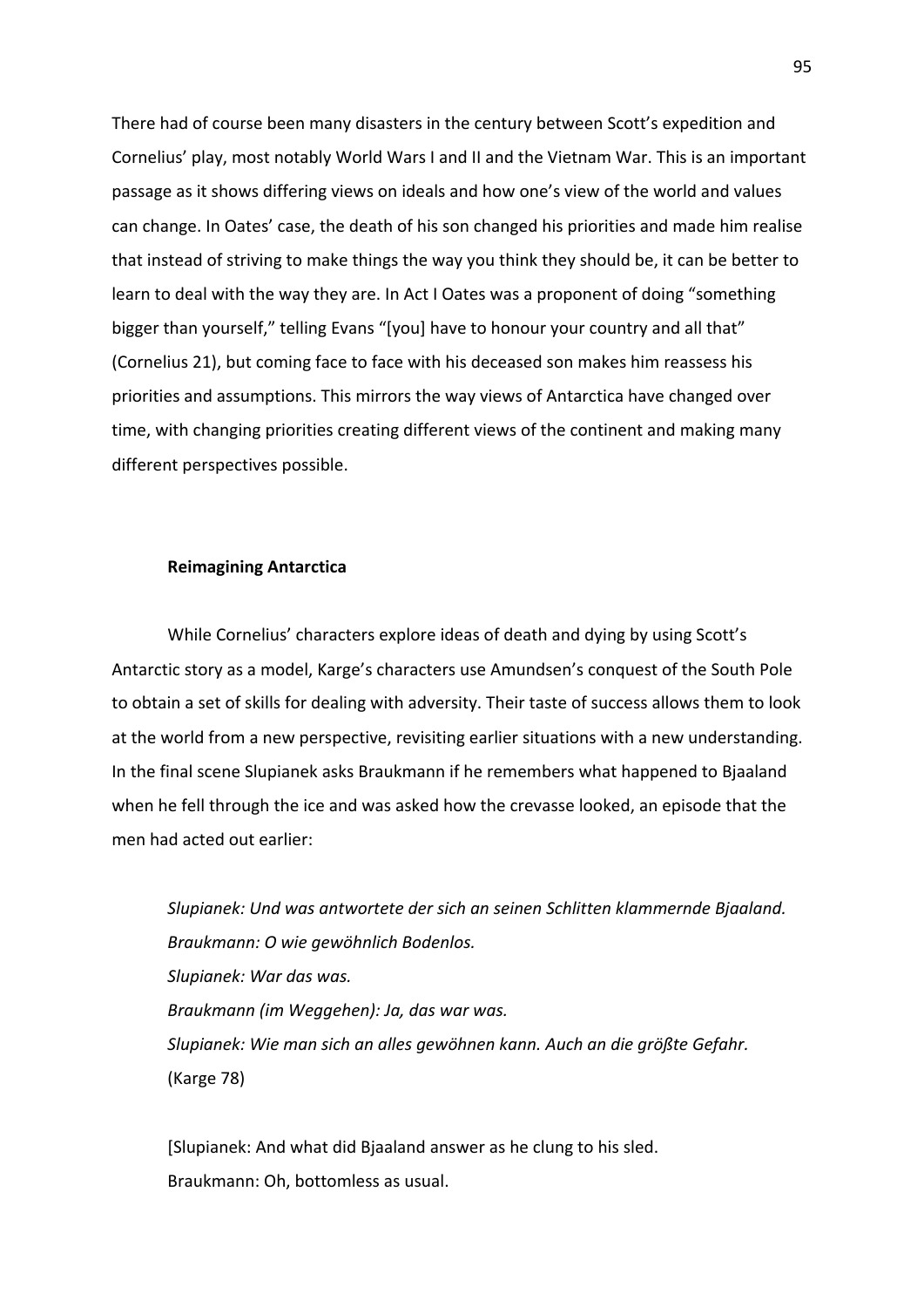Slupianek:
Was
that
something.

Braukmann
(As
he
leaves):
Yeah,
that
was
something.

Slupianek: How you can get used to anything. Even the greatest danger.]

In this case it is boredom and the desperation of not being able to find a job that the men must deal with, not physical danger. By this point they are able reflect upon and alter their own
situations.
Büscher
immediately
announces
his
plans
to
move
to
Canada
and
change
his situation, Braukmann has a job, Frau Braukmann has her child and Slupianek finds meaning in the fact that he fathered a South Pole child. Only Seiffert remains at a loose end, lost within the icy fantasy from which the only escape is death.

In
earlier
plays
Antarctica
was
the
setting
for
a
particular
story,
but
with
Karge
and Cornelius it is story that leads to the construction of a version of Antarctica. Amundsen and Scott's narratives come first, and it is only in acting out these stories that an Antarctic setting becomes necessary for the characters on the stage. They construct their own version of the "other-place" of Antarctica in order to try to escape from (Karge) or come to terms with (Cornelius) their situations. Thus, these meta-theatrical plays stage the construction of place, using polar narratives as a vehicle to address contemporary social issues. They actively question the construction of place by staging the problems associated with placemaking, including the dangers of imagination (Karge) and the role of subjectivity in defining the
"real"
(Cornelius).
These
problems
are
applicable
in
any
setting,
but
are
exemplified
by these Antarctic narratives thanks to the continent's recent human history. As a result of the myriad retellings, Antarctica no longer has to be the setting of a south polar story in order to exert a presence and conjure up a particular set of beliefs and associations in the minds of both the audience and the characters on stage. Instead, Heroic Era Antarctic stories can now be shifted to or conflated with very different settings and used as a vehicle to address contemporary
social
issues.

96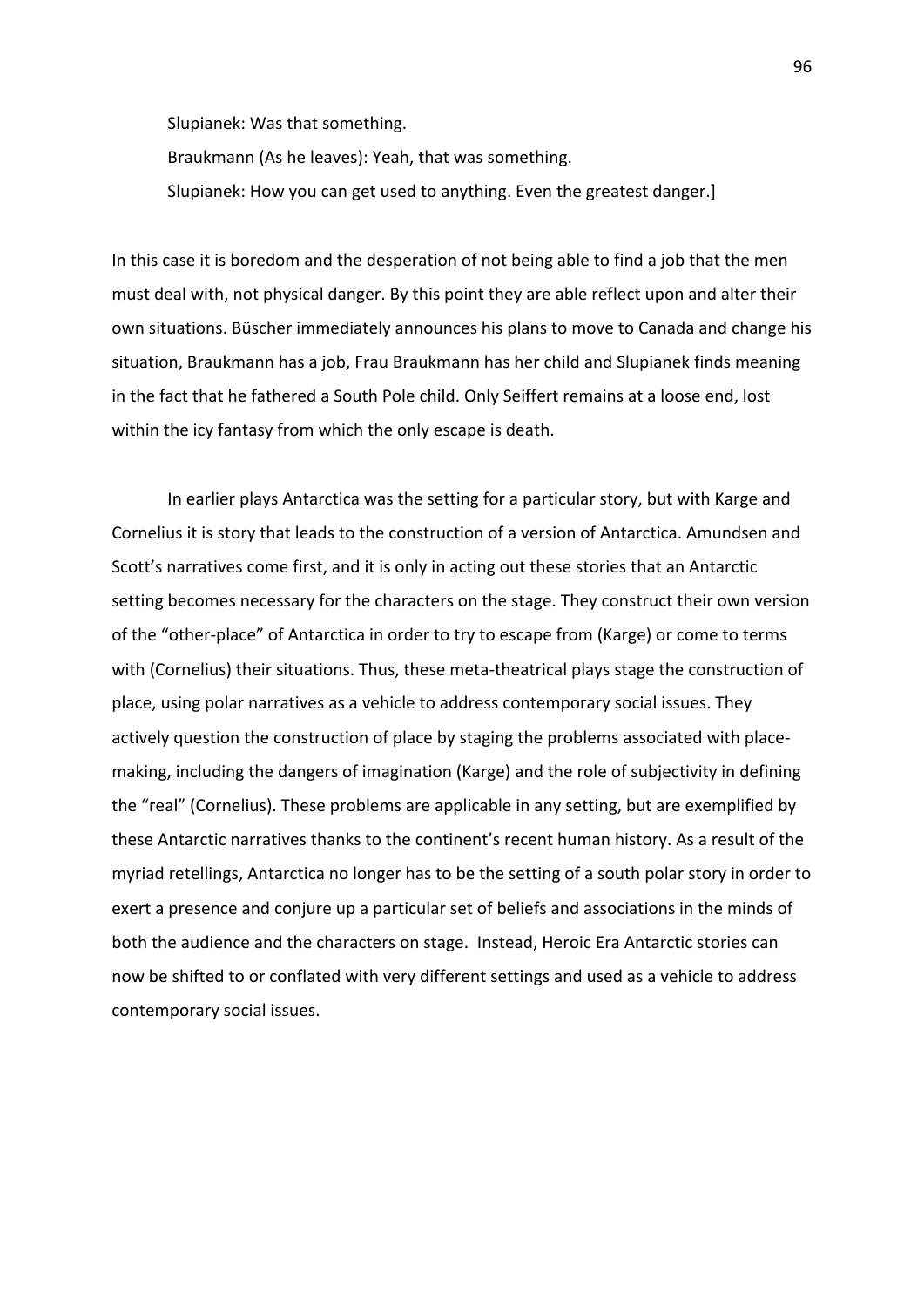#### **Part
IV:
Returning**

Recent plays about Antarctica such as Mojisola Adebayo's Moj of the Antarctic (2006) and Lynda Chanwai-Earle's *Heat* (2008) have the material continent at their heart. Unlike earlier plays
that
focussed
on
Heroic
Era
stories
and
left
the
Antarctic
setting
as
a
background concern,
here
it
is
place
that
inspires
story:
these
playwrights
use
Antarctica
as
the
starting point
for
their
plays,
allowing
their
narratives
to
grow
from
the
setting.
Simultaneously,
an engagement
with
past
stories
and
with
Antarctica
itself
allows
these
plays
to
raise
questions about
the
environment,
colonisation,
ownership,
spectatorship
and
perception. While Adebayo
is
the
only
playwright
of
those
discussed
here
to
have
travelled
to
Antarctica, Chanwai‐Earle
also
expresses
a
desire
to
visit
the
continent
and
learn
more
about contemporary
science
practices.
Both
plays
are
symptomatic
of
"a
new,
feminist‐inspired anti-heroic literature that calls boldly into question the narrative tropes upon which the story
of
Antarctica
has
been
built
–
tropes
of
masculinity,
objectivity
and
empiricism, nationhood,
progress,
conquest
and
race"
(Legler
208).
They
use
multiple
voices
and environmental
concerns
to
promote
new
perspectives
on
the
continent,
presenting Antarctica as being intimately connected to the world as a whole. Gretchen Legler argues that a "desire to understand and connect with the larger Antarctic ecosystem is... part of what makes the new era of Antarctic literature post-masculinist - it resists the dualistic, hierarchical thinking that is at the foundation of patriarchal, imperialistic ideology" (221). A resistance of binaries and traditional roles is a feature of both *Moj of the Antarctic* and *Heat.* Instead of a story leading to the imagination of a place, in these plays it is place that leads to the
creation
of
a
story.

#### **Plays
in
Context**

By the turn of the Millennium, Antarctica has become a palimpsest, layered with stories
told
by
many
voices.
Adebayo
and
Chanwai‐Earle
approach
Antarctica
from
different angles,
setting
their
plays
150
years
apart
and
writing
out
of
different
national
contexts.
The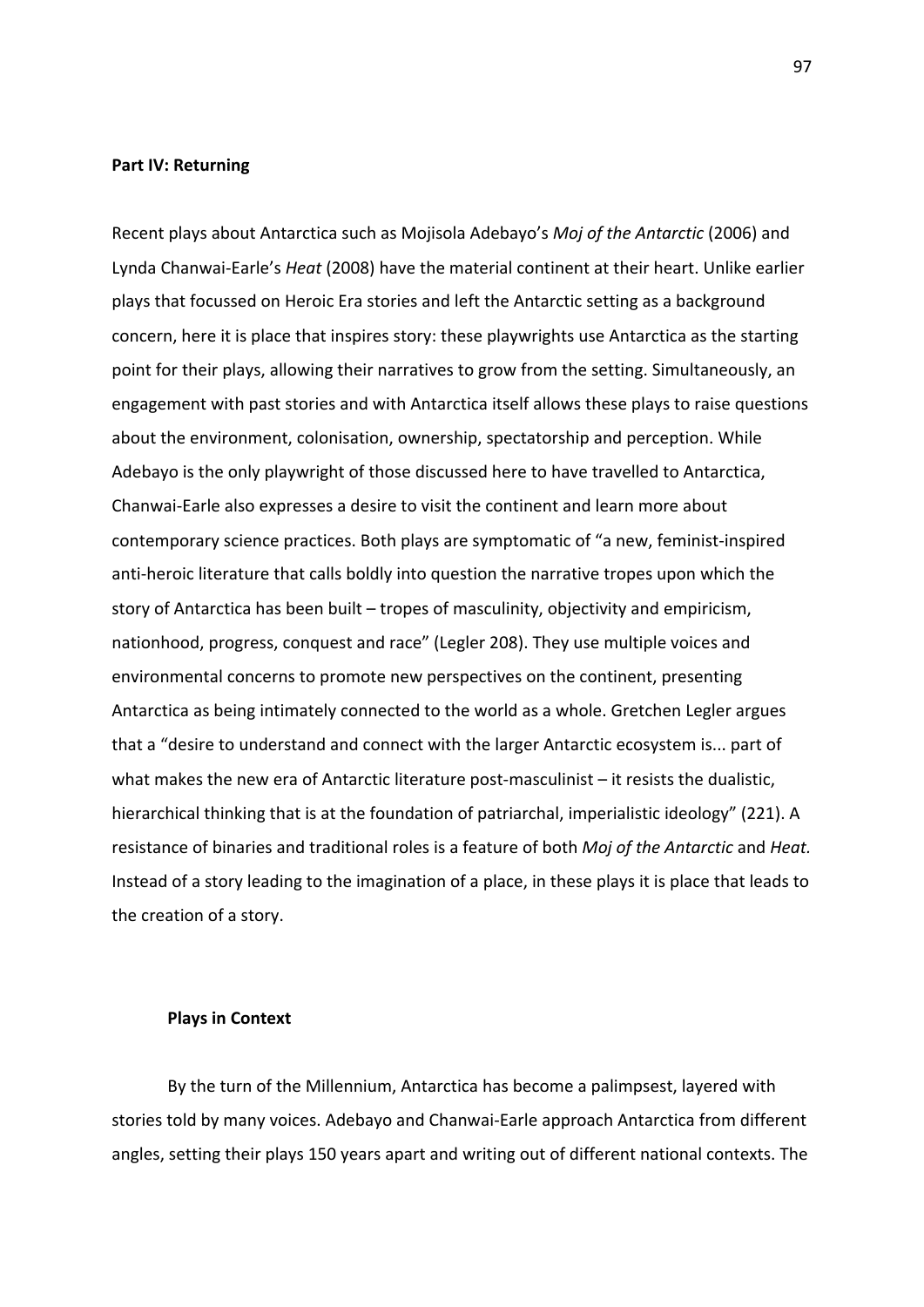fact that they represent a plurality of voices is important, as in these final plays there is no longer a white voice speaking for a white continent. Rather, two women of African and Chinese
heritage
respectively,
who
are
concerned
with
the
stories
of
marginalised
people turn their attention to a marginalised part of the map, making links both to their own heritage and experiences and to the globe at large.

The best way to understand the staging of these plays is by examining the idea of connections – connections
that
include
not
only
intertextuality
and
hauntings
within
the play
texts
themselves,
but
which
expand
to
include
environmental
concerns
outside
the theatre.
Chanwai‐Earle's
portable
sustainable
energy
generator
is
a
prime
example
of thematic
concerns
from
the
play
spilling
over
into
the
production
logistics,
creating
links that go beyond the confines of the stage. These connections can also be read on a global level, where the two-way influence between Antarctica and the rest of the world is more pronounced
than
ever
before.

During the late twentieth century environmental concerns came to the fore, with green movements "gaining ground, as the impact of unchecked industrial and technological growth
promised
devastating
consequences"
(Kershaw
208).
The
protection
of
the
Antarctic environment
was
also
addressed
directly:
signed
in
Madrid
on
4
October
1991,
the
Protocol on Environmental Protection to the Antarctic Treaty ("Madrid Protocol") came into force in 1998.
This
was
an
important
development,
as
the
protocol
addressed
environmental concerns,
laying
out
obligations
for
member
states
of
the
Antarctic
Treaty
System
to
remove their waste from Antarctica and prohibiting the mining of mineral resources.<sup>35</sup> The Madrid Protocol also established the Committee for Environmental Protection, meaning that the days of pushing rubbish out onto the sea ice and discharging untreated wastewater were well and truly over. Environmental challenges gained more attention outside of Antarctica in the
late
1990s,
with
the
discovery
of
the
ozone
hole
by
the
scientists
of
the
British
Antarctic Survey in 1985 reported by media all over the world. The issue of the ozone hole was a tangible
example
of
anthropogenic
change,
and
it
also
brought
Antarctica
into
popular

<sup>&</sup>lt;sup>35</sup> Article Three deals with Environmental Principles, including "wilderness and aesthetic values," Article Seven prohibits mineral resource activity, Article 11 establishes the CEP and Annex Three addresses Waste Disposal and Waste Management in "The Protocol on Environmental Protection to the Antarctic Treaty" (*The Antarctic Treaty*).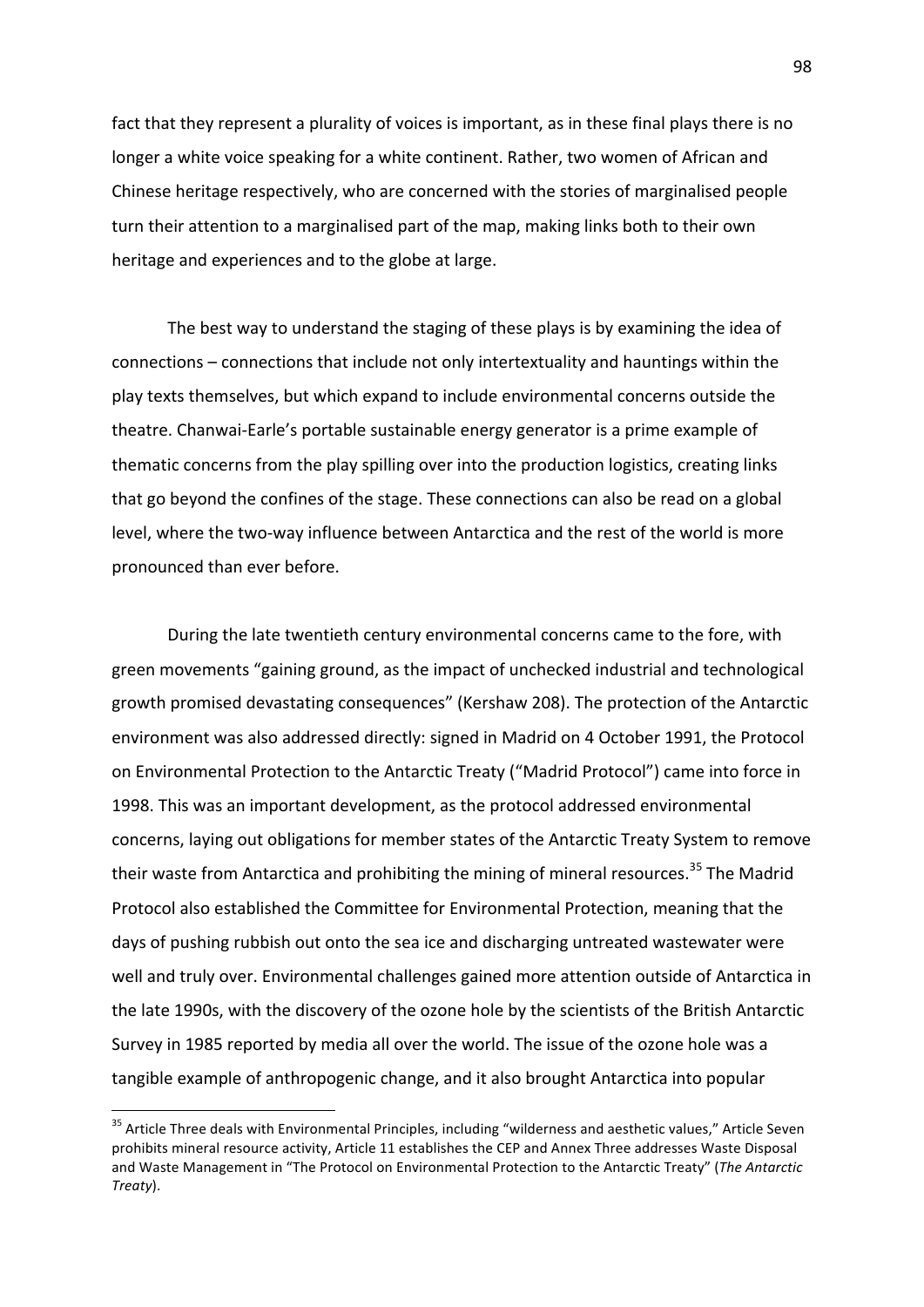consciousness:
although
the
hole
was
over
the
South
Pole,
much
of
the
damage
was
caused by people using CFCs<sup>36</sup> back home. Other examples of Antarctic science in the media include coverage of the collapse of the Larsen B ice shelf in 2002 ("Larsen Ice Shelf Breakup Events") and
public
discussion
over
a
proposed
Marine
Protected
Area
in
the
Ross
Sea
in
2012 (Readfern).
These
indicate
both
a
greater
level
of
scientific
literacy
amongst
the
population and an interest in Antarctica as a global warning system for ecological and climate change. In fact, Elena Glasberg notes that by 2012 "environmental concern [had] replaced imperial manifest
destiny
and
even
international
scientific
cooperation
…
as
justification
for
presence in Antarctica" (2012, 116). The continent "devoted to peace and science"<sup>37</sup> was living up to its name, though "southern ice now came with a ready-made politics" (Glasberg 2012, xii).

Society's
environmental
concerns
had
an
impact
upon
theatre
and
its
reception during
this
period
as
writers
started
addressing
contemporary
environmental
issues
and critics asked questions such as "How do geography and climate influence a work?" (Marranca
xiv). Antarctica
epitomises
the
growing
awareness
of
how
interconnected
the world really is; a remote continent of ice, it is nevertheless melting in response to human activity, with the resultant sea level rise having a direct impact on those in faraway places. Both Moj of the Antarctic and Heat include this environmental element, which is significant because "imagination is an ecological force, and representation, in its many manifestations as stories, celebrations, and patterns of signification, is one of the ways people participate in their material/ecological condition" (May 86). The representation of Antarctica on the stage in both of these plays is therefore an active way of engaging with the environment as a whole and seeing Antarctica from within a global context. Critics recognised this environmental turn, with ecocriticism examining "the interconnections between nature and culture"
(Glotfelty
xix)
from
an
interdisciplinary
viewpoint.
Although
there
are
many
forms of ecocriticism, they have at their heart Barry Commoner's first law of ecology, namely that "everything is connected to everything else" (Glotfelty xix). This concept of connection is crucial
to
the
plays
in
this
final
section.

<sup>&</sup>lt;sup>36</sup> CFCs are Chlorofluorocarbon compounds often used in aerosols or refrigeration units. Ultraviolet light breaks them down to chlorine radicals in the atmosphere, which catalytically destroy the ozone.

<sup>&</sup>lt;sup>37</sup> Article Two of the Protocol on Environmental Protection to the Antarctic Treaty designates Antarctica as a continent
for
"peace
and
science"
(*The
Antarctic
Treaty*).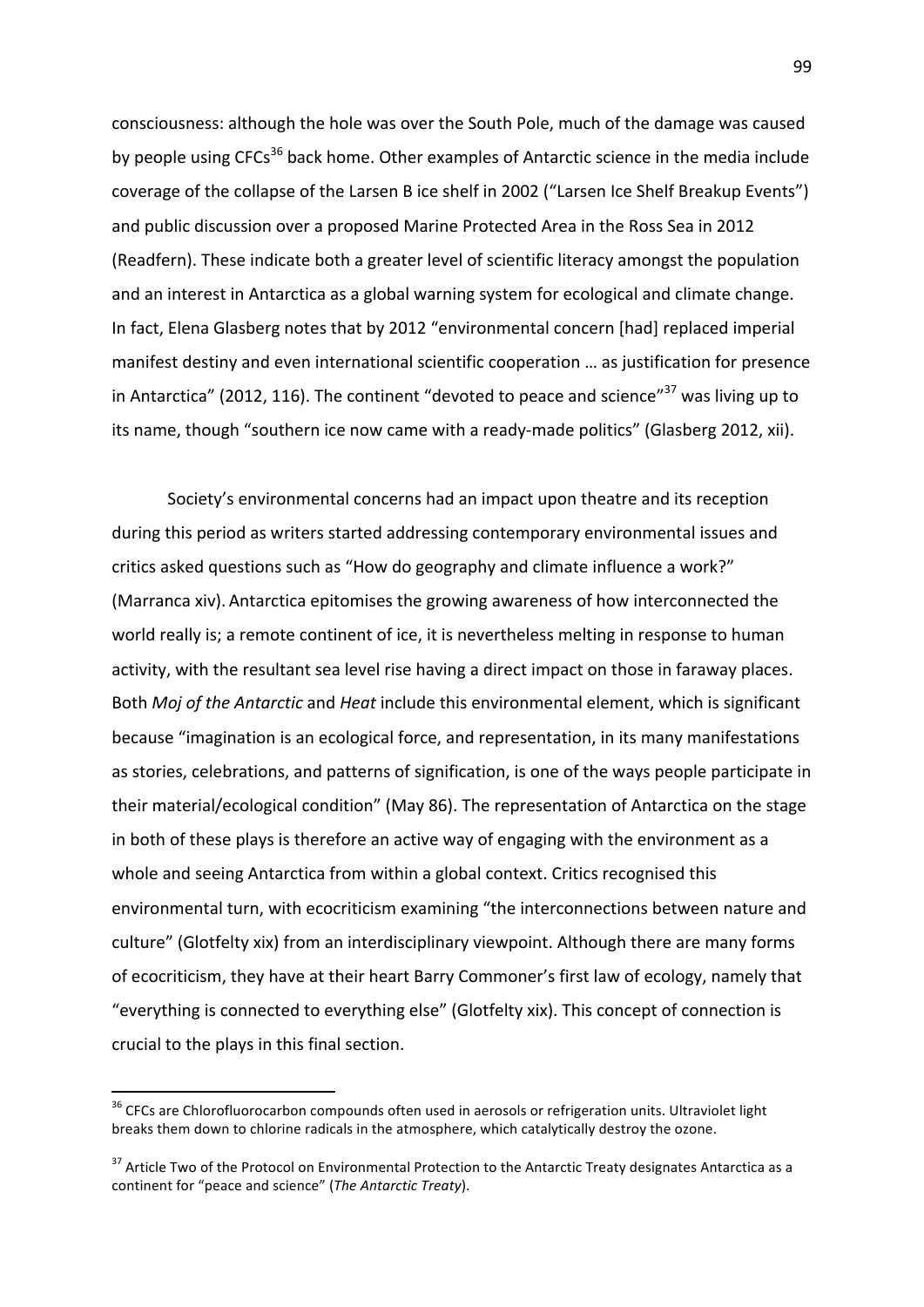Globalisation
is
another
key
context
for *Moj
of
the
Antarctic* and *Heat*,
with connections
and
networks
coming
to
the
fore.
Poet
Katharine
Coles
explains
how
Antarctica loses its isolation in a global sense: "it's a place on the globe that is connected to every other place, and no matter where you are on the globe you are standing at a convergence of sorts"
(qtd.
in
Rejcek).
These
connections
change
the
way
space
and
place
are
understood. Space
is
abstract
and
intangible,
where
place
is
concrete
and
experienced.
Traditionally,
this meant
that
one
had
to
visit
Antarctic
shores
in
order
to
know
place
and
experience Antarctica.
Developments
such
as
anthropogenic
climate
change
have
seen
important changes,
such
as
melting
ice
that
leads
to
rising
sea
levels
elsewhere
in
the
world.
This melting ice makes the political personal by making tangible the effects of climate change, as the rise in sea level has a direct impact on those in coastal areas all over the world. Even though
they
are
far
from
Antarctica
itself,
in
a
way
they
are
experiencing
the
Great
White South first-hand from their homes. In light of environmental, postcolonial and postfeminist concerns,
the
interconnection
between
Antarctica
and
the
rest
of
the
world
becomes
clear and Antarctica ceases to be a faraway "other," instead being recognised as part of a global system.
This
view
sees
the
lines
between
space
and
place
blur,
with
the
continent
becoming a place on every shore upon which it has an impact. At the same time the global system of connections
is
so
vast,
abstract
and
complex
that
the
network
itself
begins
to
resemble space,
that
abstract
framework
that
cannot
be
grasped
or
experienced
phenomenologically. This
multi‐layered
network
is
at
the
heart
of
both *Heat* and *Moj
of
the
Antarctic*.

In the context of globalisation, questions of claim, origin and belonging take on new meaning. Julian Murphet talks about the ever-increasing number of networks that break down
the
barriers
between
discrete
places:

In everyday life it seems increasingly impossible not to find oneself caught within a worldwide web of spatial threads: eating Thai food, wearing garments made in China, vacationing in Cuba, driving a Korean car, singing karaoke, drinking Australian wines. It is often as though our every act of consumption draws us into a palimpsest of
places
we
may
never
visit,
but
whose
effects
and
determinations
are
now inescapable.
(Murphet
130)

100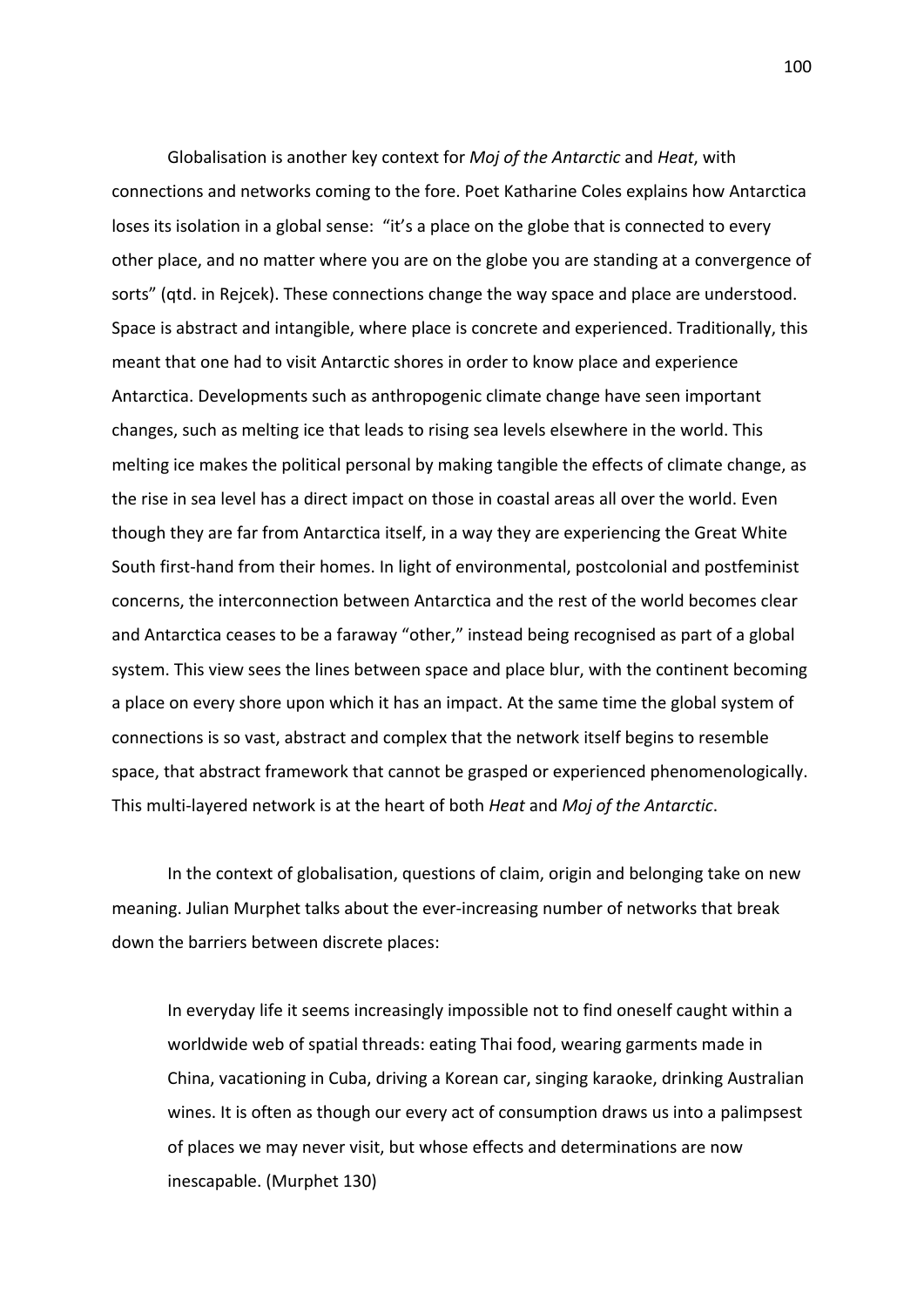Antarctica is very much a part of this web: although most people will not visit the Antarctic, they
will
be
familiar
with
advertisements
for
Bluebird
chips
that
feature
dancing
penguins
or internet sidebar adverts for adventure trips to the South. The continent is available to be viewed remotely via Google Earth at the click of a button, just as the outside world is available at the click of a button for the characters in *Heat*. When workers at Antarctic Bases can
make
online
purchases
and
have
them
delivered,
their
home
is
well
and
truly
part
of
the palimpsest of global places. Similarly, cruise ships offer a direct link to consumerism in the Antarctic. On board an Antarctic cruise one might enjoy Japanese cuisine, drink Italian wine and
ride
in
an
inflatable
boat
made
in
Canada
before
uploading
the
images
from
the
day onto
a
blog
that
is
accessible
to
people
in
India,
Germany
and
Samoa.
The
closer
we
look, the more connections we find to those who hold stakes in Antarctica yet will never visit the continent
themselves.

## **Adebayo
and
Chanwai‐Earle**

Mojisola Adebayo's Moj of the Antarctic premiered on 14 November 2006 at the Lyric
Hammersmith
and
was
later
developed
at
the
Oval
House
Theatre
in
London
(Adebayo 150). The multimedia performance features live theatre, dance and song and is unique in that
it
also
includes
projected
video
footage
of
Adebayo
(dressed
as
Moj)
that
was
shot
on location in Antarctica itself. Adebayo travelled to the Antarctic Peninsula in 2005 together with photographer Del LaGrace Volcano, and Volcano's photographs of the Moj character formed the starting point for Adebayo's theatre piece. This is the only play I examine where the participants physically go to Antarctica.<sup>38</sup> It marks an important turning point as the opening
up
of
access
to
the
continent
via
tourism
makes
possible
a
whole
body
of multimedia work and cultural production that is based on the physicality of the body. It also references earlier Antarctic and colonial history whilst giving a voice to those who have been marginalised in the past. Adebayo remarks that although the title was originally a joke,

<sup>&</sup>lt;sup>38</sup> Jenny Coverack's play "A Father For My Son" was performed on an ice breaker in the Ross Sea and an excerpt was also performed in Scott's hut at Cape Evans in 2006. The play tells the story of Kathleen Scott and is not set in the Antarctic, hence it is not discussed further in this project.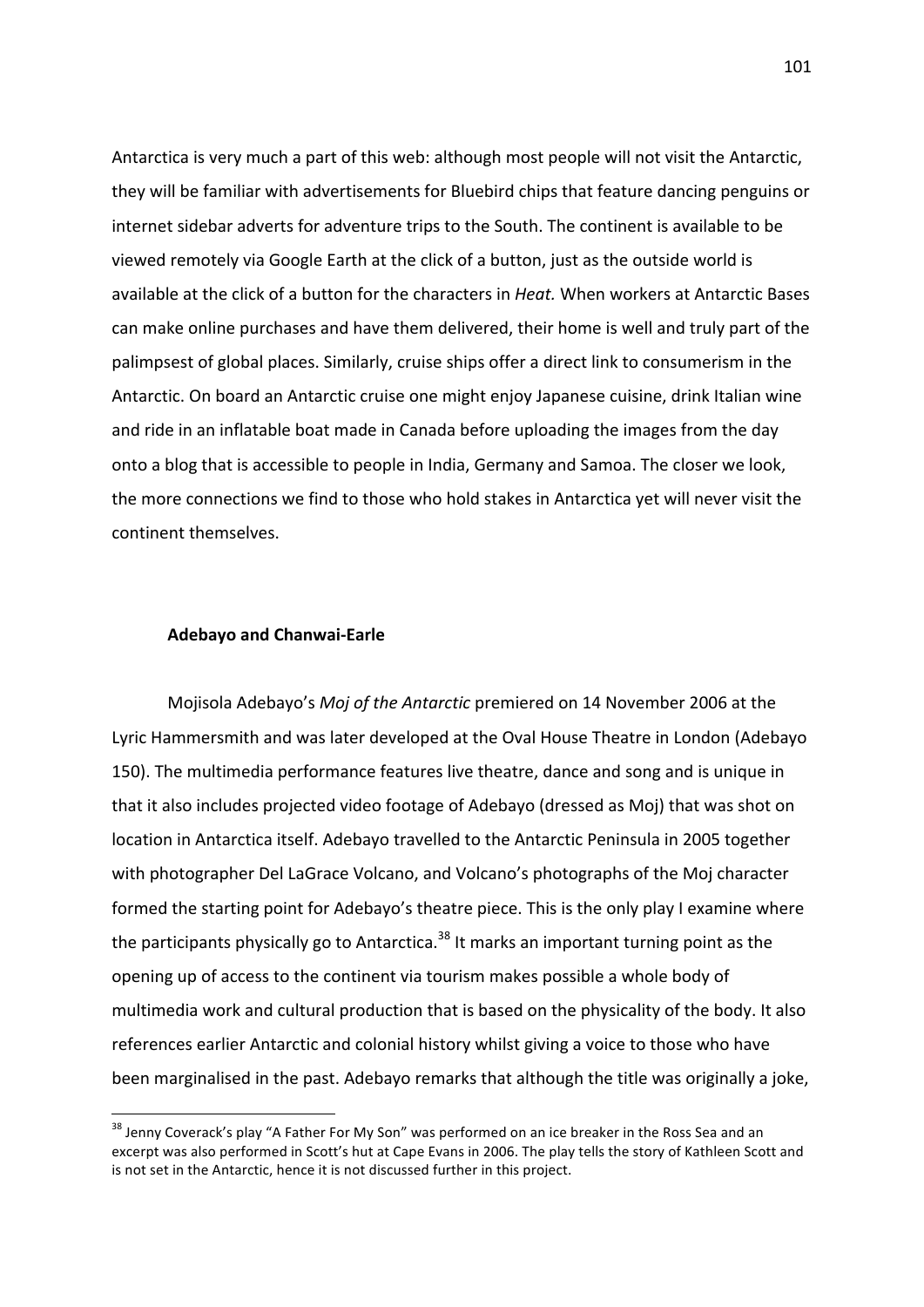"it just stuck... I'm no great Scott of the Antarctic, I'm just Moj of the Antarctic. But I was really interested in heroism and remembering the forgotten heroes like Ellen Craft" ("Mojisola Adebayo on Moj of the Antarctic"). Ellen's story of escaping slavery by dressing as a white man forms the basis for *Moj of the Antarctic*, so in this regard Adebayo's work is similar to that of contemporary playwrights in the USA who were also working on the rescue of
voices
of
neglected
black
women
from
history"
(Kolin
7).

Of
Yoruba
and
Danish
heritage,
Adebayo
grew
up
in
England
and
champions
Afri‐ Queer theatre. She has devised and written a number of plays that "draw attention to... inequalities and exploitation" and "celebrate the stories of past black heroes and heroines" (Goddard
2011,
12).
Since
2003,
"Black
British
drama
has
achieved
an
unprecedented
profile in the British theatre scape" (Osborne 255), with a range of stories and alternate histories being
told
from
multiple
viewpoints.
Adebayo
is
the
first
black
woman
to
have
performed on
Antarctica,
and
as
a
black
lesbian
woman
she
represents
several
minorities
whose
voices were missing from the initial Heroic Era stories. Referencing Joseph Conrad, Moj of the Antarctic presents "a kind of reversal of stories of whiteness into blackness to discover something about oneself" (Adebayo "Mojisola Adebayo on Moj of the Antarctic"). Adebayo uses Antarctica and its whiteness to explore questions of identity, ownership, environmentalism
and
gender,
creating
a
postmodern
theatre
piece
that
reflects
a
whole range of contemporary concerns: Moj of the Antarctic explores issues of globalisation whilst focussing on the South. "South" itself is one of the first terms to be explored because of its double meaning - in the USA, where the character Ellen Craft is located at the start of the play, "South" is synonymous with slavery. Later, once Ellen has escaped to England, "South" carries
connotations
of
riches
and
adventure
thanks
to
the
whaling
industry.
The
terms
have different meanings depending on who and where you are, and this highlights the importance of perception, a theme that is central to Adebayo's play.<sup>39</sup>

Inspired
by
the
Carson
McCullers
novella *Ballad
of
the
Sad
Café* (1943),
Lynda Chanwai-Earle's play *Heat* premiered in Wellington in 2008. The play, which details a love

<sup>&</sup>lt;sup>39</sup> Mat Johnson's recent novel Pym (Spiegel & Grau 2011) is very similar to Moj of the Antarctic in its use of black/white
reversals
and
the
connection
of
South
and
slavery.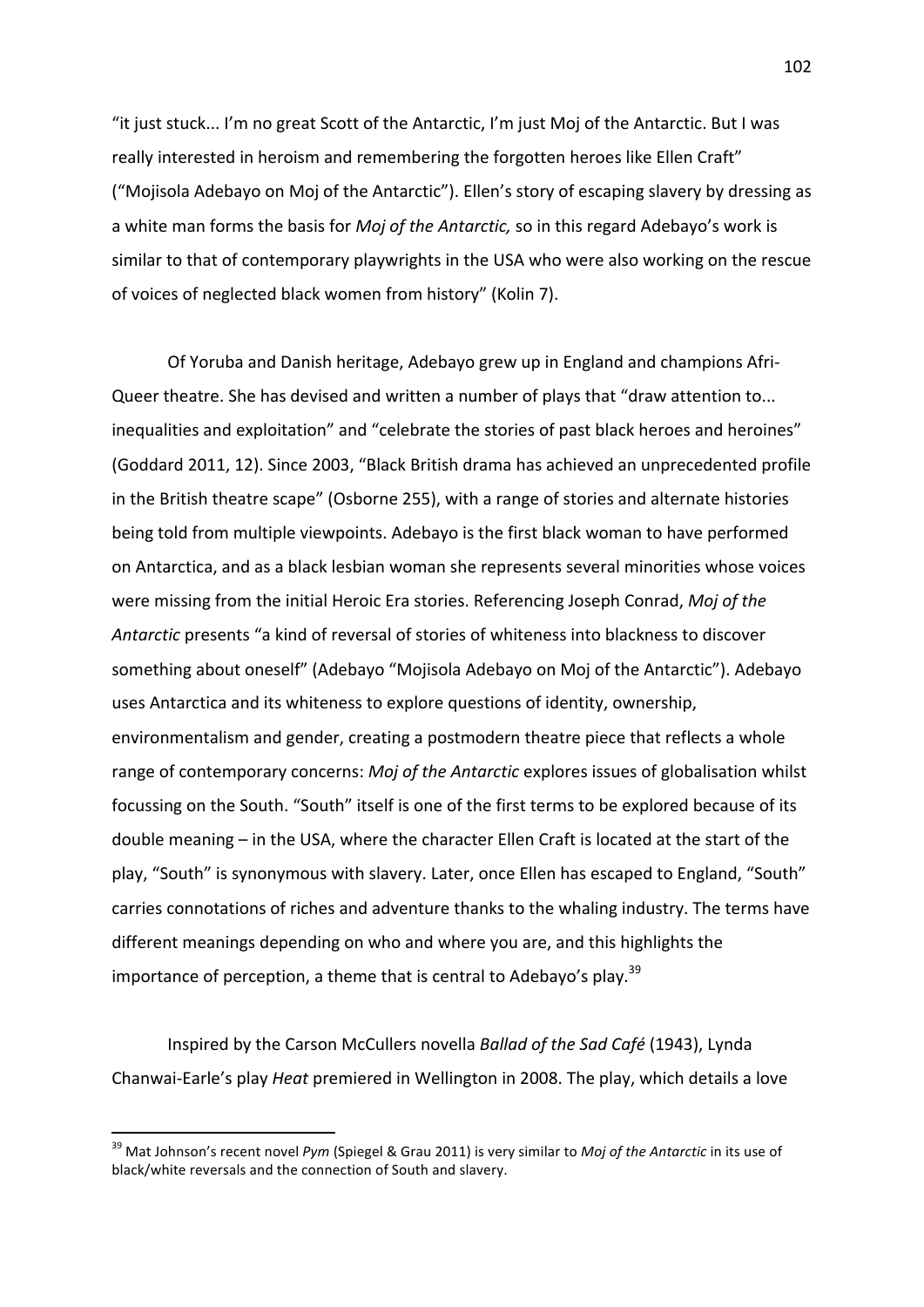triangle in the heart of the Antarctic winter between a human couple (Stella and John) and a penguin,
was
supported
by
the
Circa
Theatre
Birthday
Commission
and
has
a
distinctly
New Zealand flavour. Set in an Antarctic hut kitted out with authentic Antarctica New Zealand gear, *Heat* gained two nominations in the 2008 Chapman Tripp awards, with the Best Actor prize going to Brian Hotter in the role of the penguin ("Lynda Chanwai Earle"). The music for Heat was composed by Gareth Farr who travelled to Antarctica in the summer of 2005-6 as an
Antarctic
Arts
Fellow,
so
this
element
of
the
performance
was
influenced
by
direct experience
of
the
Southern
continent.
Chanwai‐Earle
speaks
of
a
desire
to
visit
Antarctica herself,<sup>40</sup> and planned for *Heat* to be the first play in an Antarctic trilogy: "When I get a chance
I
will
write
the
next
piece
in
my
Antarctic
Trilogy:
HOLE
will
be
about
the
time
the ozone hole was discovered down in the Antarctic which has had a huge impact on our environmental
consciousness"
(qtd.
in
Liang).

Despite overt environmental concerns, *Heat* has a personal story at its heart. The play is about a couple who are coming to terms with the loss of their child and rebuilding connections
with
each
other.
For
Chanwai‐Earle,
Antarctica
was
an
attractive
setting because of both its remoteness and its symbolic value as a "global thermometer" (Jamnadas)*.* The
remoteness
allows
a
focus
on
character,
and
as
Chanwai‐Earle
herself notes, the play "touches on issues about global warming, about the fragility of the Antarctic environment, but it's not an eco rant... this is about the frailty of human relationships and our relationship with other creatures in the world" (Jamnadas). Familiar with recent Antarctic
history
and
the
importance
of
the
Madrid
Protocol,
which
she
references
directly in her play,<sup>41</sup> Chanwai-Earle remarks that "The early 80's seems like the wild west of Antarctica
times
–
pre‐Greenpeace
days
when
they
were
still
using
nuclear
power
and chucking their garbage into the sea" (qtd. in Liang). This is symptomatic of a change in consciousness
about
Antarctica
amongst
the
general
public.
As
neither
a
scientist
nor someone who has visited Antarctica herself, Chanwai-Earle nevertheless demonstrates a

<sup>&</sup>lt;sup>40</sup> "...Then I'll have another crack at that ol' Antarctic Fellowship and see if I can finally get down there. Failing that, I'll offer myself as a domestic and clean the loos at Scott Base for a year!" (qtd. in Liang 2010).

<sup>&</sup>lt;sup>41</sup> When John cleans up the toilet buckets and has a spill, Stella calls after him "Hey, you left a spot. Madrid Protocol‐"
(Chanwai‐Earle
11)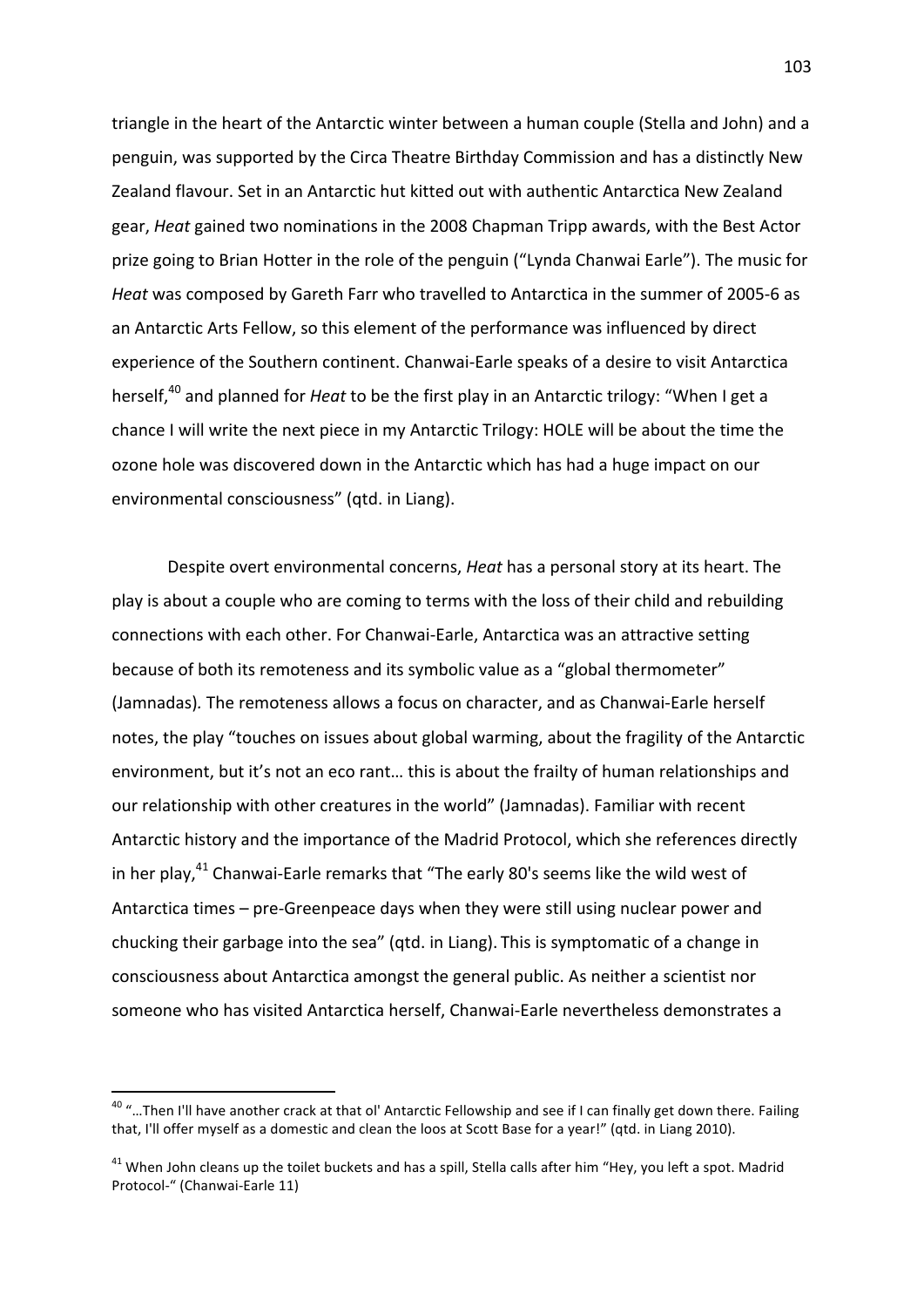concern
for
the
Antarctic
environment
and
an
awareness
of
the
impact
of
her
own production
on
anthropogenic
climate
change.

Chanwai‐Earle
is
a
fourth‐generation
Chinese
New
Zealander
who
spent
her childhood
in
Papua
New
Guinea
before
being
educated
in
New
Zealand.
The
New
Zealand influence is strong throughout her play, which comes from a literary tradition of texts that deal with people living in an enclosed area in an isolated environment with only penguins for company, such as Graham Billing's Forbush and the Penguins (1965) and Pamela Young's Penguin Summer (1971). All are set within the Ross Dependency, New Zealand's area of claim
in
Antarctica,
indicating
that
geopolitics
was
still
an
important
concern
even
as Antarctica opened up to a range of new narratives. Heat contains a wealth of New Zealand cultural references, such as a "buzzy bee" children's toy and John's rugby ball, which, as Stella remarks, is signed by "Buck Shelford '86. When he nearly lost his balls - " (Chanwai-Earle
6).
Such
details
serve
both
to
make
the
Antarctic
more
accessible
to
the
New
Zealand audience and to reinforce the connections between New Zealand and Antarctica in a political
sense.

# **Staging
Concerns**

A
focus
on
relationships
of
different
kinds
sees
Adebayo
and
Chanwai‐Earle approach the staging of Antarctica in very different ways, with Adebayo making use of projections and props that change their function to represent a range of places during Moj's journey, and Chanwai-Earle choosing the static domestic setting of a hut's interior to dominate the stage. It is significant that by this time neither setting can be seen as "more Antarctic" than the other, as the multitude of voices telling stories about the Ice over the previous
decade
has
necessitated
a
range
of
different
representations,
with
some,
like Karge's, not even representing Antarctica at all. The presence of a "large block of real ice" (Chanwai‐Earle
ii)
downstage
of
the
main
hut
in *Heat*is
particularly
interesting
because
its relationship
with
the
continent
is
more
synecdochal
than
metaphorical.
While
Antarctica
is entirely off stage, the physical immediacy of the block of ice reminds the audience of the materiality of Antarctica. As the human drama plays out on the stage, the ice reduces and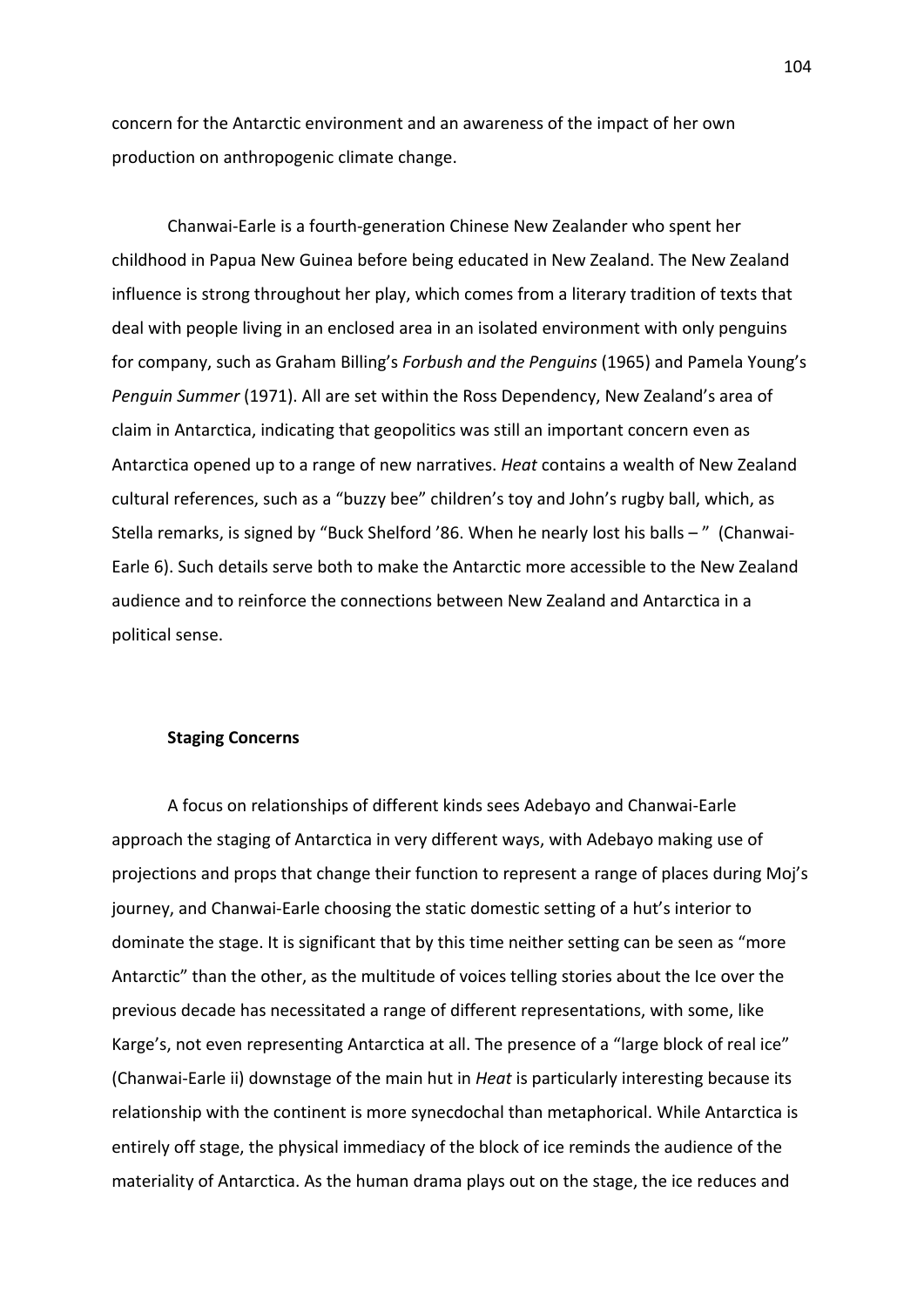changes form, creating a sub-narrative and standing for the whole of Antarctica as it quietly melts under the bright stage lights. This is the theatre equivalent of Anne Noble's and Connie
Samaras'
recent
photography
work
in
which
they
work
to
"foreground
the materiality ... of the visual production of ice" (Glasberg 2012, 111). The physical properties of ice are also talked about in the play, with Stella referring to melting at the opening of scene three when she is racked by doubt and worry about climate change: "What if John's right? Sea ice everywhere; Larsons,<sup>42</sup> the Wordie, Prince Gustav, the Peninsula, all breaking up. Melting like icecream on hot pavement..." (Chanwai-Earle 12.) Her concerns relate to her field of interest, showing how environment and ecosystems are interconnected: "... My poor,
poor
birds.
How
will
you
live
if
it
all
finally
disappears?"
(Chanwai‐Earle
12).
These lines provide pointers for the audience to consider what the melting they see before them could
mean
on
a
more
global
scale,
prompting
them
to
make
connections
with
their
own daily
lives.

The use of a camera to document life in the hut also strengthens the theme of connections
whilst
allowing
for
a
form
of
diegetic
space
to
be
used.
When
John
gives
a
tour of their quarters, he takes a step outside with the camera, remarking "and there it is... Antarctica." (Chanwai-Earle, 3). The setting is spoken about but not imitated mimetically, establishing the couple's isolation, but avoiding problems relating to the staging of Antarctica itself in a similar way to earlier radio plays. Weather conditions are relayed in a similar manner, with John updating the VHF operator Darren - "temperatures today at minus 10, wind speed one knot, wind-chill factor nil. A balmy day mate, over!" (Chanwai-Earle 12) – via radio, so the audience's experience of the Antarctic environment is overtly routed through their own imaginations. Similarly, when Stella hits her head and John requests
evacuation,
Darren
replies,
"Sorry
John,
conditions
too
extreme.
Evacuation
not possible
until
early
September,
in
a
few
weeks.
That's
the
best
we
can
do."
(Chanwai‐Earle 67). The complete isolation of the hut is revealed via radio conversations, but the very fact that
those
conversations
take
place
shows
that
the
characters
are
connected
to
a
wider network
of
people.

<sup>&</sup>lt;sup>42</sup> This is a misspelling of Larsen, referring to the Larsen A, B and C ice shelves on the Antarctic peninsula.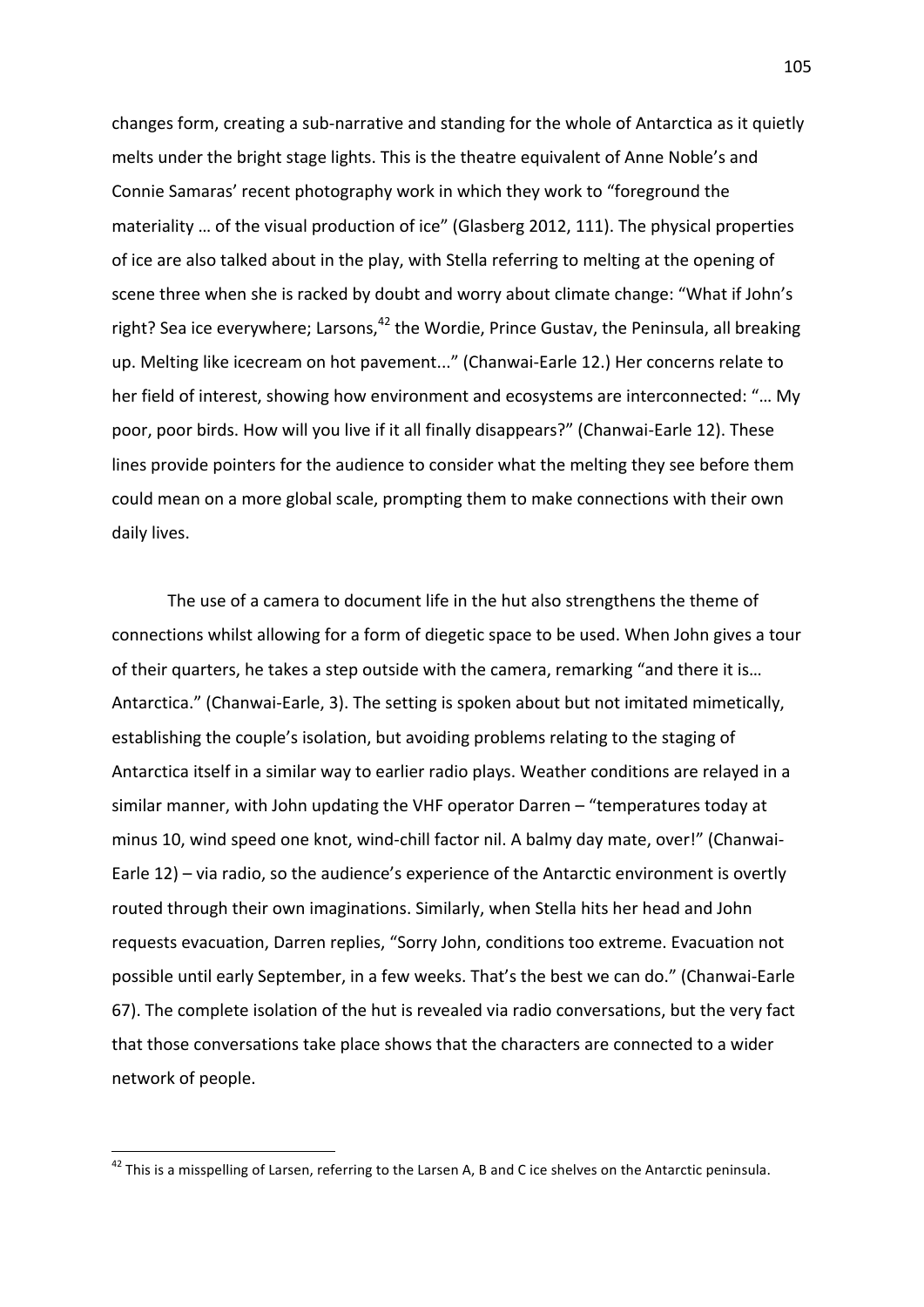Antarctica
is
thus
created
on
Chanwai‐Earle's
stage
thanks
to
a
combination
of diegetic space and mimetic ice, both techniques discussed in earlier chapters. Other playwrights have used ice in their productions, but Chanwai-Earle's staging differs from (for example)
Howard
Brenton's
in
several
important
ways.
While
Brenton
took
his
theatre
to the ice, Chanwai-Earle brings the ice into the theatre. Brenton's ice remains frozen throughout the play and acts as a surface upon which the characters slip and fall in order to reinforce the political themes of his play and tear down notions of heroism. The ice in Heat comes
in
the
form
of
a
block
that
is
not
to
be
walked
over
but
rather
takes
up
room
on
the stage
alongside
the
actors.
The
ice
does
not
hold
one
form
throughout
the
performance
but is dynamic, suggesting that the story is bigger than the tale being played out on the stage. It encourages the audience to think beyond the frame they see before them and to make connections
of
their
own,
both
between
the
staged
ice
and
Antarctica
and
between
their own
actions
and
the
environment
at
large.

Moj of the Antarctic features a minimalist yet dynamic set, where a bookcase in "the library of a rich plantation owner's house" (Adebayo 156) transforms into a kitchen before the stage becomes a pub, whaling ship and finally Antarctica. Presenting several settings on the
same
stage
and
recycling
props
for
new
purposes
highlights
the
links
between
the different
places
depicted.
Video
projections
of
film
shot
in
Antarctica
are
used
throughout the play, including before Moj escapes from slavery. "Visuals of Antarctica in all its whiteness: Icebergs, snow, light" (Adebayo 167) are displayed as the female slave Moj prepares
to
transform
into
a
white
man
and
such
images
become
more
frequent
towards the
end
as
Moj
nears
Antarctica's
shores.
The
projections
are
similar
to
Tally's
photographs in that they narrate a journey southwards, but instead of the images setting the scene for a play
that
takes
place
entirely
in
the
South,
Moj
journeys
with
the
images
in
real
time.
Her actions respond to "visuals of the sea in good weather" (181), "the video of an albatross projected" (182), "Antarctica in all its colour" (185) and "visuals of a whale" (185) as she interacts with the projections. It is significant that the closing scene of Adebayo's play echoes the opening scene, with the African Griot<sup>43</sup> returning to narrate Antarctica's more recent history, accompanied by the same video projection as in scene one. In this way the

<sup>&</sup>lt;sup>43</sup> A Griot is a traditional African storyteller who passes down oral histories from generation to generation.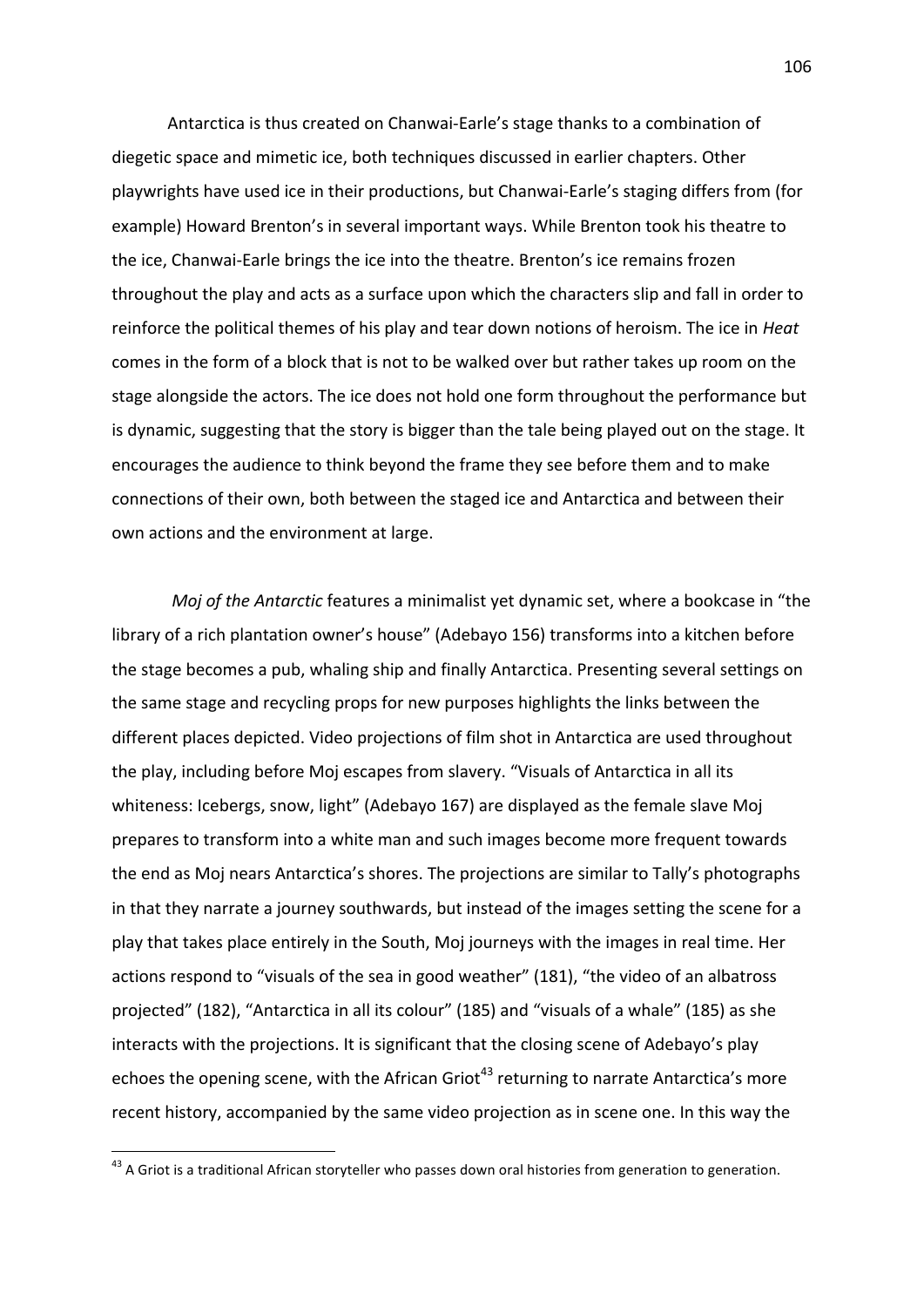play
returns
to
its
own
beginnings
with
new
knowledge
gained,
much
as
Adebayo
has
done by creating the character of Moj. Moj lays claim to Antarctica with the weight of history behind
her.
Her
actions
echo
those
of
early
explorers,
while
her
back
story
of
being
an escaped
slave
undermines
the
validity
of
those
very
claims.

Adebayo's performance spills beyond the boundaries of the stage and begins before Moj even appears. Even before she leaves the dressing room in character as the Griot, she pours the first drop of water "into the bowl of the African slave woman in the carving which [she] brought back from the Gambia" as "a reminder to remember, to never forget" (Adebayo
"Supernatural
Embodied
Text,"
95).
Where
the
environmental
concerns
of *Heat* are highlighted by the portable power source outside the theatre, Adebayo performs a ritual outside of the on-stage performance because the weight of history presses down on her in more ways than those explored in *Moj of the Antarctic*. The expansion of the performance to
outside
the
theatre
venue
is
an
indication
of
how
environmental
and
historical
issues loom large not only in the work of the playwrights, but also in their own extra-theatrical lives. These plays are therefore a way of understanding and responding to the world they live
in.

## **Making
Connections**

Moj of the Antarctic was conceived after Adebayo returned to her own beginnings, as it was in Africa that she first realised the importance of Antarctica to her own history. Standing on James Island, where so many of her people's ancestors had been shipped abroad as slaves, she realised it was slowly being covered by rising sea water. This water would eventually drown sites of historical, political and personal significance. The realisation that the majority of the water that was contributing to the rise was coming from melting ice sheets
was
the
catalyst
for
the
play,
as
the
Griot
explains
in
the
introductory
scene:

Gondwana: Africa. Antarctica.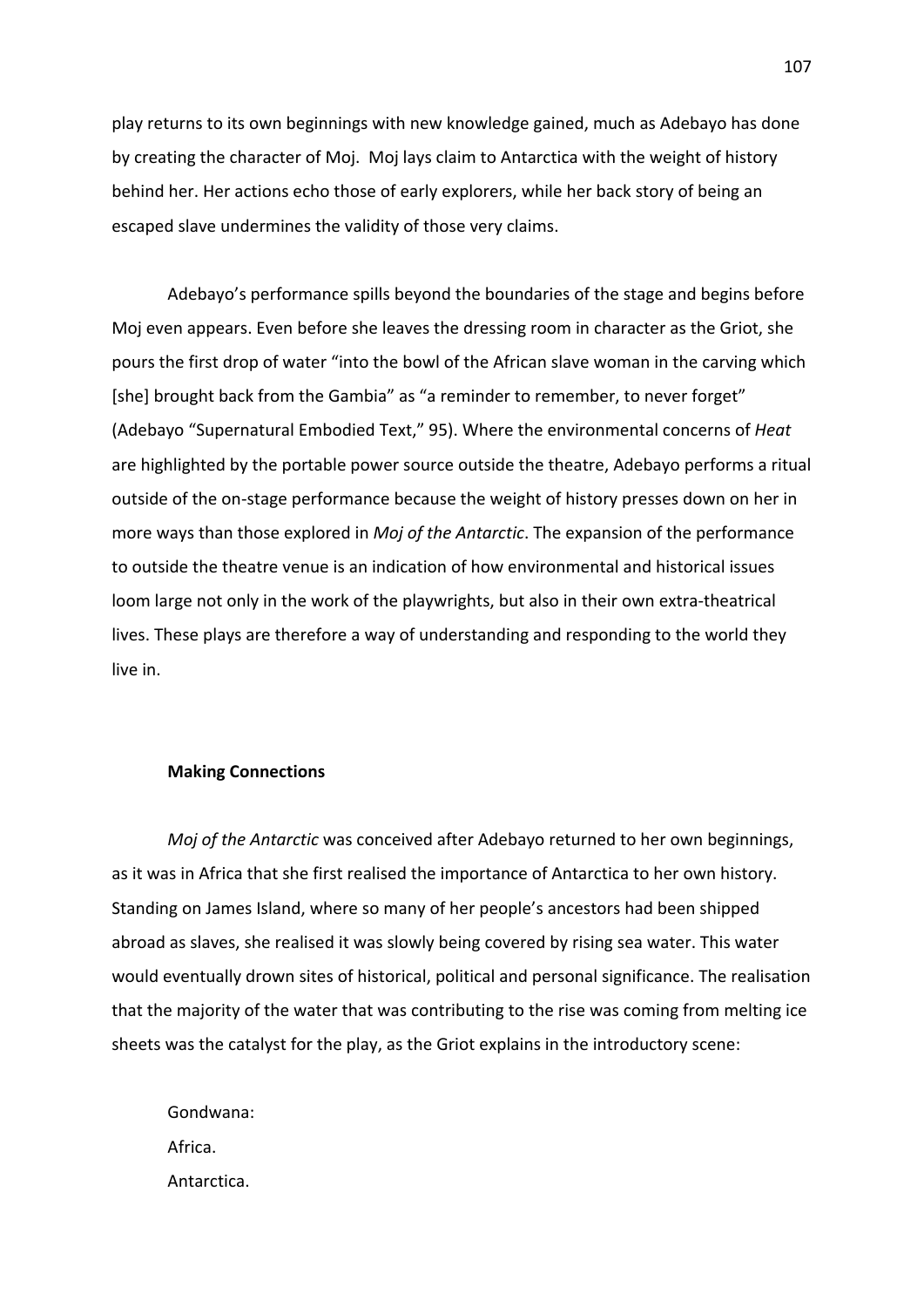A
history
of The
future: Antarctica
melts, Africa
sinks, We
all
disappear.
(Adebayo
152)

Despite
Antarctica
becoming
a
part
of
the
global
web
of
commerce, *Moj
of
the
Antarctic* is unusual amongst Antarctic plays in touching on the economic aspects of Antarctic history: Moj
travels
to
Antarctica
aboard
a
whaling
ship.
Whaling
was
once
an
important
Antarctic industry, and the inclusion of a whaling vessel is both a gesture to the way our conception of the
environment
has
changed
and
the
way
some
things
have
remained
the
same.
When
the cross-dressing female whaler William Black tells Moj "The Western world must have something to burn!" (Adebayo 178) she is talking about whale oil, but she could just as easily be referring to fossil fuels, the very resource that allowed Adebayo to visit Antarctica in the first place. Where once whaling ships were the hub of economic activity in the Antarctic, cruise ships are the modern day equivalent, as tourism is now one of the main commercial operations in the Antarctic, alongside fishing.<sup>44</sup> Despite tourism's popularity, environmental
implications
and
the
fact
that
it
provides
the
most
obvious
example
of Antarctica
being
part
of
a
global
network,
Karge's
1985 *Die
Eroberung
des
Südpols* is
the only play to touch on the issue. Although Adebayo does not address this issue directly in Moj of the Antarctic, her own Antarctic experience was produced by travelling on a cruise ship, during which time she was very much a part of the "worldwide web of spatial threads" (Murphet
130).

Adebayo
weaves
her
story
with
threads
drawn
from
a
rich
base
of
sources.
This intertextuality allows her to cross-dress in a literary sense, wearing the identities of other authors and giving new contextual resonance to their words. By the early twentieth century the
many
layers
of
Antarctic
story
are
recognised
and
openly
mined
by
playwrights
in
order to
create
works
that
resound
with
historical
depth
whilst
addressing
contemporary

<sup>&</sup>lt;sup>44</sup> With 46,000 tourists visiting Antarctica in the 2007-2008 season alone (IAATO), the industry has a strong influence over the way in which large numbers of people experience the frozen continent.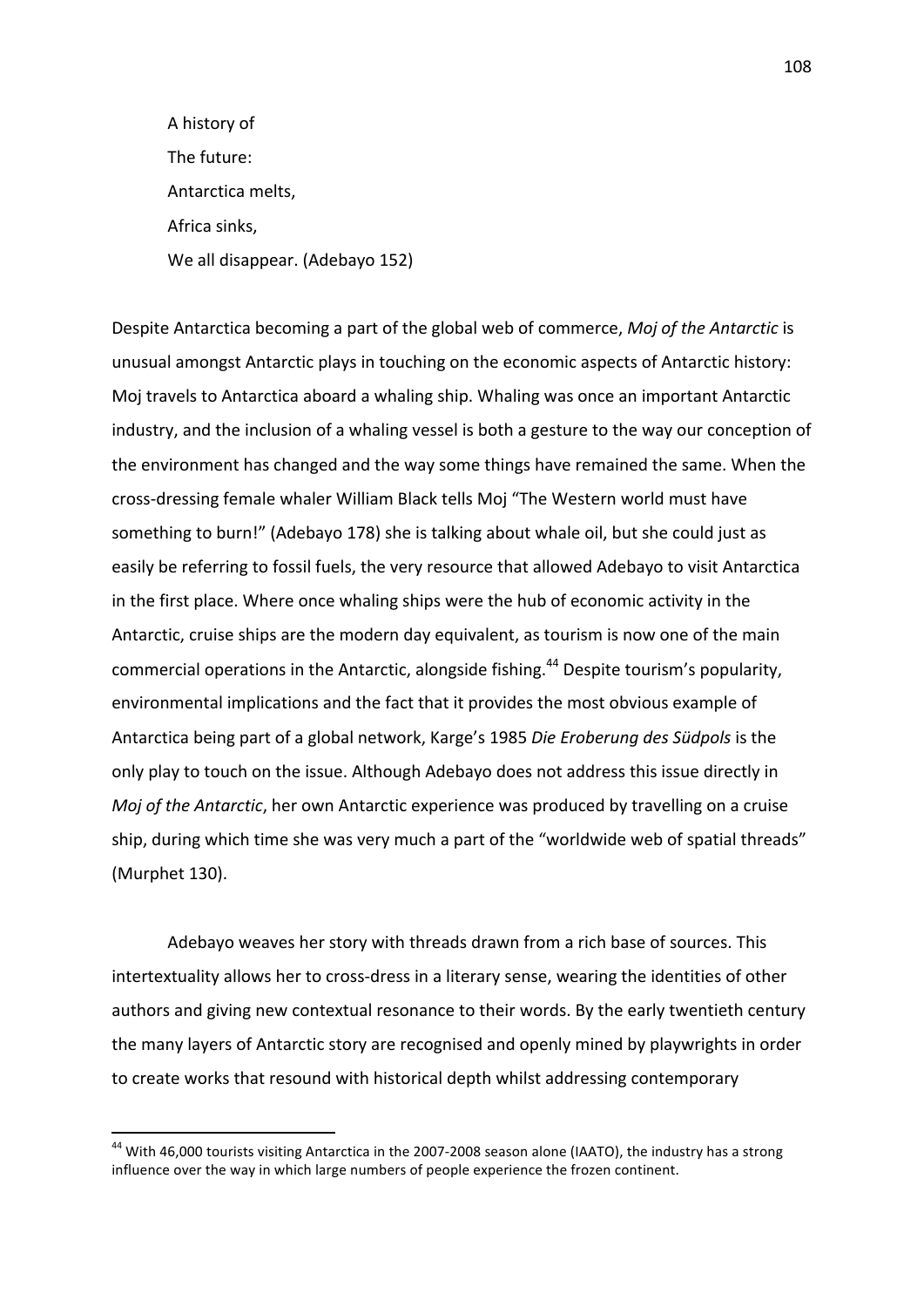environmental
and
social
issues.
Antarctica
has
been
accepted
as
a
palimpsest
and
is
no longer defined by the handful of Heroic Era narratives that have previously been dominant. It is no longer restricted to being represented by one medium either. Inspired by Ntozake Shange's
"choreo‐poem
style,"
Adebayo
acknowledges
the
physicality
and
multiplicity
of
her performance,
remarking
that
the
"play
text
is
one
element
of
a
physical
theatre choreographed
performance
with
visuals,
movement
and
music"
(Adebayo
151).

The intertextuality of the play is made clear from the outset, with the title page reading "'Moj of the Antarctic: An Antarctic Odyssey' by Mojisola Adebayo with quotations from Ellen and William Craft, Samuel Coleridge, Charles Darwin..." and a total of seventeen sources (Adebayo 149).<sup>45</sup> This play represents the first time Adebayo sat down to create theatre
in
a
formal
playwriting
sense,
having
devised
all
her
previous
pieces
in
collaborative workshops, and she admits that she found the idea of authoring quite inhibiting. As a result, she approached the project by pretending she was devising alongside many people, namely a canon of authors from history. The result is a richly layered play text that puts Darwin and Marx side by side,<sup>46</sup> referencing many different histories and suggesting new interpretations.

Workshopping is another collaborative behind-the-scenes technique and this was used when rehearsing *Heat*. Scientists were invited to talk to the cast about a range of contemporary
Antarctic
concerns,
while
documentaries
were
often
screened
following rehearsals so that cast and crew were all aware of the specific problems facing the continent (Silverton).
This
process
of
seeking
out
connections
is
typical
of
ecocritical
theatre.
As Theresa May notes in *Greening the Theatre*, "green playwrights do well to seek out environmental scientists and educators" (94) in order to gain a better understanding of the issues that underlie the stories they are trying to tell. Concern for Antarctica's future is a

<sup>&</sup>lt;sup>45</sup> The sources credited come from a range of eras and backgrounds. They are: "Ellen and William Craft, Samuel Coleridge, Charles Darwin, Frederick Douglass, Frances Ellen Harper, Homer, Harriet Jacobs, Karl Marx, Herman Melville,
John
Milton,
Phillis
Wheatley,
Harriet
Wilson,
William
Shakespeare,
Percy
Bysshe
Shelley,
Ernest Shackleton,
Harriet
Beecher
Stowe
and
other
spirits…"
The
introductory
notes
say
the
play
was
created
"by Mojisola
Adebayo
and
the
Antarctic
Collective
(Adebayo
149).

<sup>&</sup>lt;sup>46</sup> "And only the fittest survive!" (Darwin *Origin of the Species*) is immediately followed by "In my own century/ Nature faces subjection/ To man and machinery" (paraphrased from Karl Marx and Friedrich Engels, The *Communist
Manifesto*)
with
both
being
used
to
highlight
environmental
concerns.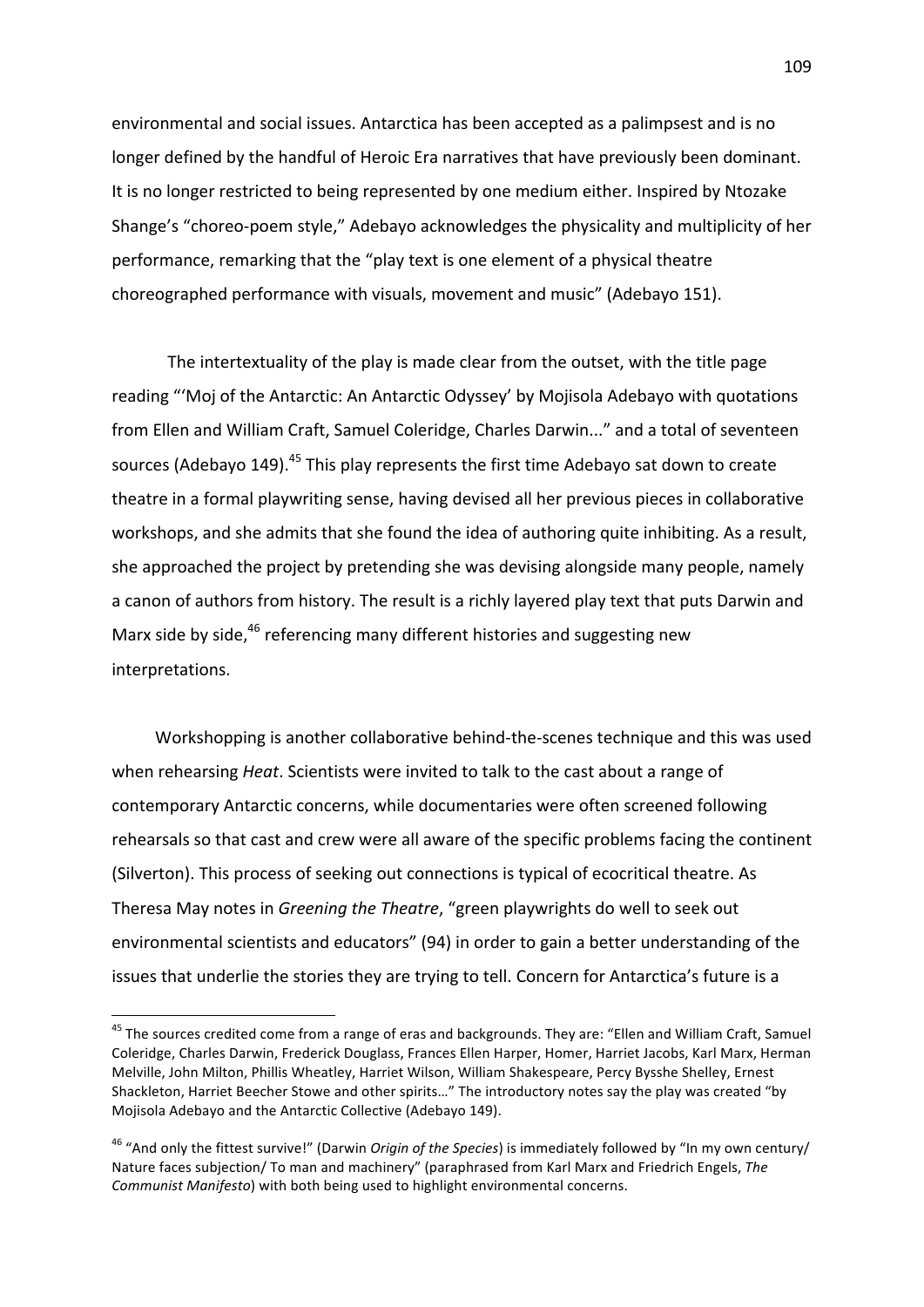constant thread throughout *Heat*, and is not limited to staging elements or plot. Consciousness-raising amongst all those involved in the production was an important part of bringing the story to the stage and therefore an important part of the production as a whole.

#### **Many
Voices**

Adopting lines from famous writers of the past and using the "myths of history" (Kolin
7)
to
connect
past
and
present
allows
Adebayo
to
present
multiple
viewpoints, providing
a
variety
of
lenses
through
which
to
think
about
whiteness
and
Antarctica. Postmodernist theatre has challenged the assumption of the unitary self "by presenting characters
whose
fragmentary
identity
is
constructed
from
bits
of
cultural
texts"
(Auslander 114).
Adebayo
challenges
the
homogeneity
of
Antarctica,
using
direct
quotes
from
the European
literary
tradition,
African
songs
and
the
words
of
slaves
themselves
to
construct her polar narrative. When faced with this weight of history, the dominant narratives of the Heroic Era no longer hold sway over the Ice. They do still have a presence, however: Adebayo writes back to history, referencing Scott's blackface minstrels in both Moj's white face charade as a white man and her black face performance on the ice.<sup>47</sup> Finally. Moi's last line, "I am just going outside and may be some time..." (Adebayo 188) means that "like Oates, Moj becomes an Antarctic anti-hero" (Adebayo "Supernatural Embodied Text," 99). The fact that this famous line is spoken by a black woman in situ in Antarctica<sup>48</sup> reveals the specifically
European
cultural
context
the
famous
British
Heroic
Era
narratives
came
from. This context is rarely remarked upon but rather taken for granted as the norm against which all
other
Antarctic
expeditions
are
measured.
By
attributing
famous
lines
to
a
character
who does
not
fit
the
traditional
mould
of
polar
explorer,
Adebayo
challenges
the
assumptions associated
with
that
history.

<sup>&</sup>lt;sup>47</sup> "During my research I had seen photographs of the famous British Polar explorer's Captain Scott's men engaging in black face minstrelsy for entertainment during expeditions to Antarctica a century ago... wanted to mimic their mimicry and mock their mockery" [sic] (Adebayo "The Supernatural Embodied Text," 96).

<sup>&</sup>lt;sup>48</sup> The line is spoken by Adebayo as she stands on the stage, but is accompanied by "One image of Moj naked on
a
whaling
boat
in
Antarctica"
(Adebayo
188)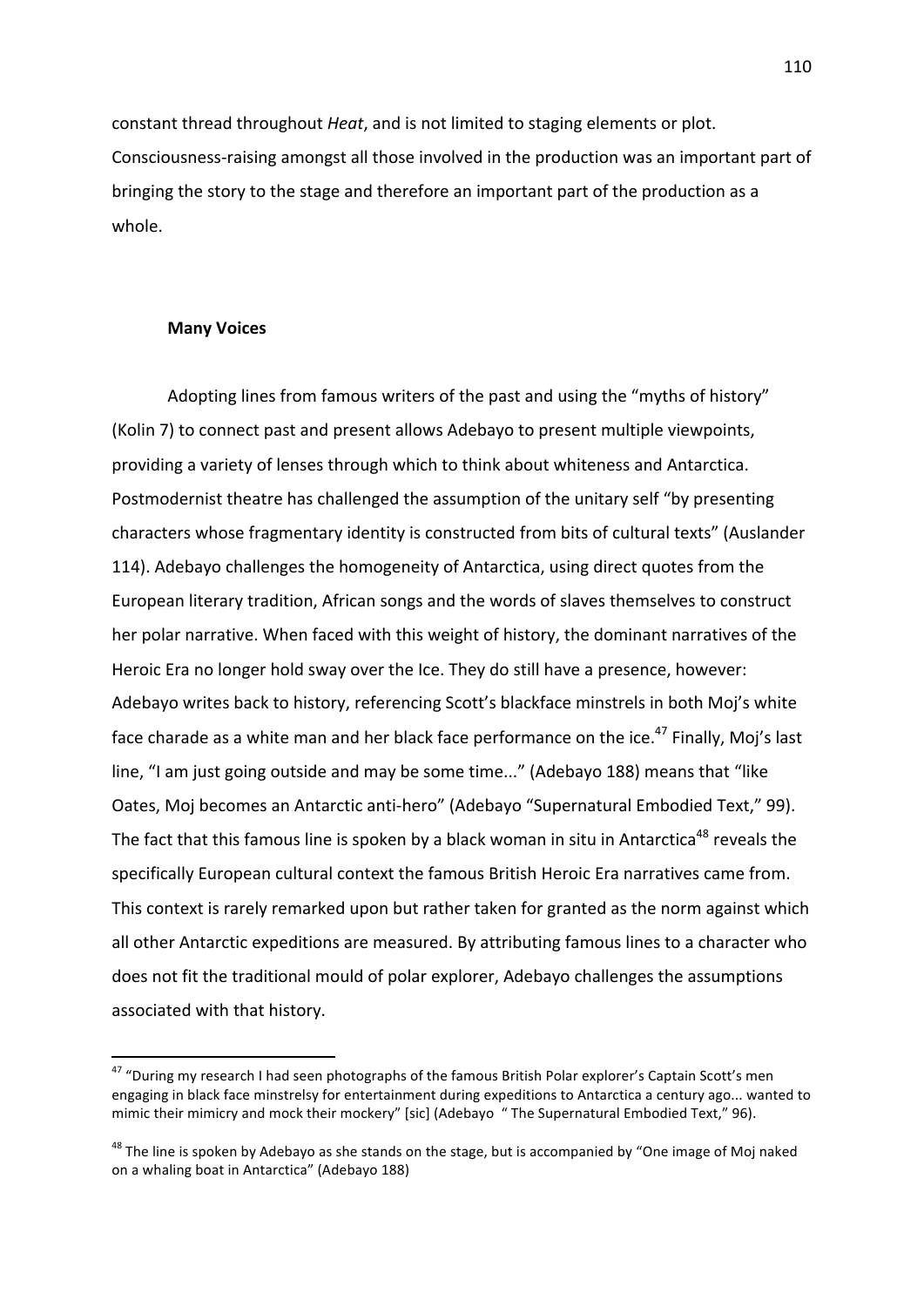Adebayo
notes
that
"The
discourse
of
Polar
exploration
is
layered
with
the
language of
white
supremacy"
(Adebayo
"Supernatural
Embodied
Text,"
96).
If,
as
her
play
asserts, white is no longer the default position from which to view Antarctica, the question must be asked: "what effect does this have on a continent that is all white?" Adebayo's answer is to reconceptualise the continent by digging deeper, both into history and under the ice:

Moj:
And
under
all
this
white Antarctica
is
a
broken
rock
as
Black
as
my
great‐grandfather *(Black
rock
still
image)* ...Black
as
the
lips
between
my
lover's
thighs, Black
as
a
Pharoah's
eyes, White
is
a
cover
up Is
a
beautiful
lie.
(Adebayo
185)

Presenting Antarctica as black but in disguise, Adebayo gives the audience a new way of thinking about the continent. She challenges the binaries of black and white and male and female, both in her cross-dressing lesson on "How to make a white man" (168) and in the way she presents "the great white continent" itself in another light.

Chanwai-Earle's characters also see Antarctica in a different light, in that it is a place that foregrounds a very personal past. For Stella and John, being in Antarctica is the starting point for a discussion about the death of their son, Cam. The inhospitable environment forces them to come face to face with what has remained unsaid and to renew their own personal
connections,
but
first
they
must
endure
both
an
Antarctic
winter
and
a metaphorical
emotional
winter
of
their
own.
This
focus
on
personal
concerns
makes *Heat* similar to earlier plays such as *Südpolexpedition* and *The Fire on the Snow.* All three plays use
the
Antarctic
setting
as
a
way
to
focus
in
on
the
very
human
concerns
of
their
characters as they either face their destinies or, in this case, come to terms with their pasts. In the case of *Heat*, environmental concerns are interspersed with that human story, indicating that in the
intervening
decades
Antarctica
has
come
to
be
seen
as
part
of
an
ecological
framework rather than a place apart from the rest of the world. Nevertheless, tropes relating to the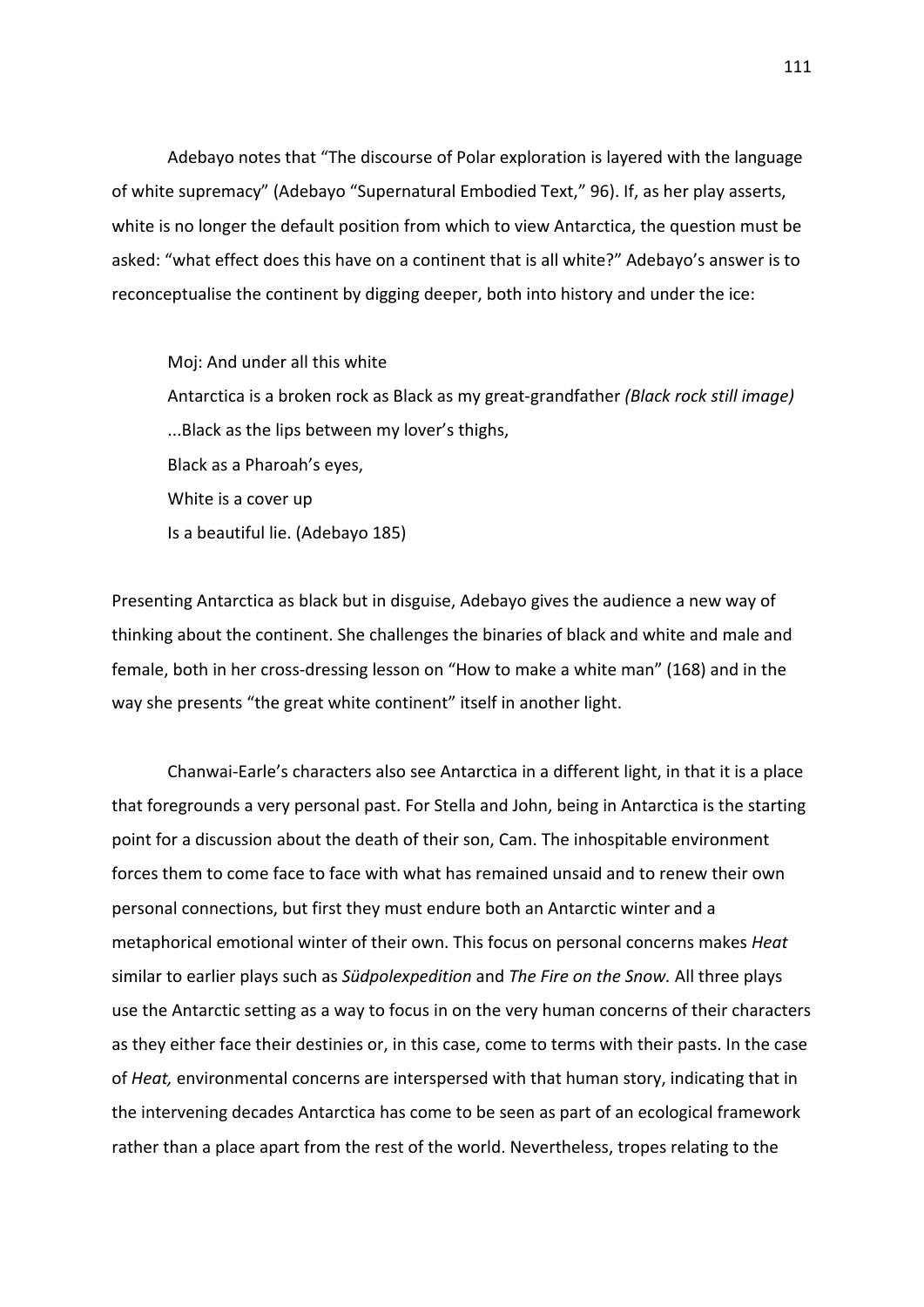emptiness of the plateau remain useful and Chanwai-Earle's inclusion of such ideas indicates an
awareness
of
the
literary
history
of
representations
of
Antarctica.

Heat signifies the first time wildlife has been represented on the Antarctic stage, moving away from anthropocentric stories whilst also highlighting the difficulties of this approach. Stella recognises her dead son Cam in Bob the penguin and is haunted by the similarities. His appearance mirrors the beast Peter that haunts Oates in *Do Not Go Gentle...*: "Bob rears up, lurching at [John and Stella]. Suddenly he becomes feral, cat-like. He leaps over the table, removing his muzzle on the way. As Bob lands he becomes penguin again" (Chanwai‐Earle
33).
Feeling
the
absence
of
the
connection
she
once
had
with
her
son,
Stella takes
Bob
in
and
cares
for
him
as
a
substitute
child:

Stella:
Look
at
him,
he's
sick.
He's
been
rejected
by
his
colony.
Cam
needs
us,
we need
to
pull
together
– John:
You
just
said
Cam
– Stella: I did not. John:
You
did
too. Stella: Whatever. You know who I'm talking about. (Chanwai-Earle 49)

Bob is a symptom of the environmental problems facing Antarctica, as his unnatural eggless state gestures to wider changes in the ecosystem that are the result of climate change. He also
personifies
Stella's
grief,
both
because
he
longs
for
an
egg
himself
and
because
he comes
to
stand
for
her
own
son.
As
Bob
gets
sicker
the
second
reading
becomes
dominant and Stella relives Cam's death, accusing John of letting him die "Just like you let Cam die" (Chanwai‐Earle
75).
This
prompts
John
to
retaliate,
recounting
his
own
grief
and
anger:

John: You wanted to have your precious party, if we'd gone to hospital sooner he might
have
lived! Stella: It's always my fault isn't it. John: Don't you know how much I hate you for that -Stella:
(savagely)
Then
we
hate
each
other
–
(Chanwai‐Earle
76)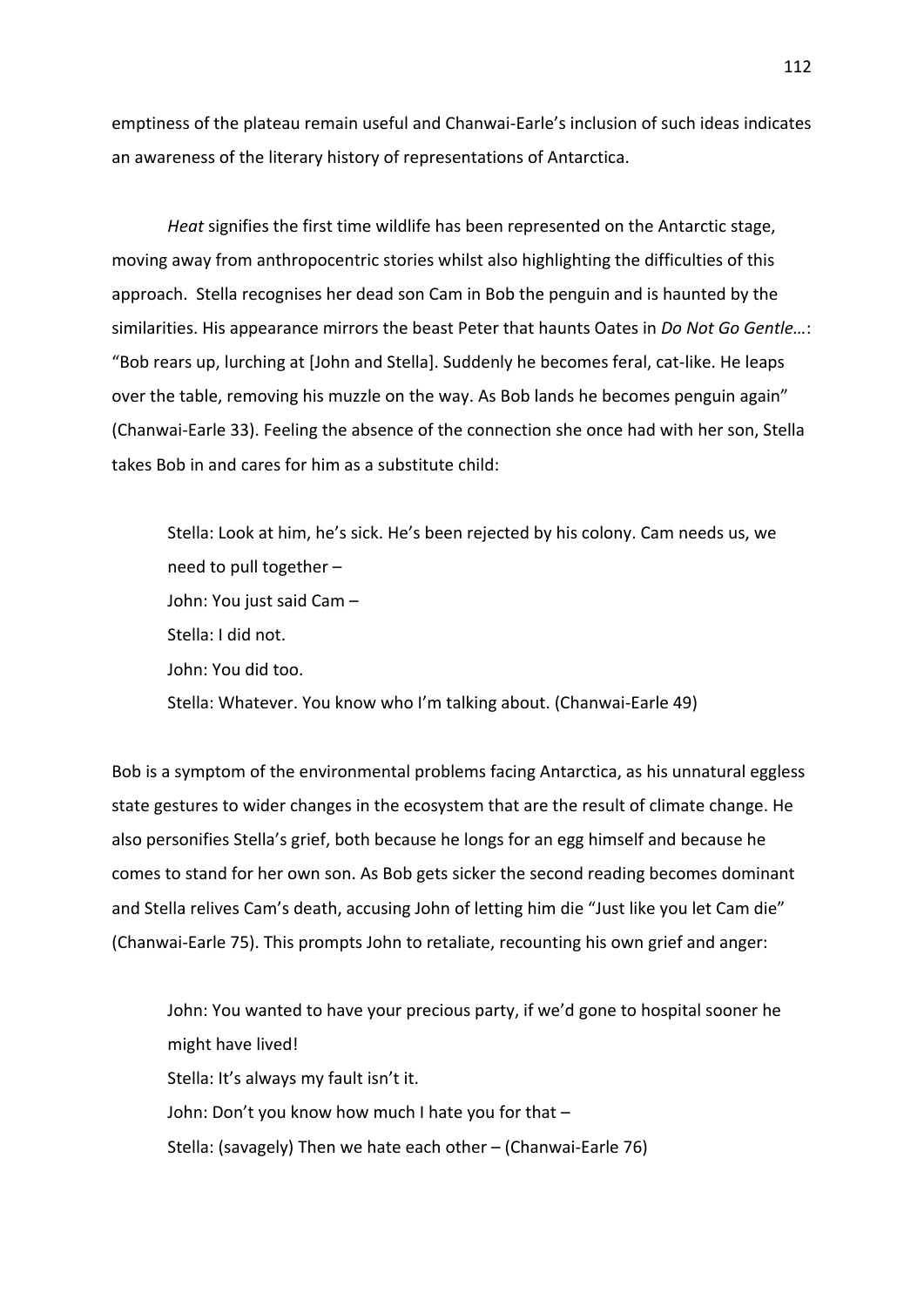Here at the climax of the play John and Stella finally address the issue that has come between them and has been eating away at their own personal connections: each blames the
other
for
Cam's
death.

This
admission
allows
for
connections
to
be
rebuilt:
Bob's
death,
which
immediately follows this emotional outburst from both John and Stella, becomes cathartic as it is a chance
to
have
some
control
over
a
passing
and
end
Bob's
suffering:

John:
He's
dying Stella:
Not
again
– John:
Help
him
…
Stop
the
suffering Stella plunges the syringe into Bob, he moves slightly, and then goes limp (Chanwai‐Earle
77)

Stella's actions also carry echoes of earlier Antarctic plays such as Tally's, where Scott was depicted as being on the brink of injecting Oates with morphine, or Cornelius', where the merits
of
euthanasia
are
openly
debated.
Bob's
death
mirrors
Cam's
death,
but
this
time
it provides a resolution rather than the starting point for conflict. Unlike in The Ballad of the Sad Café, upon which the plot of *Heat* is based, the removal of one corner of a love triangle allows
Stella
and
John
to
be
reunited.

Where McCullers' story ultimately represents "the impossibility of reciprocal love" (Fielder
453), *Heat*offers
its
characters
a
way
to
overcome
isolation
and
to
reconnect, providing
hope
for
the
future
of
both
Stella
and
John's
relationship
and
the
environmental issues that are constantly present thanks to the block of ice that melts alongside the action. This melting ice provides a mixed metaphor, because although thawing is a positive sign in the context of John and Stella's relationship, it is a negative development for the ice and for the
world's
climate
as
a
whole.
This
in
turn
highlights
the
paradox
of
being
in
Antarctica
in the first place, as even those who travel to the Ice to study the ozone hole and human effects
on
the
environment
themselves
have
a
detrimental
effect
on
that
environment.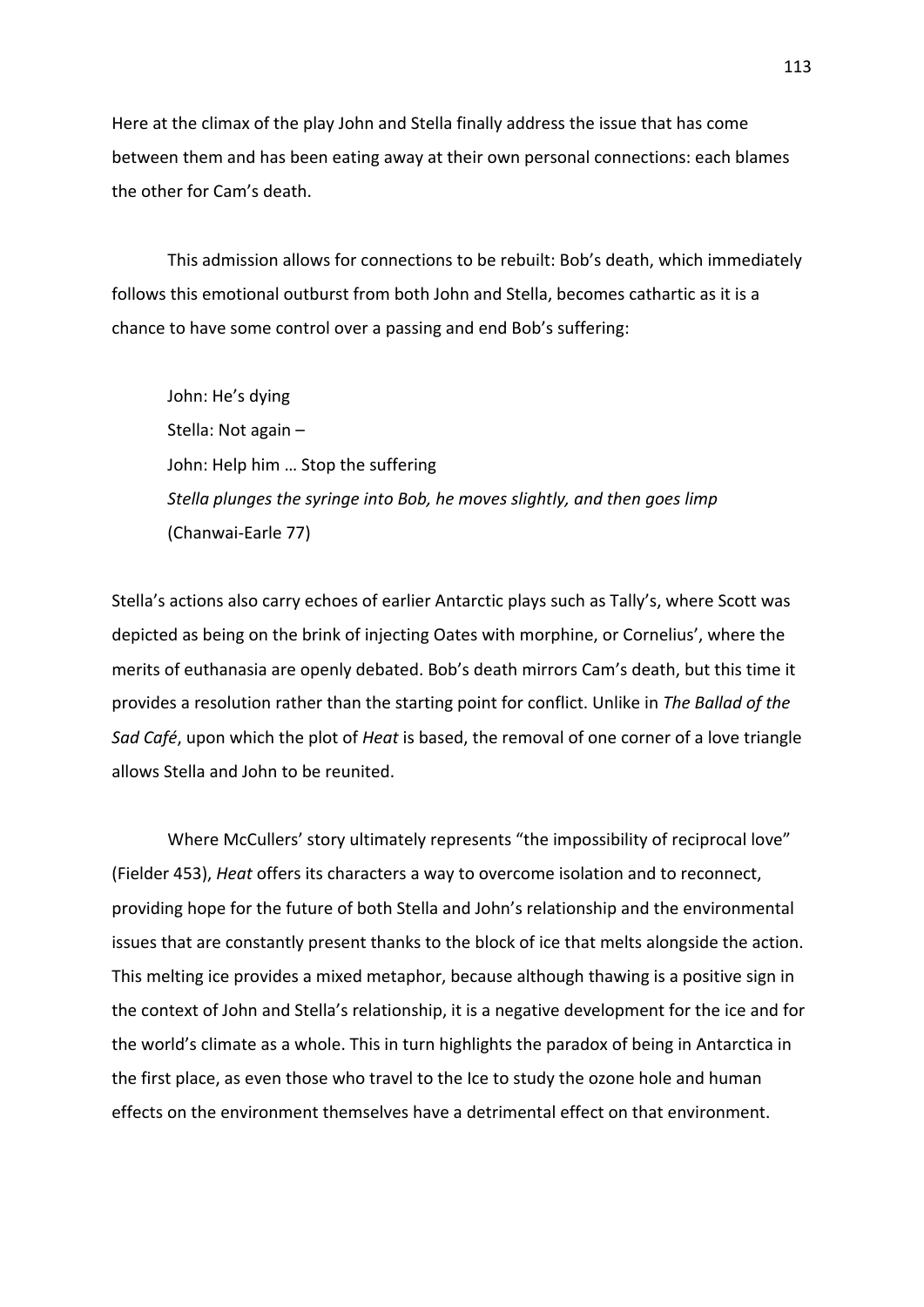The issue of the ozone hole is central to *Heat* both because it gives John a reason to be in Antarctica and because it highlights the idea of resolution: with fewer CFCs being used post
Montreal
Protocol,
the
ozone
hole
is
shrinking
and
a
solution
has
been
found.
John's discovery that "the [ozone] hole's getting smaller" (Chanwai-Earle 74) occurs shortly before he and Stella resolve their own personal problems and reconnect over Bob's death, so the two issues are closely linked in the play. A focus on the ozone hole, which is reversible, also serves to highlight both the irreversible nature of Cam's death and the dynamic nature of the connections between people who are still alive. Like the ozone layer, those human links are
salvageable.
Having
provided
one
example
of
success,
the
play
asks
whether
Antarctica itself
is
salvageable
as
the
spectre
of
climate
change
still
hovers
in
the
background,
with
the continued
release
of
carbon
an
unresolved
issue.
Linking
personal
resolutions
and environmental resolutions further reinforces the anthropogenic underpinning to Antarctica's
environmental
problems.

### **Environmental
Elements**

Dynamic
environmental
concerns
bracket
Adebayo's
play,
with
the
Griot
introducing the idea that "Antarctica melts/ Africa sinks" (Adebayo 152) in the opening scene and reinforcing the idea in the closing lines, which are borrowed from Samuel Taylor Coleridge's *Rime
of
the
Ancient
Mariner*:

'Water,
water
everywhere, And
all
the
boards
did
shrink; Water,
water
everywhere, Nor
any
drop
to
drink.'
(Adebayo
190)

The idea of melting ice, presented visually in *Heat*, is referred to several times within the play.
When
Adebayo
quotes
from
William
Shakespeare's *The
Tempest*,
which
is
often regarded as the first English colonial play, she places Moj's history as a slave alongside concerns
for
the
future: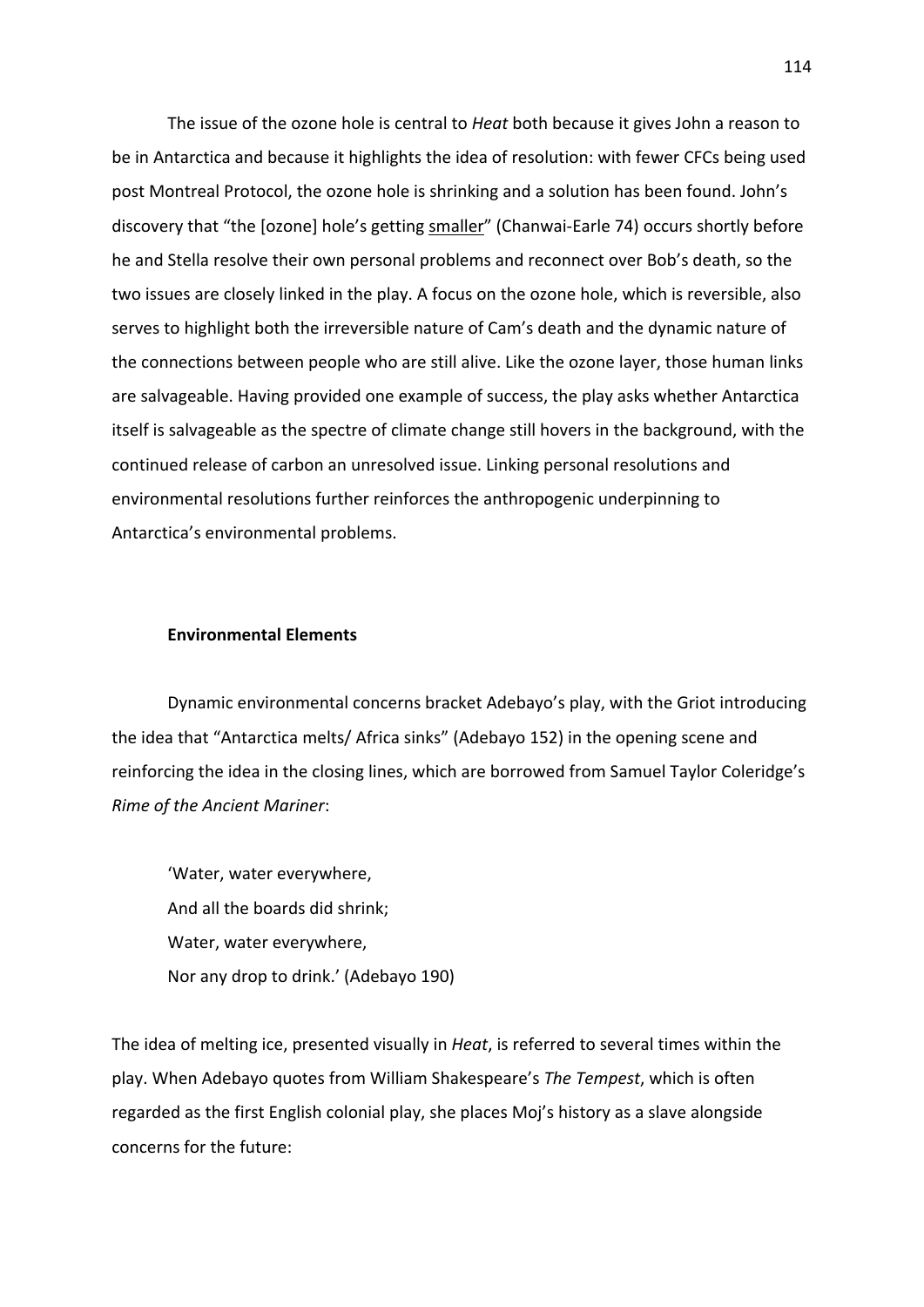'Full
fathom
five [my
great‐grandfather]
lies of
his
bones
are
coral
made: those
are
pearls
that
were
his
eyes, Nothing
of
him
that
doth
fade, But
doth
suffer
a
sea‐change, Into
something
rich
and
strange...'
(Adebayo
166)

Here
Moj
is
talking
about
her
Grandfather
throwing
himself
overboard
a
slave
boat
because "he
would
rather
become
a
fossil
than
see
his
family
treated
like
cattle"
(Adebayo
166),
but the
quote
also
has
contemporary
significance
from
an
environmental
point
of
view.
The "sea-change" refers to a literal change in sea level, and Adebayo seeks to remind the audience "that if we do not take care, it is not that bones will become coral, but that coral will become our bones..." (Adebayo "Supernatural Embodied Text," 98).

A
call
and
response
sequence
near
the
opening
of
Adebayo's
play
sets
the
scene
for viewers
to
question
their
wider
attitudes
towards
the
environment
by
drawing
their attention to the binaries that are about to be challenged:

Griot: If the world is a globe Then
there
is
no
above No
below No
North
or
South No heaven or hell No
white
or *(She
prompts
audience
to
respond.)* black No
male
or *(She
prompts
audience
to
respond.)*female No
God
or *(She
prompts
audience
to
respond.)*Devil Magic!
(Adebayo
155)

This is a precursor to the idea that there is no longer a binary of "place" and "space": Adebayo's play shows how the two come together, with the audience's actions having a direct impact on the global environment. The removal of traditional binaries challenges the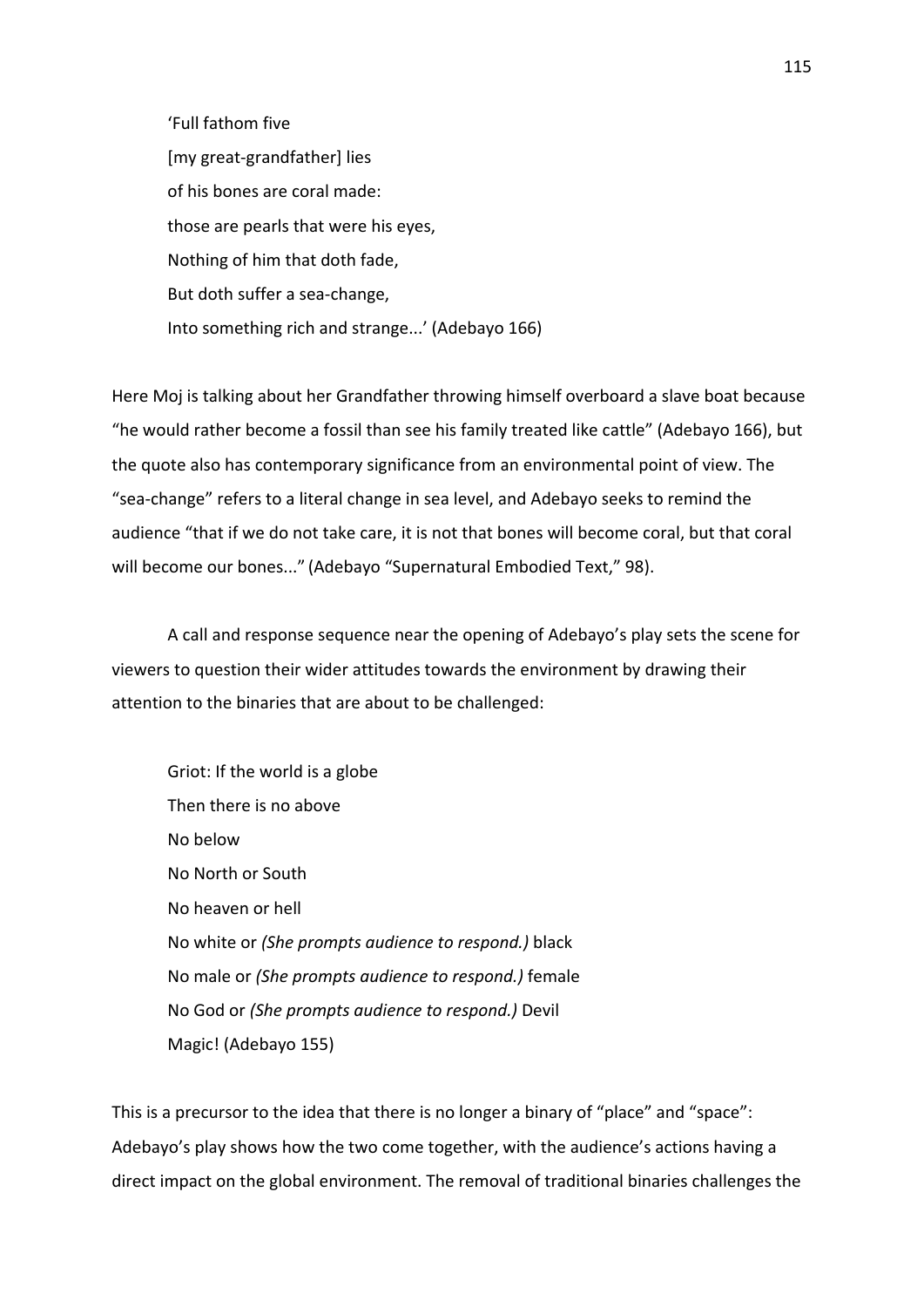audience
to
actively
engage
with
the
world
around
them,
urging
them
to
understand connections
in
new
ways.
As
a
result,
they
leave
with
a
more
concrete
idea
of
what anthropogenic climate change could mean and how different places on the earth are interrelated.
This
is
Adebayo's
aim,
as
she
talks
of
environmental
concerns
and
her
desire
to raise awareness of the impact humans have on even the most remote areas of the world:

The irony is that in making and touring Moj of the Antarctic I have deepened my carbon
footprint
and
caused
ecological
damage.
The
challenge
is
to
make
sure
these footprints
lead
towards
consciousness
raising
on
climate
change.
(Adebayo "Supernatural
Embodied
Text,"
102)

Lynda Chanwai-Earle's *Heat* provides one example of an answer to this problem of energy
use
and
environmental
impact,
thanks
to
a
portable
energy
system.
The
play premiered during the third International Polar Year (2007-2009) and this timing is fitting as it illustrates that it was not only scientists who were thinking about the effects of energy usage on the Antarctic environment. While the storyline deals with working through a personal
trauma,
environmental
issues
surround
the
production.
This
is
evidenced
by
the use of self-sufficient energy sources. Heat was the first show to tour New Zealand with portable
wind
and
solar
generators.
One
production
used
just
800
watts,
the
equivalent
of "what four or five laptops would charge off," (Jamnadas) as compared to the 50,000 watts required for a regular performance (Silverton). Marcus McShane, alternative energy designer for the show, explained the portable energy sources as necessary because "the themes of the play conceptually and morally demand it" (Silverton). The play's characters are
concerned
about
anthropogenic
climate
change
and
the
production
team
respond
by minimising
the
play's
own
environmental
impact.

## **Contradictions**

Heat is the only performance examined in this thesis that had the direct support of a National Antarctic Programme. Chanwai-Earle was open about their involvement, remarking that "Heat is in total alignment with the Antarctic ethos and endorsed by Antarctica New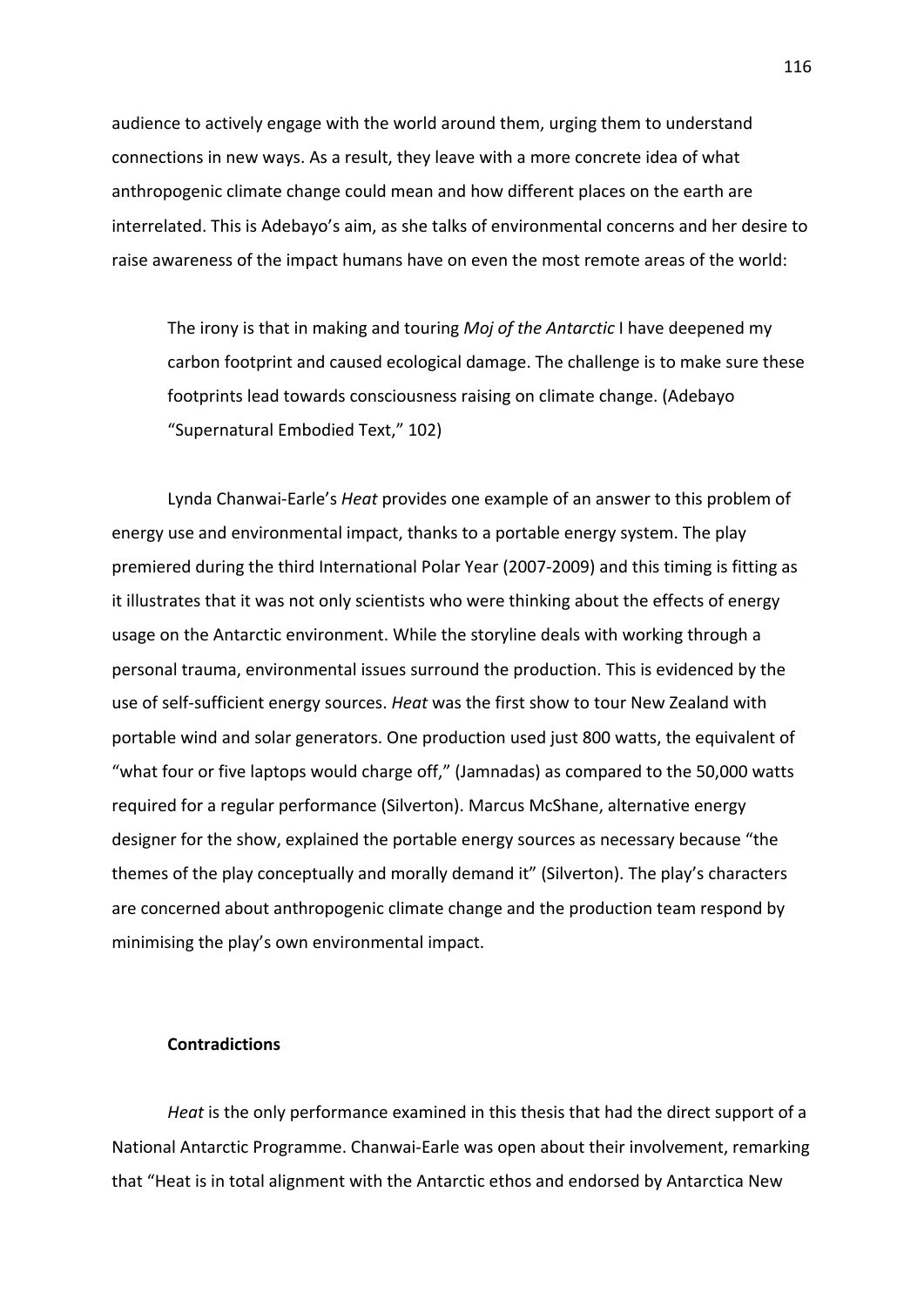Zealand" (Silverton). Antarctic artefacts that formed the on-stage set, such as clothing and food boxes, were all supplied by Antarctica New Zealand, with carbon credits purchased in order to offset the effect of flights and the transport of materials. This is an example of the themes of a play having far reaching consequences beyond the confines of a theatre and indicates that Antarctica is conceived of by Chanwai-Earle as a very real place, not simply a setting for a story.

This
awareness
of
Antarctica,
so
clear
from
the
logistics
of
staging
the
play,
does
not come
through
so
strongly
in
the
text
of
the
play
itself.
Although
the
play
self‐consciously identifies with environmental concerns, *Heat* focuses on a human story and uses Antarctica's isolation to highlight the dynamics between a couple. As Theresa May notes in Greening the Theatre, "even when a director makes choices to drive home an ecological meaning, that meaning may be obscured when it meets deeply ingrained humanist listening in the audience" (85). In this case Antarctica provides an isolated environment from which there
can
be
no
physical
escape,
far
from
the
networks
of
home.
This
environment
forces the
two
to
address
the
past
and
come
to
terms
with
Cam's
death,
as
Stella
acknowledges:

Stella: People say grief feels cold. They're wrong Bobby. It burns. That's why I'm here. I'm on fire. (Chanwai-Earle 46)

Chanwai-Earle talks of the importance of this human story and how the content of the play led to the Antarctic setting: "I was inspired by the landscape, by the stories I've heard about Antarctica, and I thought 'what better setting to place this couple who already have a dysfunctional relationship, and put them in an extreme situation where they're having to survive for 12 months on the ice in a survival capsule, in a hut, in a tiny little hut, marooned out by an emperor penguin colony" (Jamnadas). In this regard *Heat* is similar to early plays such as Goering's, because the landscape is used to focus on people and human struggles.

Heat does differ from the early Heroic Era narratives in many ways, however, and the fact that it is set *inside* an Antarctic hut is significant. Unlike in earlier plays, where the struggles
resulted
from
interaction
with
the
environment,
here
the
Ice
acts
as
a
catalyst
for existing, domestic stories to be told. Rather than highlighting a particular theme, such as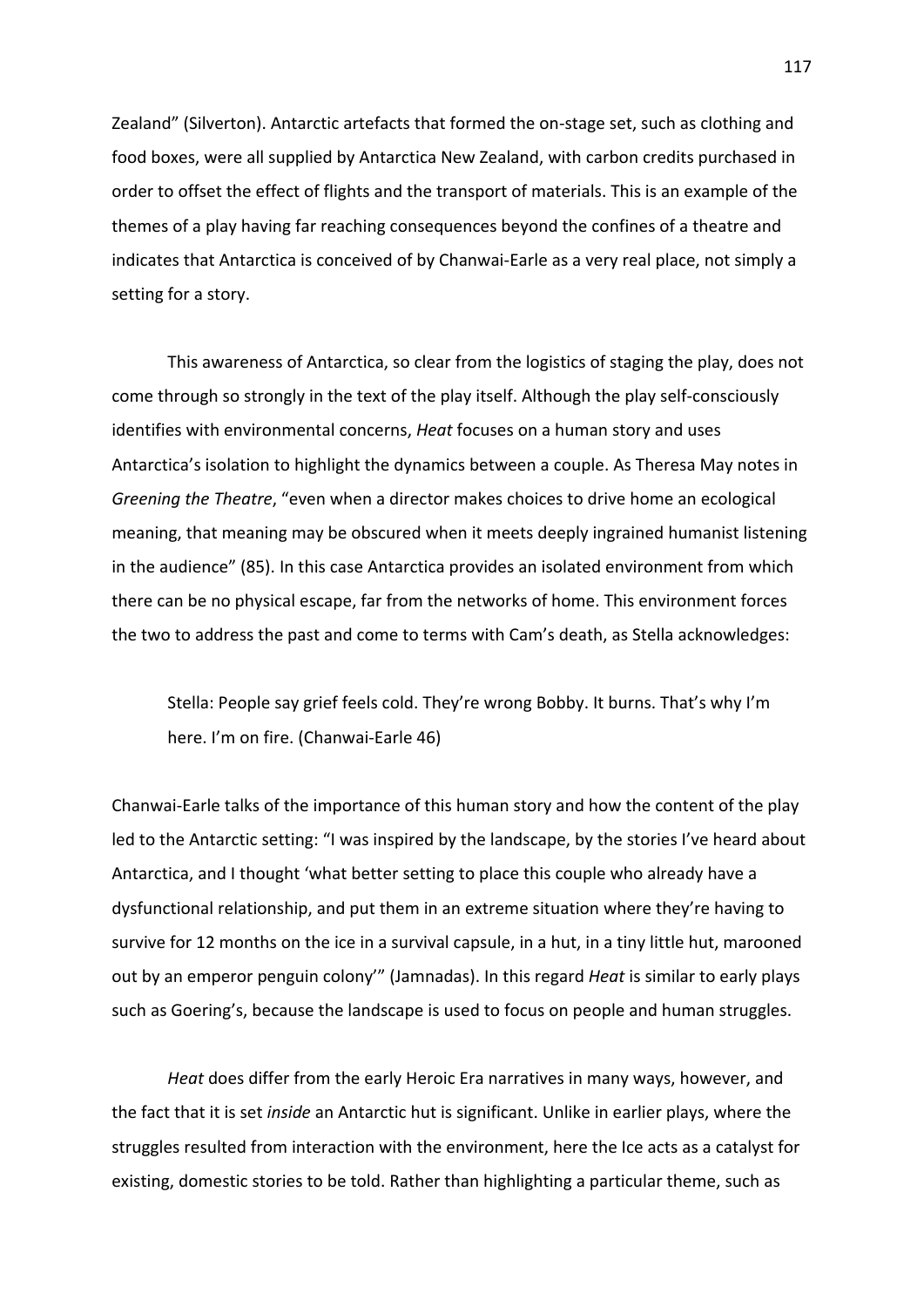sacrifice, this play shows the characters as multi-dimensional, investigating ideas of gender roles within both relationships and society. John tells Stella how hard it was for him to keep everything together when she had her breakdown following Cam's death, particularly when everyone
asked
after
Stella
"like
mothers
own
all
the
fucking
pain"
(Chanwai‐Earle
75).
This version
of
masculinity
challenges
the
Heroic
Era
image
of
the
stoic
male
who
puts
sacrifice and national pride before any personal concerns, offering a new and nuanced model. There are
minimal
references
to
Heroic
Era
narratives
or
characters
in
Chanwai‐Earle's
play
and
it is telling that the first historical reference is not to Scott or Shackleton but to the men of the 1957
International
Geophysical Year
who
ran
out
of
toilet
paper:

Stella: Back in '57 during operation "Deep Freeze', [sic] they ran out. John:
And
‐? Stella: So they used Adelie chicks to wipe their arses instead. Can't see us doing that with emperors somehow. (Chanwai-Earle 7)

Not only are these men of history scientists, their problem was also a very mundane one, and
this
illustrates
how
priorities
have
changed
over
the
years.
Where
characters
once battled the elements and saw themselves as being "free from [domestic] encumbrances" (Stewart 12), these characters talk about the necessities of life, be they food or electricity. Having a cluttered set kitted out with authentic Antarctic New Zealand gear, including bucket sinks and toilets, highlights the nature of the hut as both a scientific workplace and a domestic setting. Chanwai-Earle wants to present a realistic representation of life on the Ice but uses a non-realistic combination of characters to do so. Using scientists as main characters
reflects
the
contemporary
makeup
of
Antarctic
field
teams
and
reminds
the audience of the environmental concerns that underpin the play, while isolating a husband and
wife
team
exposes
unique
tensions
that
are
not
part
of
the
typical
Antarctic experience.<sup>49</sup>

<sup>&</sup>lt;sup>49</sup> The situation in *Heat* is similar to the season spent in Commonwealth Bay by John and Margie McIntyre in 1995 (Two Below Zero) and the season spent in Gadget Hut by Jim and Yvonne Claypole in 1999 (Living on the *Edge*)*.*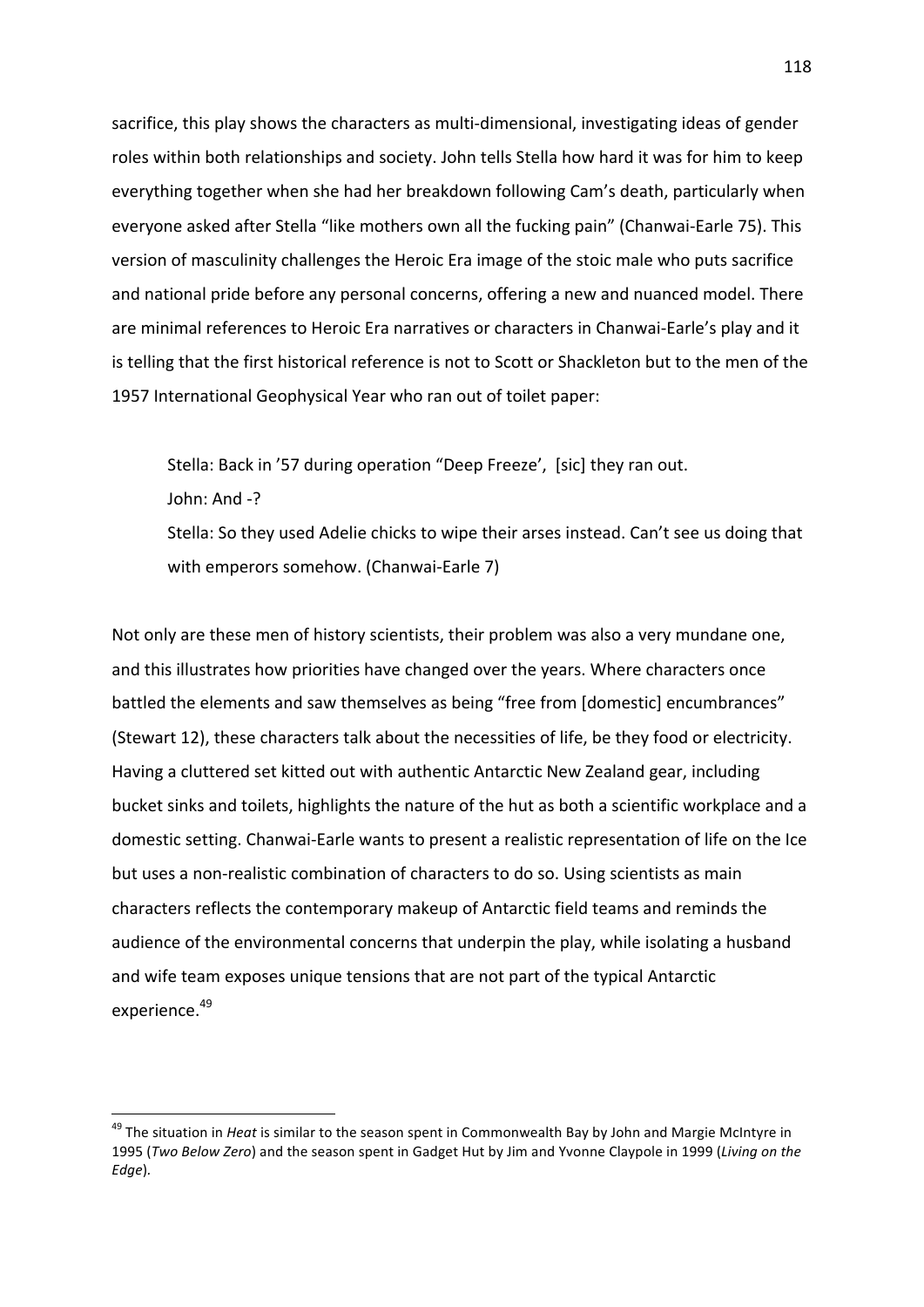Tensions also arise in *Moj of the Antarctic* as Adebayo stakes a claim in Antarctica even as she problematises the colonial nature of past claims. Before travelling to Antarctica Moj is told "for an explorer today, there's only two places left to conquer, it's Africa or the ice. And I can't see you in the heart of darkness somehow, half naked carrying an English man
on
your
head"
(Adebayo
177).
This
parallel
between
Africa
and
Antarctica
is
a deliberate strategy that sets the scene for Moj's trip "into the heart of whiteness, to hunt the
great
leviathan"
(Adebayo
178).

Adebayo
allows
her
black
explorer
"to
be
fascinated
by whiteness as much as white explorers have been fascinated by blackness" because "whiteness as an idea has not been explored as a territory in the way that blackness has been explored" (*Mojisola Adebayo on Moj of the Antarctic*). Mirroring earlier exploration into
the
Heart
of
Darkness,
Moj
approaches
the
Antarctic
landscape
as
something
tactile and
conquerable:

Moj:
Our
boots
crunched
beneath
our
feet And
it
was
all
so
beautiful
and
new. I'll say 'this island's mine!' and remain a frosty Caliban (Adebayo 188)

This
idea
of
conquering
and
of
making
footprints
parallels
earlier
colonial
history,
raising questions
both
about
colonialism
in
Africa
and
the
claims
that
one
can
make
to
Antarctica. Lisa
Bloom
writes
that
the
idea
of
Antarctica
as
blank
space
was
never
a
reality,
but
rather "a discursive strategy that produced the rationale to justify the process of filling [it] in" (Bloom 2). By travelling to Antarctica in character as a black woman masquerading as a white man, Adebayo questions the justification for exploration and colonisation whilst highlighting the parallels between the ways in which Antarctica and other colonised places have been conceptualised. As Dodds points out, although Antarctica has often been seen as a blank slate, in fact "the polar continent was and is a lively and dynamic place that could and did call into question attempts to settle and colonise" (2006, 61). It is this questioning that
Adebayo
reveals
in
her
representation
of
Antarctica.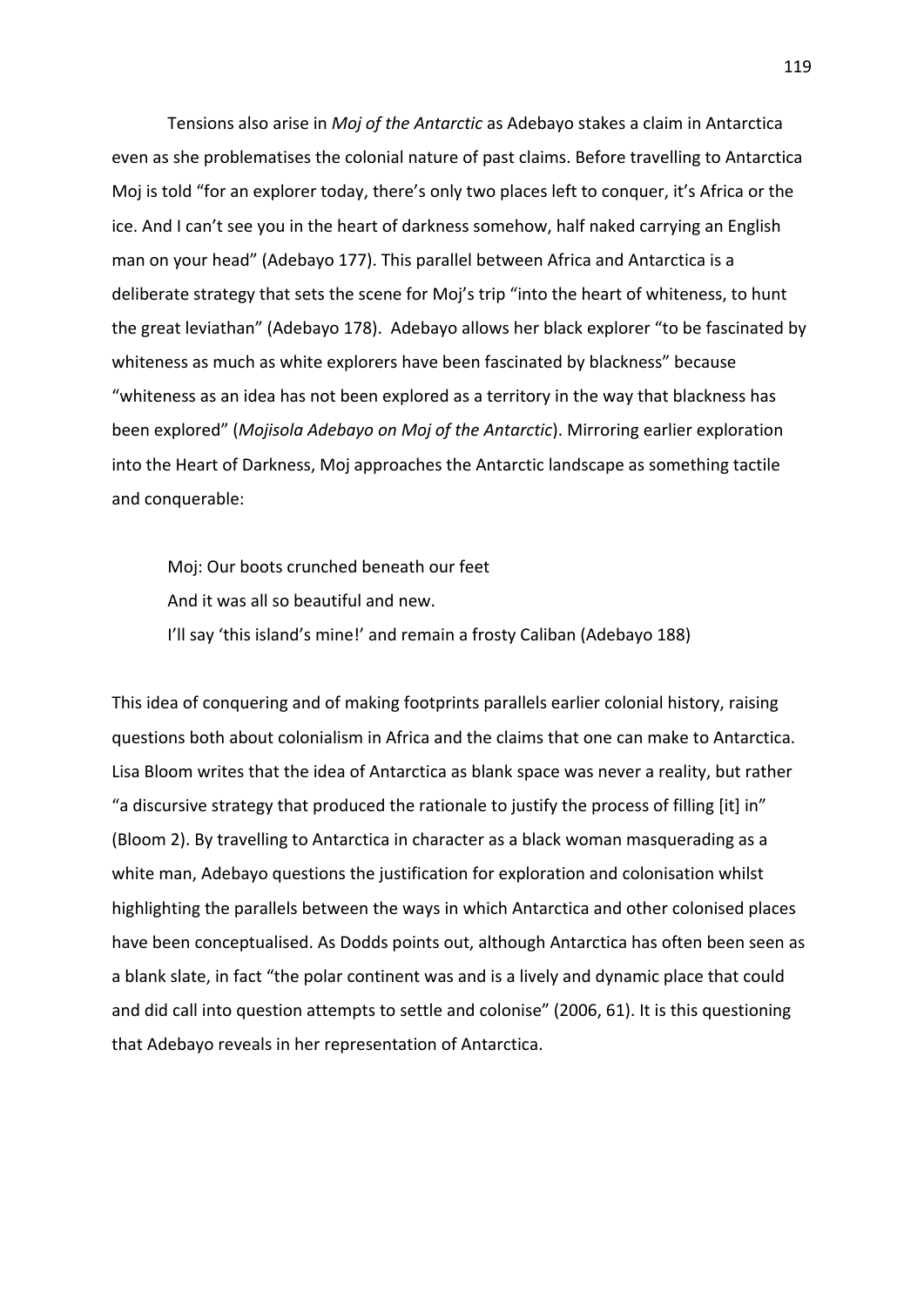#### **Ways
of
Looking**

The idea of perception is important in Adebayo's play, where the question of who is looking at whom is brought to the fore in a scene where Moj looks at a photo of her father, which is in fact a picture of Adebayo dressed as the father character. As the portrait is projected
onto
the
back
wall,
Adebayo
describes
how
"I
look
into
my
own
eyes
which
look like Ellen's eyes, Moj looks into her father's eyes, which are her master's eyes, and the audience look at us all" (Adebayo "Supernatural Embodied Text," 100). This makes the audience aware of their own watching, both of Adebayo in character on the stage and of the pre-recorded scenes filmed in Antarctica. Antarctica is woven into Moj's story, where it acts as
a
mirror,
with
scenes
of
the
landscape
augmenting
Moj's
thoughts
and
feelings.
These scenes
also
provide
a
way
for
the
audience
to
see
the
anthropogenic
climate
change
in which they are complicit as a result of their everyday consumption of fuel electricity and commodities, with the projection switching to show "visuals of the new Orleans 2005 flood" (Adebayo
169).
In
a
postmodern
world
of
global
capitalism,
there
is
no
longer
any separation between the public and private spheres and this is a defining feature of globalised awareness. The political is the personal, with the public issue of climate change having
tangible
effects
on
private
lives
thanks
to
effects
like
sea
level
rise,
and
everyday actions having an impact on the most remote and icy parts of the earth.

Remote and icy as it is, Antarctica is also "the most-mediated, manipulated, surveilled territory on the planet" (Glasberg 2012, xix). These concepts of voyeurism become personal in *Heat* as questions about representation and spectatorship are raised by the
characters'
use
of
a
video
link.
Scene
two
opens
with
John
watching
the
last
few
minutes of
an
important
rugby
game,
tossing
his
ball
from
hand
to
hand
and
yelling
encouragement at
the
screen,
when
"suddenly
the
lights
flicker,
momentarily
plunging
the
hut
into
dark silence - the internet connection is broken" (Chanwai-Earle 8). The internet provides a tenuous link to the outside world, both refuting and revealing the characters' isolation. While the existence of the link shows that the hut is hooked into the global network, the failure of the power and internet at such a crucial moment in the game emphasises the distance between the hut and home, as well as the fragility of John's own spectatorship. The idea of being watched is ever present, thanks both to the rugby being beamed in to the hut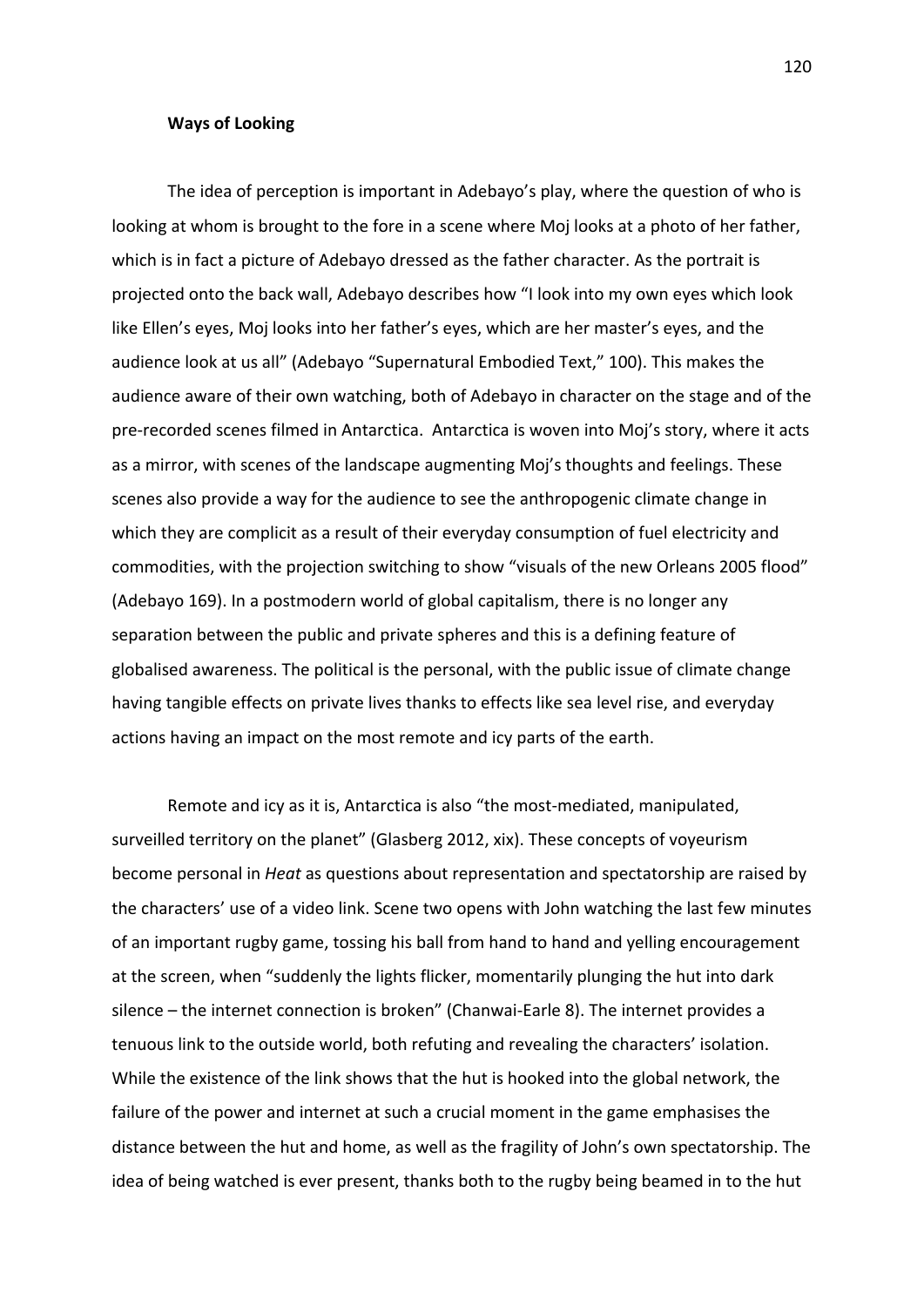and the webcam broadcasting their lives to the outside world. This technology blurs the line between public and private spheres, as illustrated early on when John washes himself with a towel
and
a
bucket:

Stella: Oh look darling, incoming mail: Jason E. Arataki Primary; "Dear Stella, why did John
have
his
hands
down
his
pants?" John:
(starts)
Fuck! *John
switches
the
web
cam
off.* John:
Easy
to
forget
when
that
thing's
on.
(Chanwai‐Earle
10)

This
scene
highlights
the
performative
elements
of
the
characters'
lives,
showing
the difference in how the couple act when the camera is on or off. It also foregrounds the idea of
subjectivity:
just
as
there
is
more
than
one
version
of
the
characters
depending
on
their audience, there is also more than one way of seeing Antarctica. In addition, the camera reveals how characters' actions sometimes fail to conform to outside expectations, such as keeping their distance from wild animals. Bob's appearance in the hut leads to questions from Scott Base about why the camera has been offline for so long, reminding the audience that they are not the only ones watching. This scene also shows how technology can be used
to
filter
different
versions
of
the
truth:

VHF - Darren (V.O.) Hey Stella, you've been very quiet lately. We were wondering why your web cam's been switched off?

…

Stella: (giggling) Technical hitches, wiring. No biggie, we'll sort it. Over. VHF - Darren (V.O.): Just that one of the guys thought he saw a penguin in your hut the
other
day.
Over.

Stella: Roger Darren. A tagged bird followed me back. He was egg-less. Got really broody
but
he's
found
a
surrogate
egg
now,
so
all's
well.
Over.
(Chanwai‐Earle
53)

In fact, Bob is still in the hut in contravention of environmental protocols, which is why Stella has turned the camera off. In this case, what can't be seen by the outside world mirrors what can't be said about Cam's death, drawing attention to the fact that the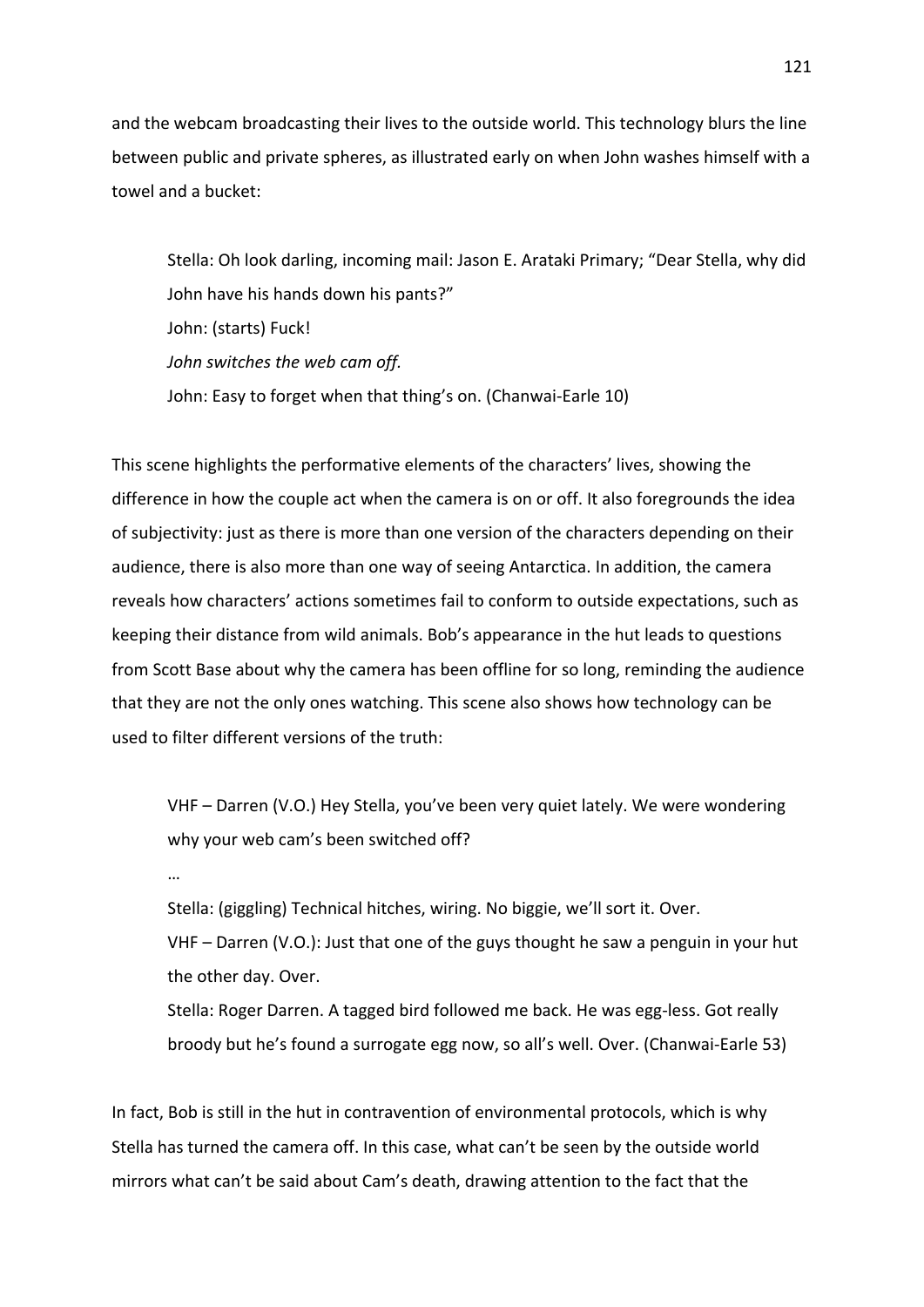couple's isolation cannot erase what has gone before. This is turn gives weight to the idea that Antarctica is not a blank slate, as conceptualised by earlier writers, but a place which people
experience
subjectively,
filtered
through
their
past
experiences.

#### **Revisiting
Antarctica**

Heat was promoted with the tagline: "A woman, a man and a penguin. Theatre of the
Antarctic,"
brazenly
laying
claim
to
Antarctica
in
promotional
material.

In
many
ways the treatment of Antarctica in *Heat* does hark back to earlier productions where the plateau allowed for no distractions from the human struggle at hand. While the indoor setting of a cluttered
hut
allows
plenty
of
opportunity
for
distraction,
even
this
clutter
ceases
to
distract after a long period of time, such as the year Stella and John endure. With nowhere to run and
Bob
the
penguin
coming
between
them,
they
are
forced
to
face
their
relationship
issues and
come
to
terms
with
their
son's
death. *Heat*is
similar
to *Südpolexpedition* and *The
Fire*  on the Snow in that it tells an intensely personal story and uses Antarctica's remoteness to focus in on a human story, but it nevertheless sees Antarctica as a place that is part of a bigger
system.
The
fact
that
the
play
is
powered
by
renewable
energy
shows
an
awareness of
the
interconnected
nature
of
the
world's
systems,
while
the
block
of
ice
on
stage
serves as
a
physical
reminder
of
Antarctica's
materiality.
These
environmental
elements
largely surround the play rather than being present in the performance text, but this in itself is a sign that the way playwrights think about Antarctica has changed, indicating a more integrated
view
of
theatre,
the
environment
and
everyday
life.

Instead of a being a remote and isolated corner of the earth that is other to all that we know, Adebayo's Antarctica is an integral part of the global climate system.<sup>50</sup> This becomes obvious in the Griot's reference to the ozone hole, a hole that was discovered by scientists
working
in
Antarctica
but
which
has
had
an
impact
on
many
other
parts
of
the globe:

<sup>&</sup>lt;sup>50</sup> Adebayo is adamant that "It's also really important to talk about climate change with people in Africa." (qtd. in
Adebayo,
Mason
and
Osbourne
"No
Straight
Answers"
18).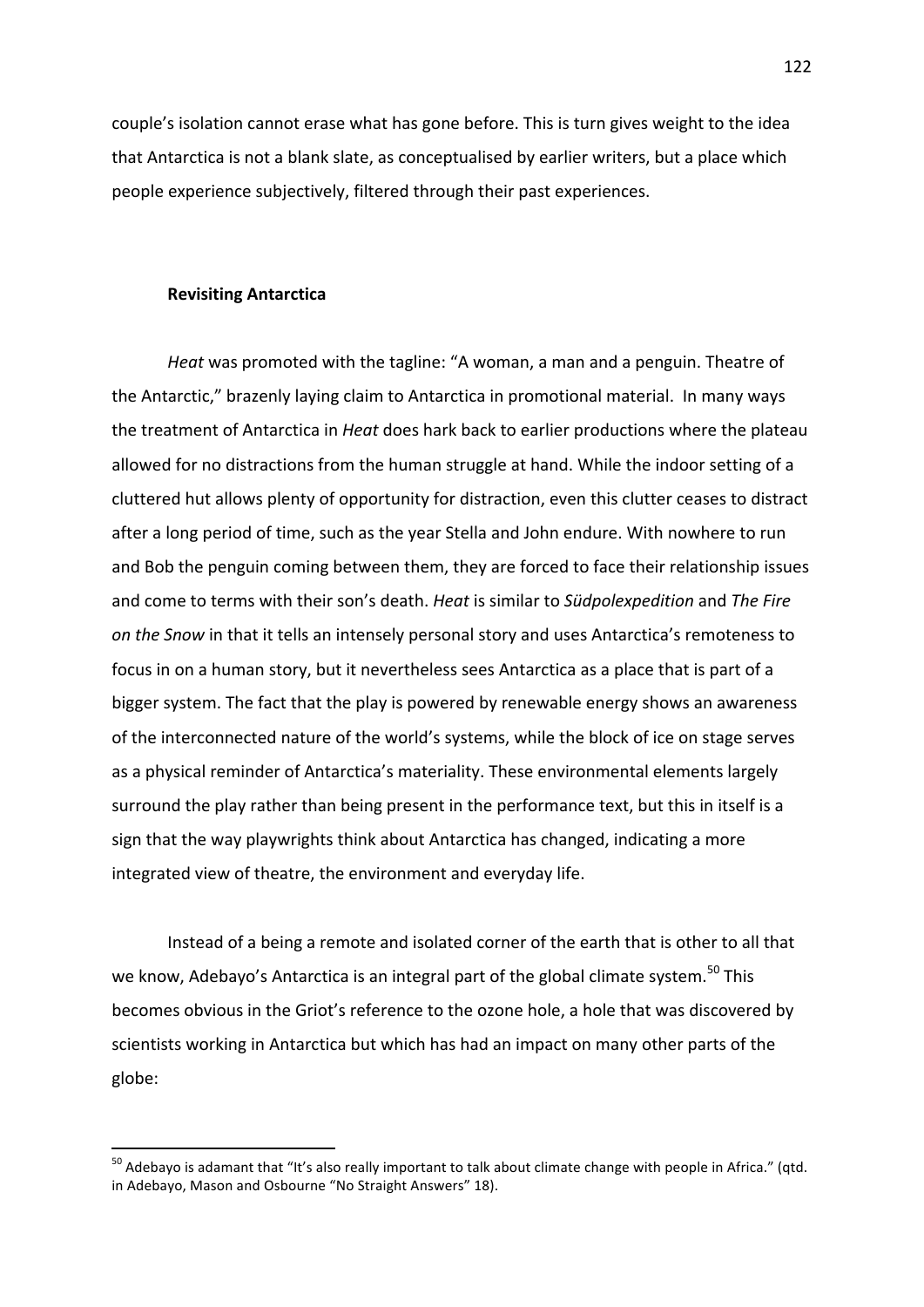A
little
pin‐prick
of
pollution Opens
a
hole
in
our
protection. The
earth's
lungs
are
stretched With the last gasps of a whale And
both
the
rich
and
the
poor
move
closer
to
the
sea. And
the
cold
heats And
the
ice
secretly
retreats.
(Adebayo
189)

Antarctica
is
represented
not
as
a
faraway
continent
on
which
human
stories
play
out,
but as a thermometer for the state of the world as a whole. This thermometer is intimately bound up with human activity around the globe. These plays show how the continent is present in everyday choices as simple as turning off the lights to save electricity, using less fossil fuel, or refusing to tour a production because of the carbon footprint doing so would leave. Adebayo's refusal to tour her show to New York (Adebayo "No Straight Answers," 18) is analogous to *Heat* being powered off the grid, as both choices mirror the thematic concerns of the plays. For Adebayo and Chanwai-Earle, the Antarctic continent is closely linked to everyday life and choices, giving it an immediacy that is not present in earlier productions
that
represent
Antarctica
upon
the
stage.

Adebayo and Chanwai-Earle encourage the audience to look at Antarctica in a new way, but in terms of place and space the most important aspect of their plays is the way they return to Antarctica and allow the continent to come first, rather than serve as a backdrop to stories with men at their heart. Where once Antarctica was seen as a white desert,
devoid
of
colour
or
comfort
and
represented
thus,
these
plays
show
how
that monochromatic view has given way to the concept of white light. This Antarctica is made up of
all
the
colours
in
the
spectrum
thanks
to
intertextuality,
multiple
voices
and
a
conscious awareness of a whole range of histories. These final plays reveal how the ice can have an impact on the lives of those who will never set foot on the continent and force a rethink of the divisions between "place" and "space." They challenge the borders of the theatre, incorporating on-site Antarctic footage and energy generation into their own productions, whilst illustrating how the actions of the audience have a direct impact upon Antarctica, that faraway place. At the same time, references to melting ice and the phenomenological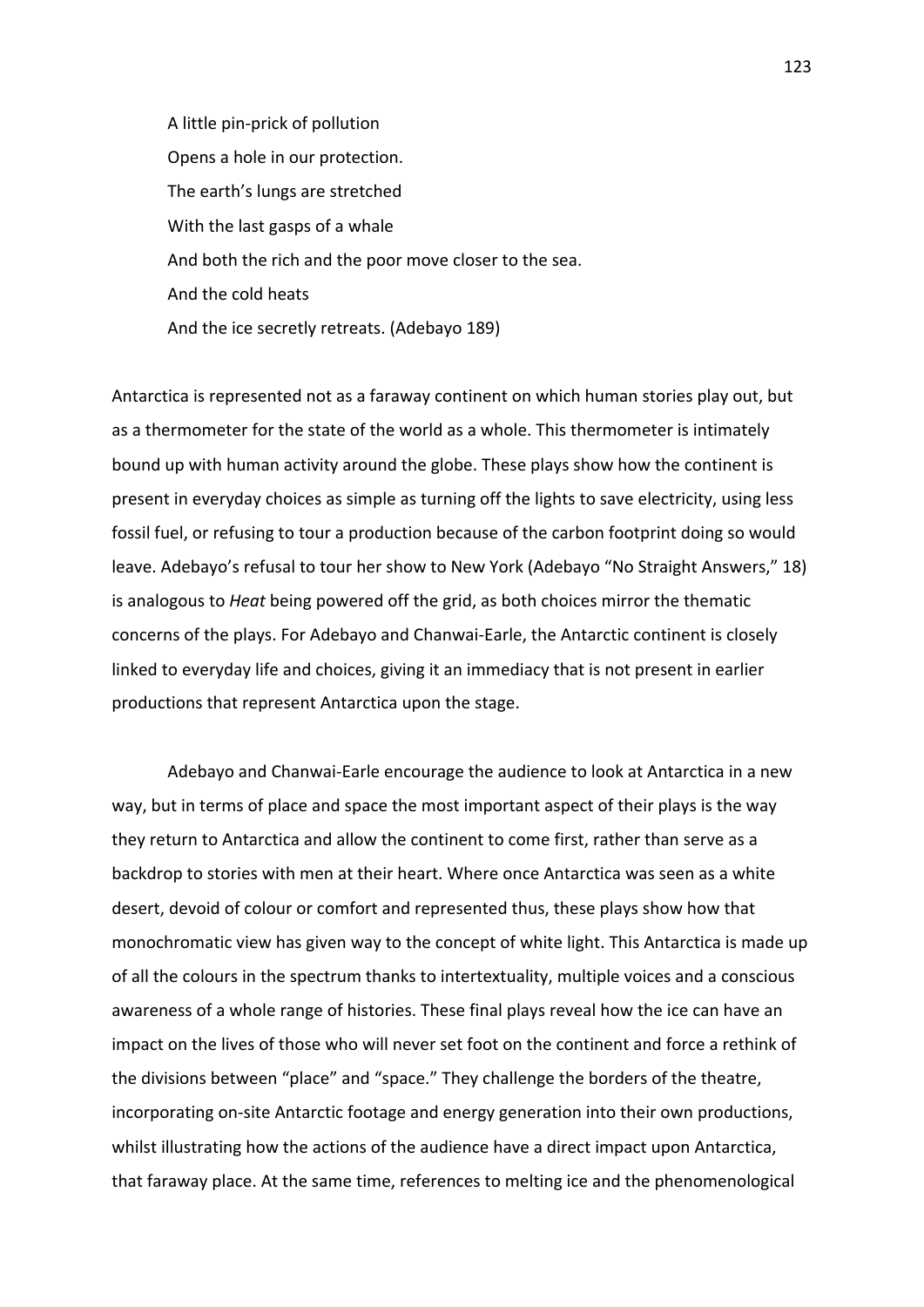impact
this
has
on
people
on
distant
shorelines
suggest
that
Antarctica
is
becoming
tangible to those in other parts of the world, blurring the lines between "place" and "space." In a world where "anywhere is linked to everywhere" (Glasberg 2012, 8), Antarctica plays a part in
the
lives
of
us
all.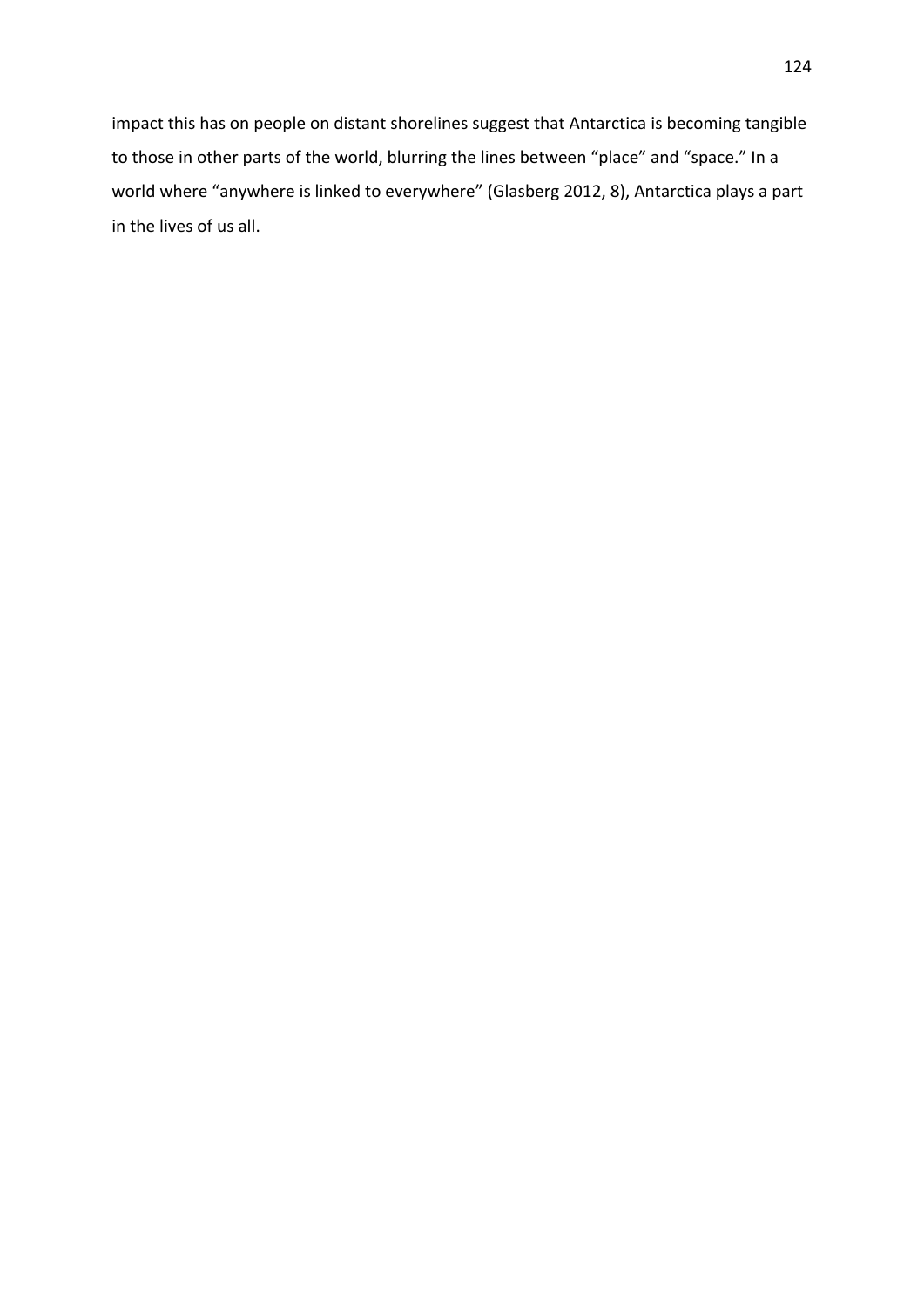#### **Conclusion**

In 1818 Captain James Clark Ross claimed that the Arctic wilderness was "beyond the power of art to represent" (Daniels 297). Many similar claims have been made about Antarctica; at 14
million
square
kilometres,
the
vastness
of
the
continent
has
proven
to
be
problematic when
it
comes
to
representation.
Nevertheless,
Antarctica
has
been
represented
in
many ways, including on the theatrical stage. The plays in this study chart the development of awareness about the southern continent over the past 80 years, with the different ways of imagining and representing Antarctica upon the stage characterising a variety of ways of thinking about place, space, the environment and the world around us. Elena Glasberg's indepth study Antarctica as Cultural Critique: The Gendered Politics of Scientific Exploration and Climate Change provides a cultural commentary on the ways Antarctica has been viewed
in
a
wider
sense,
as
it
"examines
conflicting
modes
of
approaching,
arriving
at,
and making sense of the ice, not as a symbol or as a new territory to be controlled, but as a material reality that itself has been part of how life on earth has been shaped" (xv). This journey is paralleled in the play texts examined in this study, with early plays using Antarctica
as
a
backdrop
to
tell
human
stories
about
sacrifice
and
later
playwrights recognising the continent as interconnected with the rest of the world rather than being a discrete and remote unit at the bottom of the globe. The ice that is "so easily converted to symbolic enemy, wilderness, or data field" is in fact "a very unsettling and unconventional terrain"
(Glasberg
2012,
125)
that
has
been
experienced,
imagined
and
interpreted
in
many different
ways.

One of these ways is upon the stage. Richard Eyre notes that "Theatre is a medium that lives in the present tense... it must reflect the heartbeat of its time" (Eyre and Wright 378).
Examining
plays
that
are
set
in
the
south
can
therefore
provide
unique
insights
into the different ways Antarctica has been viewed over the past 80 years. Early plays follow "In Scott's Footsteps," with Reinhard Goering's Die Südpolexpedition des Kapitäns Scott and Douglas Stewart's The Fire on the Snow presenting the legend of Scott within a theatrical context
for
the
first
time.
In
both
cases
Antarctica
is
closely
bound
up
with
Heroic
Era
stories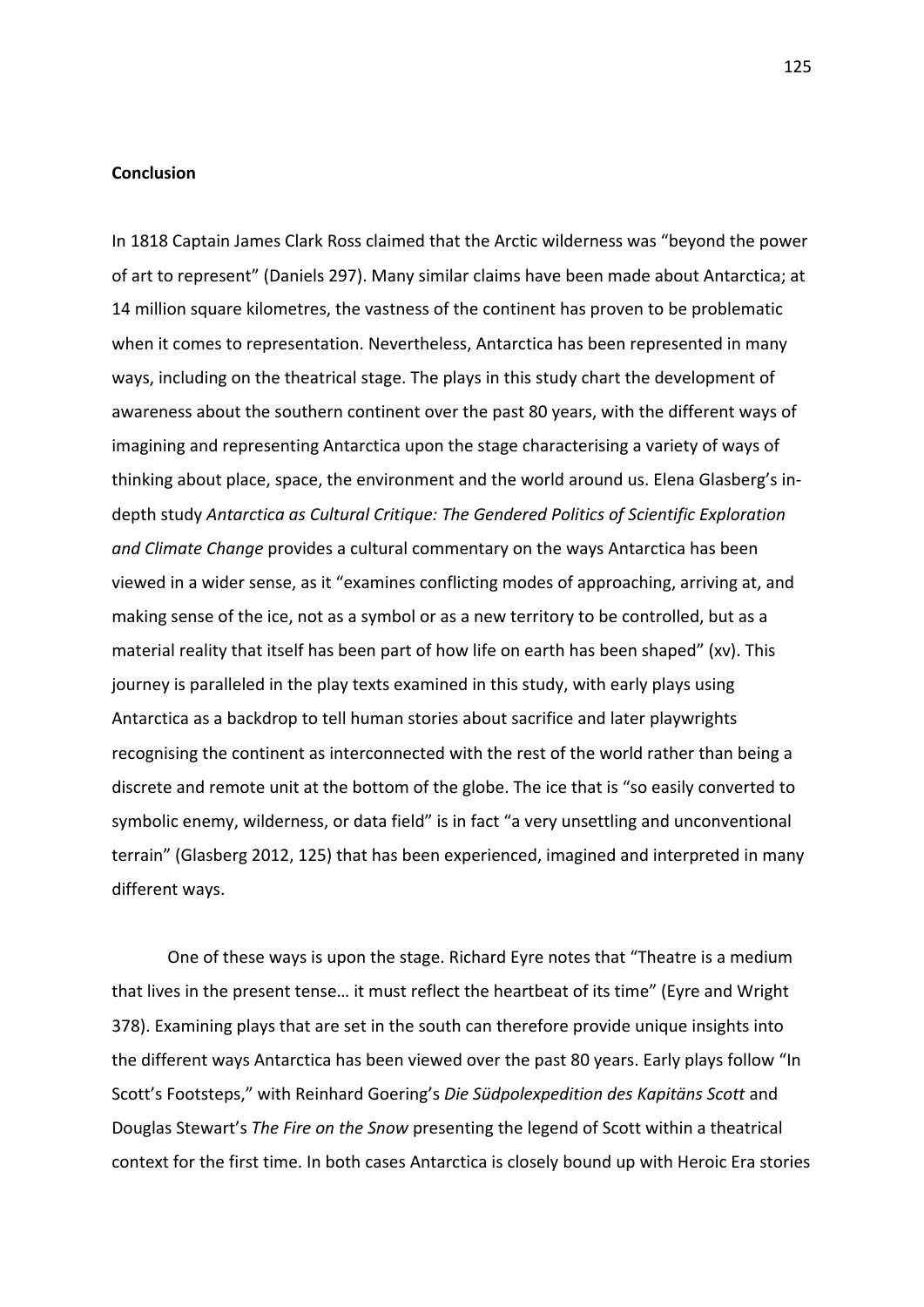of
supreme
sacrifice
and
the
icy
landscape
is
used
to
foreground
a
human
story
of endurance.
Ideas
of
sacrifice
and
heroism
held
particular
currency
at
this
time
because
of the context of the World Wars. Goering compares Scott's death to those on the battlefields of
Europe,
while
Stewart
remains
acutely
aware
of
how
Scott's
altruistic
sacrifice
was
used as a model for British soldiers. Poetic language and, in Goering's case, the structure of a three part tragedy, are used to reinforce the legendary status of the story of "Scott of the Antarctic"
in
both
plays.
They
create
the
tradition
of
telling
Heroic
Era
stories
upon
the stage,
a
tradition
on
which
subsequent
plays
either
build
upon
or
react
against.
Importantly, the
Antarctic
setting
remains
a
background
concern,
attractive
precisely
because
of
its
lack of features to distract from the human struggles that play out on the stage. As a result, these plays that follow "In Scott's Footsteps" treat the Antarctic setting as subordinate to an Antarctic
legend.

Later "Retelling" plays see Scott become discontinuous as a historical figure as the concept of the hero is subverted and ideas of sacrifice, honour and colonialism are all called into
question.
Wolfgang
Weyrauch's *Das
grüne
Zelt,*Howard
Brenton's *Scott
of
the
Antarctic* and Ted Tally's Terra Nova all seek to remove the character of Scott from his legendary pedestal in order to critique the attitudes and values that led to his elevated status. Changing
values
in
the
aftermath
of
World
War
Two
made
it
impossible
to
romanticise death, meaning that the ideas of sacrifice and endurance that formed the pillars of the Scott legend were no longer relevant. "Scott of the Antarctic" came to stand for an outmoded set of cultural values and assumptions and this made his story ripe for attack. By taking a story of great heroic sacrifice and presenting it in a sporting arena (Brenton) or associating it with humanising
the
characters
(Tally),
these
playwrights
undermine
the
heroism
of
Scott's
polar march and question the exceptionalism of his actions. They combine language and setting to present
Scott's
narrative
in
a
new
way,
mirroring
the
questioning
process
that
was
also taking place within both historiographic circles and society at large. By undermining the foundations of a story that is so closely bound up with the southern continent these playwrights allow the untangling of Heroic Era stories from the Antarctica setting, paving the way for both to be imagined independently of one another. This revision of Scott's story also sets in motion a questioning process that can later be applied to place-making itself.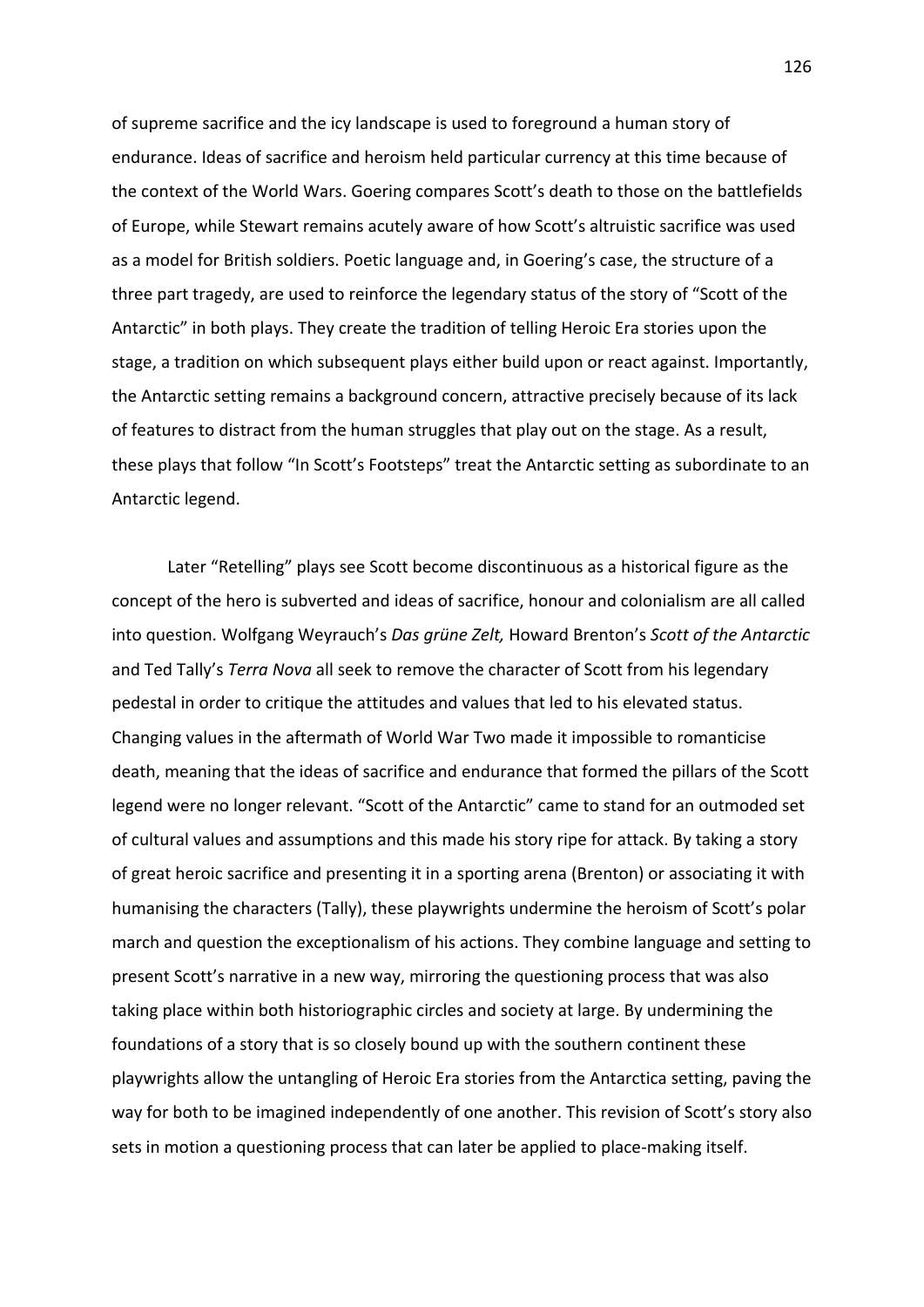Where these "Retelling" plays fractured the singular version of Scott, the later plays that I have classed under the term "Reimagining" go further, presenting multiple versions of reality.

Manfred
Karge's *Die
Eroberung
des
Südpols*and
Patricia
Cornelius' *Do
Not
Go*  Gentle... see the characters create their own versions of Antarctica upon the stage, using an imagined
icescape
to
help
them
deal
with
their
own
personal
struggles
with
unemployment and aging respectively. In these plays story leads to the construction of setting: in acting out Amundsen
and
Scott's
narratives
the
characters
come
to
create
their
own
versions
of
the Antarctic.
This
approach
allows
for
an
exploration
of
the
fragility
of
place
and
highlights
the importance of subjectivity in the place-making process, as many versions of reality play out simultaneously.
Characters
talk
of
icescapes
and
the
polar
plateau
as
they
traverse
the stage, but these meta-theatrical plays do not represent Antarctica directly. Instead, they stage
the
construction
of
place,
using
polar
narratives
as
a
vehicle
to
address
contemporary social issues. These plays show how Antarctica no longer has to be a direct setting in order to conjure up particular associations, narratives and beliefs in the minds of the audience. This situation, where Antarctic stories can be addressed independently of the Antarctic setting, has become possible thanks to the "Retelling" plays that dismantled a legend and in doing
so,
made
room
for
an
understanding
of
Antarctica
that
was
not
solely
defined
by Heroic
Era
stories.

Finally,
Mojisola
Adebayo's *Moj
of
the
Antarctic*and
Lynda
Chanwai‐Earle's *Heat*see playwrights return to using Antarctica as a setting, but here place takes precedence over and directly inspires - story. In the case of Adebayo, this returning is literal, as she is the only playwright in this study to travel to Antarctica and gain first-hand experience of the continent.

Chanwai‐Earle
adds
a
first‐hand
flavour
to
her
production
by
using
props
from Antarctica New Zealand, but the use of self-generated power to run the production is more important. This technique indicates her acute awareness of the impact humans have on Antarctica through their energy use in everyday life, a theme that is at the heart of both of these
"Returning"
plays.
This
development
was
forecast
long
before
these
last
plays premiered:
in
1987
Historian
Edwin
Mickleburgh
gestured
towards
the
coming
tide
of environmental
concern
when
he
observed
that
"there
is
a
glimpse
of
a
possible
re‐ orientation
of
the
values
that
has
its
genesis
in
Antarctica,
a
way
in
which
man
might
come to regard earth as a whole, politically, economically, and environmentally" (qtd. in Glasberg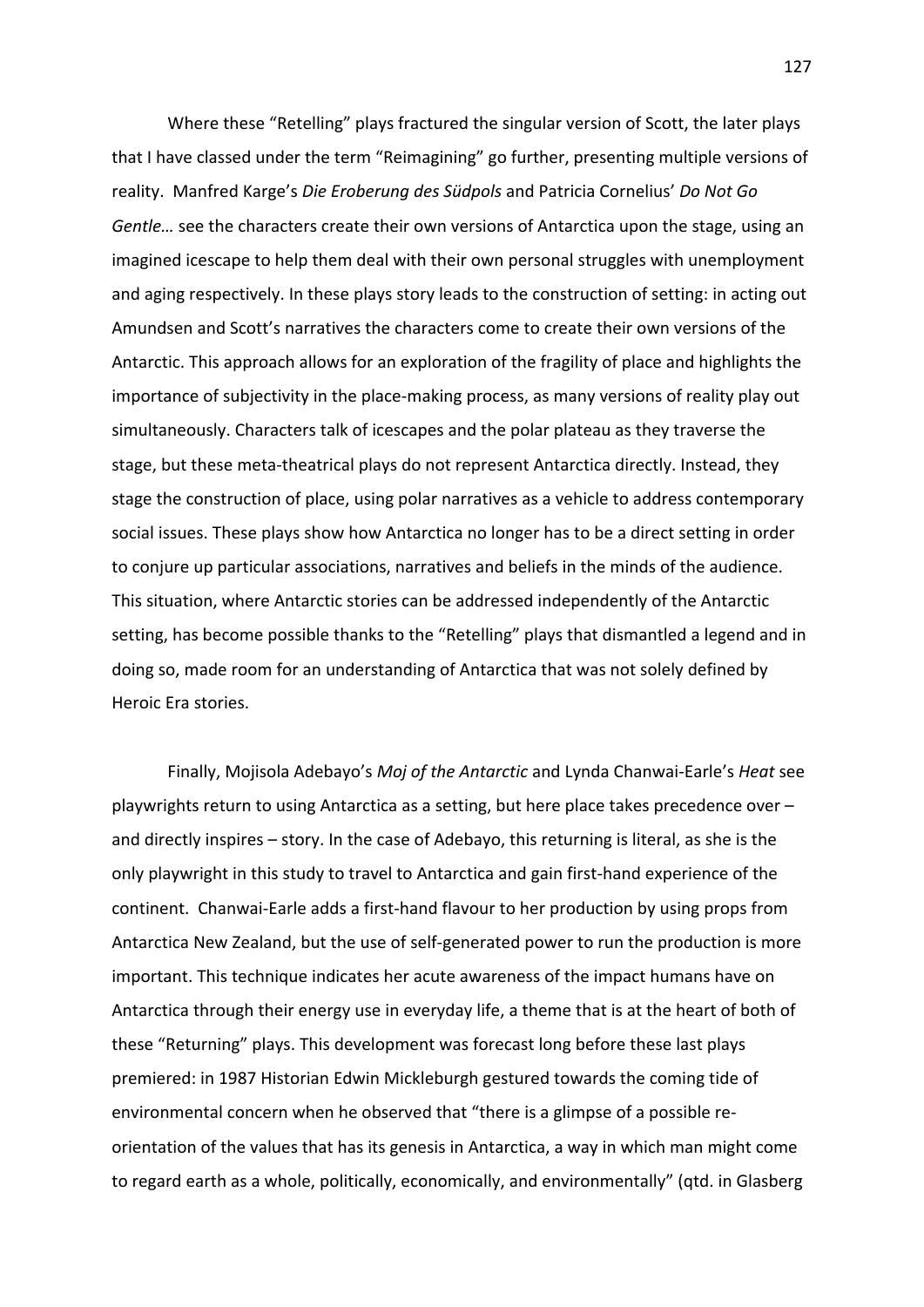2012,
2).
This
is
exactly
what
has
happened
in
these
final
works,
where
Adebayo
and Chanwai-Earle reveal the political, economic and environmental threads that link Antarctica to every other place on the planet. Starting with an environmental idea such as melting ice or
the
science
behind
the
ozone
hole,
they
allow
narrative
to
grow
from
setting
by
using
the Antarctic continent as the starting point for their plays. These stories both refer back to earlier versions of Antarctic stories, providing a postmodern and postcolonial perspective on older narratives, and highlight modern day environmental concerns. In doing so they show how
Antarctica
has
become
part
of
a
global
network
of
commerce,
climate,
politics, perspectives
and
story.

While Antarctica is a setting for each of these plays, every version of Antarctica differs both in terms of staging choices and attitudes towards place. These plays illustrate a progression
in
how
Antarctica
has
been
represented
upon
the
stage,
and
this
progression parallels
how
we
have
thought
about
Antarctica
in
general.
As
the
continent
has
become more
accessible,
Heroic
Era
stories
have
been
overlaid
by
those
of
scientists,
tourists
and Arts
fellows,
all
of
whom
are
aware
of
Antarctica's
human
history
as
they
lay
down
their own layer of personal narrative onto the Ice. Glasberg explains the mounting flood of voices on
the
continent
thus:
"Whether
by
direct
representatives
of
governments,
private adventurers, tourists, or more likely, associates of national science programs, polar ice has become evermore filled-in, storied" (2012, 4). This filling-in process is sure to continue into the
future,
leading
to
new
interpretations
both
on
and
off
the
Ice.

Antarctica's
current
accessibility
has
led
to
a
wider
range
of
installations
and
site‐ specific theatre being created. These multi-media performances are outside the scope of this
theatre
project,
but
they
are
nonetheless
important,
all
the
more
so
because
of
their contemporary
nature.
Pierre
Huyghe's *A
Journey
that
Wasn't*and
Jenny
Coverack's *A
Father*  for My Son indicate that a new wave of Antarctic-based theatre is turning its attention to the
Ice
itself,
the
place
that
has
provided
the
source
of
so
many
historical
narratives
and continues
to
dominate
debates
about
climate
change.
Multimedia
productions
present
an interesting field of investigation for a future project, particularly because as Antarctica becomes
more
accessible
to
installation
artists
and
for
site‐specific
theatre
more possibilities
for
performance
will
emerge.

128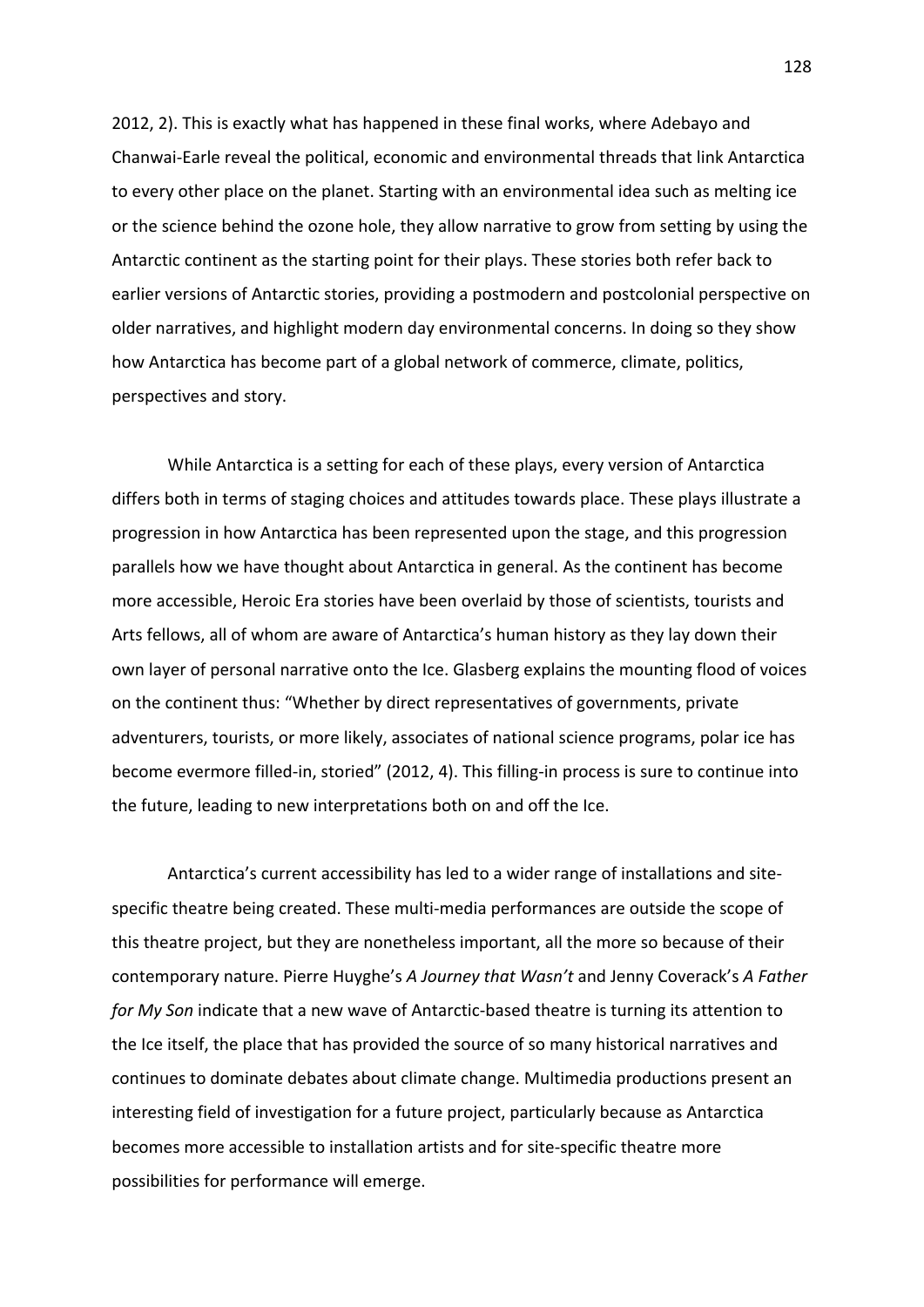Physical and imagined encounters merge within the context of the theatre, with actors present but inhabiting a constructed landscape. Performance bridges the gap to a faraway place by recreating it upon the stage, creating a version that can be experienced by the
viewers
firsthand
even
as
they
witness
its
very
construction.
Theatre
therefore
forces the
audience
to
become
aware
of
the
way
the
imagination
engages
with
the
real, foregrounding a process that happens whenever we engage with any place. The physical and temporal qualities of theatre also bring ideas of place and space to the fore in other ways by encouraging active imagination of a setting that is often located "elsewhere," such as
Antarctica.
They
take
us
to
the
centre
of
the
continuum
that
links
place
to
space
and experience
to
abstraction
(Cresswell,
7).
This
process
reveals
the
fact
that
we
encounter every
space
through
imagination
and
that
place
and
space
are
not
the
diametric
opposites they
may
have
first
seemed.

Staging is an ideal way to think through the problems of place, space and nation inherent whenever we talk about Antarctica. As examples of cultural production, plays and their treatment of imagined Antarctic space provide valuable insights into the ways in which attitudes towards the continent have developed and been expressed. As such, they effectively track the values associated with Antarctica at different points in time. By gaining an
understanding
of
these
past
modes
of
questioning
we
are
able
to
reflect
on contemporary
questions
and
better
understand
how
our
current
concepts
of
Antarctica
are developing. In narrating the development of the imagination, these plays show how Antarctica
has
gone
from
being
seen
as
a
blank
white
page
for
heroic
stories
to
existing
as both a palimpsest and a globally-connected continent. Just as white light is made up of all the
colours
of
the
spectrum,
today
the
whiteness
of
Antarctica
represents
the
sum
of
many stories working together and against each other, layer upon layer. These are the stories that have played out across the wide white stage, even as the Ice itself broods beneath them all.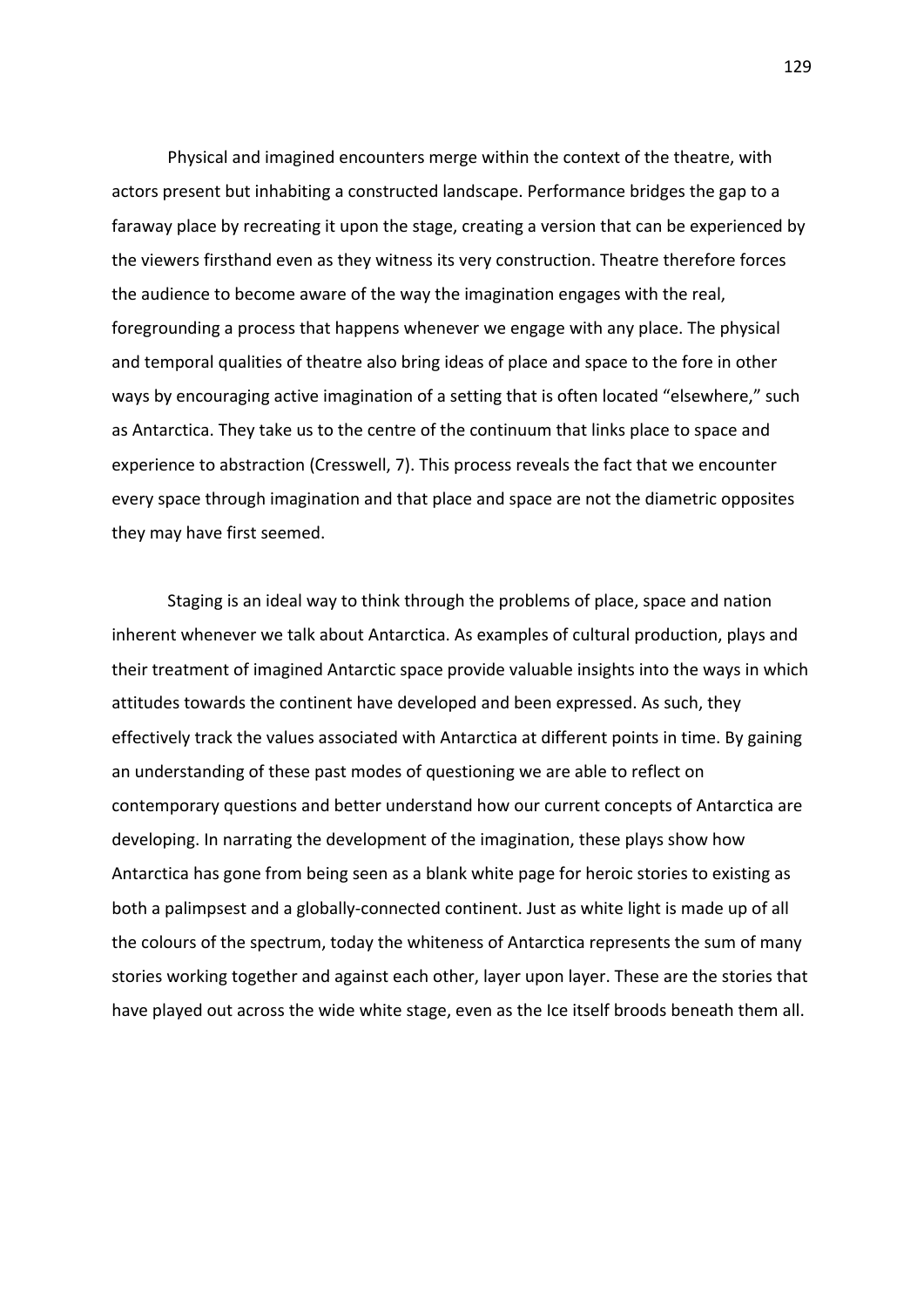# **Bibliography**

"A
Captain
Scott
Play." *Yorkshire
Post.* 12
November
1932.
Print.

A Father For My Son. By Jenny Coverack. Perf. Jenny Coverack. Cotehele, Cornwall. October 2000.
Performance.

Adebayo, Mojisola. "Moj of the Antarctic: An African Odyssey." Hidden Gems: Six New Plays *by
Black
British
Playwrights.* Ed.
Deidre
Osborne*.* London:
Oberon
Books,
2008.
141‐190. Print.

Adebayo,
Mojisola.
"The
Supernatural
Embodied
Text:
Creating*Moj
of
the
Antarctic* with the Living and the Dead." Sensualities/Textualities and Technologies: Writings of the Body in 21st Century Performance. Ed. Susan Broadhurst and Josephine Machon. Hampshire: Palgrave
Macmillan,
2010.
92‐102.
Print.

Adebayo, Mojisola, Valerie Mason and Deirdre Osbourne. "'No Straight Answers': Writing in the Margins, Finding Lost Heroes." New Theatre Quarterly. Volume 25, Issue 01, February 2009. 6‐21.
Print.

Allain,
Paul
and
Jen
Harvie. *The
Routledge
Companion
to
Theatre
and
Performance.*Oxon: Routledge,
2006.
Print.

Alexander,
Michael.
"New
Beginnings:
1955‐80." *A
History
of
English
Literature.*London: Macmillan
Press,
2000.
358‐375.
Print.

Amundsen,
Roald. *The
South
Pole:
An
Account
of
the
Norwegian
Antarctic
Expedition
in
the 'Fram'
1910‐1912.* London:
J.
Murray,
1912.
Print.

Anderson,
Benedict. *Imagined
Communities:
Reflections
on
the
origins
and
Spread
of Nationalism.*London;
New
York:
Verso,
1991.
Print

Andrew,
Paul.
"Patricia
Cornelius
‐
Patrick
White
Fellow
2012." *Interviews.* 8
June
2012. Web.
30
May
2013.

Anstead,
Alicia.
"Man's
vs.
nature,
himself,
other
men;
'Terra
Nova'
explores
end
of
heroic age." *Bangor
Daily
News*.
22
October
2003.
Print.

Auslander,
Philip.
"Postmodernism
and
Performance." *The
Cambridge
Companion
to*  Postmodernism. Ed. Steven Connor. Cambridge: Cambridge University Press, 2004. 97-115.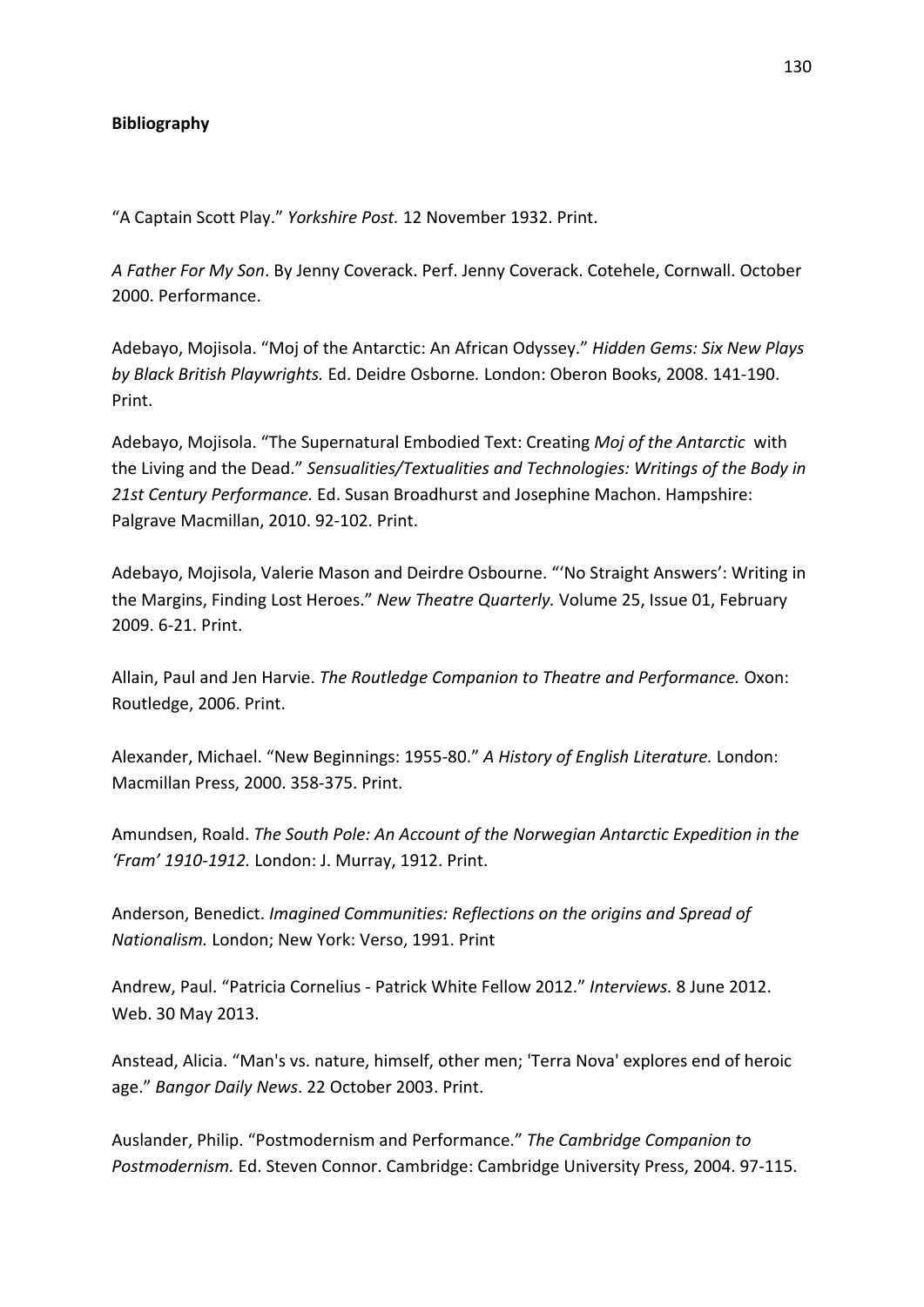Print.

Benson, Nigel. "Naked Feet Happy but Knees not so Good." Otago Daily Times. 14 October 2010.

Web.
9
September
2013.

Berger, Jochen. "Versager auf skurriler Expedition." Coburger Tageblatt. 7 June 2011. Print.

Berkvist,
Robert.
"Following
Scott's
Tracks
To
The
Pole
–
At
Yale." *New
York
Times.* 18 November
1977.
Print.

Bloom,
Lisa. *Gender
on
Ice:
American
Ideologies
of
Polar
Expeditions.*Minneapolis: University
of
Minnesota
Press,
1993.
Print.

Brady.
P.V.
"Captain
Scott
in
the
Cold‐Store:
Some
Ritual
Formalities
in
Friedrich Dürrenmatt." Forum for Modern Language Studies. Volume 3, No. 1, January 1972. Print.

Brasch, Thomas. "Lieber Georg." Lovely Rita/ Rotter/ Lieber Georg: Drei Stücke. Frankfurt am Main:
Suhrkamp
Verlag,
1989.
Print.

Brask,
Per
and
William
Morgan,
eds. *Aboriginal
voices:
Amerindian,
Inuit,
and
Sami theater.* Baltimore:
Johns
Hopkins, 1992.
Print.

Brenton,
Howard.
"Scott of
the
Antarctic:
Or,
What
God
Didn't
See." *Plays
For
Public
Places*  London:
Eyre
Methuen
&
Co
Ltd,
1972.
Print.

British
Antarctic
Survey. *The
Ozone
Hole.*Cambridge:
NERC
2012.
Web.
8
August
2013.

Broadhurst,
Susan,
and
Josephine
Machon,
eds. *Sensualities/Textualities
and
Technologies:*  Writings of the Body in 21st Century Performance. Hampshire: Palgrave Macmillan, 2010. Print.

Brown, Joe. "Exploring a Life on Ice; Stage Guild's 'Terra Nova,' on the South Pole Race." The *Washington
Post.*1
February
1990.
Print.

Brown, John Russell. "Theatre since 1970." The Oxford Illustrated History of Theatre Oxford: Oxford
University
Press,
1995.
499‐535.
Print.

Bowie-Sell, Daisy. "The Conquest of the South Pole, Arcola Theatre, review." The Telegraph. 3
May
2012.
Web.
6
June
2013.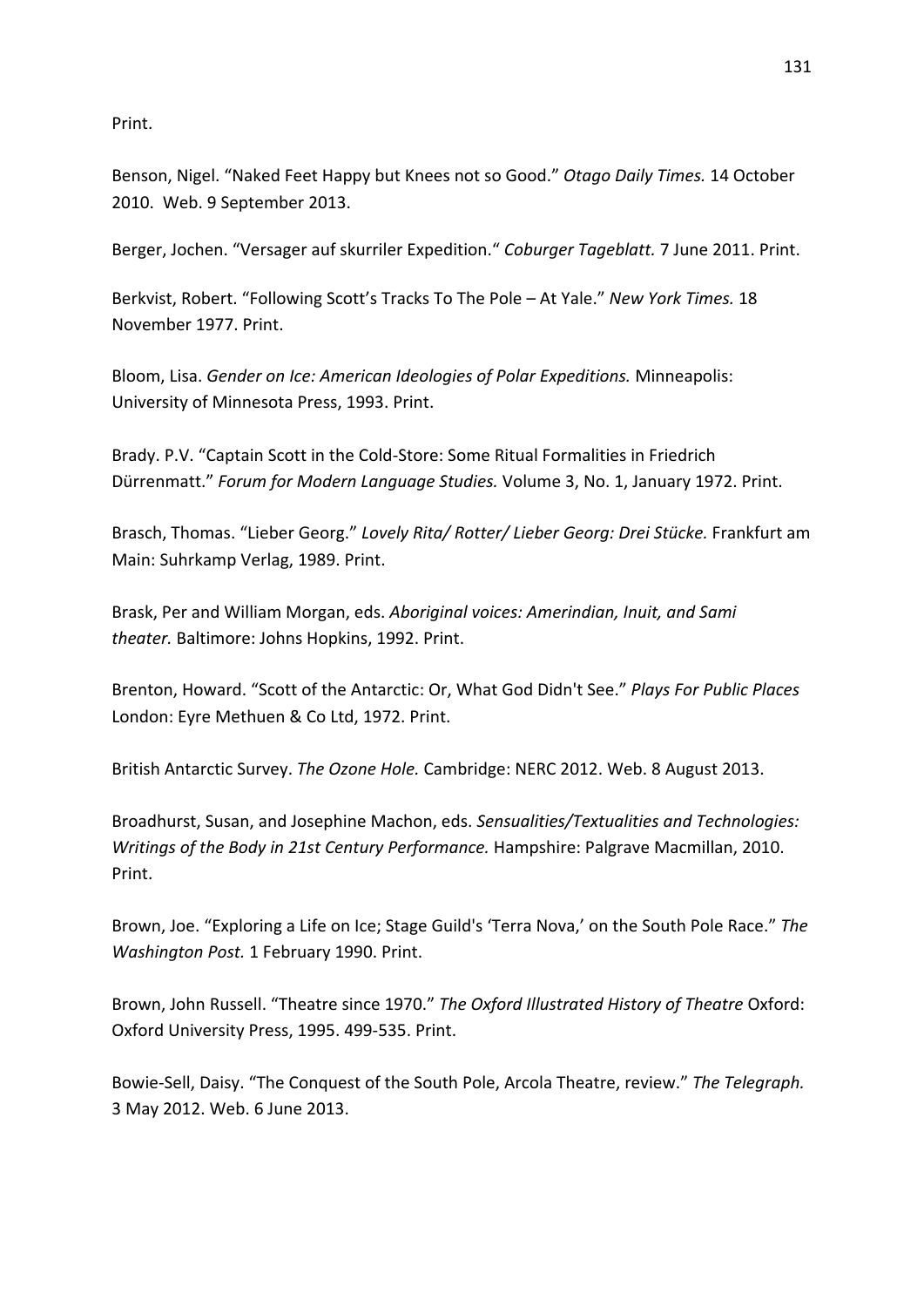Buell, Lawrence. The Future of Environmental Criticism: Environmental Crisis and Literary Imagination. Oxford: Blackwell Publishing, 2006. Print.

Buell,
Lawrence.
"Space,
Place
and
the
Imagination
from
Local
to
Global." *The
Future
of*  Environmental Criticism: Environmental Crisis and Literary Imagination Ed. Lawrence Buell. Oxford:
Blackwell
Publishing,
2006.
62‐96.
Print.

Bull, J. "Performance, Theory, General Studies." New Theatre Quarterly. Volume 7, Issue 26, 1991.
Print.

Burrows, J.F. "An Approach to the Plays of Douglas Stewart." Southerly. No. 2 1963, Sydney. 94‐108.
Print.

Calhoun,
G.M. *The
Last
South.*2008.
Unpublished
Manuscript.

"Capt. Scott Play Raises Indignation: His Widow To See it in Berlin. Antarctic Epic Produced Without her Consent." Daily Chronicle. 1 March 1930. Print.

Casey, Edward E. "How to get from Space to Place in a Fairly Short Stretch of Time." Senses of Place, Ed. Steven Feld and Keith H Basso. Santa Fe: School of American Research Press, 1996.
13‐52.
Print.

Carter, Ronald and John McRae, eds. The Routledge History of Literature in English Second *Edition.* London:
Routledge,
1997.
Print.

Chanwai-Earle, Lynda. Heat. Wellington: Playmarket Playwright's Agency, 2011. Print.

*Chapman
Tripp
Theatre
Awards.
2008.* Web.
5
August
2013.

Chaudhuri,
Una. *Staging
Place:
The
Geography
of
Modern
Drama.* Michigan,
USA:
The University
of
Michigan
Press,
1995.
Print.

Chilver, Trevar Alan. "Patricia Cornelius: Dreams, Visions and Constipated Old Farts." *Australian
Stage.*23
July
2010.
Web.
30
May
2013.

Claypole, Yvonne. Living on the Edge. Australia: Harper Collins. 2010. Print.

Closs,
August,
ed. *Twentieth
Century
German
Literature.*London:
The
Cresset
Press,
1969. Print.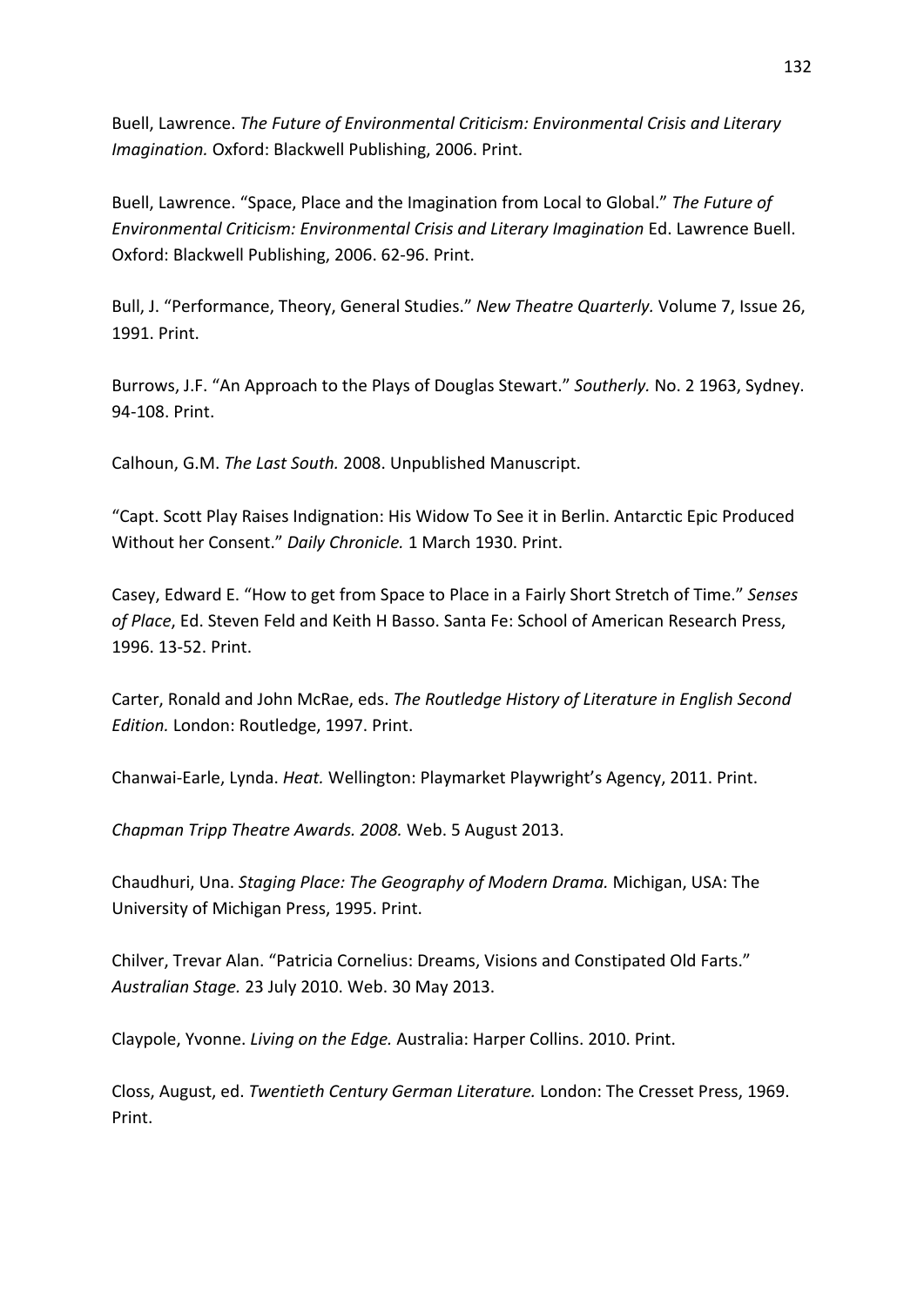Collis,
Christy.
"The
Australian
Antarctic
Territory:
A
Man's
World?" *Signs*.
Volume
34,
No.
3, Spring
2009.
514‐519.
Print.

Conrad, Joseph. "Heart of Darkness." Blackwood's Magazine. February 1899. Print.

Cornelius, Patricia. *Do Not Go Gentle... and The Berry Man*. Strawberry Hills NSW: Currency Press
Pty
Ltd,
2011.
1‐63.
Print.

Cottrell, Tony. "And Go We Know Not Where." Evolving Stages: A Layman's Guide to 20<sup>th</sup> Century Theatre. Ed. Tony Cottrell. Bristol: The Bristol Press, 1999. 170-181. Print.

Cresswell, Tim. Place: a short introduction. Oxford: Blackwell Publishing Ltd, 2004. Print.

Croggon,
Alison.
"The
Conquest
of
the
South
Pole."*Theatre
Notes.* 25
October
2008.
Web.
5 June
2013.

Cronon, William. "The Trouble with Wilderness, or, Getting Back to the Wrong Nature." Uncommon Ground: Rethinking the Human Place in Nature. Ed. William Cronon. New York and
London:
WW
Norton,
1996.
69
‐90.
Print.

Daniels,
Stephen,
ed. *Envisioning
landscapes,
making
worlds:
geography
and
the*  humanities. Milton Park, Abingdon, Oxon; New York: Routledge, 2011. Print.

Darwin, Charles. On The Origin of Species by Means of Natural Selection. Albermarle Street: John
Murray,
1859.
Print.

*Das
Letzte
Kleinod*.
06
January
2013.
Web.

Davis-Fisher, Heather. Loss and Cultural Remains in Performance. New York: Palgrave Macmillan,
2012.
Print.

Davis, Robert Chapin. Final Mutiny: Reinhard Goering, His Life and Art. New York: Peter Lang.
1987.
Print.

Davis, Jim, Kate Normington, Gilli Bush-Bailey and Jacky Bratton. "Researching Theatre History
and
Historiography" *Research
Methods
in
Theatre
and
Performance.* Ed.
Baz Kershaw
and
Helen
Nicholson.
Edinburgh:
Edinburgh
University
Press,
2011.
86‐110.
Print.

Day, David. Antarctica: A Biography. Sydney: Knopf, 2012. Print.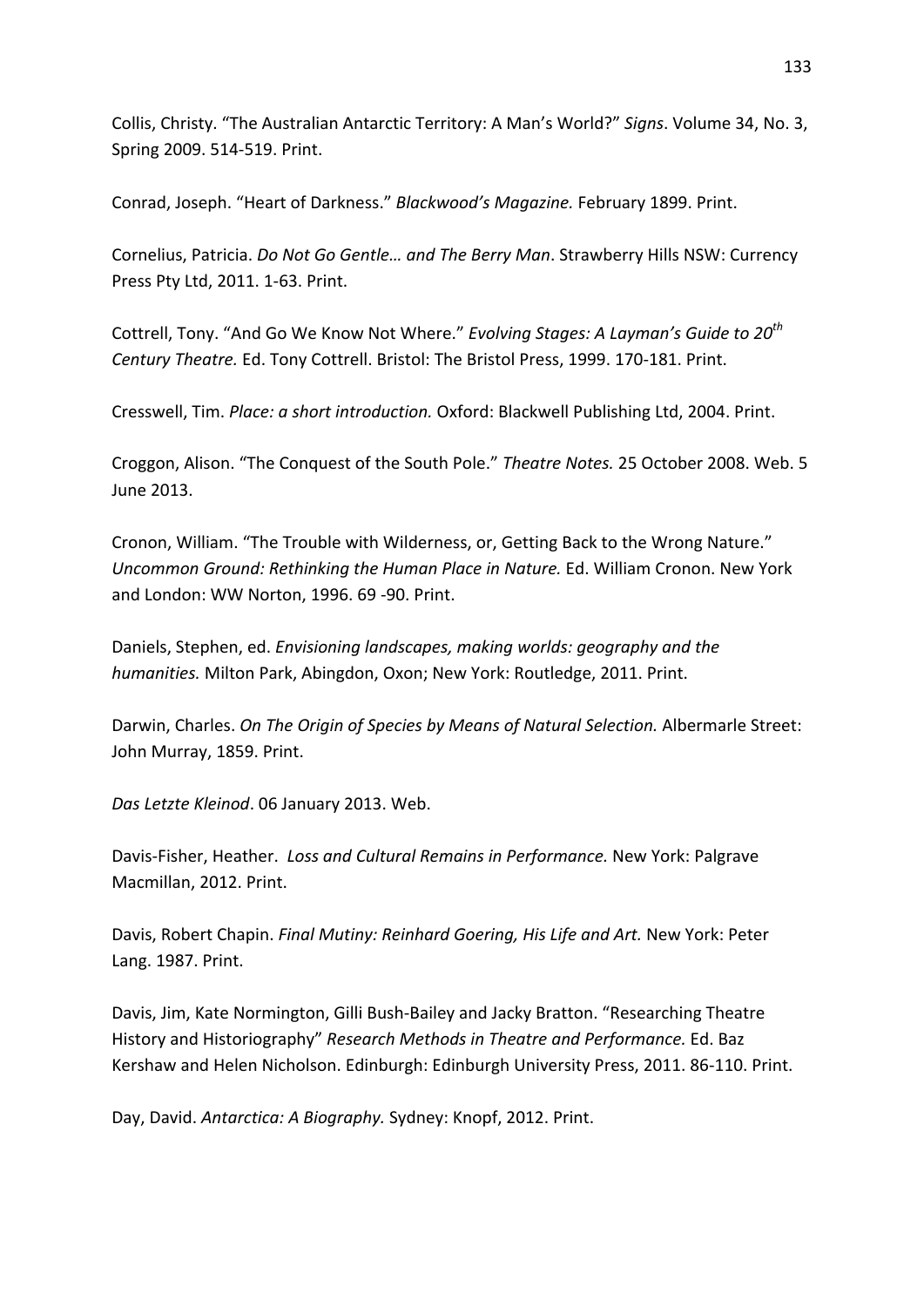Dodds, Klaus. "Settling and Unsettling Antarctica." Signs. Volume 34, No. 3, Spring 2009. 505‐509.
Print.

Dodds, Klaus J. "Post-colonial Antarctica: An Emerging Engagement." Polar Record. Volume 42,
No
1,
2006.
59‐70.
Print.

Eloesser,
Arthur.
"Review
of
Die
Südpolexpedition
des
Kapitäns
Scotts." *Theater
für
die*  Republik: Im Spiegel der Kritik 1917-1933. 1930. Ed. Günter Rühle, Frankfurt am Main: Fischer
Verlag,
1967.
104.
Print.

Espinasse,
Bernard
and
James
Cassius
Williamson. *Australis,
or,
The
city
of
Zero
:
an
entirely original,
musical
and
spectacular,
pantomimic
extravaganze
of
the
future.*Sydney:
J. Andrew,
1900.
Performance.

Eyre,
Richard
and
Nicholas
Wright. *Changing
Stages:
A
view
of
British
Theatre
in
the Twentieth
Century.* Bloomsbury:
London,
2000.
Print.

Fäth, Dagmar. Probleme der Weltorientierung in den Dramen Reinhard Goerings. Frankfurt am
Main:
Peter
Lang,
1999.
Print.

Falk,
Norbert.
"Review
of
Die
Südpolexpedition
des
Kapitäns
Scotts." *Theater
für
die*  Republik: Im Spiegel der Kritik 1917-1933. Ed. Rühle, Frankfurt am Main: Fischer Verlag, 1967.
1011.
Print.

Fay, Jennifer. "Antarctica and Siegfried Kracauer's Cold Love." Discourse. 33.3, Fall 2011. 291–321.
Print.

Feinnes, Ranulph. Captain Scott. London: Hodder & Stoughton, 2003. Print.

Feld, Steven and Keith H Basso, eds. *Senses of Place*. USA: University of Washington Press, 1996.
Print.

Feldman, Alexander. *Dramas of the Past on the Twentieth Century Stage*. United Kingdom: Taylor
and
Francis
2013.
Print.

Fielder, Leslie A. Love and Death in the American Novel. Illinois: Dalky Archive Press, 1998. Print.

Fischer, Iris Smith. Maribou Mines: Making Avant-Garde Theater in the 1970s. Ann Arbour: The
University
of
Michigan
Press,
2011.
Print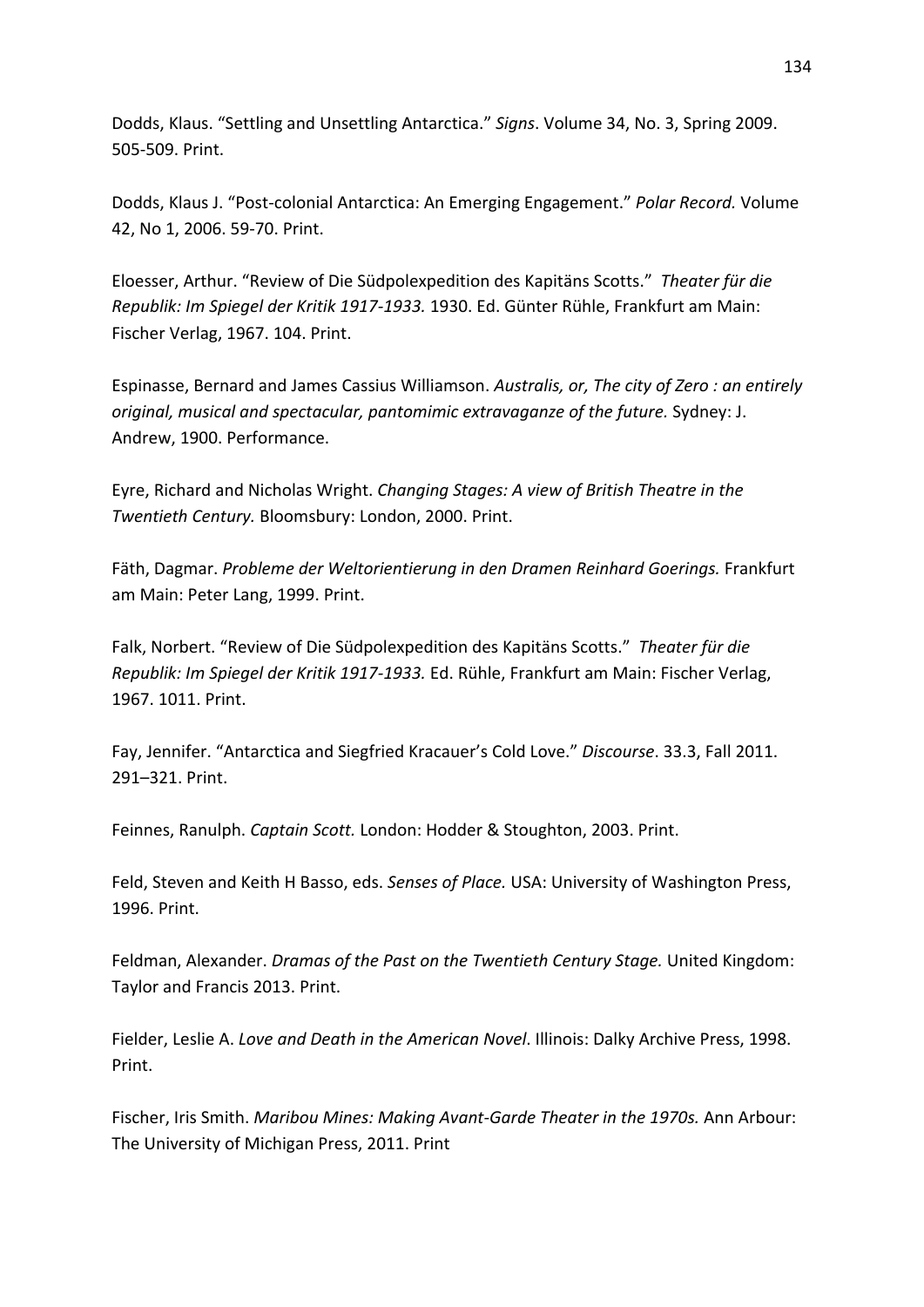France, Peter, ed. "German: Drama since 1880." The Oxford Guide to Literature in English *Translation.* Oxford:
Oxford
University
Press,
2000.
337‐342.
Print.

Fuchs, Elinor and Una Chaudhuri. Land/ Scape/ Theatre. USA: University of Michigan Press, 2005
(First
printed
2002).
Print.

Gardner, Lyn. "The Conquest of the South Pole - Review." The Guardian. 1 May 2012. Web. 6
June
2013.

Garrard,
Greg.
"Ecocriticism." *This
Year's
Work
in
Critical
and
Cultural
Theory.*Volume
19 2011.
Print.

Gilbert, Helen and Joanne Tompkins. Post-Colonial Drama: Theory, Practice, Politics. London: Routledge,
1996.
Print.

Glasberg,
Elena. *Antarctica
as
Cultural
Critique:
The
Gendered
Politics
of
Scientific*  Exploration and Climate Change. New York: Palgrave Macmillan. 2012. Print.

Glasberg,
Elena.
"Who
Goes
There?
Science,
fiction
and
belonging
in
Antarctica." *Journal
of Historical
Geography*.
34,
2008.
639–657.
Print.

Glotfelty,
Cheryll
and
Harold
Fromm,
eds. *The
Ecocriticism
Reader:
Landmarks
in
literary*  ecology. London: The University of Georgia Press, 1996. Print.

Glotfelty,
Cheryll.
"Introduction." *The
Ecocriticism
Reader:
Landmarks
in
literary
ecology.* Ed. Cheryll
Glotfelty
and
Harold
Fromm.
London:
The
University
of
Georgia
Press,
1996.
xv‐ xxxvii.
Print.

Goering,
Reinhard. *Die
Götterbotschaft:
Mit
drei
Radierungen
und
einer
Zeichnung
von
Frank*  Seidl. Berlin: Edition Maldoror, 2000. Print.

Goering, Reinhard. "Die Südpolexpedition des Kapitäns Scott." 1929. Prosa Dramen Verse Ed.
Dieter
Hoffmann.
Munich:
Georg
Müller
Verlag,
1961.
505‐560.
Print.

Goering, Reinhard. "Wieso ein neues Stück?" 1929. Prosa Dramen Verse Ed. Dieter Hoffmann.
Munich:
Georg
Müller
Verlag,
1961.
86‐88.

Print.

Goddard, Lynette. "Introduction." Plays One. Mojisola Adebayo. London: Oberon Books Ltd. 2011.
12‐17.
Print.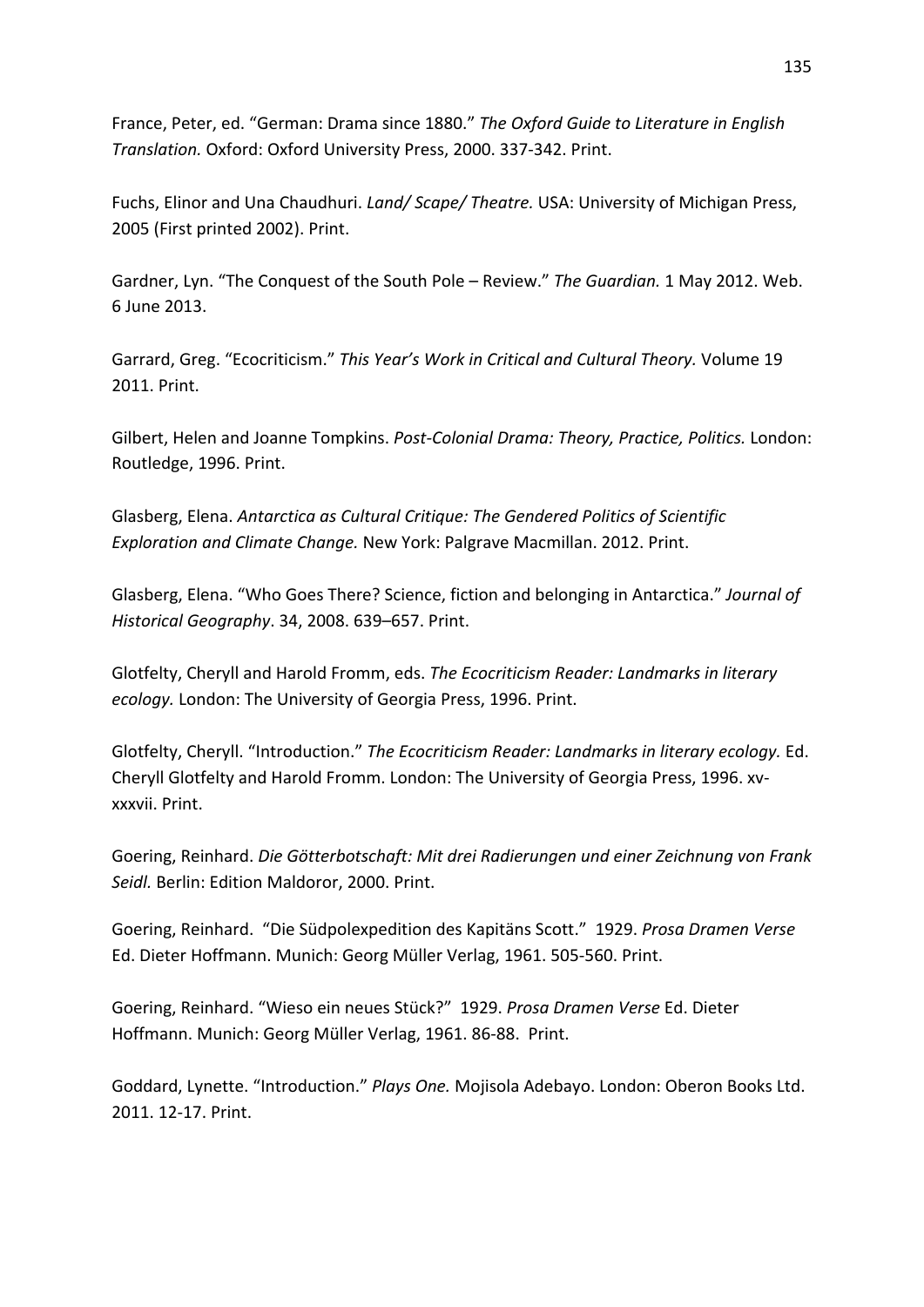Goddard, Lynette. "Performing Gender, Race and Slave Narratives in Mojisola Adebayo's *Moj of the Antarctic: An African Odyssey*." *Theater
and
Slavery:
Ghosts
at
the Crossroad.* Ed.
M.
Walling.
Middlesex:
Border
Crossing,
2007.
120‐23.
Print.

Grace,
Sherrill.
"Representations
of
the
Inuit:
From
Other
to
Self." *Theatre
Research
in*  Canada. Volume 21, No 1, Spring 2000. Print.

*Graphic.* 8
March
1930.
369.
Print.

Haring‐Smith,
Tori.
"Dramaturging
Non‐Realism:
Creating
a
New
Vocabulary." *Theatre*  Topics. Volume 13, Number 1, March 2003. 45-54. Print.

Hassall, Anthony J. "Quests." Australian Literary Studies. Volume 13, No. 4, 1998. 390-409. Print.

Hensel,
Georg. *Spiel's
noch
einmal:
Das
Theater
der
achtziger
Jahre.* Frankfurt
am
Main: Suhrkamp
Verlag.
1991.
Print.

Heym, Georg. "Das Tagebuch Shakletons."
1911. *Dichtungen und Schriften*. Vol 2. Hamburg: Heinrich Ellerman, 1962. 124‐43.
Print.

Heym, Georg. "The Travellers to the South Pole."
1911. *The Wide White Page: Writers Imagine Antarctica*. Ed.
Bill Manhire,Trans. Gordon Collier. Wellington: Victoria University
Press, 2004. 87‐9.
Print.

Hoffmann, Dieter. "Foreword." Prosa, Dramen, Verse. Reinhard Goering. Munich: Georg Müller
Verlag,
1961.
8‐29
Print.

Huntford, Roland. *Scott and Amundsen*. New York; Putnam Pub Group, 1981. Print.

Huyghe, Pierre. A Journey That Wasn't. 14-15 October 2005, Ice Rink, Central Park. Performance.

*IAATO Tourism
Overview.* IAATO.
Web.
8
August
2013.

Ihering, Herbert. "Review of Die Südpolexpedition des Kapitäns Scott." Theater für die Republik: Im Spiegel der Kritik 1917-1933. Ed. Rühle, Frankfurt am Main: Fischer Verlag, 1967.
1010.
Print.

Innes,
Christopher. *Modern
British
Drama
1890‐1990.* Cambridge:
Cambridge
University Press,
1992.
Print.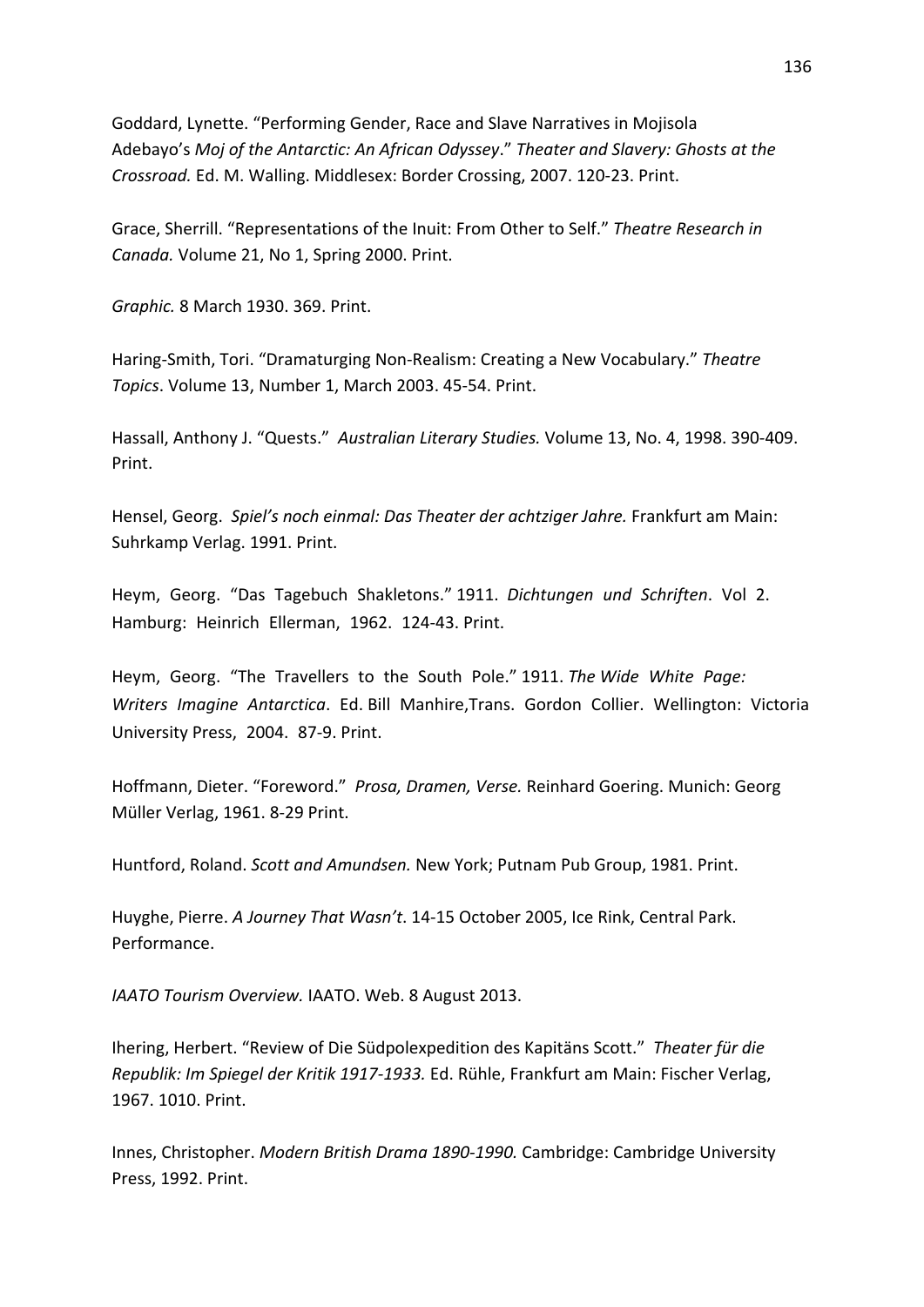Innes,
Christopher.

"Theatre
after
Two
World
Wars." *The
Oxford
Illustrated
History
of Theatre.*Oxford:
Oxford
University
Press,
1995.
380‐444.
Print.

Issacharoff,
Michael. *Discourse
as
Performance.*California:
Stanford
University
Press,
1989. Print.

Jamnadas, Bharart. "Heat In The Antarctic." Asia Downunder. 02/08/2010. Television.

Johnson, Mat. Pym. Spiegel & Grau, 2011. Print.

Jones, Max. "From 'Noble Example' to 'Potty Pioneer': rethinking Scott of the Antarctic, c.1945–2011." *The
Polar
Journal*.
Volume
1,
Issue
2,
November
2011.
191‐206.
Print.

Jones, Max. The Last Great Quest: Captain Scott's Antarctic Sacrifice. Oxford: Oxford University
Press,
2003.
Print.

Karge,
Manfred.
"Die
Eroberung
des
Südpols." *Die
Eroberung
des
Südpols:
Sieben
Stücke*. 1985.
Berlin:
Alexander
Verlag,
1996.
Print.

Karge,
Manfred. *The
Conquest
of
the
South
Pole.* Trans.
Ralf
E.
Remshardt,
Caron
Cadle
and Calvin
McLean.
16
September
1992.
Unpublished
Manuscript.

Karge, Manfred. The Conquest of the South Pole and Man to Man. Trans. Tinch Minter and Anthony
Vivis.
London:
Expression
Printers
Ltd.
1988.
Print.

Karge,
Manfred. *The
Conquest
of
the
South
Pole.*Trans.
Silas
Jones
and
Laurence
Maslon. New
York:
Theatre
Communications
Group.
1990.
Print.

Keesing,
Nancy. *Douglas
Stewart.* Melbourne:
Oxford
University
Press.
1969.

Kennet,
Kathleen
Young. *Self
Portrait
of
an
Artist:
from
the
diaries
and
memoirs
of
Lady Kennet,
Kathleen,
Lady
Scott.* London:
John
Murray,
1949.
Print.

Kennedy,
Dennis. *The
Oxford
Companion
to
Theatre
and
Performance.*Oxford:
Oxford University
Press,
2010.
Print.

Kershaw,
Baz
.*The
Politics
of
Performance:
Radical
theatre
as
cultural
intervention.*London: Routledge,
1992.
Print.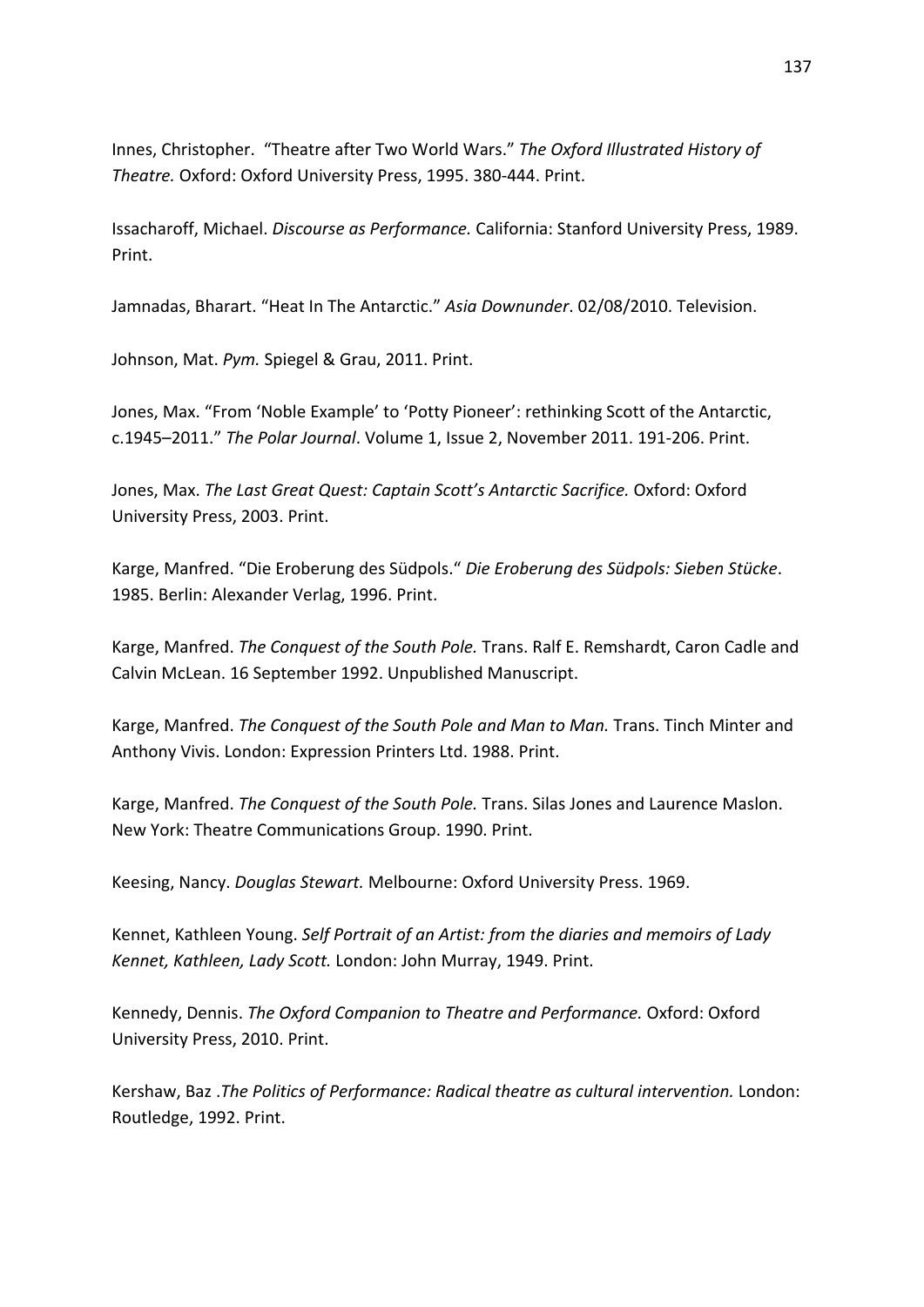Knauf,
Thomas.
"Der
Spätheimkehrer." *Der
Freitag.* 7
March
2003.
Web.
10
September 2013.

Kolin,
Philip
C. *Contemporary
African
American
Women
Playwrights.* New
York:
Routledge, 2007.
Print.

Kwame Kwei-Armah. "'Know Whence You Came': Dramatic Art and Black British Identity." *New
Theatre
Quarterly.* Volume
23,
Issue
03,
August
2007.
253
–
263.
Print.

L.A.
Weekly
Theatre
Critics.
"Theater
Reviews:
Scarcity,
The
Conquest
of
the
South
Pole,
The Value of Names, Flight." LA Weekly. 28 October 2009. Web. 17 September 2013.

Lamers, Machiel, Daniela Haase and Bas Amelung. "Facing the elements: analysing trends in Antarctic
tourism." *Tourism
Review.* Volume
63
No.
1
2008.
15‐27.
Print.

Landzettel,
Ulrike.
"Identifikationen
eines
Eckenstehers
Der
Schriftsteller
Wolfgang Weyrauch (1904-1980). " Diss. Philipps-Universität Marburg, Marburg, 2003. Print.

"Larsen Ice Shelf Breakup Events." National Snow & Ice Data Centre. 21 September 2004. Web.
19
September
2013.

Leane, Elizabeth. "A Place of Ideals in Conflict: Images of Antarctica in Australian Literature." The Littoral Zone: Australian Contexts and their Writers. Ed. C.A. Cranston and Robert Zeller. Amsterdam:
Rodopi
BV,
2007.
261‐290.
Print.

Leane, Elizabeth. Antarctica in Fiction: Imaginative Narratives of the Far South. Cambridge: Cambridge
University
Press,
2012.
Print.

Leane,
Elizabeth.
"Going
Outside:
Captain
Oates'
literary
Legacy." *Imagining
Antarctica* Ed. Ralph
Crane,
Elizabeth
Leane
and
Mark
Williams.
Hobart:
Quintus
Publishing,
2011.
40‐53. Print.

Leane, Elizabeth. "Introduction: the cultural turn in Antarctic Studies." The Polar Journal. Volume
1,
Issue
2,
November
2011.
149‐154.
Print.

Leane,
Elizabeth.
"Isolation,
Connectedness
and
the
Uses
of
Text
in
Heroic‐Era
Antarctica: The Cases of Inexpressible and Elephant Islands." Island Studies Journal. Volume 2, No. 1, 2007.
67‐76.
Print.

Leane, Elizabeth. "Placing Women in the Antarctic Literary Landscape." Signs. Volume 34 No.
3.
Spring
2009.
509‐514.
Print.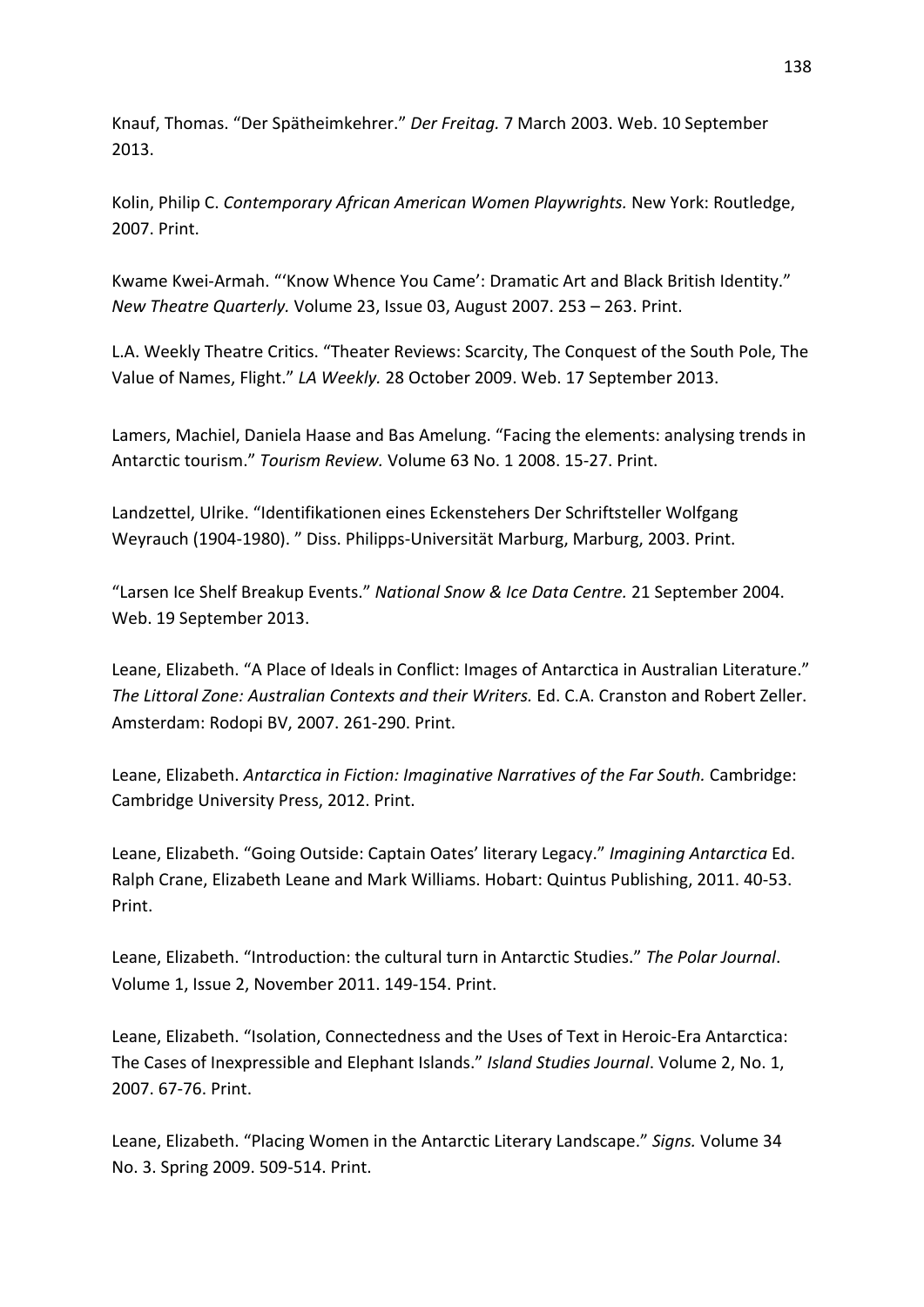Lefebvre, Henri. The Production of Space. Translated by Donald Nicholson-Smith. Oxford, OX,
UK:
Cambridge,
Mass.,
USA:
Blackwell,
1991.
Print.

Legler, Gretchen. "The end of the heroic illusion: how three generations of women writers have changed the literature of Antarctica." The Polar Journal. Volume 1, Issue 2, November 2011.
207
–
224.
Print.

Lewander, Lisbeth. "Women and Civilisation on Ice." Cold Matter: Cultural Perceptions of Snow, Ice and Cold. Ed. Heidi Hansson and Cathrine Norberg, Umeå University, 2009. 89-104.
Print.

Liang, Renee. "Cultural Storytellers: Lynda Chanwai-Earle." The Big Idea. 09 July 2010, Web. 5
August,
2013.

Limb,
Sue
and
Patrick
Cordingley. *Captain
Oates:
Soldier
and
Explorer.* London:
B.T.
Batsford, 1982.
Print.

"Lynda
Chanwai
Earle."*Playmarket.*Web.
1
August
2013.

Manhire,
Bill,
ed. *The
Wide
White
Page:
Writers
Imagine
Antarctica.* Wellington:
Victoria University
Press.
2004.
Print.

Mann, Thomas. "Schnee." Der Zauberberg. 1924. Frankfurt am Main: July 2008. 641-681. Print.

Marranca,
Bonnie. *Ecologies
of
Theatre:
Essays
at
the
Century
Turning.* Baltimore:
The
John Hopkins
University
Press,
1996.
Print.

Martin,
Dorothy
Sue. *The
Life
and
Literature
of
Reinhard
Goering;
A
Study
in
Contradictions.* Illinois:
University
of
Illinois,
1969.
Print.

May, Thersea J. "Greening the Theatre: Taking Ecocriticism from Page to Stage." Interdisciplinary Literary Studies: A Journal of Criticism and Theory. Volume 7, Issue 1. 2005. 4
–
103.

Print.

Marx,
Karl,
Freidrich
Engels
and
Ryazanoff
D. *The
Communist
Manifesto
of
Karl
Marx
and Friedrich
Engels.* 1848.
New
York:
Russell
&
Russell,
1963.
Print.

McAuley,
Gay,
ed. *Unstable
Ground:
Performance
and
the
Politics
of
Place.*Brussels:
P.I.E. Peter
Lang
S.A.,
2006.
Print.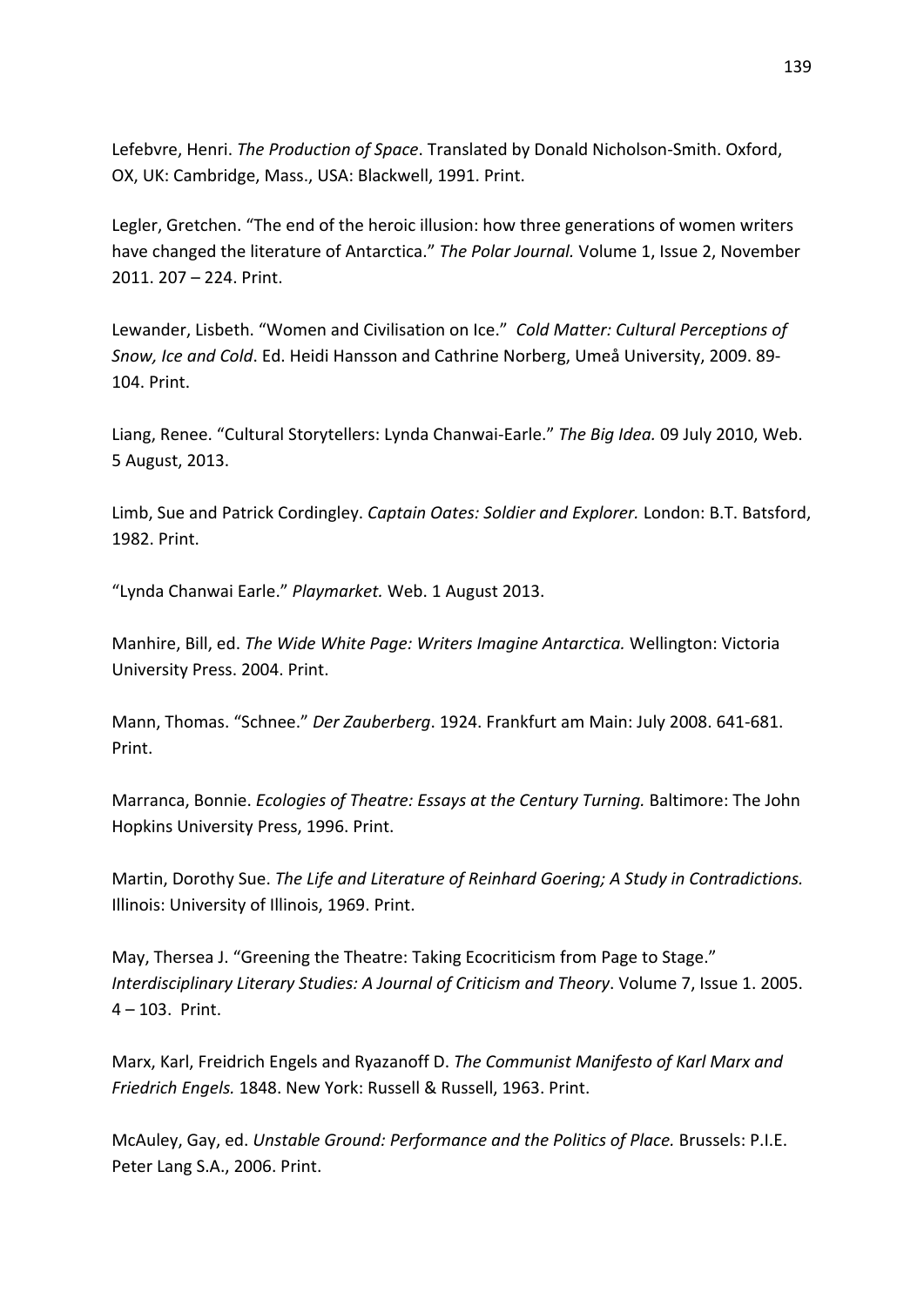McAuley,
Gay. *Space
in
Performance:
Making
Meaning
in
Theatre.* 1999.
USA:
University
of Michigan
Press,
2002.
Print.

McCooey,
David.
"Douglas
Stewart." *Australian
Writers,
1915‐1950.* Ed.
Selina
Samuels. Thomas
Gale:
2002.
355‐366.
Print.

McCullers,
Carson. *The
Ballad
of
the
Sad
Café.* 1943.
New
York:
Houghton
Mifflin
Company, 1951.
Print.

McInnes,
Ben.
"Rethinking
the
Heroic
Era:
Lieutenant
Shirase
Nobu
and
the
Kainan
Maru Expedition of 1910-12." Imagining Antarctica. Ed. Ralph Crane, Elizabeth Leane and Mark Williams.
Hobart:
Quintus
Publishing,
2011.
69‐80.
Print.

McIntyre, Don, and Peter Meredith. Two Below Zero: A Year Alone in Antarctica. Terry Hills: Australian
Geographic.
1996.
Print.

Meyrick,
Julian.*"*Cut
and
Paste:
The
Nature
of
Dramaturgical
Development in the Theatre." Theatre Research International. Issue 03 October 2006, 270-282. Print.

Mojisola Adebayo on Moj of the Antarctic. National Theatre Black Plays Archive. 2013. Video.

Munz‐Krines,
Marion. *Expeditionen
ins
Eis:
Historische
Polarreisen
in
der
Literatur.* Frankfurt am
Main:
Peter
Lang
GmbH,
2009.
Print.

Murphet,
Julian.
"Postmodernism
and
Space." *The
Cambridge
Companion
to*  Postmodernism. Ed. Steven Connor, Cambridge: Cambridge University Press, 2004. 116-135. Print.

Nielsen,
Hanne
and
Elizabeth
Leane.
"'Scott
of
the
Antarctic'
on
the
German
Stage:
Reinhard Goering's *Die Südpolexpedition des Kapitäns Scott.*" *New Theatre Quarterly.* Volume 29 Issue 8 August 2013. 278‐293. Print.

O'Donnell, David. "Truth is always stranger than fiction: David O'Donnell interviews Lynda Chanwai‐Earle." *New
Zealand
Theatre
and
Drama
in
an
Age
of
Transition.* Ed.
Marc
Maufort and
David
O'Donnell.
Brussells:
P.I.E.
Peter
Lang
S.A.,
2007.369‐383.

Print.

O'Neill, Patrick B. "Theatre in the North: Staging Practices of the British Navy in the Canadian
Arctic." *The
Dalhousie
Review.* Volume
74,
Issue
3,
Autumn
2004.
Print.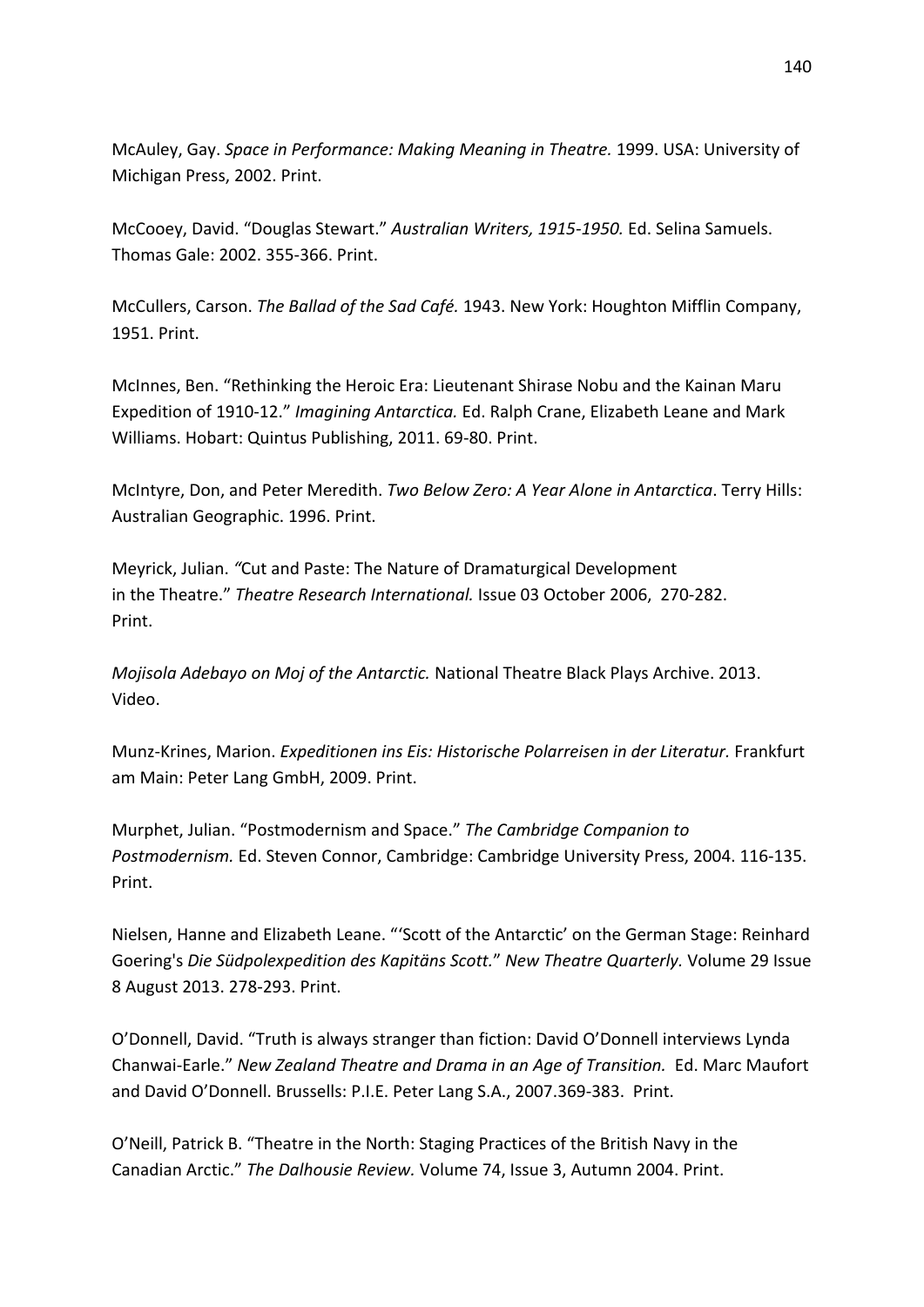Oliver, Harold J. "Douglas Stewart and the Art of the Radio Play." *Texas Quarterly*. Volume 5 1962.
193
–
203.
Print.

Osborne, Deirdre. "'The Background' in Kwame Kwei-Armah''Know Whence You Came': Dramatic Art and Black British Identity." New Theatre Quarterly. Volume 23, Issue 03, August
2007.
253‐263.
Print.

Pearson, Mike, "'No Joke in Petticoats': British Polar Expeditions and Their Theatrical Presentations." TDR. Volume 48, No. 1, Spring, 2004. 44-59. Print.

Phillips, A.A. Five Radio Plays. Melbourne: Longmans, Green and Co. 1949. Print.

Phillips, A.A. "The Poetry of Douglas Stewart." *Meanjin Quarterly: A Review of Arts and* Letters in Australia. Volume 28, No. 116, Autumn 1969. 97-104. Print.

P.L.M. "Scott's Widow Angry at Play about Him." Daily Herald. 11 November 1932. Print.

Ponnuswami
Meenkshi. *The
uses
of
history
in
contemporary
British
political
drama:
David*  Edgar, Howard Brenton, and Caryl Churchill. University of Illinois at Urbana-Champaign: UMI Dissertations
Publishing,
1991.
Web.

Pyne, Stephen. The Ice: A Journey to Antarctica. Iowa City: University of Iowa Press, 1986. Print.

Rawlinson,
Mark.
"'Waste
Dominion,'
'White
Warfare,'
and
Antarctic
Modernism." *Tate Papers
Issue
14*,
1
October
2010.
Web.
20
February
2013.

Readfearn,
Graham.
"Could
the
world's
biggest
marine
sanctuary
be
declared
in
the Antarctic?" The Guardian. 17 June 2013. Web. 8 August 2013.

Rejcek,
Peter.
"Not
Flat:
New
poetry
book
about
Antarctica
is
well
rounded
with
verse." *The Antarctic
Sun.* 9
August
2013
Web.
12
August
2013.

Remshardt,
Ralf.
"Conquering
the
South
Pole
and
Other
Places
in
Germany:
Manfred
Karge's Plays." *Essays
on
Twentieth
Century
German
Drama
and
Theatre:
An
American
Reception*  1977-1999. Ed. Hellmut Hal Rennert. New York: Peter Lang Publishing, 2004. 312-321. Print.

Richie,
J.
M. *German
Expressionist
Drama.* Boston:
G.K.
Hall,
1976.
Print.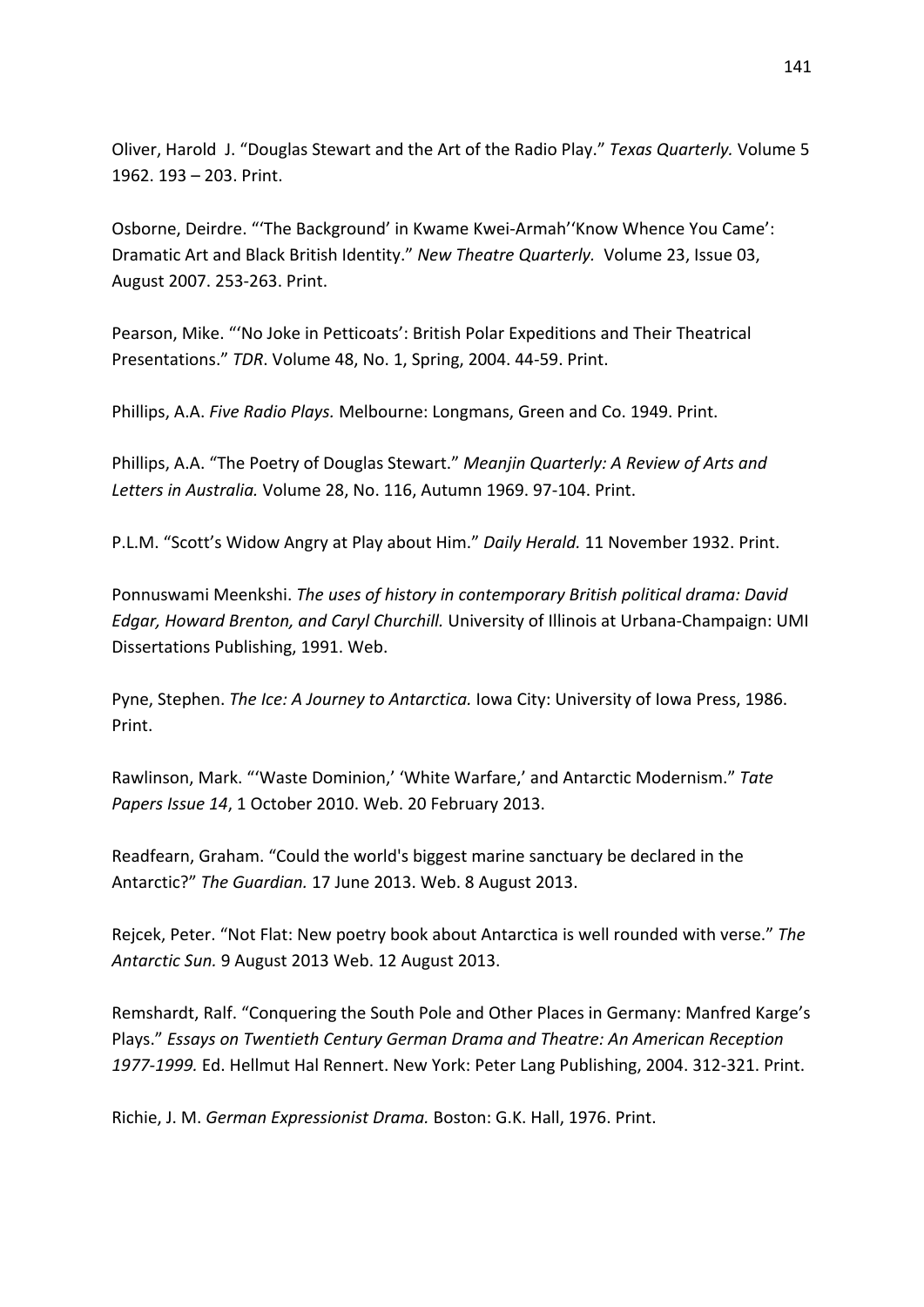Rosner, Victoria. "Gender and Polar Studies: Mapping the Terrain." Signs. Volume 34, No.3, Spring
2009.
489‐494.
Print.

Rosner,
Victoria.
"Gender
Degree
Zero:
Memoirs
of
Frozen
Time
in
Antarctica." *Auto/Biography.* 14:1
1999.
5‐22.
Print.

Rühle,
Günter.
"Reinhard
Goering,
Die
Südpolexpedition
des
Kapitäns
Scott." *Theater
für
die*  Republik: Im Spiegel der Kritik 1917-1933. Ed. Rühle, Frankfurt am Main: Fischer Verlag, 1967.
1008‐1014
Print.

Ryan, Kathryn. "Lynda Chanwai-Earle" Nine To Noon. 06 July 2010. Radio Interview. 23 September
2013.

Schlick,
Yaël. *Feminism
and
the
Politics
of
Travel:
After
the
Enlightenment.* Lewisburg: Bucknell
University
Press,
2012.
Print.

"Scott's Last Journey: a South Polar Drama in Berlin." The Observer. 23 February 1930. Print.

Scott,
Robert
Falcon. *Letzte
Fahrt
:
Kapitän
Scotts
Tagebuch
‐
Tragödie
am
Südpol
1910
– 1912.*Leipzig:
Brockhaus,
1913.
Print.

Scott, Robert Falcon. Journals: Captain Scott's Last Expedition. 1913. Oxford: Oxford University
Press,
2008.
Print.

Shackleton,
Ernest. *South:
The
Story
of
Shackleton's
1914‐17
expedition.*1919. London: Century
Publishing
1982.
Print.

Shackleton,
Ernest. *The
Heart
of
the
Antarctic.* Philadelphia:
J.B.
Lippincott
Company,
1909. Print.

Shange,
Ntozake. *For
Colored
Girls
Who
Have
Considered
Suicide
When
the
Rainbow
Is
Enuf: A
Choreopoem.* New
York:
Macmillan,
1977.
Print.

Shaw,
Philip. *The
Sublime.
Taylor
&
Francis
eLibrary.*2007.
Web.
21
May
2013.

Silverton,
Daniel.
"The
Heat
Goes
On." *Auckland
Now.* 09
July
2010.
Web.
5
September 2013.

Sophie J. "'Off the Grid' Theatre Heats Up." Celsias. 04 October 2008. Web. 23 September 2013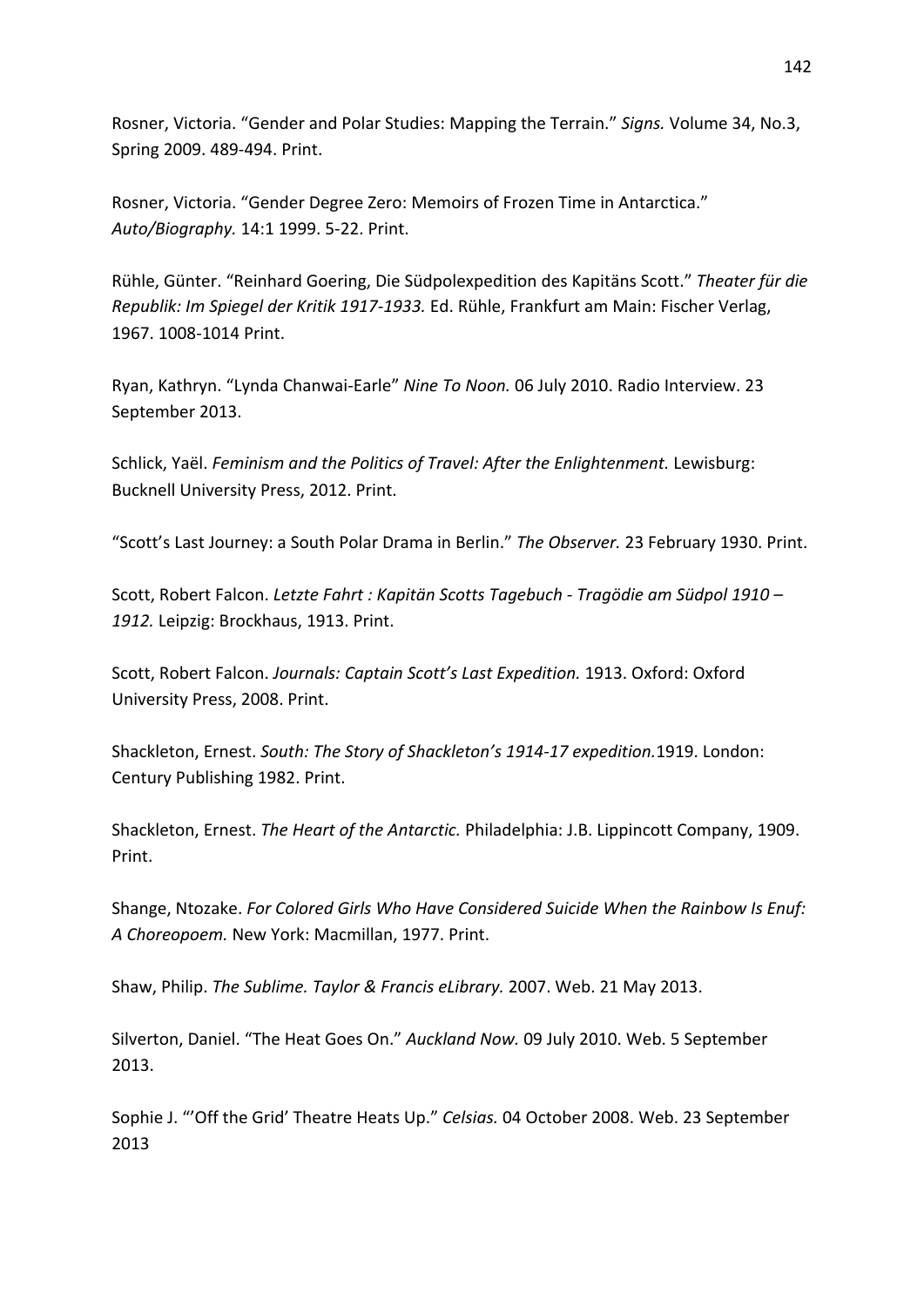Spencer, Brenda. "Demythologising imperialist history: A study of Trevor Griffiths's Judgement
Over
the
Dead
and
Howard
Brenton's
Scott
of
the
Antarctic." *English
Academy Review:
Southern
African
Journal
of
English
Studies.* 30
August
2007. Web.
21
May
2013.

Spufford,
Francis. *I
May
Be
Some
Time:
Ice
and
the
English
Imagination.* London:
Faber, 1996.
Print.

Stewart, Douglas. The Fire on the Snow. 1944. London: Angus and Robertson, 1953. Print.

Strange, Carolyn. "Reconsidering the 'Tragic' Scott Expedition: Cheerful Masculine Homemaking in Antarctica, 1910–1913." *Journal of Social History*. Volume 46, No. 1, 2012. 66–88. Print.

Stenberg,
Peter.
"Moving
into
the
Eighties:
The
German
Theatre
a
Decade
after
the Breakthrough." Modern Drama. Volume 23, Number 4, Winter 1980. 393-403. Print.

Strawdog
Theatre
Company.
"The
Conquest
of
the
South
Pole." *Strawdog.org.* Web.
17 September
2013.

Strobl,
Gerwin. *The
Germanic
Isle:
Nazi
Perceptions
of
Britain.* New
York:
Cambridge University
Press,
2000.
Print.

Szilassy, Zoltan. American Theater of the 1960s. Illinois: Southern Illinois University Press, 1986.
Print.

Tally,
Ted. *Terra
Nova:
A
Play*.
New
York:
Nelson
Doubleday
Inc, 1981.
Print.
(First performed
at
the
Yale
School
of
Drama,
10
March
1977)

*The
Antarctic
Treaty.* Antarctic
Treaty
Secretariat.
Web.
03
January
2013

"The
Scott
Play
in
Berlin." *The
Times.* 28
February
1930.
Print.

The South Polar Expedition. Perf. Royal Victoria Theatre, Hobart, Australia. 3 May 1841. Performance.

Thomas, Dylan. "Do not go gentle into that good night." *Collected Poems of Dylan Thomas.* New
York:
J.
Laughlin,
1957.
128.
Print.

Turney,
Chris. *1912:
The
Year
The
World
Discovered
Antarctica.* Melbourne:
Text
Publishing Company,
2012.
Print.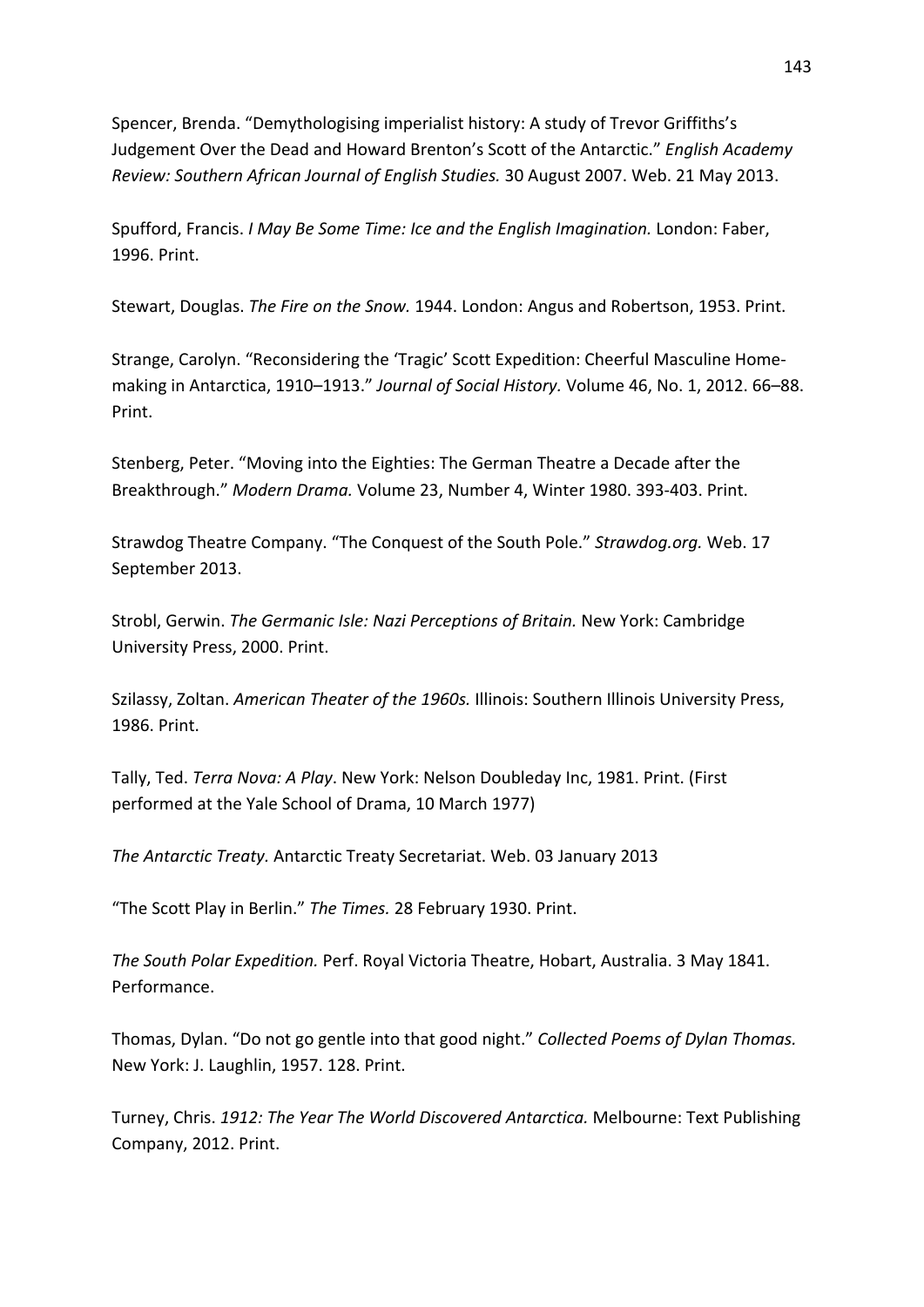US National Science Foundation. "Discovery: The First Women in Antarctica." 11 January 2010.
Web.
21
November
2011.

Van
der
Meulen,
Sjoukie. *Pierre
Huyghe:
A
Journey
that
wasn't.* Web.
22
August
2013.

Werner, Martin. "Die Kälte Metaphorik in der modernen deutschen Literatur." Diss. Duessledorf:
Heinrich‐Heine
Universität.
2006.
Print.

Weyrauch, Wolfgang. Das grüne Zelt. Die japanischen Fischer. Hörspiele. Stuttgart: Reclam, 1969.
Print.

Weyrauch,
Wolfgang. *Komm*: *Totentanz
2.* München:
Buchner
1965.
Print.

Willett, John. Caspar Neher: Brecht's Designer. London: Methuen, 1986. Print.

Willett, John. The Theatre of the Weimar Republic. New York: Holmes and Meier, 1988. Print.

Willson, A. Leslie. "Weyrauch, Wolfgang (1907-)." Columbia Dictionary of Modern European Literature. Ed. Jean-Albert Bédé, William B. Edgerton. New York: Guildford: Columbia University
Press,
1980.
xxi,
Print.

Wilson, Ann, ed. Howard Brenton: A Casebook. New York: Garland Publishing Inc, 1992. Print.

Wilson, Ann. "Introduction." Howard Brenton: A Casebook Ed. Ann Wilson. New York: Garland
Publishing
Inc,
1992.
xiii‐xv.
Print.

Wuerffel,
Stefan
Bodo. *Das
Deutsche
Hörspiel.*Stuttgart:
Etzler,
1978.
Print.

Wylie, John. "Becoming Icy: Scott and Amundsen's South Polar Voyages 1910-1913." Cultural Geographies. Volume 9, No. 3, November 2002. 249–265. Print.

Young, David. *Inexpressible Island*. Canada: Sirocco Drama, 1998. Print. (First performed 1997)

Yusoff, Kathryn. "Antarctic exposure: archives of the feeling body." Cultural Geographies. Volume
14,
No.
2,
April
2007.
211–233.
Print.

Zelenak, Michael X. "Howard Brenton's Adaptations." Theater (New Haven). Volume 18, Issue
1,
1986.
52‐55.
Print.